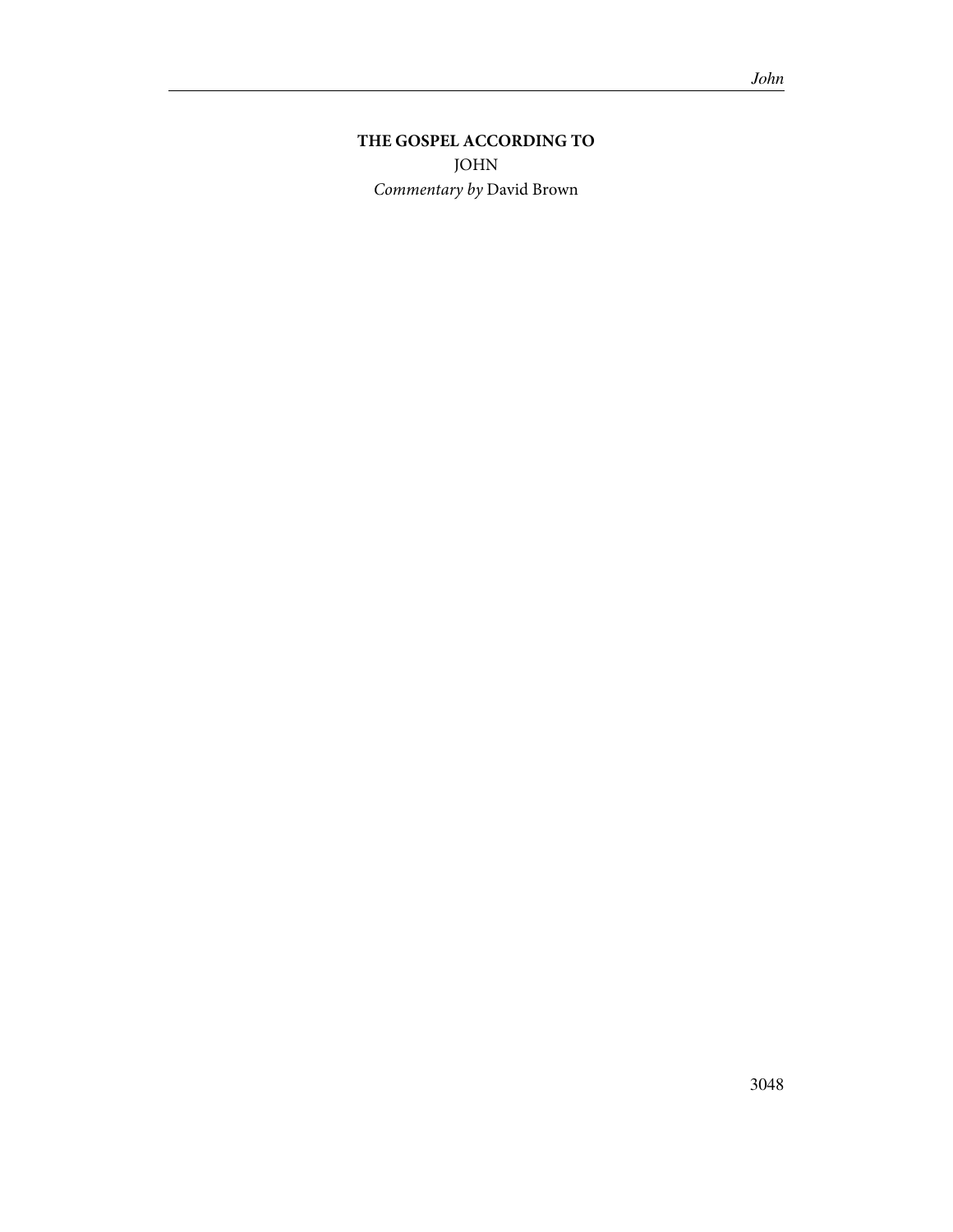## INTRODUCTION

The author of the Fourth Gospel was the younger of the two sons of Zebedee, a fisherman on the Sea of Galilee, who resided at Bethsaida, where were born Peter and Andrew his brother, and Philip also. His mother's name was Salome, who, though not without her imperfections ([Mt 20:20-28](http://www.ccel.org/study/Bible:Matt.20.20-Matt.20.28)), was one of those dear and honored women who accompanied the Lord on one of His preaching circuits through Galilee, ministering to His bodily wants; who followed Him to the cross, and bought sweet spices to anoint Him after His burial, but, on bringing them to the grave, on the morning of the First Day of the week, found their loving services gloriously superseded by His resurrection ere they arrived. His father, Zebedee, appears to have been in good circumstances, owning a vessel of his own and having hired servants ([Mr 1:20\)](http://www.ccel.org/study/Bible:Mark.1.20). Our Evangelist, whose occupation was that of a fisherman with his father, was beyond doubt a disciple of the Baptist, and one of the two who had the first interview with Jesus. He was called while engaged at his secular occupation  $(Mt 4:21, 22)$  $(Mt 4:21, 22)$ , and again on a memorable occasion [\(Lu 5:1-11\)](http://www.ccel.org/study/Bible:Luke.5.1-Luke.5.11), and finally chosen as one of the Twelve Apostles ([Mt 10:2](http://www.ccel.org/study/Bible:Matt.10.2)). He was the youngest of the Twelve—the "Benjamin," as Da Costa calls him—and he and James his brother were named in the native tongue by Him who knew the heart, "Boanerges," which the Evangelist Mark  $(Mr 3:17)$  $(Mr 3:17)$  explains to mean "Sons of thunder"; no doubt from their natural vehemence of character. They and Peter constituted that select tri-umvirate of whom see on [Lu 9:28](http://www.ccel.org/study/Bible:Luke.9.28). But the highest honor bestowed on this disciple was his being admitted to the bosom place with his Lord at the table, as "the disciple whom Jesus loved" ([Joh 13:23;](http://www.ccel.org/study/Bible:John.13.23) [20:2](http://www.ccel.org/study/Bible:John.20.2); [21:7,](http://www.ccel.org/study/Bible:John.21.7) [20:](http://www.ccel.org/study/Bible:John.21.20)24), and to have committed to him by the dying Redeemer the care of His mother ([Joh 19:26,](http://www.ccel.org/study/Bible:John.19.26) [27\)](http://www.ccel.org/study/Bible:John.19.27). There can be no reasonable doubt that this distinction was due to a sympathy with His own spirit and mind on the part of John which the allpenetrating Eye of their common Master beheld in none of the rest; and although this was probably never seen either in his life or in his ministry by his fellow apostles, it is brought out wonderfully in his writings, which, in Christ-like spirituality, heavenliness, and love, surpass, we may freely say, all the other inspired writings.

After the effusion of the Spirit on the day of Pentecost, we find him in constant but silent company with Peter, the great spokesman and actor in the infant Church until the accession of Paul. While his love to the Lord Jesus drew him spontaneously to the side of His eminent servant, and his chastened vehemence made him ready to stand courageously by him, and suffer with him, in all that his testimony to Jesus might cost him, his modest humility, as the youngest of all the apostles, made him an admiring listener and faithful supporter of his brother apostle rather than a speaker or separate actor. Ecclesiastical history is uniform in testifying that John went to Asia Minor; but it is next to certain that this could not have been till after the death both of Peter and Paul; that he resided at Ephesus, whence, as from a center, he superintended the churches of that region, paying them occasional visits; and that he long survived the other apostles. Whether the mother of Jesus died before this, or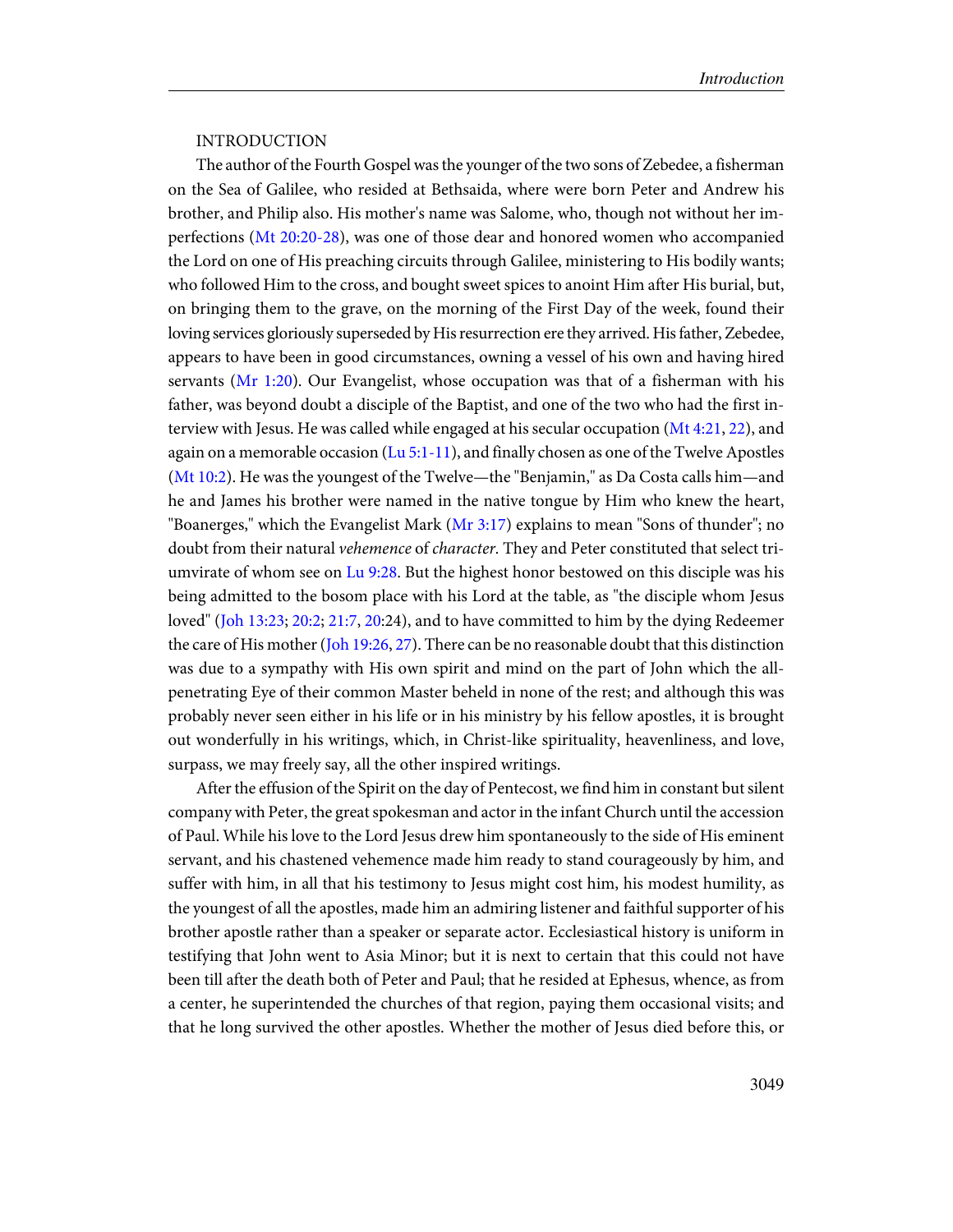went with John to Ephesus, where she died and was buried, is not agreed. One or two anecdotes of his later days have been handed down by tradition, one at least bearing marks of reasonable probability. But it is not necessary to give them here. In the reign of Domitian (A.D. 81-96) he was banished to "the isle that is called Patmos" (a small rocky and then almost uninhabited island in the Ægean Sea), "for the word of God and for the testimony of Jesus Christ" [\(Re 1:9](http://www.ccel.org/study/Bible:Rev.1.9)). Irenæus and Eusebius say that this took place about the end of Domitian's reign. That he was thrown into a cauldron of boiling oil, and miraculously delivered, is one of those legends which, though reported by Tertullian and Jerome, is entitled to no credit. His return from exile took place during the brief but tolerant reign of Nerva; he died at Ephesus in the reign of Trajan [Eusebius, Ecclesiastical History, 3.23], at an age above ninety, according to some; according to others, one hundred; and even one hundred twenty, according to others still. The intermediate number is generally regarded as probably the nearest to the truth.

As to the date of this Gospel, the arguments for its having been composed before the destruction of Jerusalem (though relied on by some superior critics) are of the slenderest nature; such as the expression in [Joh 5:2,](http://www.ccel.org/study/Bible:John.5.2) "there *is* at Jerusalem, by the sheep-gate, a pool," &c.; there being no allusion to Peter's martyrdom as having occurred according to the prediction in [Joh 21:18—](http://www.ccel.org/study/Bible:John.21.18)a thing too well known to require mention. That it was composed long after the destruction of Jerusalem, and after the decease of all the other apostles, is next to certain, though the precise time cannot be determined. Probably it was before his banishment, however; and if we date it between the years 90 and 94, we shall probably be close to the truth.

As to the readers for whom it was more immediately designed, that they were Gentiles we might naturally presume from the lateness of the date; but the multitude of explanations of things familiar to every Jew puts this beyond all question.

No doubt was ever thrown upon the genuineness and authenticity of this Gospel till about the close of the eighteenth century; nor were these embodied in any formal attack upon it till Bretschneider, in 1820, issued his famous treatise [Probabilia], the conclusions of which he afterwards was candid enough to admit had been satisfactorily disproved. To advert to these would be as painful as unnecessary; consisting as they mostly do of assertions regarding the Discourses of our Lord recorded in this Gospel which are revolting to every spiritual mind. The Tubingen school did their best, on their peculiar mode of reasoning, to galvanize into fresh life this theory of the post-Joannean date of the Fourth Gospel; and some Unitarian critics still cling to it. But to use the striking language of Van Oosterzee regarding similar speculations on the Third Gospel, "Behold, the feet of them that shall carry it out dead are already at the door" ([Ac 5:9\)](http://www.ccel.org/study/Bible:Acts.5.9). Is there one mind of the least elevation of spiritual discernment that does not see in this Gospel marks of historical truth and a surpassing glory such as none of the other Gospels possess, brightly as they too attest their own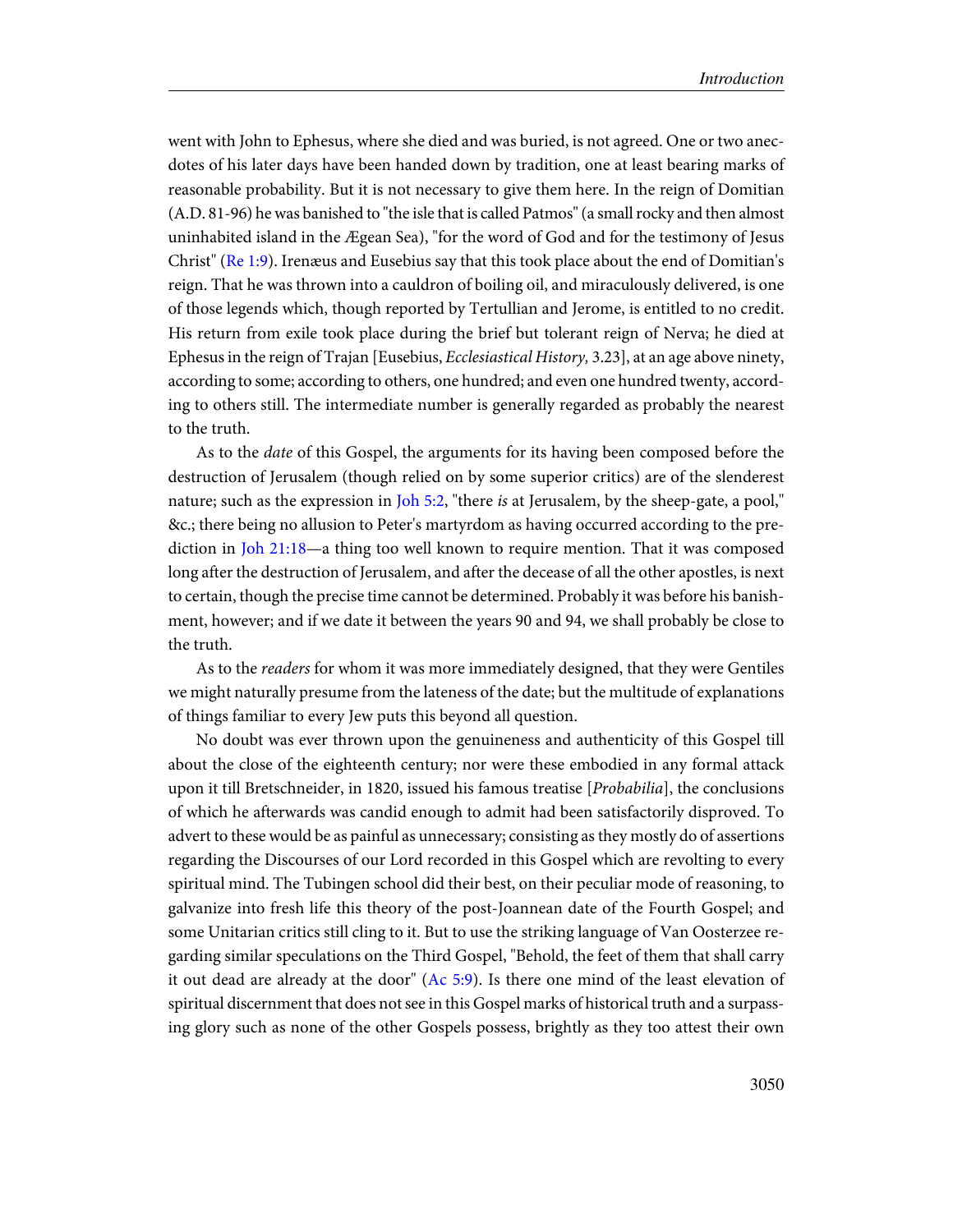verity; and who will not be ready to say that if not historically true, and true just as it stands, it never could have been by mortal man composed or conceived?

Of the peculiarities of this Gospel, we note here only two. The one is its reflective character. While the others are purely narrative, the Fourth Evangelist, "pauses, as it were, at every turn," as Da Costa says [Four Witnesses, p. 234], "at one time to give a reason, at another to fix the attention, to deduce consequences, or make applications, or to give utterance to the language of praise." See [Joh 2:20](http://www.ccel.org/study/Bible:John.2.20), [21,](http://www.ccel.org/study/Bible:John.2.21) [23-25;](http://www.ccel.org/study/Bible:John.2.23-John.2.25) [4:1](http://www.ccel.org/study/Bible:John.4.1), [2](http://www.ccel.org/study/Bible:John.4.2); [7:37-39;](http://www.ccel.org/study/Bible:John.7.37-John.7.39) [11:12](http://www.ccel.org/study/Bible:John.11.12), [13](http://www.ccel.org/study/Bible:John.11.13), [49-52;](http://www.ccel.org/study/Bible:John.11.49-John.11.52) [21:18](http://www.ccel.org/study/Bible:John.21.18), [19,](http://www.ccel.org/study/Bible:John.21.19) [22,](http://www.ccel.org/study/Bible:John.21.22) [23.](http://www.ccel.org/study/Bible:John.21.23) The other peculiarity of this Gospel is its supplementary character. By this, in the present instance, we mean something more than the studiousness with which he omits many most important particulars in our Lord's history, for no conceivable reason but that they were already familiar as household words to all his readers, through the three preceding Gospels, and his substituting in place of these an immense quantity of the richest matter not found in the other Gospels. We refer here more particularly to the nature of the additions which distinguish this Gospel; particularly the notices of the different Passovers which occurred during our Lord's public ministry, and the record of His teaching at Jerusalem, without which it is not too much to say that we could have had but a most imperfect conception either of the duration of His ministry or of the plan of it. But another feature of these additions is quite as noticeable and not less important. "We find," to use again the words of Da Costa [Four Witnesses, pp. 238, 239], slightly abridged, "only six of our Lord's miracles recorded in this Gospel, but these are all of the most remarkable kind, and surpass the rest in depth, specialty of application, and fulness of meaning. Of these six we find only one in the other three Gospels—the multiplication of the loaves. That miracle chiefly, it would seem, on account of the important instructions of which it furnished the occasion ([Joh 6:1-71](http://www.ccel.org/study/Bible:John.6.1-John.6.71)), is here recorded anew. The five other tokens of divine power are distinguished from among the many recorded in the three other Gospels by their furnishing a still higher display of power and command over the ordinary laws and course of nature. Thus we find recorded here the first of all the miracles that Jesus wrought—the changing of water into wine [\(Joh 2:1-11](http://www.ccel.org/study/Bible:John.2.1-John.2.11)), the cure of the nobleman's son *at a distance* [\(Joh 4:43-54](http://www.ccel.org/study/Bible:John.4.43-John.4.54)); of the numerous cures of the lame and the paralytic by the word of Jesus, only one—of the man impotent for thirty and eight years ([Joh 5:1-9](http://www.ccel.org/study/Bible:John.5.1-John.5.9)); of the many cures of the blind, one only—of the man born blind ([Joh 9:1-12\)](http://www.ccel.org/study/Bible:John.9.1-John.9.12); the restoration of Lazarus, not from a deathbed, like Jairus' daughter, nor from a bier, like the widow of Nain's son, but *from the grave*, and after lying there four days, and there sinking into corruption (Joh  $11:1-44$ ); and lastly, after His resurrection, the miraculous draught of fishes on the Sea of Tiberias ([Joh 21:5-11](http://www.ccel.org/study/Bible:John.21.5-John.21.11)). But these are all recorded chiefly to give occasion for the record of those astonishing discourses and conversations, alike with friends and with foes, with His disciples and with the multitude which they drew forth."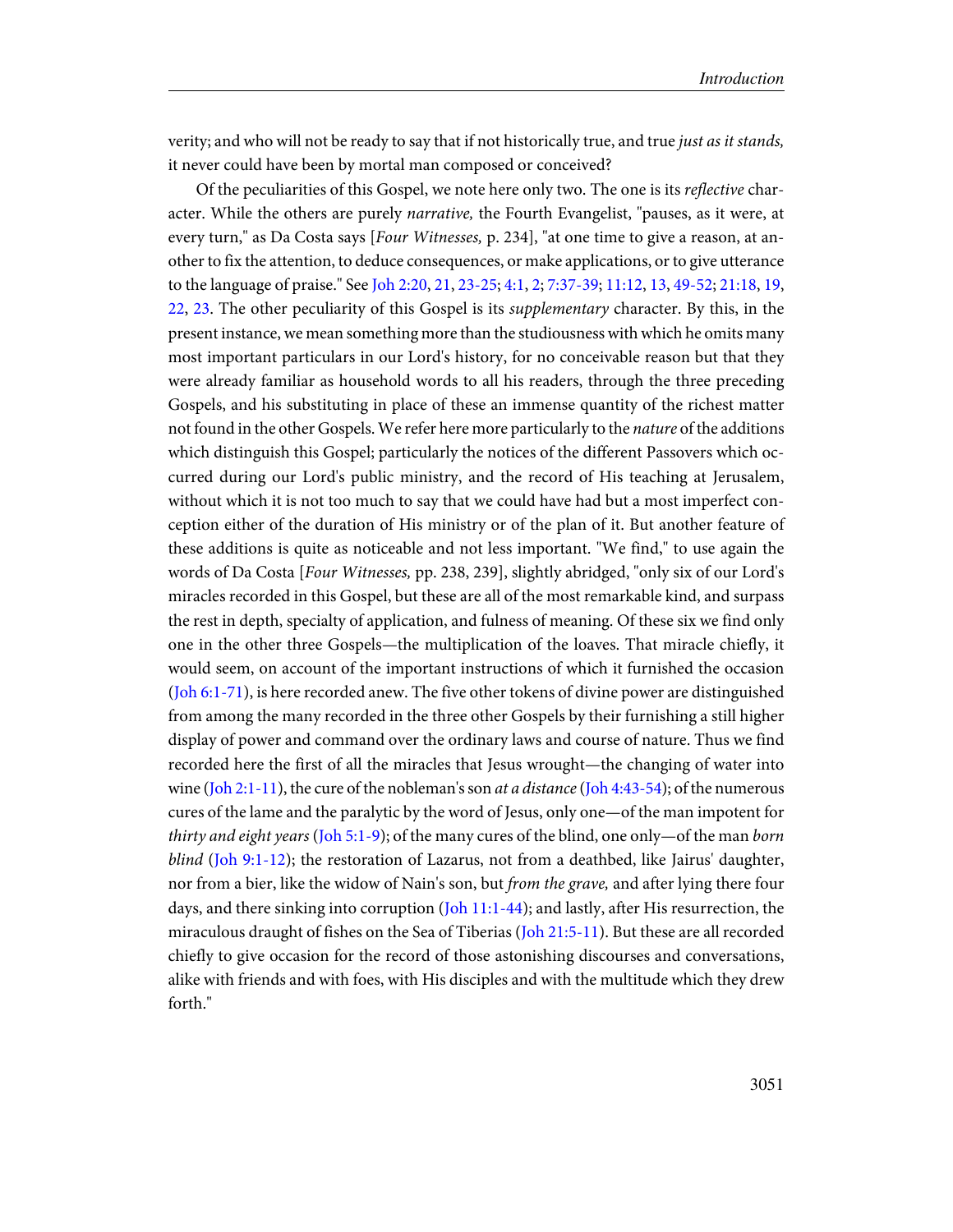Other illustrations of the peculiarities of this Gospel will occur, and other points connected with it be adverted to, in the course of the Commentary.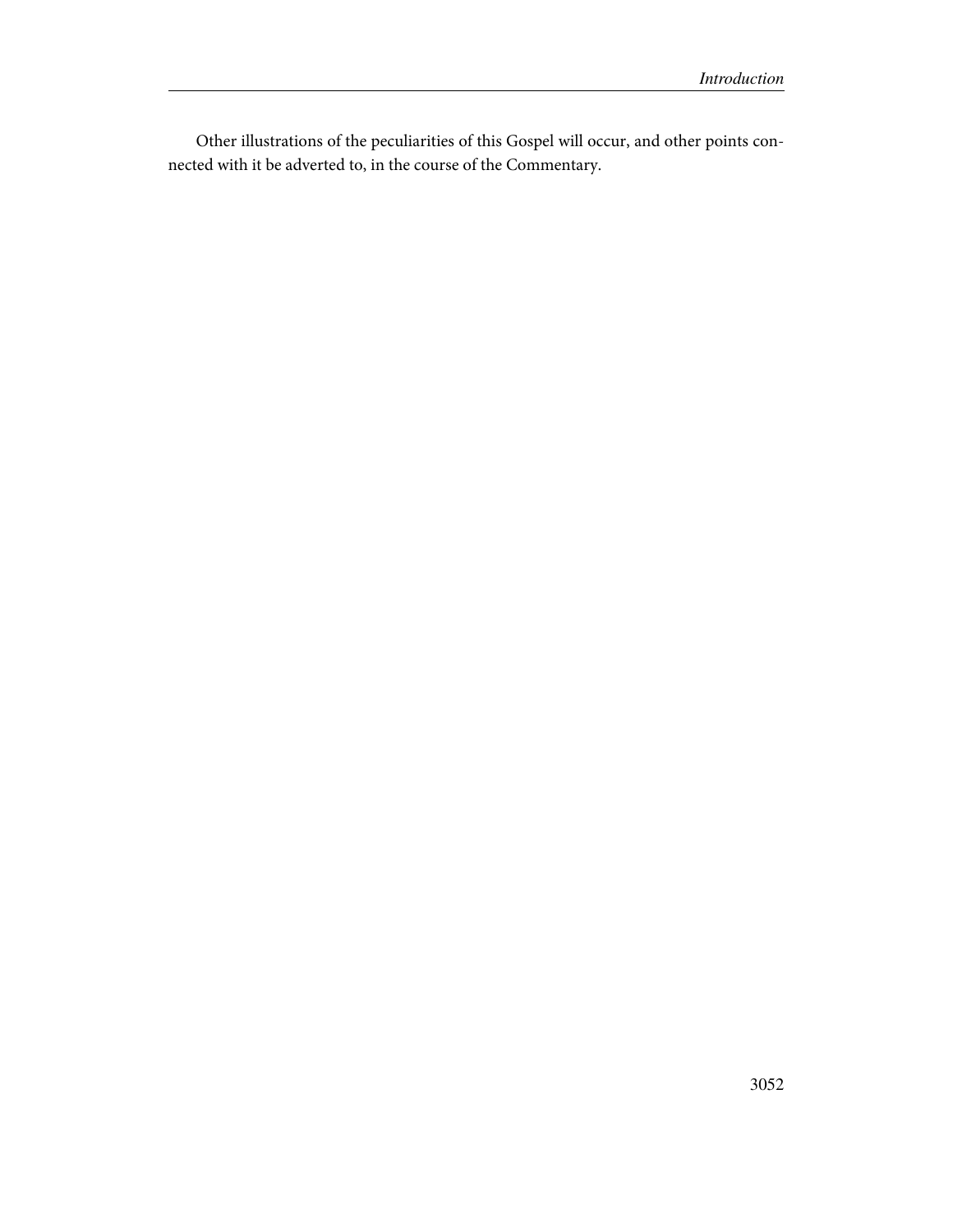## CHAPTER 1

[Joh 1:1-14](http://www.ccel.org/study/Bible:John.1.1-John.1.14). The Word Made Flesh.

**1. In the beginning**—of all time and created existence, for this Word gave it being ([Joh](http://www.ccel.org/study/Bible:John.1.3) [1:3](http://www.ccel.org/study/Bible:John.1.3), [10\)](http://www.ccel.org/study/Bible:John.1.10); therefore, "before the world was" ([Joh 17:5,](http://www.ccel.org/study/Bible:John.17.5) [24](http://www.ccel.org/study/Bible:John.17.24)); or, from all eternity.

**was the Word**—He who is to God what man's word is to himself, the manifestation or expression of himself to those without him. (See on [Joh 1:18\)](http://www.ccel.org/study/Bible:John.1.18). On the origin of this most lofty and now for ever consecrated title of Christ, this is not the place to speak. It occurs only in the writings of this seraphic apostle.

**was with God**—having a conscious personal existence distinct from God (as one is from the person he is "with"), but inseparable from Him and associated with Him [\(Joh 1:18;](http://www.ccel.org/study/Bible:John.1.18) [Joh](http://www.ccel.org/study/Bible:John.17.5) [17:5](http://www.ccel.org/study/Bible:John.17.5); [1Jo 1:2](http://www.ccel.org/study/Bible:1John.1.2)), where "THE Father" is used in the same sense as "God" here.

**was God**—in substance and essence God; or was possessed of essential or proper divinity. Thus, each of these brief but pregnant statements is the complement of the other, correcting any misapprehensions which the others might occasion. Was the Word eternal? It was not the eternity of "the Father," but of a conscious personal existence distinct from Him and associated with Him. Was the Word thus "with God?" It was not the distinctness and the fellowship of another being, as if there were more Gods than one, but of One who was Himself God—in such sense that the *absolute unity* of the God head, the great principle of all religion, is only transferred from the region of shadowy abstraction to the region of essential life and love. But why all this definition? Not to give us any *abstract information* about certain mysterious distinctions in the Godhead, but solely to let the reader know who it was that in the fulness of time "*was made flesh*." After each verse, then, the reader must say, "It was He who is thus, and thus, and thus described, who was made flesh."

**2. The same,** &c.—See what property of the Word the stress is laid upon—His eternal distinctness, in unity, from God—the Father ([Joh 1:2](http://www.ccel.org/study/Bible:John.1.2)).

**3. All things,** &c.—all things absolutely (as is evident from [Joh 1:10](http://www.ccel.org/study/Bible:John.1.10); [1Co 8:6;](http://www.ccel.org/study/Bible:1Cor.8.6) [Col 1:16,](http://www.ccel.org/study/Bible:Col.1.16) [17;](http://www.ccel.org/study/Bible:Col.1.17) but put beyond question by what follows).

**without Him was not any thing**—not one thing.

**made**—brought into being.

**that was made**—This is a denial of the eternity and non-creation of matter, which was held by the whole thinking world *outside of Judaism and Christianity*: or rather, its proper creation was never so much as dreamt of save by the children of revealed religion.

**4. In Him was life**—essentially and originally, as the previous verses show to be the meaning. Thus He is the Living Word, or, as He is called in [1Jo 1:1](http://www.ccel.org/study/Bible:1John.1.1), [2,](http://www.ccel.org/study/Bible:1John.1.2) "the Word of Life."

**the life … the light of men**—All that in men which is true light—knowledge, integrity, intelligent, willing subjection to God, love to Him and to their fellow creatures, wisdom, purity, holy joy, rational happiness—all this "light of men" has its fountain in the essential original "life" of "the Word" [\(1Jo 1:5-7](http://www.ccel.org/study/Bible:1John.1.5-1John.1.7); [Ps 36:9\)](http://www.ccel.org/study/Bible:Ps.36.9).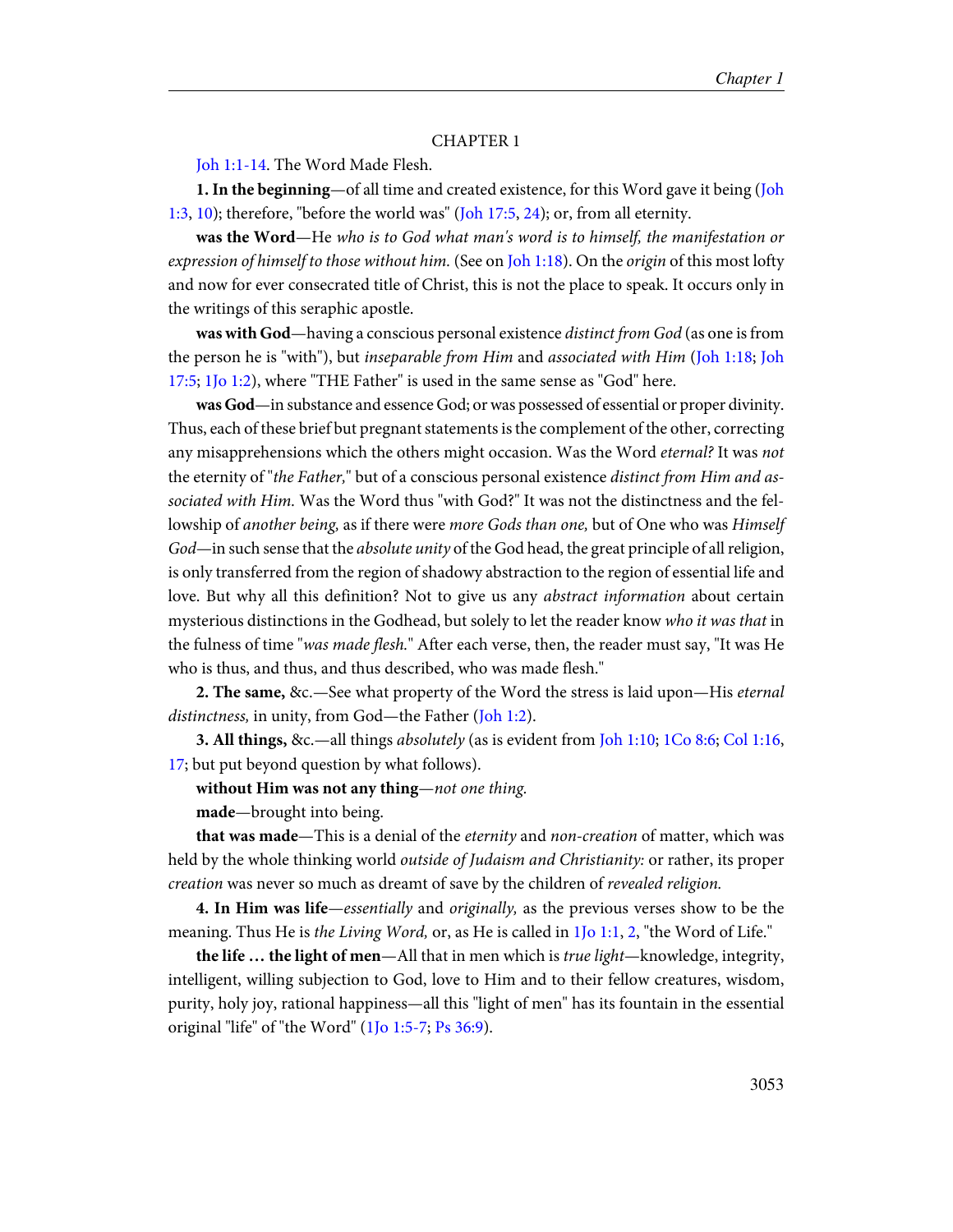**5. shineth in darkness,** &c.—in this dark, fallen world, or in mankind "sitting in darkness and the shadow of death," with no ability to find the way either of truth or of holiness. In this thick darkness, and consequent intellectual and moral obliquity, "the light of the Word" shineth—by all the rays whether of natural or revealed teaching which men (apart from the Incarnation of the Word) are favored with.

**the darkness comprehended it not**—did not take it in, a brief summary of the effect of all the strivings of this unincarnate Word throughout this wide world from the beginning, and a hint of the necessity of His putting on *flesh*, if any recovery of men was to be effected ([1Co 1:21\)](http://www.ccel.org/study/Bible:1Cor.1.21).

**6-9.** The Evangelist here approaches his grand thesis, so paving his way for the full statement of it in [Joh 1:14,](http://www.ccel.org/study/Bible:John.1.14) that we may be able to bear the bright light of it, and take in its length and breadth and depth and height.

**7. through him**—John.

**8. not that Light**—(See on [Joh 5:35](http://www.ccel.org/study/Bible:John.5.35)). What a testimony to John to have to explain that "he was not that Light!" Yet was he but a foil to set it off, his night-taper dwindling before the Dayspring from on high ([Joh 3:30\)](http://www.ccel.org/study/Bible:John.3.30).

**9. lighteth every man,** &c.—rather, "which, coming into the world, enlighteneth every man"; or, is "the Light of the world" ([Joh 9:5](http://www.ccel.org/study/Bible:John.9.5)). "Coming into the world" is a superfluous and quite unusual description of "every man"; but it is of all descriptions of Christ amongst the most familiar, especially in the writings of this Evangelist ([Joh 12:46](http://www.ccel.org/study/Bible:John.12.46); [16:28](http://www.ccel.org/study/Bible:John.16.28); [18:37;](http://www.ccel.org/study/Bible:John.18.37) [1Jo 4:9;](http://www.ccel.org/study/Bible:1John.4.9) [1Ti 1:15,](http://www.ccel.org/study/Bible:1Tim.1.15) &c.).

**10-13. He was in the world,** &c.—The language here is nearly as wonderful as the thought. Observe its compact simplicity, its sonorousness—"the world" resounding in each of its three members—and the enigmatic form in which it is couched, startling the reader and setting his ingenuity a-working to solve the stupendous enigma of Christ ignored in His own world. "The world," in the first two clauses, plainly means the *created* world, *into* which He came, says [Joh 1:9](http://www.ccel.org/study/Bible:John.1.9); "in it He was," says this verse. By His Incarnation, He became an inhabitant of it, and bound up with it. Yet it "was made by  $\text{Him}$ " ([Joh 1:3-5\)](http://www.ccel.org/study/Bible:John.1.3-John.1.5). Here, then, it is merely alluded to, in contrast partly with His being *in* it, but still more with the reception He met with from it. "The world that knew Him not"  $(1)$ <sup>o</sup> 3:1) is of course the intelligent world of mankind. (See on [Joh 1:11](http://www.ccel.org/study/Bible:John.1.11)[,12\)](http://www.ccel.org/study/Bible:John.1.12). Taking the first two clauses as one statement, we try to apprehend it by thinking of the infant Christ conceived in the womb and born in the arms of His own creature, and of the Man Christ Jesus breathing His own air, treading His own ground, supported by substances to which He Himself gave being, and the Creator of the very men whom He came to save. But the most vivid commentary on this entire verse will be got by tracing (in His matchless history) Him of whom it speaks walking amidst all the elements of nature, the diseases of men and death itself, the secrets of the human heart, and "the rulers of the darkness of this world" in all their number, subtlety, and malignity,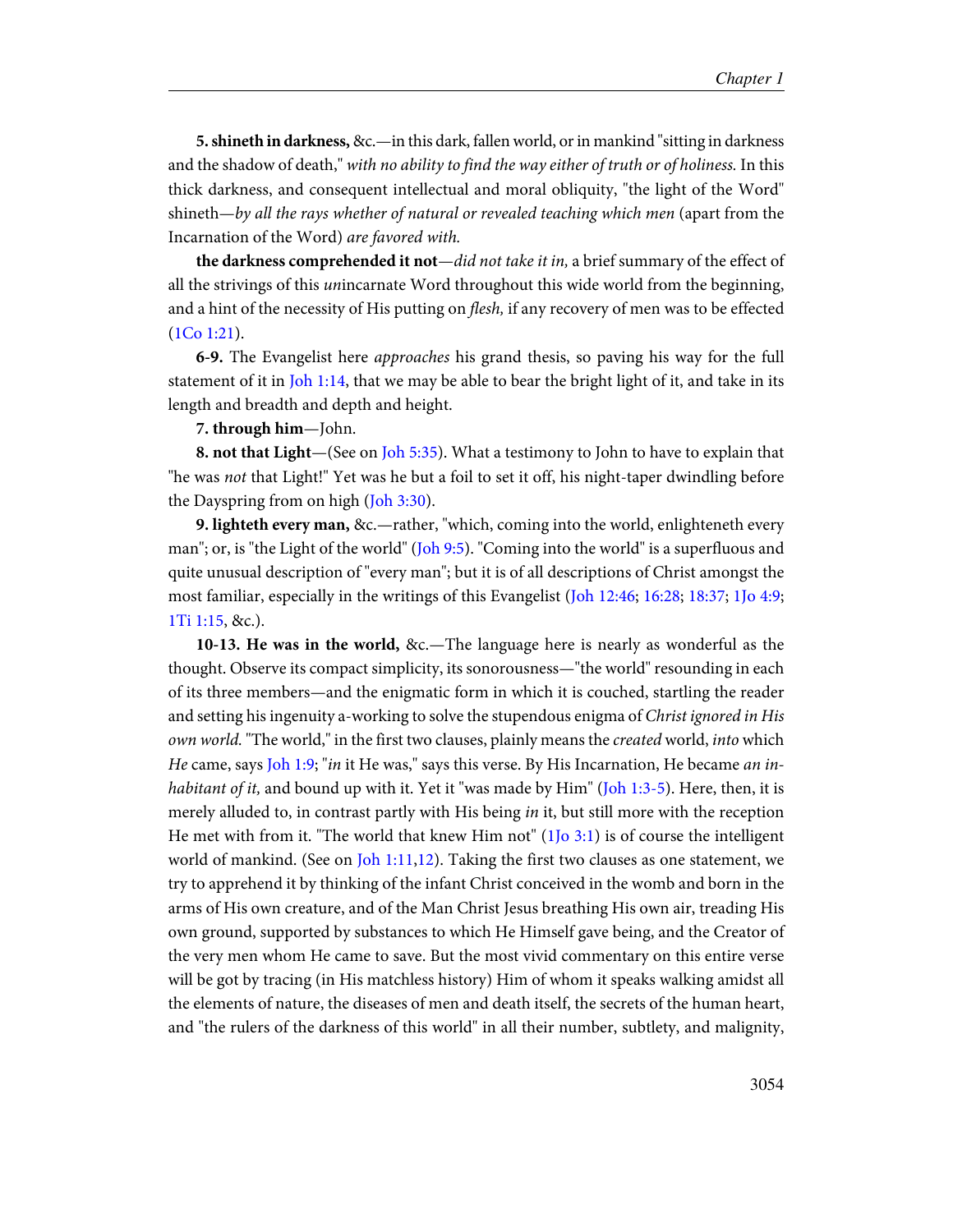not only with absolute ease, as their conscious Lord, but, as we might say, with full consciousness on their part of the presence of their Maker, whose will to one and all of them was law. And this is He of whom it is added, "the world knew Him not!"

**11. his own**—"His own" (property or possession), for the word is in the neuter gender. It means His own land, city, temple, Messianic rights and possessions.

**and his own**—"His own (people)"; for now the word is masculine. It means the Jews, as the "peculiar people." Both *they* and their *land*, with all that this included, were "His own," not so much as part of "the world which was made by Him," but as "THE HEIR" of the inheritance (Lu  $20:14$ ; see also on Mt  $22:1$ ).

**received him not**—nationally, as God's chosen witnesses.

**12. But as many**—individuals, of the "disobedient and gainsaying people."

**gave he power**—The word signifies both authority and ability, and both are certainly meant here.

**to become**—Mark these words: Jesus is the Son of God; He is never said to have become such.

**the sons**—or more simply, "sons of God," in name and in nature.

**believe on his name**—a phrase never used in Scripture of any mere creature, to express the credit given to human testimony, even of prophets or apostles, inasmuch it carries with it the idea of trust proper only towards God. In this sense of supreme faith, as due to Him who "gives those that *believe in Himself* power to become sons of God," it is manifestly used here.

**13. Which were born**—a sonship therefore not of mere title and privilege, but of nature, the soul being made conscious of the vital capacities, perceptions, and emotions of a child of God, before unknown.

**not of blood,** &c.—not of superior human descent, not of human generation at all, not of man in any manner of way. By this elaborate threefold denial of the human source of this sonship, immense force is given to what follows,

**but of God**—Right royal gift, and He who confers must be absolutely divine. For who would not worship Him who can bring him into the family, and evoke within him the very life, of the sons of God?

**14. And the Word,** &c.—To raise the reader to the altitude of this climax were the thirteen foregoing verses written.

**was made flesh**—BECAME MAN, in man's present frail, mortal condition, denoted by the word "flesh" ([Isa 40:6;](http://www.ccel.org/study/Bible:Isa.40.6) [1Pe 1:24\)](http://www.ccel.org/study/Bible:1Pet.1.24). It is directed probably against the Docetæ, who held that Christ was not really but only apparently man; against whom this gentle spirit is vehement in his Epistles [\(1Jo 4:3](http://www.ccel.org/study/Bible:1John.4.3); [2Jo 7, 10, 11](http://www.ccel.org/study/Bible:2John.1.7 Bible:2John.1.10 Bible:2John.1.11)), [Lucke, &c.]. Nor could He be too much so, for with the verity of the Incarnation all substantial Christianity vanishes. But now, married to our nature, henceforth He is as personally conscious of all that is strictly human as of all that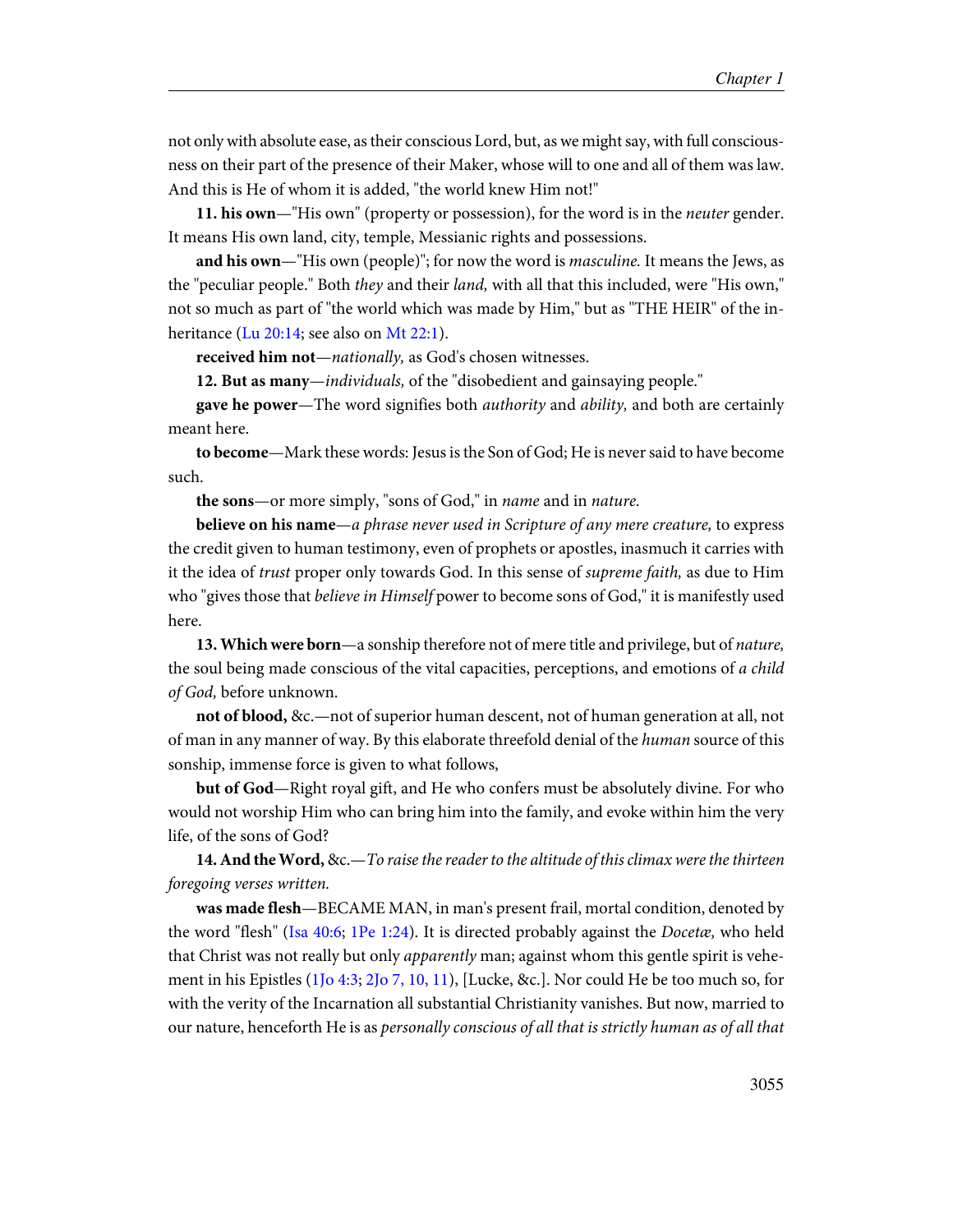is properly divine; and our nature is in His Person redeemed and quickened, ennobled and transfigured.

**and dwelt**—tabernacled or pitched his tent; a word peculiar to John, who uses it four times, all in the sense of a permanent stay (Re  $7:15$ ; [12:12;](http://www.ccel.org/study/Bible:Rev.12.12) [13:6](http://www.ccel.org/study/Bible:Rev.13.6); [21:3\)](http://www.ccel.org/study/Bible:Rev.21.3). For ever wedded to our "*flesh*," He has entered this tabernacle to "go no more out." The allusion is to that tabernacle where dwelt the Shekinah (see on [Mt 23:38,](http://www.ccel.org/study/Bible:Matt.23.38) [39](http://www.ccel.org/study/Bible:Matt.23.39)), or manifested "Glory of the Lord," and with reference to God's permanent dwelling among His people ([Le 26:11](http://www.ccel.org/study/Bible:Lev.26.11); [Ps 68:18;](http://www.ccel.org/study/Bible:Ps.68.18) [132:13,](http://www.ccel.org/study/Bible:Ps.132.13) [14](http://www.ccel.org/study/Bible:Ps.132.14); [Eze 37:27](http://www.ccel.org/study/Bible:Ezek.37.27)). This is put almost beyond doubt by what immediately follows, "And we beheld his glory" [Lucke, Meyer, De Wette which last critic, rising higher than usual, says that thus were perfected all former partial manifestations of God in an essentially Personal and historically Human manifestation].

**full of grace and truth**—So it should read: "He dwelt among us full of grace and truth"; or, in Old Testament phrase, "Mercy and truth," denoting the whole fruit of God's purposes of love towards sinners of mankind, which until now existed only in promise, and the fulfilment at length of that promise in Christ; in one great word, "the SURE MERCIES of David" ([Isa 55:3;](http://www.ccel.org/study/Bible:Isa.55.3) [Ac 13:34;](http://www.ccel.org/study/Bible:Acts.13.34) compare [2Sa 23:5](http://www.ccel.org/study/Bible:2Sam.23.5)). In His Person all that Grace and Truth which had been floating so long in shadowy forms, and darting into the souls of the poor and needy its broken beams, took everlasting possession of human flesh and filled it full. By this Incarnation of Grace and Truth, the teaching of thousands of years was at once transcended and beggared, and the family of God sprang into Manhood.

**and we beheld his glory**—not by the eye of sense,which saw in Him only "the carpenter." His glory was "spiritually discerned" ([1Co 2:7-15](http://www.ccel.org/study/Bible:1Cor.2.7-1Cor.2.15); [2Co 3:18](http://www.ccel.org/study/Bible:2Cor.3.18); [4:4,](http://www.ccel.org/study/Bible:2Cor.4.4) [6](http://www.ccel.org/study/Bible:2Cor.4.6); [5:16\)](http://www.ccel.org/study/Bible:2Cor.5.16)—the glory of surpassing grace, love, tenderness, wisdom, purity, spirituality; majesty and meekness, richness and poverty, power and weakness, meeting together in unique contrast; ever attracting and at times ravishing the "babes" that followed and forsook all for Him.

**the glory as of the only begotten of the Father**—(See on [Lu 1:35](http://www.ccel.org/study/Bible:Luke.1.35)); not like, but "such as (belongs to)," such as *became* or was *befitting* the only begotten of the Father [Chrysostom in Lucke, Calvin, &c.], according to a well-known use of the word "as."

[Joh 1:15.](http://www.ccel.org/study/Bible:John.1.15) A Saying of the Baptist Confirmatory of This.

**15. after me**—in official manifestation.

**before me**—in rank and dignity.

**for he was before me**—in existence; "His goings forth being from of old, from everlasting" ([Mic 5:2\)](http://www.ccel.org/study/Bible:Mic.5.2). (Anything lower than this His words cannot mean); that is, "My Successor is my Superior, for He was my Predecessor." This enigmatic play upon the different senses of the words "before" and "after" was doubtless employed by the Baptist to arrest attention, and rivet the thought; and the Evangelist introduces it just to clinch his own statements.

[Joh 1:16-18](http://www.ccel.org/study/Bible:John.1.16-John.1.18). Same Subject Continued.

**16. of his fulness**—of "grace and truth," resuming the thread of [Joh 1:14](http://www.ccel.org/study/Bible:John.1.14).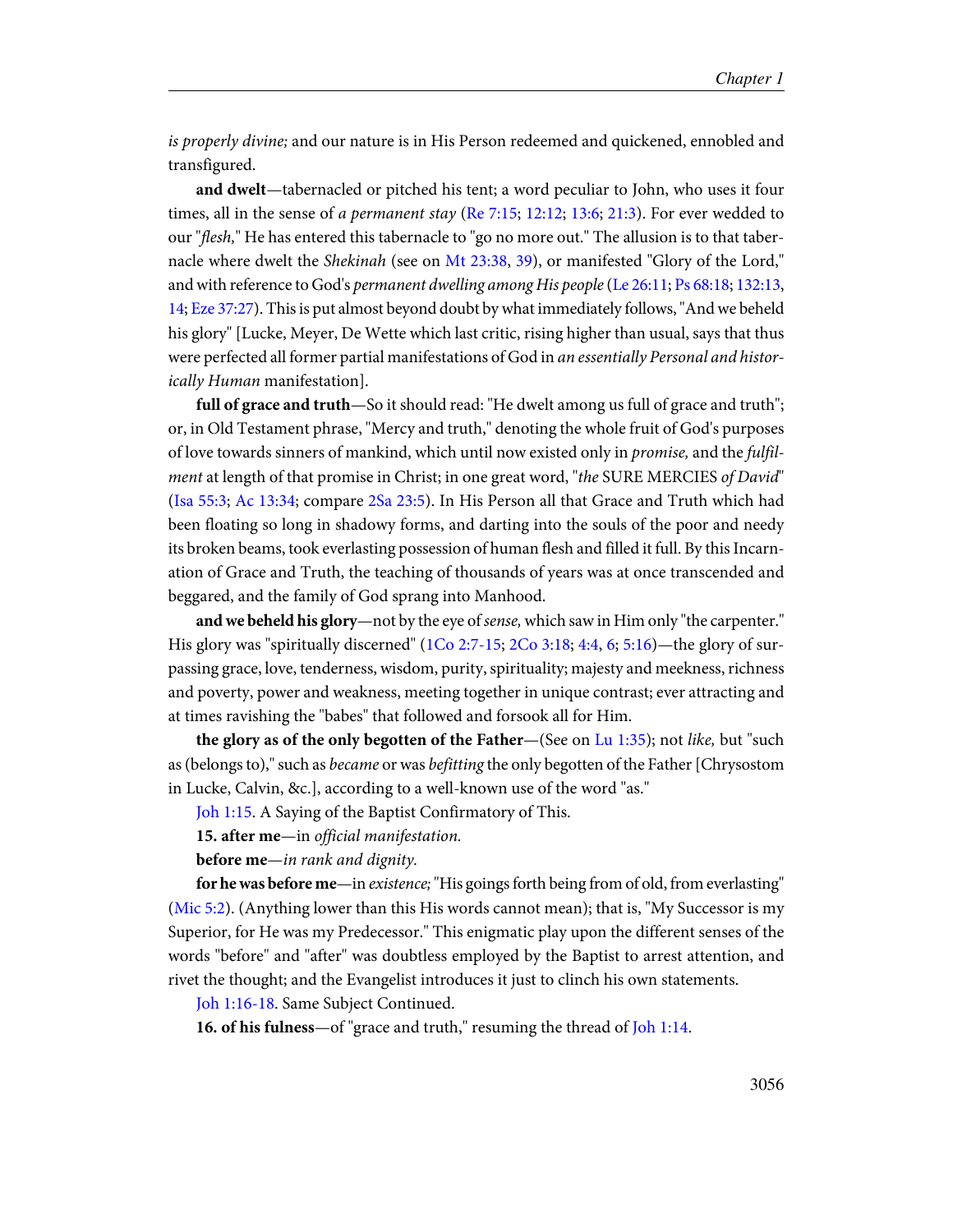**grace for grace—that is, grace upon grace (so all the best interpreters), in successive** communications and larger measures, as each was able to take it in. Observe, the word "truth" is here dropped. "Grace" being the chosen New Testament word for the whole fulness of the new covenant, all that dwells in Christ for men.

**17. For,** &c.—The Law elicits the consciousness of sin and the need of redemption; it only typifies the reality. The Gospel, on the contrary, actually communicates reality and power from above (compare [Ro 6:14\)](http://www.ccel.org/study/Bible:Rom.6.14). Hence Paul terms the Old Testament "shadow," while he calls the New Testament "substance" ([Col 2:17](http://www.ccel.org/study/Bible:Col.2.17)) [Olshausen].

**18. No man**—"No one," in the widest sense.

**hath seen God**—by immediate gaze, or direct intuition.

**in the bosom of the Father**—A remarkable expression, used only here, presupposing the Son's conscious existence distinct from the Father, and expressing His immediate and most endeared access to, and absolute acquaintance with, Him.

**he**—emphatic; As if he should say, "He and He only hath declared Him," because He only can.

[Joh 1:19-36](http://www.ccel.org/study/Bible:John.1.19-John.1.36). The Baptist's Testimony to Christ.

**19. record**—testimony.

**the Jews**—that is, the heads of the nation, the members of the Sanhedrim. In this peculiar sense our Evangelist seems always to use the term.

**20. confessed,** &c.—that is, While many were ready to hail him as the Christ, he neither gave the slightest ground for such views, nor the least entertainment to them.

**21. Elias**—in His own proper person.

**that prophet**—announced in [De 18:15,](http://www.ccel.org/study/Bible:Deut.18.15) &c., about whom they seem not to have been agreed whether he were the same with the Messiah or no.

**25. Why baptizest thou, if not,** &c.—Thinking he disclaimed any special connection with Messiah's kingdom, they demand his right to gather disciples by baptism.

**26. there standeth**—This must have been spoken after the baptism of Christ, and possibly just after His temptation (see on [Joh 1:29](http://www.ccel.org/study/Bible:John.1.29)).

**28. Bethabara**—Rather, "Bethany" (according to nearly all the best and most ancient manuscripts); not the Bethany of Lazarus, but another of the same name, and distinguished from it as lying "beyond Jordan," on the east.

**29. seeth Jesus**—fresh, probably, from the scene of the temptation.

**coming unto him**—as to congenial company [\(Ac 4:23\)](http://www.ccel.org/study/Bible:Acts.4.23), and to receive from him His first greeting.

**and saith**—catching a sublime inspiration at the sight of Him approaching.

**the Lamb of God**—the one God-ordained, God-gifted sacrificial offering.

**that taketh away**—taketh up and taketh away. The word signifies both, as does the corresponding Hebrew word. Applied to sin, it means to be chargeable with the guilt of it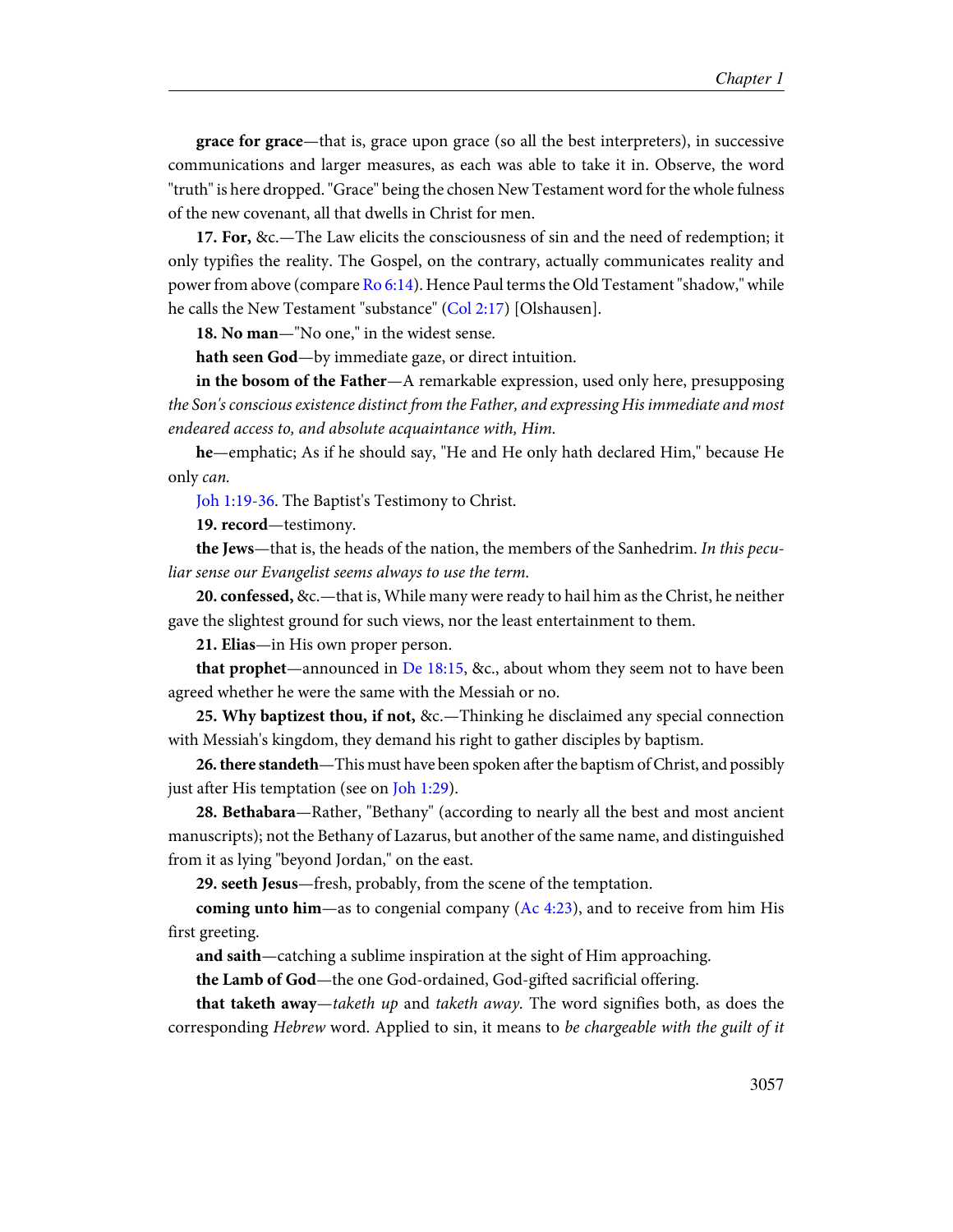([Ex 28:38](http://www.ccel.org/study/Bible:Exod.28.38); [Le 5:1](http://www.ccel.org/study/Bible:Lev.5.1); [Eze 18:20](http://www.ccel.org/study/Bible:Ezek.18.20)), and to bear it away (as often). In the Levitical victims both ideas met, as they do in Christ, the people's guilt being viewed as transferred to them, avenged in their death, and so borne away by them ([Le 4:15](http://www.ccel.org/study/Bible:Lev.4.15); [16:15,](http://www.ccel.org/study/Bible:Lev.16.15) [21](http://www.ccel.org/study/Bible:Lev.16.21), [22;](http://www.ccel.org/study/Bible:Lev.16.22) and compare [Isa 53:6-12;](http://www.ccel.org/study/Bible:Isa.53.6-Isa.53.12) [2Co 5:21](http://www.ccel.org/study/Bible:2Cor.5.21)).

**the sin**—The singular number being used to mark the collective burden and all-embracing efficacy.

**of the world**—not of Israel only, for whom the typical victims were exclusively offered. Wherever there shall live a sinner throughout the wide world, sinking under that burden too heavy for him to bear, he shall find in this "Lamb of God," a shoulder equal to the weight. The right note was struck at the first—balm, doubtless, to Christ's own spirit; nor was ever after, or ever will be, a more glorious utterance.

**31-34. knew him not**—Living mostly apart, the one at Nazareth, the other in the Judean desert—to prevent all appearance of collusion, John only knew that at a definite time after his own call, his Master would show Himself. As He drew near for baptism one day, the last of all the crowd, the spirit of the Baptist heaving under a divine presentiment that the moment had at length arrived, and an air of unwonted serenity and dignity, not without traits, probably, of the family features, appearing in this Stranger, the Spirit said to him as to Samuel of his youthful type, "Arise, anoint Him, for this is He!" [\(1Sa 16:12\)](http://www.ccel.org/study/Bible:1Sam.16.12). But the sign which he was told to expect was the visible descent of the Spirit upon Him as He emerged out of the baptismal water. Then, catching up the voice from heaven, "he saw and bare record that this is the Son of God."

**35. John stood**—"was standing," at his accustomed place.

**36. looking**—having fixed his eyes, with significant gaze, on Jesus.

**as he walked**—but not now to him. To have done this once (see on [Joh 1:29](http://www.ccel.org/study/Bible:John.1.29)) was humility enough [Bengel].

**Behold,** &c.—The repetition of that wonderful proclamation, in identical terms and without another word, could only have been meant as a gentle hint to go after Him—as they did.

[Joh 1:37-51](http://www.ccel.org/study/Bible:John.1.37-John.1.51). First Gathering of Disciples—John Andrew, Simon, Philip, Nathanael.

**38. What seek ye**—gentle, winning question, remarkable as the Redeemer's first public utterance. (See on [Mt 12:18-20.](http://www.ccel.org/study/Bible:Matt.12.18-Matt.12.20))

**where dwellest thou**—that is, "That is a question we cannot answer in a moment; but had we Thy company for a calm hour in private, gladly should we open our burden."

**39. Come and see**—His second utterance, more winning still.

**tenth hour**—not ten A.M. (as some), according to Roman, but four P.M., according to Jewish reckoning, which John follows. The hour is mentioned to show why they stayed out the day with him—because little of it remained.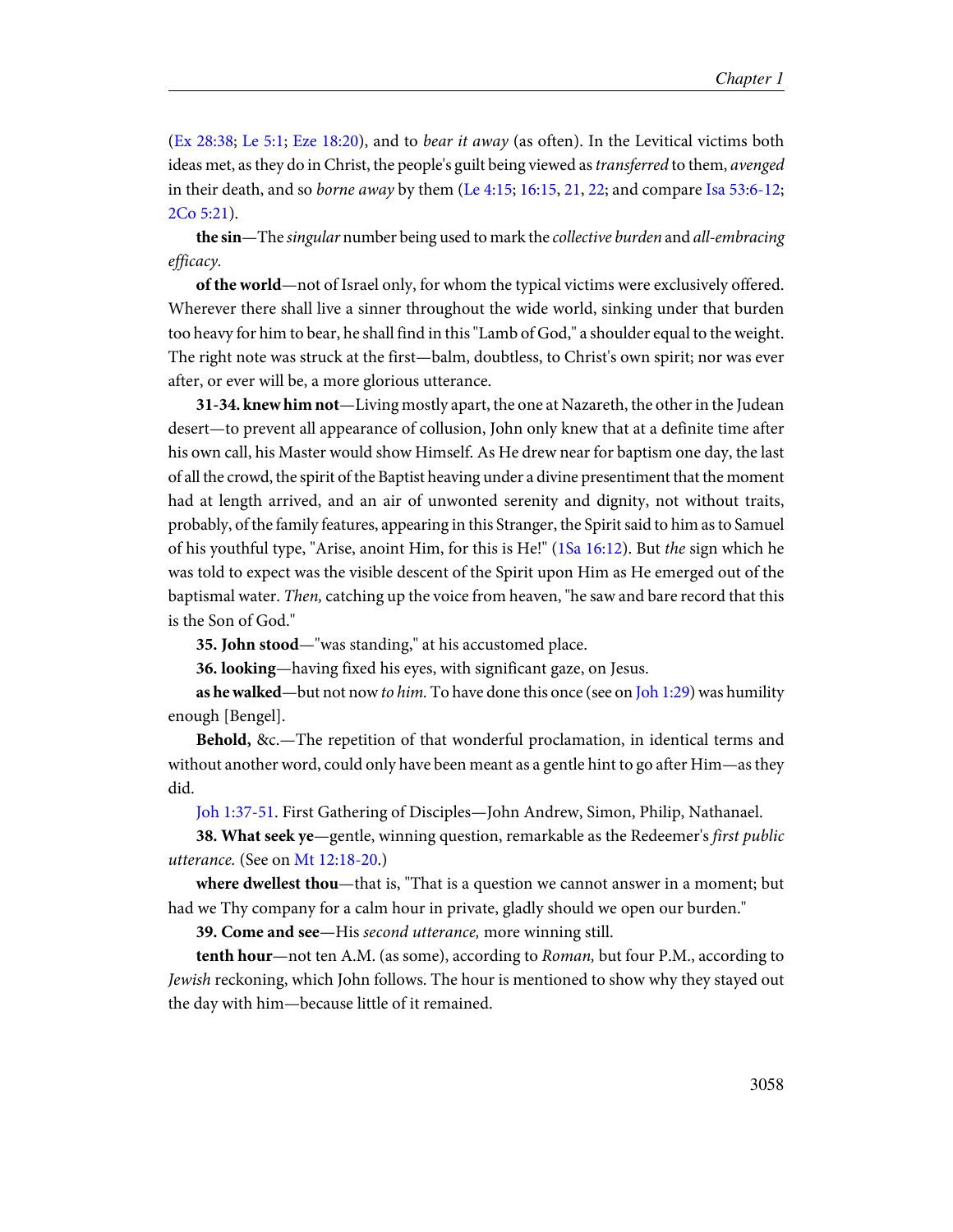**40. One … was Andrew**—The other was doubtless our Evangelist himself. His great sensitiveness is touchingly shown in his representation of this first contact with the Lord; the circumstances are present to him in the minutest details; he still remembers the Very hour. But "he reports no particulars of those discourses of the Lord by which he was bound to Him for the whole of His life; he allows everything personal to retire" [Olshausen].

**Peter's brother**—and the elder of the two.

**41. have found the Messias**—The previous preparation of their simple hearts under the Baptist's ministry, made quick work of this blessed conviction, while others hesitated till doubt settled into obduracy. So it is still.

**42. brought him to Jesus**—Happy brothers that thus do to each other!

**beheld him**—fixed his eyes on him, with significant gaze (as [Joh 1:36](http://www.ccel.org/study/Bible:John.1.36)).

**Cephas … stone**—(See on [Mt 16:18](http://www.ccel.org/study/Bible:Matt.16.18)).

**43. would go … into Galilee**—for from His baptism He had sojourned in Judea (showing that the calling at the Sea of Galilee [\[Mt 4:18](http://www.ccel.org/study/Bible:Matt.4.18)] was a subsequent one, see on [Lu](http://www.ccel.org/study/Bible:Luke.5.1) [5:1](http://www.ccel.org/study/Bible:Luke.5.1)).

**Follow me**—the first express call given, the former three having come to Him spontaneously.

**44. the city of Andrew and Peter**—of their birth probably, for they seem to have lived at Capernaum [\(Mr 1:29](http://www.ccel.org/study/Bible:Mark.1.29)).

**45. Nathanael**—(See on [Mt 10:3\)](http://www.ccel.org/study/Bible:Matt.10.3).

**Moses**—(See [Joh 5:46\)](http://www.ccel.org/study/Bible:John.5.46).

**son of Joseph**—the current way of speaking. (See [Lu 3:23\)](http://www.ccel.org/study/Bible:Luke.3.23).

**46. any good out of Nazareth**—remembering Bethlehem, perhaps, as Messiah's predicted birthplace, and Nazareth having no *express* prophetic place at all, besides being in no repute. The question sprang from mere dread of mistake in a matter so vital.

**Come and see**—Noble remedy against preconceived opinions [Bengel]. Philip, though he could not perhaps solve his difficulty, could show him how to get rid of it. (See on [Joh](http://www.ccel.org/study/Bible:John.6.68) [6:68](http://www.ccel.org/study/Bible:John.6.68)).

**47. an Israelite indeed … no guile**—not only no hypocrite, but with a guileless simplicity not always found even in God's own people, ready to follow wherever truth might lead him, saying, Samuel-like, "Speak, Lord, for Thy servant heareth" [\(1Sa 3:10\)](http://www.ccel.org/study/Bible:1Sam.3.10).

**48. Whence knowest thou me**—conscious that his very heart had been read, and at this critical moment more than ever before.

**Before Philip called thee**—showing He knew all that passed between Philip and him at a distance.

**when … under the fig tree,** &c.—where retirement for meditation and prayer was not uncommon [Lightfoot]. Thither, probably—hearing that his master's Master had at length appeared, and heaving with mingled eagerness to behold Him and dread of deception—he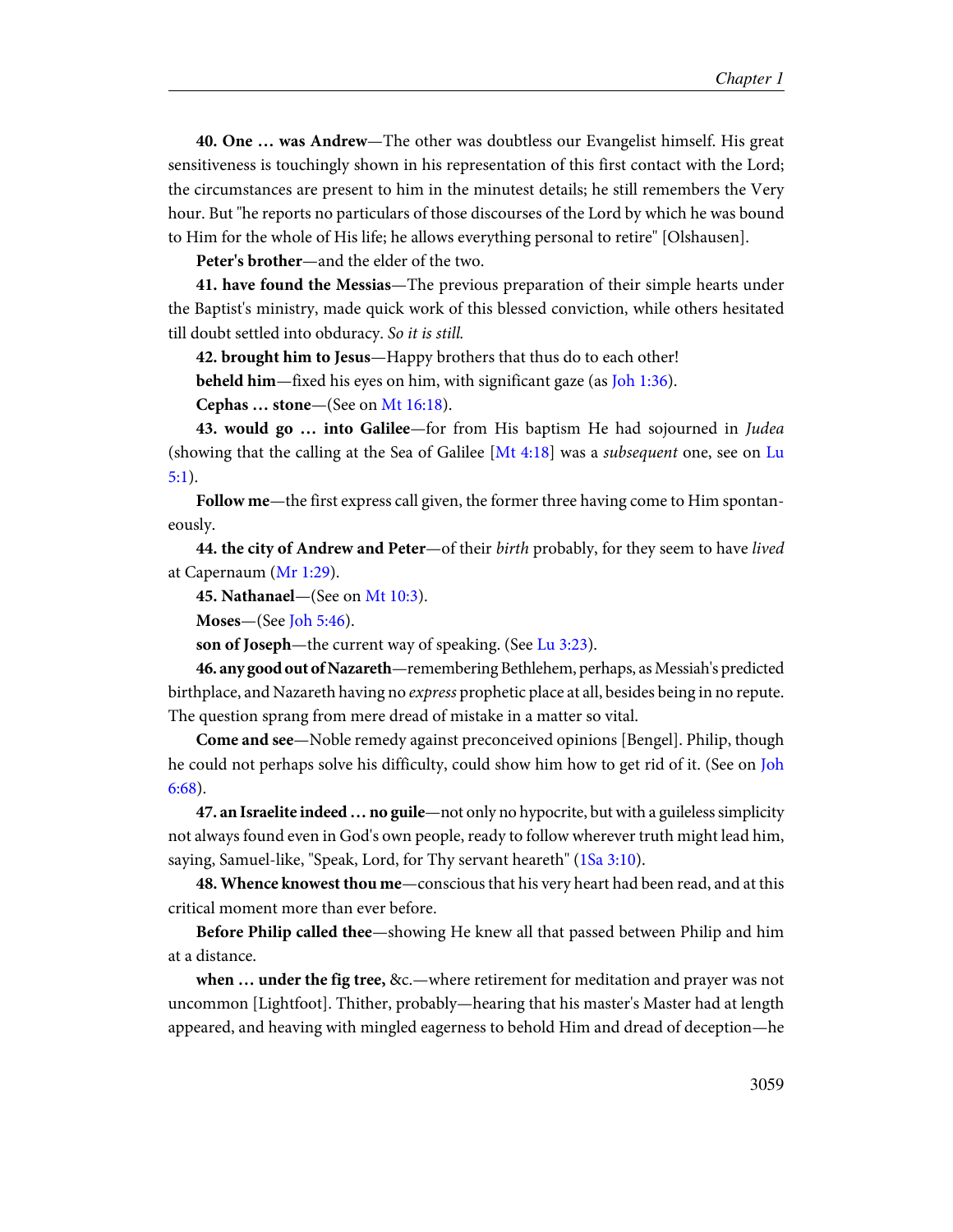had retired to pour out his guileless heart for light and guidance, ending with such a prayer as this, "Show me a token for good!" (See on Lu  $2:8$ ). Now he has it, "Thou guileless one, that fig tree scene, with all its heaving anxieties, deep pleadings and tremulous hopes—I saw it all." The first words of Jesus had astonished, but this quite overpowered and won him.

**49. Son of God … King of Israel**—the one denoting His person, the other His office. How much loftier this than anything Philip had said to him! But just as the earth's vital powers, the longer they are frost-bound, take the greater spring when at length set free, so souls, like Nathanael and Thomas (see on [Joh 20:28\)](http://www.ccel.org/study/Bible:John.20.28), the outgoings of whose faith are hindered for a time, take the start of their more easy-going brethren when loosed and let go.

**50, 51. Because I said,** &c.—"So quickly convinced, and on this evidence only?"—an expression of admiration.

**51. Hereafter,** &c.—The key to this great saying is Jacob's vision [\(Ge 28:12-22](http://www.ccel.org/study/Bible:Gen.28.12-Gen.28.22)), to which the allusion plainly is. To show the patriarch that though alone and friendless on earth his interests were busying all heaven, he was made to see "heaven opened and the angels of God ascending and descending upon a" mystic "ladder reaching from heaven to earth." "By and by," says Jesus here, "ye shall see this communication between heaven and earth thrown wide open, and the Son of man the real Ladder of this intercourse."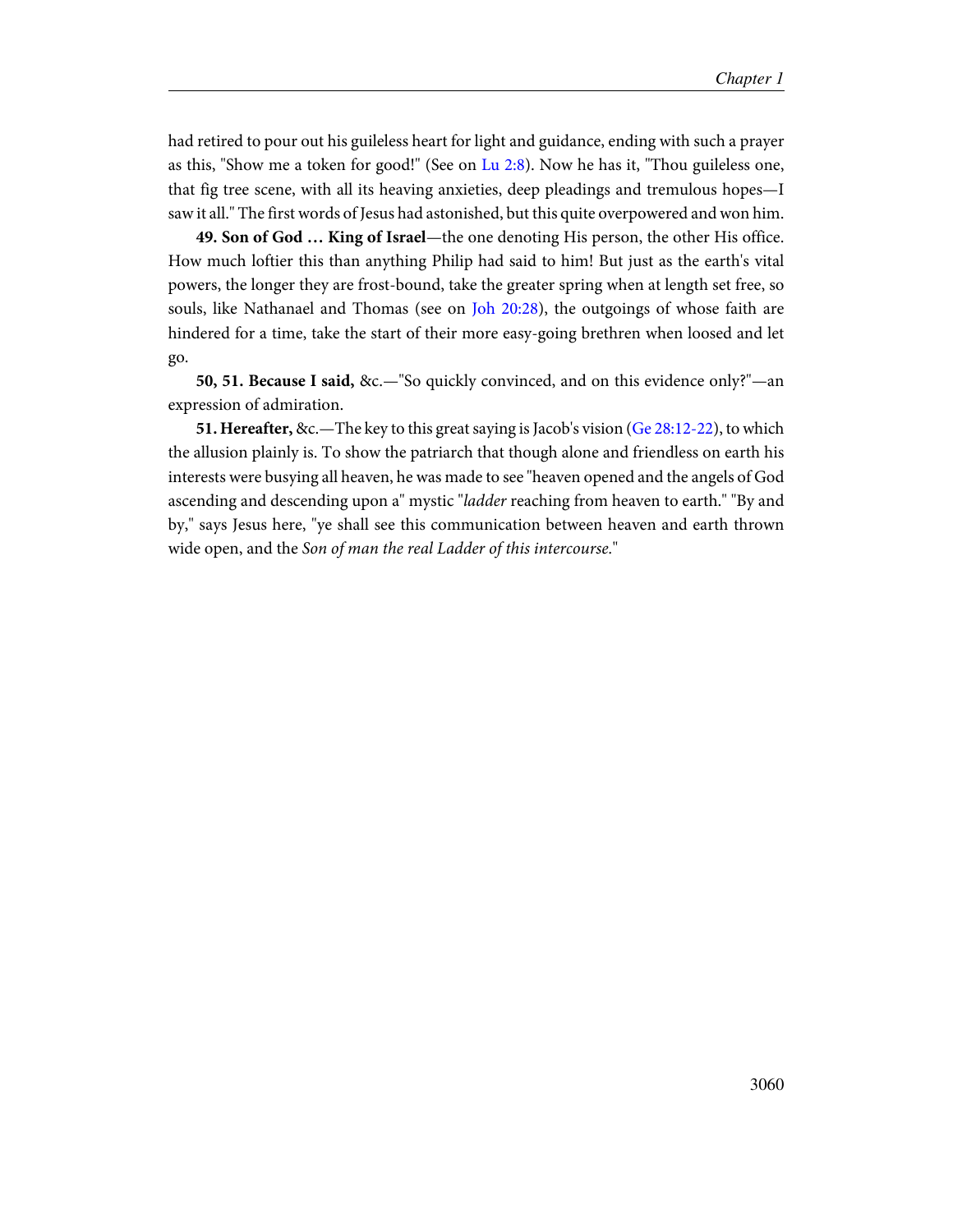#### CHAPTER 2

[Joh 2:1-12](http://www.ccel.org/study/Bible:John.2.1-John.2.12). First Miracle, Water Made Wine—Brief Visit to Capernaum.

**1. third day**—He would take two days to reach Galilee, and this was the third.

**mother there**—it being probably some relative's marriage. John never names her [Bengel].

**3. no wine**—evidently expecting some display of His glory, and hinting that now was His time.

**4, 5. Woman**—no term of disrespect in the language of that day [\(Joh 19:26](http://www.ccel.org/study/Bible:John.19.26)).

**what … to do with thee**—that is, "In my Father's business I have to do with Him only." It was a gentle rebuke for officious interference, entering a region from which all creatures were excluded (compare [Ac 4:19](http://www.ccel.org/study/Bible:Acts.4.19), [20\)](http://www.ccel.org/study/Bible:Acts.4.20).

**mine hour,** &c.—hinting that He would do something, but at His own time; and so she understood it ([Joh 2:5\)](http://www.ccel.org/study/Bible:John.2.5).

**6. firkins**—about seven and a half gallons in Jewish, or nine in Attic measure; each of these huge water jars, therefore, holding some twenty or more gallons, for washings at such feasts [\(Mr 7:4\)](http://www.ccel.org/study/Bible:Mark.7.4).

**7, 8. Fill … draw … bear**—directing all, but Himself touching nothing, to prevent all appearance of collusion.

**9, 10. well drunk**—"drunk abundantly" (as [So 5:1](http://www.ccel.org/study/Bible:Song.5.1)), speaking of the general practice.

**10. the good wine … until now**—thus testifying, while ignorant of the source of supply, not only that it was real wine, but better than any at the feast.

**11. manifested forth his glory**—Nothing in the least like this is said of the miracles of prophet or apostle, nor could without manifest blasphemy be said of any mere creature. Observe, (1) At a marriage Christ made His first public appearance in any company, and at a marriage He wrought His first miracle—the noblest sanction that could be given to that God-given institution. (2) As the miracle did not make bad good, but good better, so Christianity only redeems, sanctifies, and ennobles the beneficent but abused institution of marriage; and Christ's whole work only turns the water of earth into the wine of heaven. Thus "this beginning of miracles" exhibited the character and "manifested forth the glory" of His entire Mission. (3) As Christ countenanced our seasons of *festivity*, so also that greater *fulness* which befits such; so far was He from encouraging that *asceticism* which has since been so often put for all religion. (4) The character and authority ascribed by Romanists to the Virgin is directly in the teeth of this and other scriptures.

**12. Capernaum**—on the Sea of Galilee. (See on [Mt 9:1](http://www.ccel.org/study/Bible:Matt.9.1)).

**his mother and his brethren**—(See on [Lu 2:51](http://www.ccel.org/study/Bible:Luke.2.51), and [Mt 13:54-56](http://www.ccel.org/study/Bible:Matt.13.54-Matt.13.56)).

[Joh 2:13-25](http://www.ccel.org/study/Bible:John.2.13-John.2.25). Christ's First Passover—First Cleansing of the Temple.

**14-17. in the temple**—not the temple itself, as [Joh 2:19-21](http://www.ccel.org/study/Bible:John.2.19-John.2.21), but the temple-court.

**sold oxen,** &c.—for the convenience of those who had to offer them in sacrifice.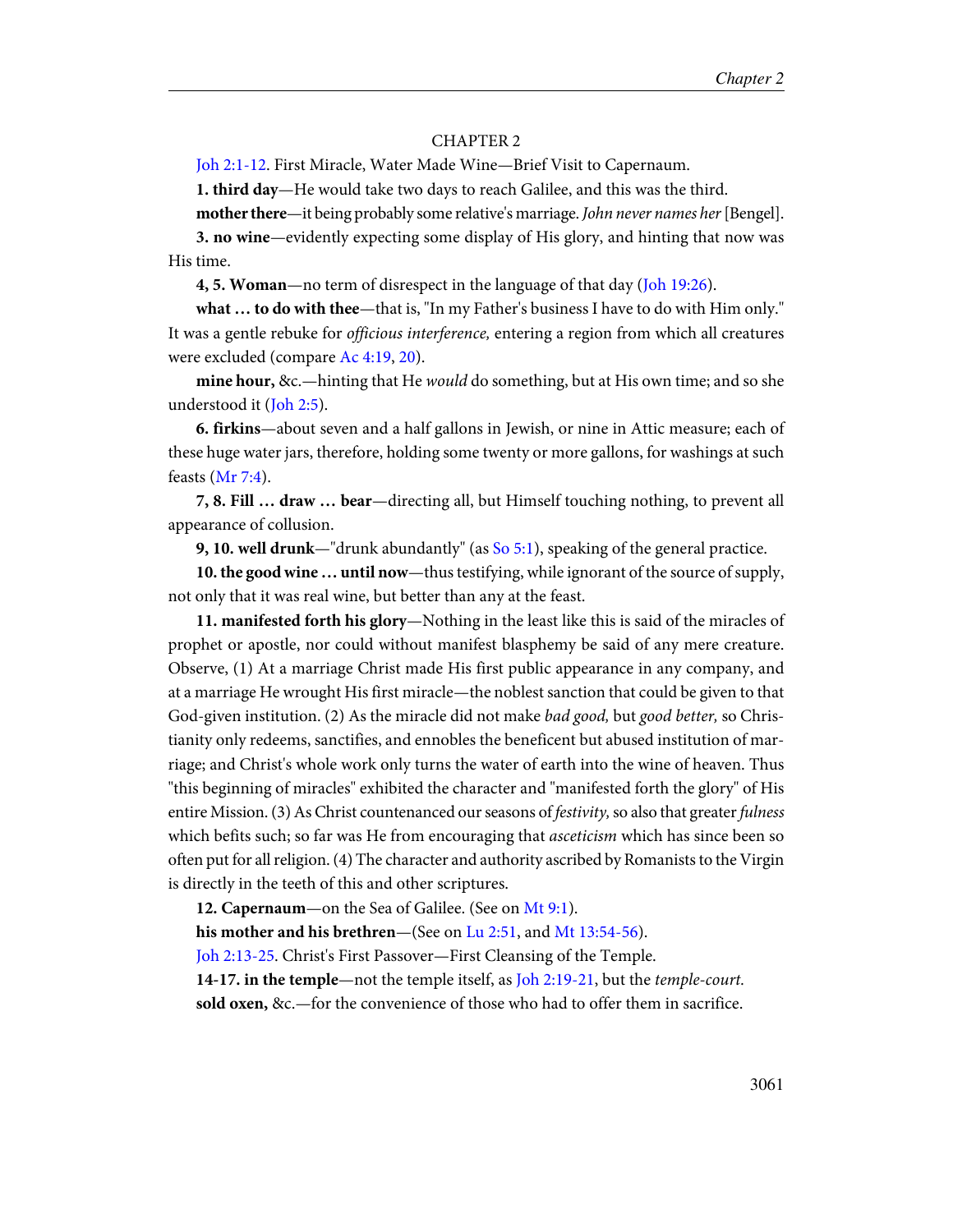**changers of money**—of Roman into Jewish money, in which the temple dues (see on [Mt 17:24](http://www.ccel.org/study/Bible:Matt.17.24)) had to be paid.

**15. small cords**—likely some of the rushes spread for bedding, and when twisted used to tie up the cattle there collected. "Not by this slender whip but by divine majesty was the ejection accomplished, the whip being but a sign of the scourge of divine anger" [Grotius].

**poured out … overthrew**—thus expressing the mingled indignation and authority of the impulse.

**16. my Father's house**—How close the resemblance of these remarkable words to [Lu](http://www.ccel.org/study/Bible:Luke.2.49) [2:49](http://www.ccel.org/study/Bible:Luke.2.49); the same consciousness of intrinsic relation to the temple—as the seat of His Father's most august worship, and so the symbol of all that is due to Him on earth—dictating both speeches. Only, when but a youth, with no authority, He was simply "a Son in His own house"; now He was "a Son over His own house" ([Heb 3:6\)](http://www.ccel.org/study/Bible:Heb.3.6), the proper Representative, and in flesh "the Heir," of his Father's rights.

**house of merchandise**—There was nothing wrong in the merchandise; but to bring it, for their own and others' convenience, into that most sacred place, was a high-handed profanation which the eye of Jesus could not endure.

**17. eaten me up**—a glorious feature in the predicted character of the suffering Messiah ([Ps 69:9\)](http://www.ccel.org/study/Bible:Ps.69.9), and rising high even in some not worthy to loose the latchet of His shoes. [\(Ex](http://www.ccel.org/study/Bible:Exod.32.19) [32:19,](http://www.ccel.org/study/Bible:Exod.32.19) &c.).

**18-22. What sign showest thou unto us, seeing that thou doest these things?**—Though the *act* and the *words* of Christ, taken together, were sign enough, they were unconvinced: yet they were *awed*, and though at His very next appearance at Jerusalem they "sought to kill Him" for speaking of "His Father" just as He did now [\(Joh 5:18\)](http://www.ccel.org/study/Bible:John.5.18), they, at this early stage, only ask a sign.

**19. Destroy this temple,** &c.—(See on [Mr 14:58,](http://www.ccel.org/study/Bible:Mark.14.58) [59](http://www.ccel.org/study/Bible:Mark.14.59)).

**20. Forty and six years**—From the eighteenth year of Herod till then was just forty-six years [Josephus, Antiquities, 15.11.1].

**21. temple of his body**—in which was enshrined the glory of the eternal Word. (See on [Joh 1:14](http://www.ccel.org/study/Bible:John.1.14)). By its resurrection the true Temple of God upon earth was reared up, of which the stone one was but a shadow; so that the allusion is not *quite* exclusively to Himself, but takes in that Temple of which He is the foundation, and all believers are the "lively stones." ([1Pe 2:4,](http://www.ccel.org/study/Bible:1Pet.2.4) [5\)](http://www.ccel.org/study/Bible:1Pet.2.5).

**22. believed the scripture**—on this subject; that is, what was meant, which was hid from them till then. Mark (1) The act by which Christ signalized His first public appearance in the Temple. Taking "His fan in His hand, He purges His floor," not thoroughly indeed, but enough to *foreshadow His last act* towards that faithless people—to sweep them out of God's house. (2) The sign of His authority to do this is the announcement, at this first outset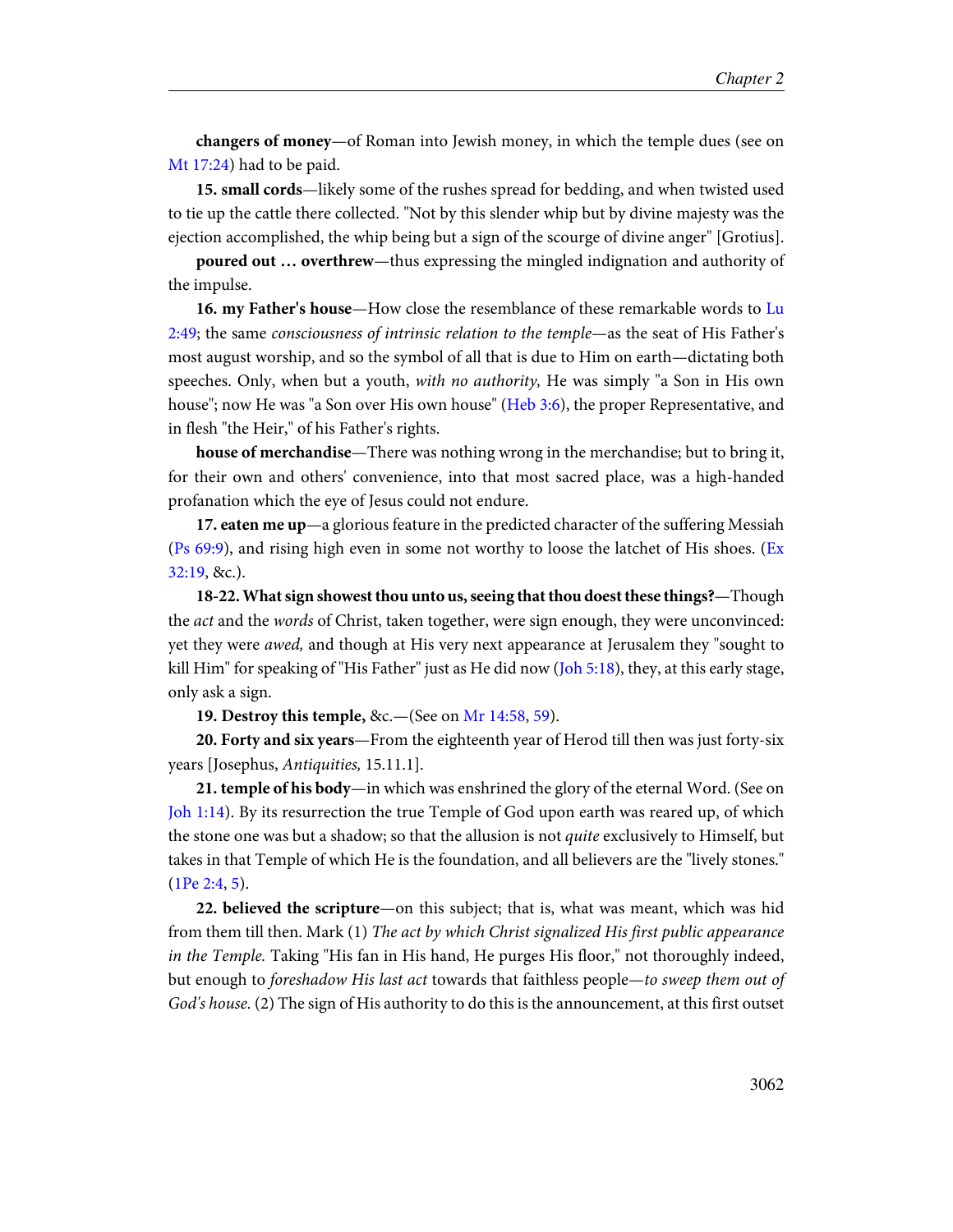of His ministry, of that coming death by their hands, and resurrection by His own, which were to pave the way for their judicial ejection.

**23-25. in the feast day**—the foregoing things occurring probably before the feast began.

**many believed**—superficially, struck merely by "the miracles He did." Of these we have no record.

**24. did not commit**—"entrust," or let Himself down familiarly to them, as to His genuine disciples.

**25. knew what was in man**—It is impossible for language more clearly to assert of Christ what in [Jer 17:9,](http://www.ccel.org/study/Bible:Jer.17.9) [10](http://www.ccel.org/study/Bible:Jer.17.10), and elsewhere, is denied of all mere creatures.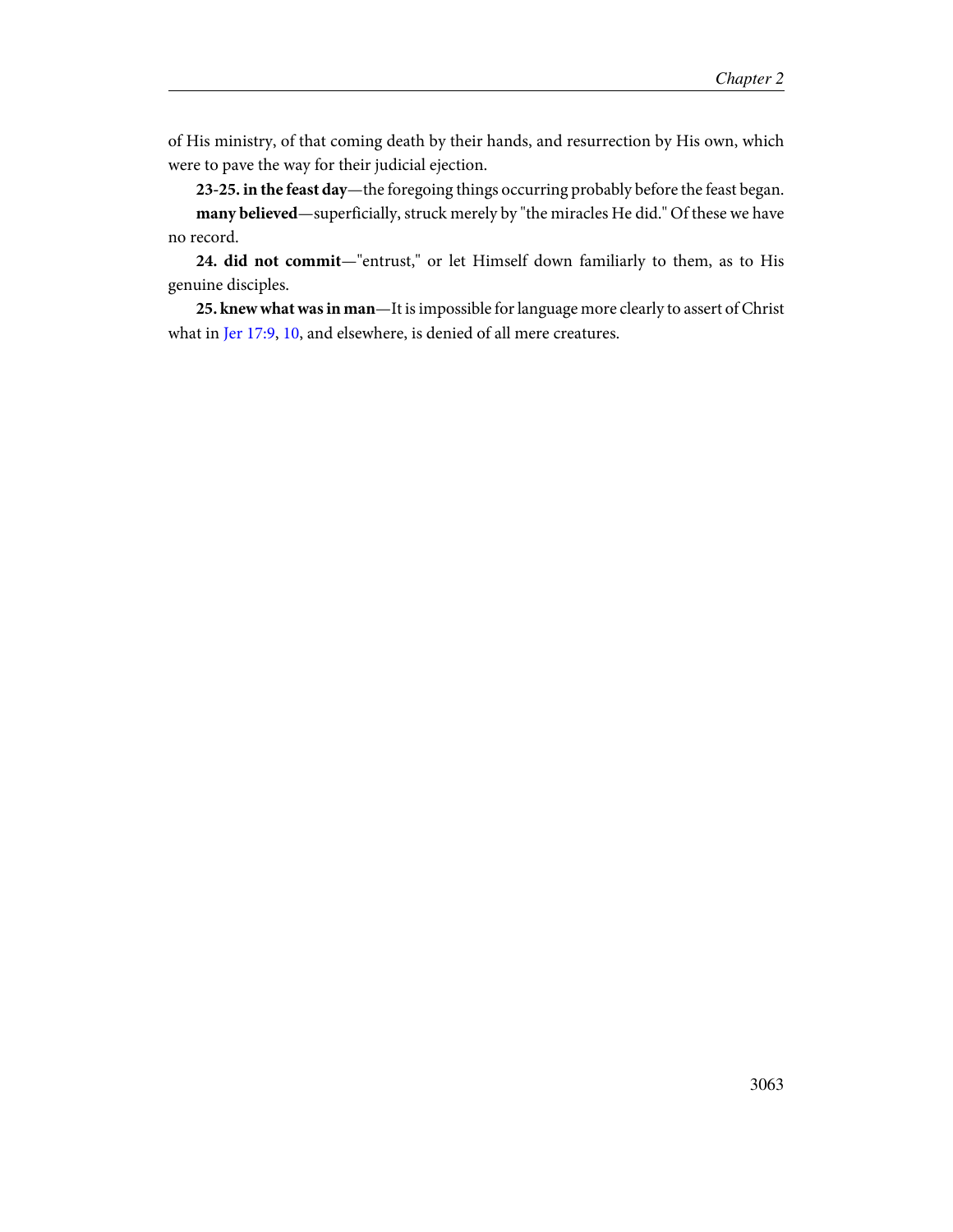### CHAPTER 3

[Joh 3:1-21](http://www.ccel.org/study/Bible:John.3.1-John.3.21). Night Interview of Nicodemus with Jesus.

**1, 2. Nicodemus**—In this member of the Sanhedrim sincerity and timidity are seen struggling together.

**2. came to Jesus by night**—One of those superficial "believers" mentioned in [Joh 2:23,](http://www.ccel.org/study/Bible:John.2.23) [24,](http://www.ccel.org/study/Bible:John.2.24) yet inwardly craving further satisfaction, Nicodemus comes to Jesus in quest of it, but comes "by night" (see [Joh 19:38](http://www.ccel.org/study/Bible:John.19.38), [39;](http://www.ccel.org/study/Bible:John.19.39) [12:42\)](http://www.ccel.org/study/Bible:John.12.42); he avows his conviction that He was

**come from God**—an expression never applied to a merely human messenger, and probably meaning more here—but only as "a teacher," and in His miracles he sees a proof merely that "God is with Him." Thus, while unable to repress his convictions, he is afraid of committing himself too far.

**3. Except,** &c.—This blunt and curt reply was plainly meant to shake the whole edifice of the man's religion, in order to lay a deeper and more enduring foundation. Nicodemus probably thought he had gone a long way, and expected, perhaps, to be complimented on his candor. Instead of this, he is virtually told that he has raised a question which he is not in a capacity to solve, and that before approaching it, his spiritual vision required to be rectified by an entire revolution on his inner man. Had the man been less sincere, this would certainly have repelled him; but with persons in his mixed state of mind—to which Jesus was no stranger [\(Joh 2:25\)](http://www.ccel.org/study/Bible:John.2.25)—such methods speed better than more honeyed words and gradual approaches.

**a man**—not a Jew merely; the necessity is a universal one.

**be born again**—or, as it were, begin life anewin relation to God; his manner of thinking, feeling, and acting, with reference to spiritual things, undergoing a fundamental and permanent revolution.

**cannot see**—can have no part in (just as one is said to "see life," "see death," &c.).

**the kingdom of God**—whether in its beginnings here [\(Lu 16:16\)](http://www.ccel.org/study/Bible:Luke.16.16), or its consummation hereafter ([Mt 25:34](http://www.ccel.org/study/Bible:Matt.25.34); [Eph 5:5\)](http://www.ccel.org/study/Bible:Eph.5.5).

**4. How,** &c.—The figure of the new birth, if it had been meant only of Gentile proselytes to the Jewish religion, would have been intelligible enough to Nicodemus, being quite in keeping with the language of that day; but that Jews themselves should need a new birth was to him incomprehensible.

**5. of water and of the Spirit**—A twofold explanation of the "new birth," so startling to Nicodemus. To a Jewish ecclesiastic, so familiar with the symbolical application of water, in every variety of way and form of expression, this language was fitted to show that the thing intended was no other than a thorough spiritual purification by the operation of the Holy Ghost. Indeed, element of water and operation of the Spirit are brought together in a glorious evangelical prediction of Ezekiel [\(Eze 36:25-27](http://www.ccel.org/study/Bible:Ezek.36.25-Ezek.36.27)), which Nicodemus might have been reminded of had such spiritualities not been almost lost in the reigning formalism.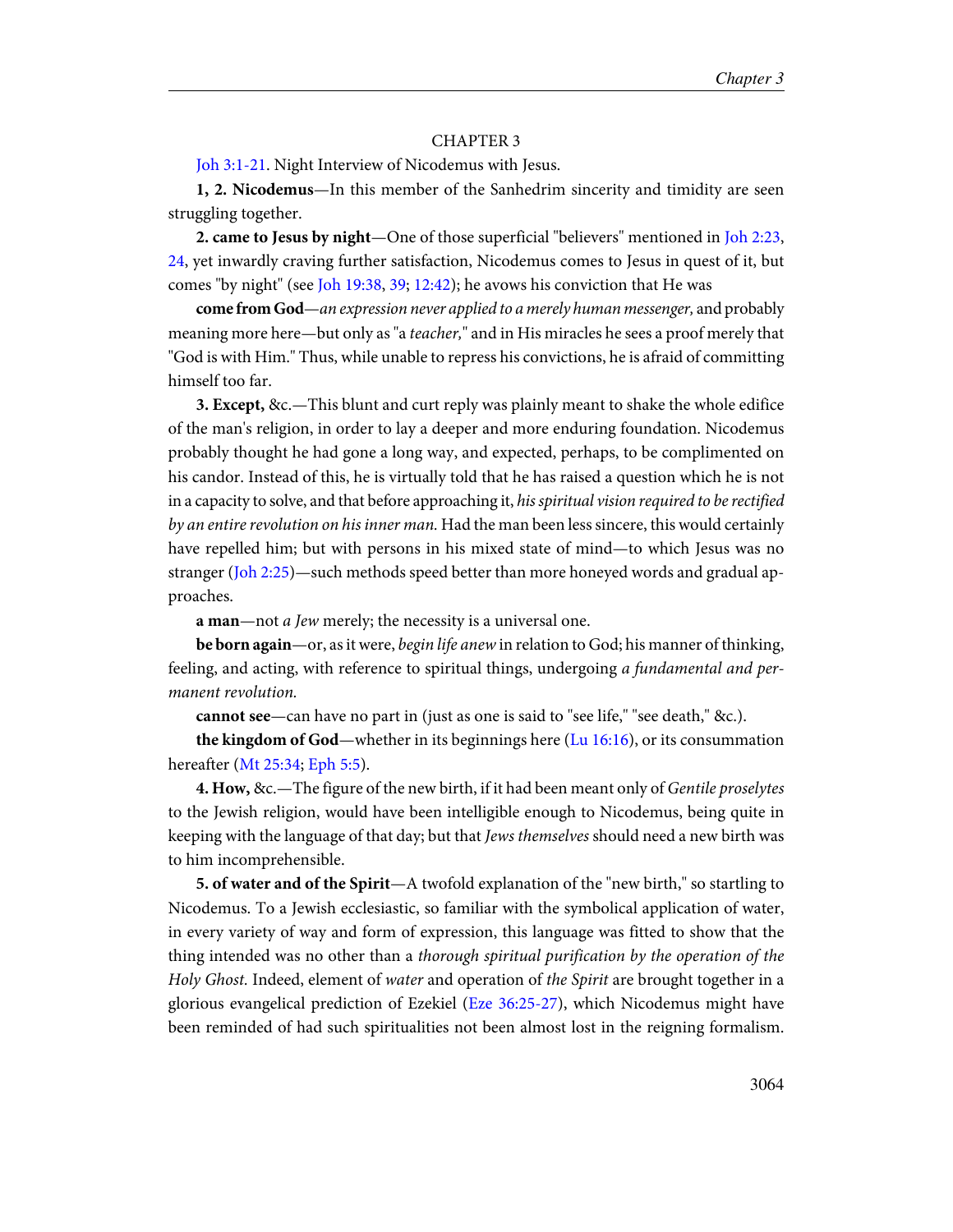Already had the symbol of water been embodied in an initiatory ordinance, in the baptism of the Jewish expectants of Messiah by the Baptist, not to speak of the baptism of Gentile proselytes before that; and in the Christian Church it was soon to become the great visible door of entrance into "the kingdom of God," the reality being the sole work of the Holy Ghost ([Tit 3:5](http://www.ccel.org/study/Bible:Titus.3.5)).

**6-8. That which is born,** &c.—A great universal proposition; "That which is begotten carries within itself the nature of that which begat it" [Olshausen].

**flesh**—Not the mere material body, but all that comes into the world by birth, the entire man; yet not humanity simply, but in its corrupted, depraved condition, in complete subjection to the law of the fall [\(Ro 8:1-9](http://www.ccel.org/study/Bible:Rom.8.1-Rom.8.9)). So that though a man "could enter a second time into his mother's womb and be born," he would be no nearer this "new birth" than before [\(Job 14:4;](http://www.ccel.org/study/Bible:Job.14.4) [Ps 51:5](http://www.ccel.org/study/Bible:Ps.51.5)).

**is spirit**—"partakes of and possesses His spiritual nature."

**7. Marvel not,** &c.—If a spiritual nature only can see and enter the kingdom of God; if all we bring into the world with us be the reverse of spiritual; and if this spirituality be solely of the Holy Ghost, no wonder a new birth is indispensable.

**Ye must**—"Ye, says Jesus, not we" [Bengel]. After those universal propositions, about what "*a man*" must be, to "enter the kingdom of God" (*Joh* 3:5)—this is remarkable, showing that our Lord meant to hold Himself forth as "separate from sinners."

**8. The wind,** &c.—Breath and spirit (one word both in Hebrew and Greek) are constantly brought together in Scripture as analogous [\(Job 27:3;](http://www.ccel.org/study/Bible:Job.27.3) [33:4](http://www.ccel.org/study/Bible:Job.33.4); [Eze 37:9-14](http://www.ccel.org/study/Bible:Ezek.37.9-Ezek.37.14)).

**canst not tell,** &c.—The laws which govern the motion of the winds are even yet but partially discovered; but the risings, failings, and change in direction many times in a day, of those gentle breezes here referred to, will probably ever be a mystery to us: So of the operation of the Holy Ghost in the new birth.

**9, 10. How,** &c.—Though the subject still confounds Nicodemus, the necessity and possibility of the new birth is no longer the point with him, but the nature of it and how it is brought about [Luthardt]. "From this moment Nicodemus *says nothing more*, but has sunk unto a disciple who has found his true teacher. Therefore the Saviour now graciously advances in His communications of truth, and once more solemnly brings to the mind of this teacher in Israel, now become a learner, his own not guiltless ignorance, that He may then proceed to utter, out of the fulness of His divine knowledge, such farther testimonies both of earthly and heavenly things as his docile scholar may to his own profit receive" [Stier].

**10. master**—"teacher." The question clearly implies that the doctrine of regeneration is so far disclosed in the Old Testament that Nicodemus was culpable in being ignorant of it. Nor is it merely as something that should be experienced under the Gospel that the Old Testament holds it forth—as many distinguished critics allege, denying that there was any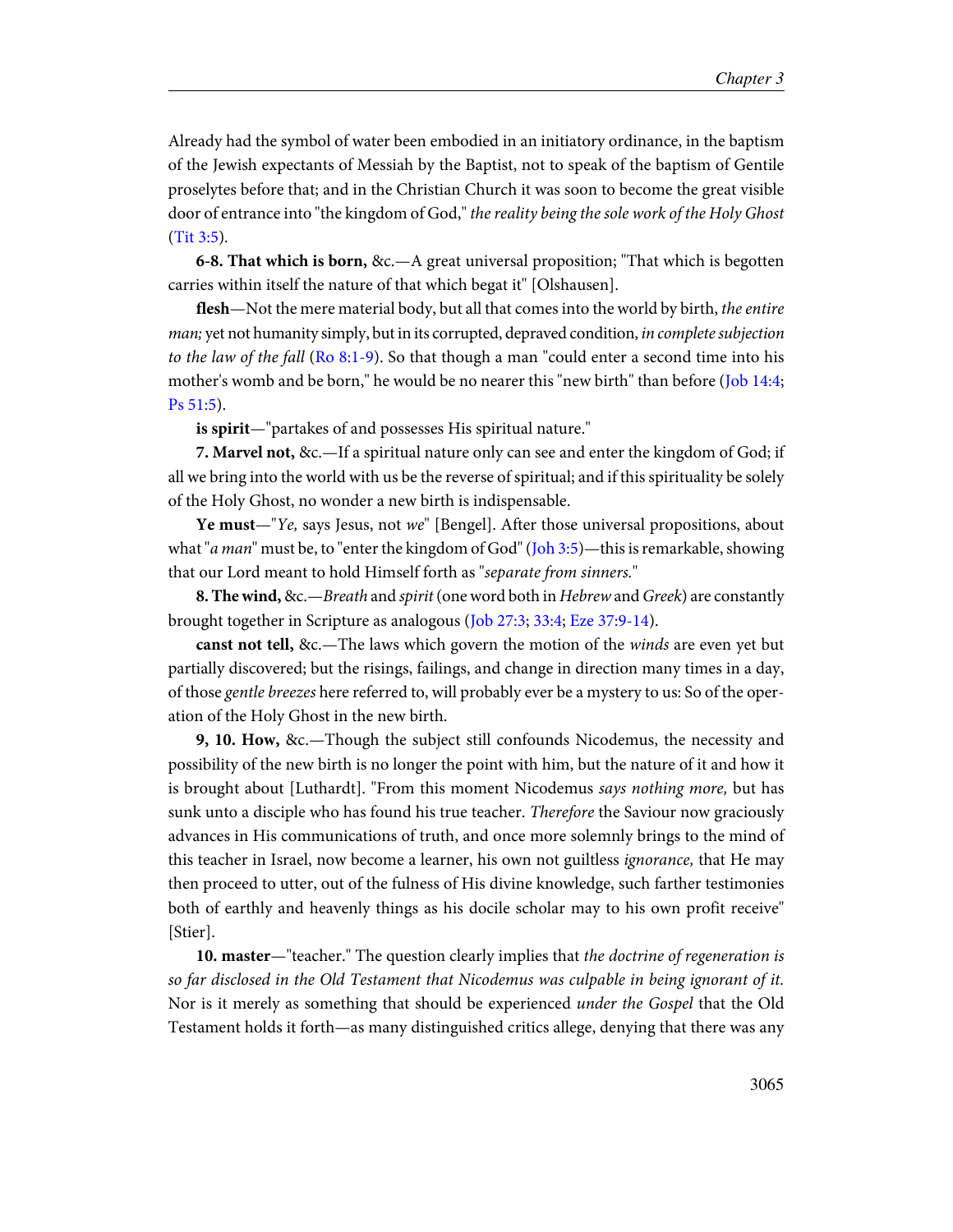such thing as regeneration before Christ. For our Lord's proposition is universal, that no fallen man is or can be spiritual without a regenerating operation of the Holy Ghost, and the necessity of a spiritual obedience under whatever name, in opposition to mere mechanical services, is proclaimed throughout all the Old Testament.

**11-13. We speak that we know, and … have seen**—that is, by absolute knowledge and immediate vision of God, which "the only-begotten Son in the bosom of the Father" claims as exclusively His own  $(John 1:18)$ . The "we" and "our" are here used, though Himself only is intended, in emphatic contrast, probably, with the opening words of Nicodemus, "Rabbi, we know.", &c.

**ye receive not,** &c.—referring to the class to which Nicodemus belonged, but from which he was beginning to be separated in spirit.

**12. earthly things**—such as regeneration, the gate of entrance to the kingdom of God on earth, and which Nicodemus should have understood better, as a truth even of that more earthly economy to which he belonged.

**heavenly things**—the things of the new and more heavenly evangelical economy, only to be fully understood after the effusion of the Spirit from heaven through the exalted Saviour.

**13. no man hath ascended,** &c.—There is something paradoxical in this language—"No one has gone up but He that came down, even He who is at once both up and down." Doubtless it was intended to startle and constrain His auditor to think that there must be mysterious elements in His Person. The old Socinians, to subvert the doctrine of the preexistence of Christ, seized upon this passage as teaching that the man Jesus was secretly caught up to heaven to receive His instructions, and then "came down from heaven" to deliver them. But the sense manifestly is this: "The perfect knowledge of God is not obtained by any man's going up from earth to heaven to receive it—no man hath so ascended—but He whose proper habitation, in His essential and eternal nature, is heaven, hath, by taking human flesh, descended as the Son of man to disclose the Father, whom He knows by immediate gaze alike in the flesh as before He assumed it, being essentially and unchangeably 'in the bosom of the Father'" [\(Joh 1:18](http://www.ccel.org/study/Bible:John.1.18)).

**14-16. And as Moses,** &c.—Here now we have the "heavenly things," as before the "earthly," but under a veil, for the reason mentioned in [Joh 3:12](http://www.ccel.org/study/Bible:John.3.12). The crucifixion of Messiah is twice after this veiled under the same lively term—"uplifting," [Joh 8:28](http://www.ccel.org/study/Bible:John.8.28); [12:32](http://www.ccel.org/study/Bible:John.12.32), [33](http://www.ccel.org/study/Bible:John.12.33). Here it is still further veiled—though to us who know what it means, rendered vastly more instructive—by reference to the brazen serpent. The venom of the fiery serpents, shooting through the veins of the rebellious Israelites, was spreading death through the camp—lively emblem of the perishing condition of men by reason of sin. In both cases the remedy was divinely provided. In both the way of cure strikingly resembled that of the disease. Stung by serpents, by a serpent they are healed. By "fiery serpents" bitten—serpents, probably, with skin spotted fiery red [Kurtz]—the instrument of cure is a serpent of brass or copper, having at a distance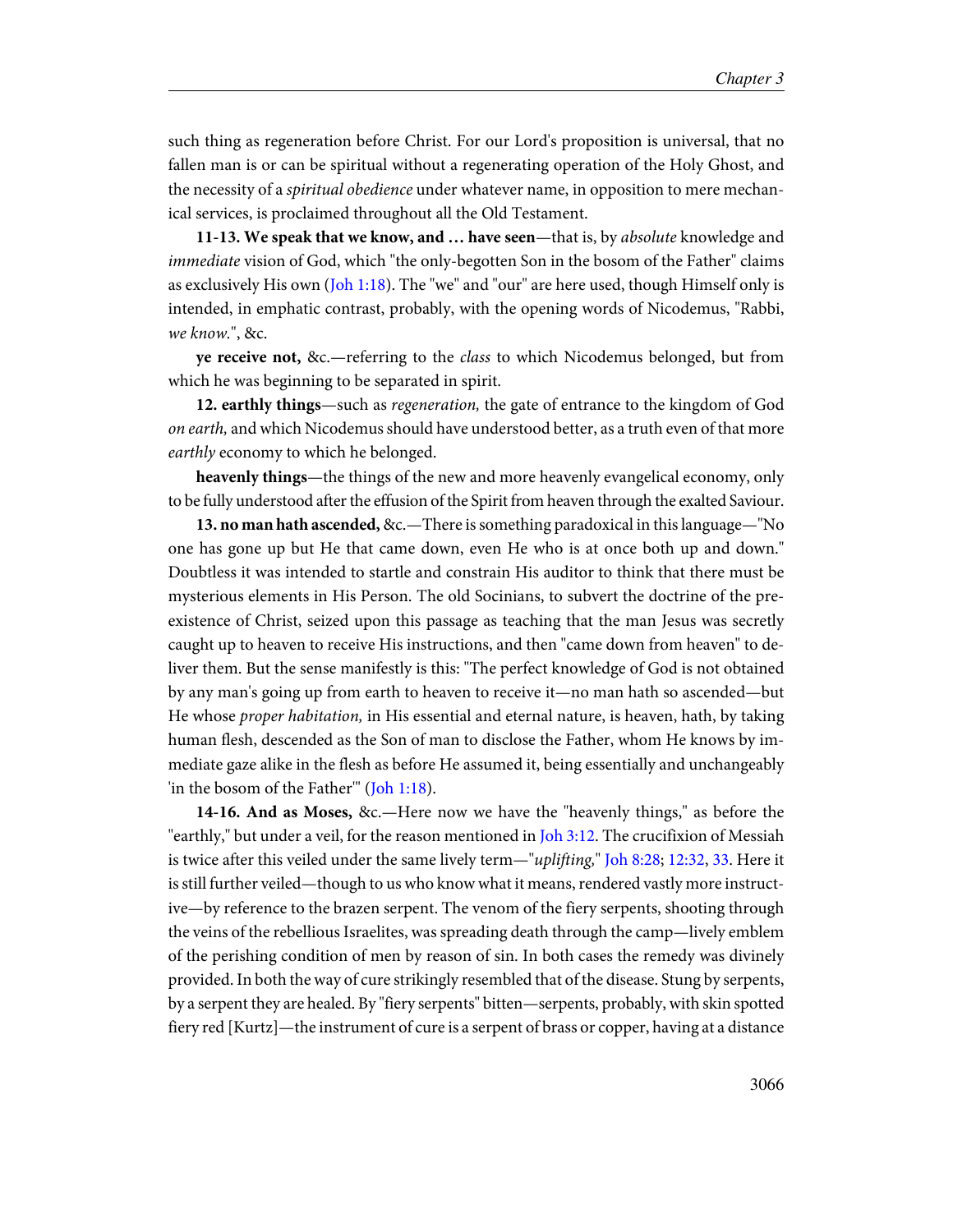the same appearance. So in redemption, as by man came death, by Man also comes life—Man, too, "in the likeness of sinful flesh" ( $Ro$  8:3), differing in nothing outward and apparent from those who, pervaded by the poison of the serpent, were ready to perish. But as the uplifted serpent had none of the venom of which the serpent-bitten people were dying, so while the whole human family were perishing of the deadly wound inflicted on it by the old serpent, "the Second Man," who arose over humanity with healing in His wings, was without spot or wrinkle, or any such thing. In both cases the remedy is conspicuously displayed; in the one case on a pole, in the other on the cross, to "draw all men unto Him" ([Joh 12:32\)](http://www.ccel.org/study/Bible:John.12.32). In both cases it is by directing the eye to the uplifted Remedy that the cure is effected; in the one case the bodily eye, in the other the gaze of the soul by "believing in Him," as in that glorious ancient proclamation—"Look unto me and be ye saved, all the ends of the earth," &c. [\(Isa](http://www.ccel.org/study/Bible:Isa.45.22) [45:22\)](http://www.ccel.org/study/Bible:Isa.45.22). Both methods are stumbling to human reason. What, to any thinking Israelite, could seem more unlikely than that a deadly poison should be dried up in his body by simply looking on a reptile of brass? Such a stumbling-block to the Jews and to the Greeks foolishness was faith in the crucified Nazarene as a way of deliverance from eternal perdition. Yet was the warrant in both cases to expect a cure equally rational and well grounded. As the serpent was God's ordinance for the cure of every bitten Israelite, so is Christ for the salvation of every perishing sinner—the one however a purely *arbitrary* ordinance, the other divinely adapted to man's complicated maladies. In both cases the efficacy is the same. As one simple look at the serpent, however distant and however weak, brought an instantaneous cure, even so, real faith in the Lord Jesus, however tremulous, however distant—be it but real faith—brings certain and instant healing to the perishing soul. In a word, the consequences of disobedience are the same in both. Doubtless many bitten Israelites, galling as their case was, would reason rather than obey, would speculate on the absurdity of expecting the bite of a living serpent to be cured by looking at a piece of dead metal in the shape of one—speculate thus till they died. Alas! is not salvation by a crucified Redeemer subjected to like treatment? Has the offense of the cross" yet ceased? (Compare [2Ki 5:12](http://www.ccel.org/study/Bible:2Kgs.5.12)).

**16. For God so loved,** &c.—What proclamation of the Gospel has been so oft on the lips of missionaries and preachers in every age since it was first uttered? What has sent such thrilling sensations through millions of mankind? What has been honored to bring such multitudes to the feet of Christ? What to kindle in the cold and selfish breasts of mortals the fires of self-sacrificing love to mankind, as these words of transparent simplicity, yet overpowering majesty? The picture embraces several distinct compartments: "The World"—in its widest sense—ready "to perish"; the immense "Love of God" to that perishing world, measurable only, and conceivable only, by the gift which it drew forth from Him; THE Gift itself—"He so loved the world that He gave His only begotten Son," or, in the language of Paul, "spared not His own Son" ([Ro 8:32](http://www.ccel.org/study/Bible:Rom.8.32)), or in that addressed to Abraham when ready to offer Isaac on the altar, "withheld not His Son, His only Son, whom He loved" ([Ge 22:16\)](http://www.ccel.org/study/Bible:Gen.22.16);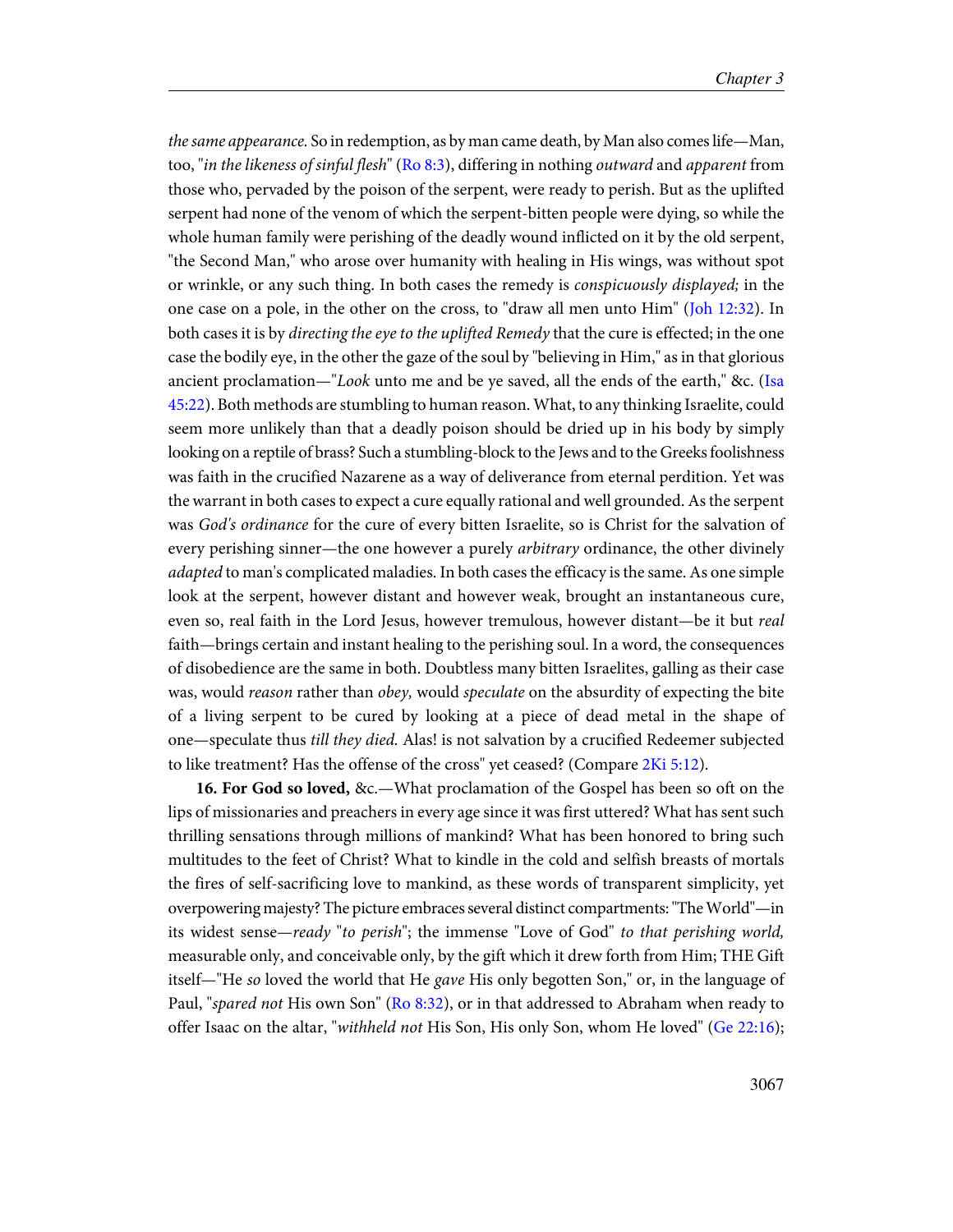the Fruit of this stupendous gift—not only *deliverance from* impending "*perdition*," but the bestowal of everlasting life; the MODE in which all takes effect—by "believing" on the Son. How would Nicodemus' narrow Judaism become invisible in the blaze of this Sun of righteousness seen rising on "the world" with healing in His wings! [\(Mal 4:2](http://www.ccel.org/study/Bible:Mal.4.2)).

**17-21. not to condemn,** &c.—A statement of vast importance. Though "condemnation" is to many the *issue* of Christ's mission ([Joh 3:19\)](http://www.ccel.org/study/Bible:John.3.19), it is not the *object* of His mission, which is purely a saving one.

**18. is not condemned**—Having, immediately on his believing, "passed from death unto life" ([Joh 5:24](http://www.ccel.org/study/Bible:John.5.24)).

**condemned already**—Rejecting the one way of deliverance from that "condemnation" which God gave His Son to remove, and so wilfully remaining condemned.

**19. this is the condemnation,** &c.—emphatically so, revealing the condemnation already existing, and sealing up under it those who will not be delivered from it.

**light is come into the world**—in the Person of Him to whom Nicodemus was listening. **loved darkness,** &c.—This can only be known by the deliberate rejection of Christ, but that does fearfully reveal it.

**20. reproved**—by detection.

**21. doeth truth**—whose only object in life is to be and do what will bear the light. Therefore he loves and "comes to the light," that all he is and does, being thus thoroughly tested, may be seen to have nothing in it but what is divinely wrought and divinely approved. This is the "Israelite, indeed, in whom is no guile."

[Joh 3:22-36](http://www.ccel.org/study/Bible:John.3.22-John.3.36). Jesus in the Neighborhood of the Baptist—His Noble Testimony to His Master.

**22-24. land of Judea**—the rural parts of that province, the foregoing conversation being held in the capital.

**baptized**—in the sense explained in [Joh 4:2.](http://www.ccel.org/study/Bible:John.4.2)

**23. Ænon … Salim**—on the west of Jordan. (Compare [Joh 3:26](http://www.ccel.org/study/Bible:John.3.26) with [Joh 1:28](http://www.ccel.org/study/Bible:John.1.28)).

**24. John not yet cast into prison**—Hence it is plain that our Lord's ministry did not commence with the imprisonment of John, though, but for this, we should have drawn that inference from [Mt 4:12](http://www.ccel.org/study/Bible:Matt.4.12) and Mark's ([Mr 1:14\)](http://www.ccel.org/study/Bible:Mark.1.14) express statement.

**25, 26. between some of**—rather, "on the part of."

**and the Jews**—rather (according to the best manuscripts), "and a Jew,"

**about purifying**—that is, baptizing, the symbolical meaning of washing with water being put (as in [Joh 2:6\)](http://www.ccel.org/study/Bible:John.2.6) for the act itself. As John and Jesus were the only teachers who baptized Jews, discussions might easily arise between the Baptist's disciples and such Jews as declined to submit to that rite.

**26. Rabbi,** &c.—"Master, this man tells us that He to whom thou barest such generous witness beyond Jordan is requiting thy generosity by drawing all the people away to Himself.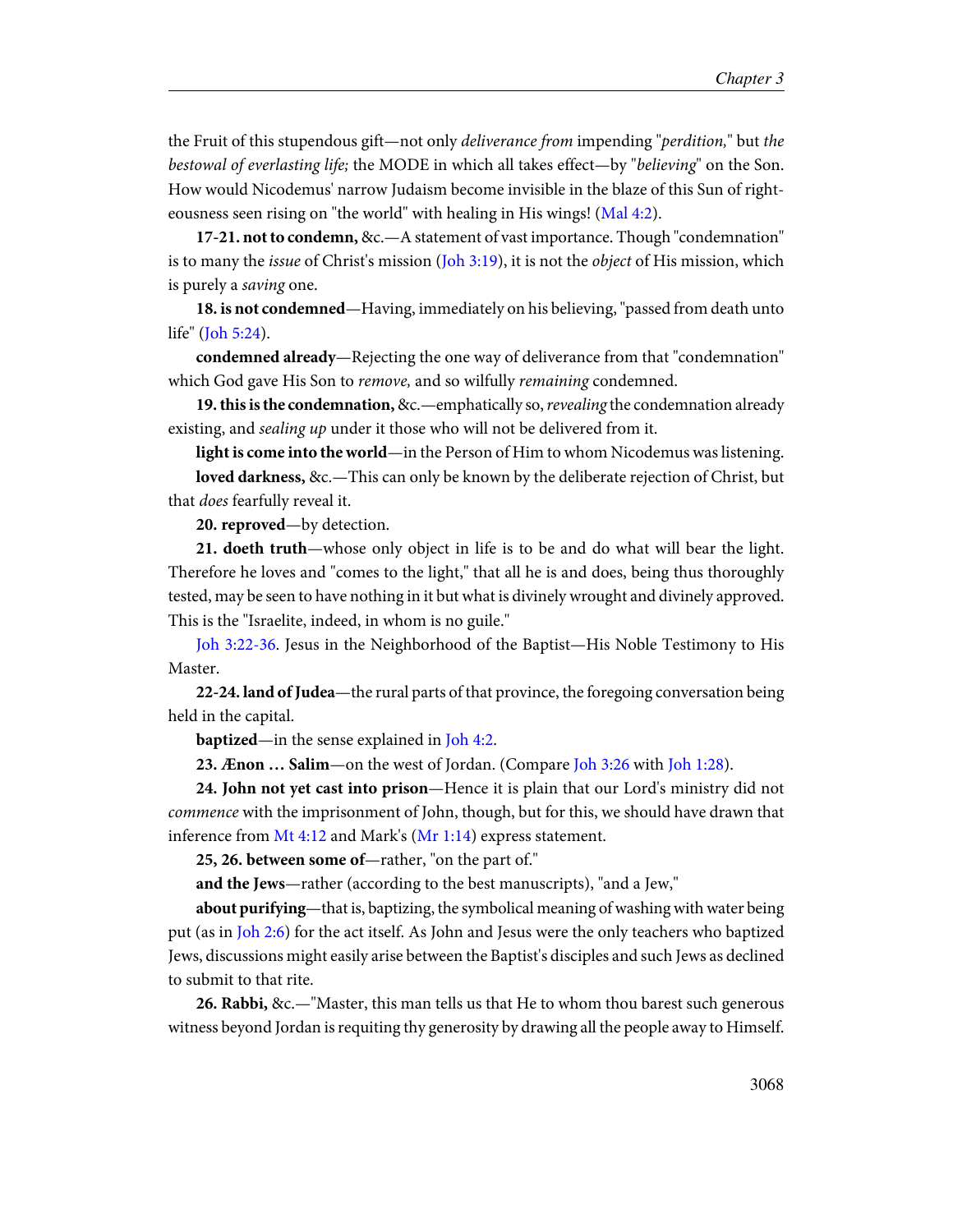At this rate, thou shalt soon have no disciples at all." The reply to this is one of the noblest and most affecting utterances that ever came from the lips of man.

**27-30. A man,** &c.—"I do my heaven-prescribed work, and that is enough for me. Would you have me mount into my Master's place? Said I not unto you, I am not the Christ? The Bride is not mine, why should the people stay with me?? Mine it is to point the burdened to the Lamb of God that taketh away the sin of the world, to tell them there is Balm in Gilead, and a Physician there. And shall I grudge to see them, in obedience to the call, flying as a cloud, and as doves to their windows? Whose is the Bride but the Bridegroom's? Enough for me to be the Bridegroom's friend, sent by Him to negotiate the match, privileged to bring together the Saviour and those He is come to seek and to save, and rejoicing with joy unspeakable if I may but 'stand and hear the Bridegroom's voice,' witnessing the blessed espousals. Say ye, then, they go from me to Him? Ye bring me glad tidings of great joy. He must increase, but I must decrease; this, my joy, therefore is fulfilled."

**A man can receive,** &c.—assume nothing, that is, lawfully and with any success; that is, Every man has his work and sphere appointed him from above, Even Christ Himself came under this law ([Heb 5:4\)](http://www.ccel.org/study/Bible:Heb.5.4).

**31-34. He that,** &c.—Here is the reason why He must increase while all human teachers must decrease. The Master "cometh from above"—descending from His proper element, the region of those "heavenly things" which He came to reveal, and so, although mingling with men and things on the earth, is not "of the earth," either in Person or Word. The servants, on the contrary, springing of earth, are of the earth, and their testimony, even though divine in authority, partakes necessarily of their own earthiness. (So strongly did the Baptist feel this contrast that the last clause just repeats the first). It is impossible for a sharper line of distinction to be drawn between Christ and all human teachers, even when divinely commissioned and speaking by the power of the Holy Ghost. And who does not perceive it? The words of prophets and apostles are undeniable and most precious truth; but in the words of Christ we hear a voice as from the excellent Glory, the Eternal Word making Himself heard in our own flesh.

**32. what he hath seen and heard**—(See on [Joh 3:11](http://www.ccel.org/study/Bible:John.3.11) and [Joh 1:18\)](http://www.ccel.org/study/Bible:John.1.18).

**and no man receiveth,** &c.—John's disciples had said, "All come to Him" [\(Joh 3:26\)](http://www.ccel.org/study/Bible:John.3.26). The Baptist here virtually says, Would it were so, but alas! they are next to "*none*" [Bengel]. They were far readier to receive himself, and obliged him to say, I am not the Christ, and he seems pained at this.

**33. hath set to His seal,** &c.—gives glory to God whose words Christ speaks, not as prophets and apostles by a partial communication of the Spirit to them.

**34. for God giveth not the Spirit by measure**—Here, again, the sharpest conceivable line of distinction is drawn between Christ and all human-inspired teachers: "They have the Spirit in a *limited* degree; but God giveth not [to Him] the Spirit by *measure*." It means the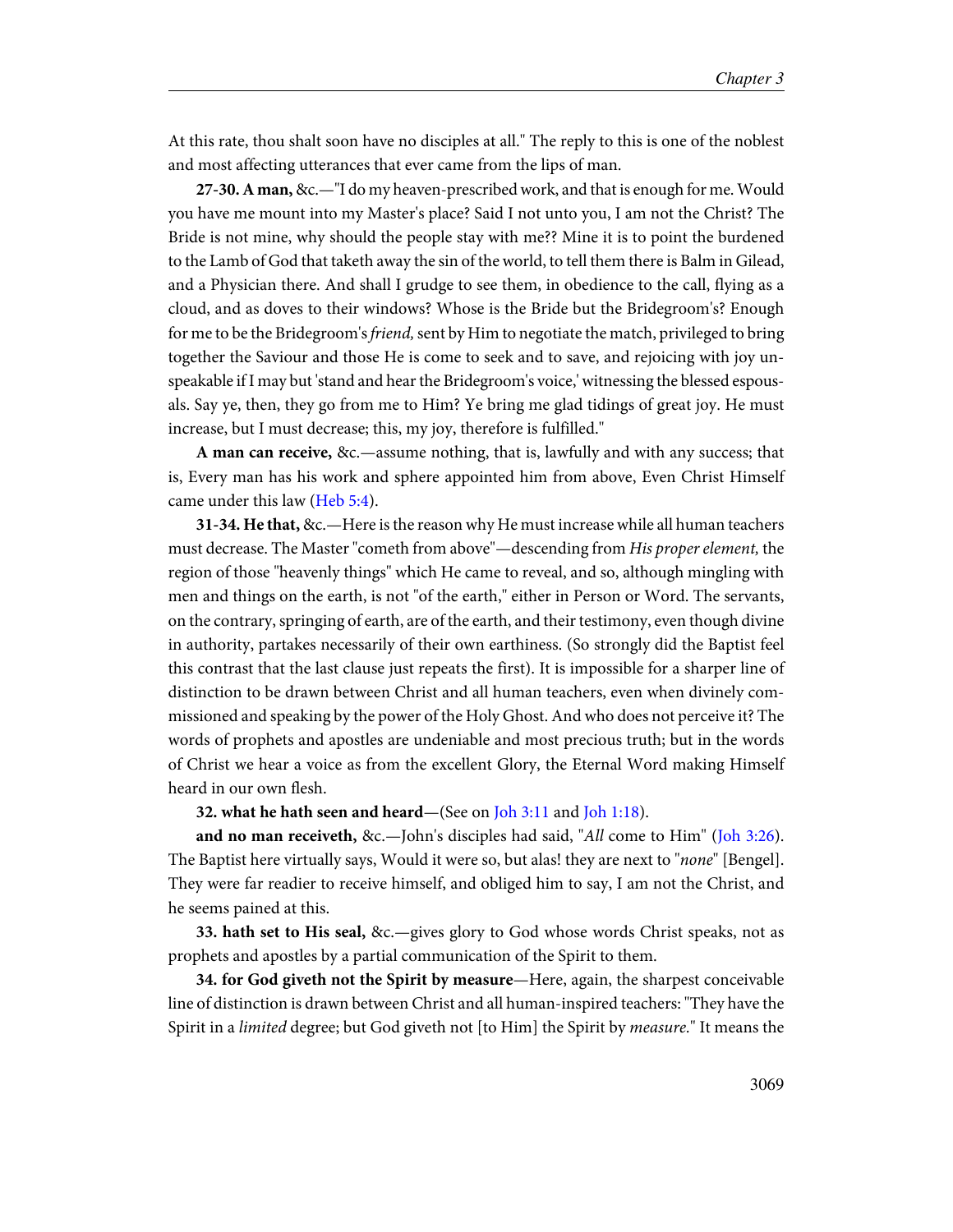entire fulness of divine life and divine power. The present tense "giveth," very aptly points out the permanent communication of the Spirit by the Father to the Son, so that a constant flow and reflow of living power is to be understood (Compare [Joh 1:15\)](http://www.ccel.org/study/Bible:John.1.15) [Olshausen].

**35, 36. The Father loveth,** &c.—See on [Mt 11:27,](http://www.ccel.org/study/Bible:Matt.11.27) where we have the "delivering over of all things into the hands of the Son," while here we have the deep spring of that august act in the Father's ineffable "love of the Son."

**36. hath everlasting life**—already has it. (See on [Joh 3:18](http://www.ccel.org/study/Bible:John.3.18) and [Joh 5:24\)](http://www.ccel.org/study/Bible:John.5.24).

**shall not see life**—The contrast here is striking: The one has already a life that will endure for ever—the other not only has it not now, but shall never have it—never see it.

**abideth on him**—It was on Him before, and not being removed in the only possible way, by "believing on the Son," it necessarily remaineth on him! Note.—How flatly does this contradict the teaching of many in our day, that there neither was, nor is, anything in God against sinners which needed to be removed by Christ, but only in men against God!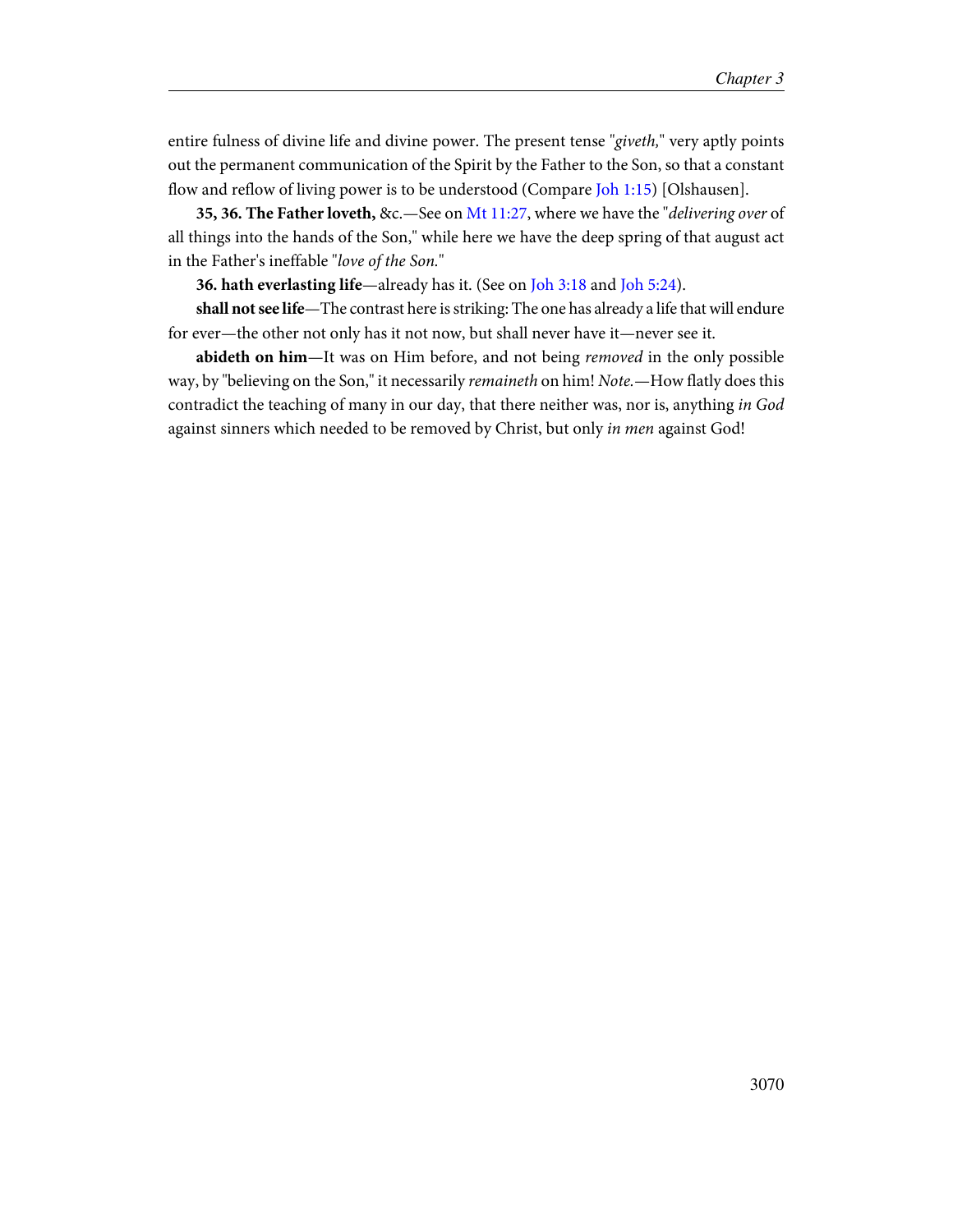### CHAPTER 4

[Joh 4:1-42](http://www.ccel.org/study/Bible:John.4.1-John.4.42). Christ and the Woman of Samaria—The Samaritans of Sychar.

**1-4. the Lord knew**—not by report, but in the sense of [Joh 2:25,](http://www.ccel.org/study/Bible:John.2.25) for which reason He is here styled "the Lord."

**2. Jesus baptized not**—John being a servant baptized with his own hand; Christ as the Master, "baptizing with the Holy Ghost," administered the outward symbol only through His disciples.

**3. left Judea**—to avoid persecution, which at that early stage would have marred His work.

**departed into Galilee**—by which time John had been cast into prison ([Mr 1:14](http://www.ccel.org/study/Bible:Mark.1.14)).

**4. must needs go through Samaria**—for a geographical reason, no doubt, as it lay straight in his way, but certainly not without a higher design.

**5. cometh … to**—that is, as far as: for He remained at some distance from it.

**Sychar**—the "Shechem" of the Old Testament, about thirty-four miles from Jerusalem, afterwards called "Neapolis," and now "Nablous."

**6-8. wearied … sat thus**—that is, "as you might fancy a weary man would"; an instance of the graphic style of St. John [Webster and Wilkinson]. In fact, this is perhaps the most human of all the scenes of our Lord's earthly history. We seem to be beside Him, overhearing all that is here recorded, nor could any painting of the scene on canvas, however perfect, do other than lower the conception which this exquisite narrative conveys to the devout and intelligent reader. But with all that is human, how much also of the divine have we here, both blended in one glorious manifestation of the majesty, grace, pity, patience with which "the Lord" imparts light and life to this unlikeliest of strangers, standing midway between Jews and heathens.

**the sixth hour**—noonday, reckoning from six A.M. From [So 1:7](http://www.ccel.org/study/Bible:Song.1.7) we know, as from other sources, that the very flocks "rested at noon." But Jesus, whose maxim was, "I must work the works of Him that sent Me while it is day" ([Joh 9:4](http://www.ccel.org/study/Bible:John.9.4)), seems to have denied Himself that repose, at least on this occasion, probably that He might reach this well when He knew the woman would be there. Once there, however, He accepts … the grateful ease of a seat on the patriarchal stone. But what music is that which I hear from His lips, "Come unto Me, all ye that labor and are heavy laden, and I will give you rest"  $(Mt 11:28)$  $(Mt 11:28)$ .

**7. Give me to drink**—for the heat of a noonday sun had parched His lips. But "in the last, that great day of the feast," Jesus stood and cried, saying, "If any man thirst let him come unto Me and *drink*" ([Joh 7:37\)](http://www.ccel.org/study/Bible:John.7.37).

**9-12. How is it that thou**—not altogether refusing, yet wondering at so unusual a request from a Jew, as His dress and dialect would at once discover Him to be, to a Samaritan.

**for,** &c.—It is this national antipathy that gives point to the parable of the good Samaritan [\(Lu 10:30-37\)](http://www.ccel.org/study/Bible:Luke.10.30-Luke.10.37), and the thankfulness of the Samaritan leper [\(Lu 17:16](http://www.ccel.org/study/Bible:Luke.17.16), [18\)](http://www.ccel.org/study/Bible:Luke.17.18).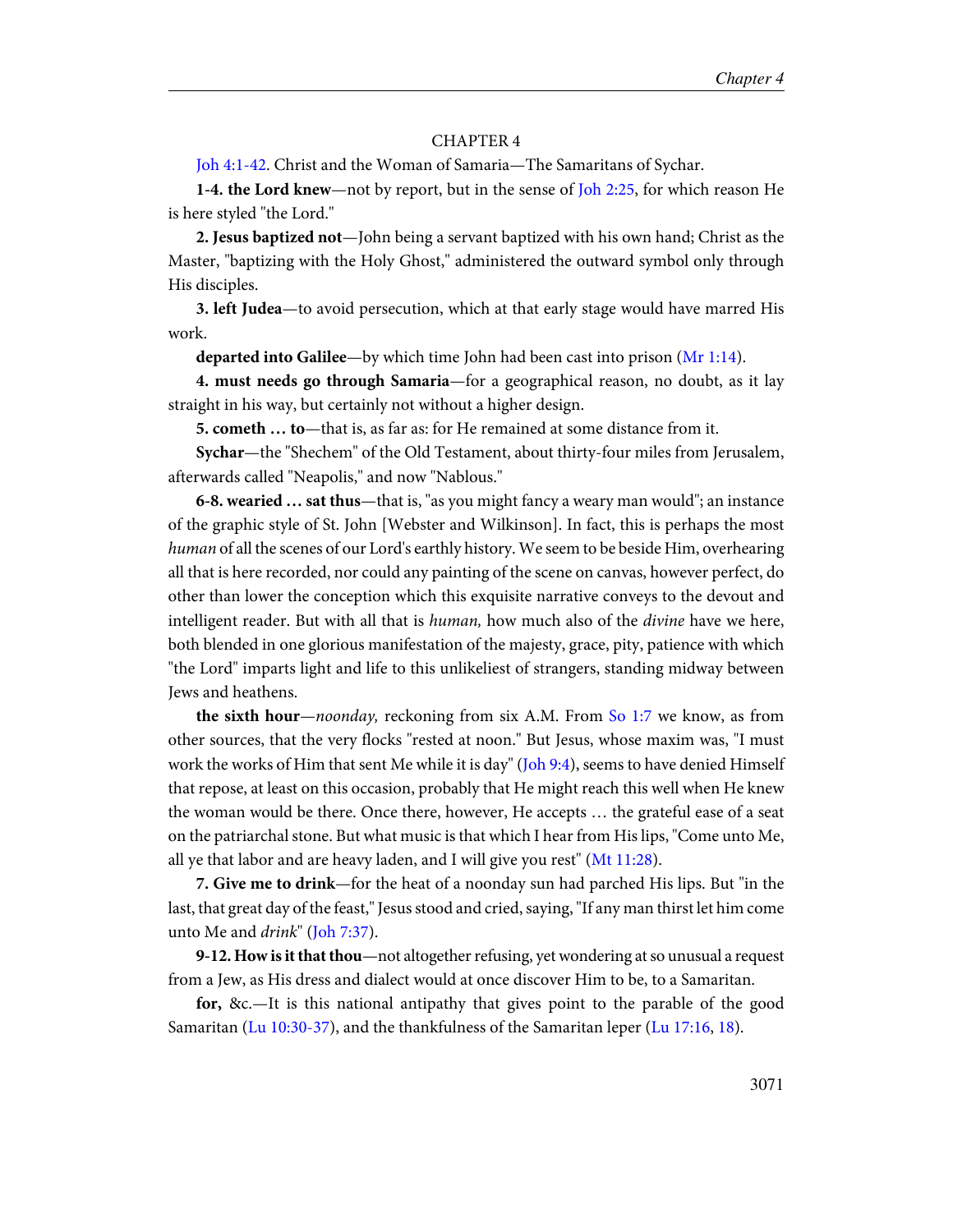**10. If thou knewest,** &c.—that is, "In Me thou seest only a petitioner to thee but if thou knewest who that Petitioner is, and the Gift that God is giving to men, thou wouldst have changed places with Him, gladly suing of Him living water—nor shouldst thou have sued in vain" (gently reflecting on her for not immediately meeting His request).

**12. Art thou greater,** &c.—already perceiving in this Stranger a claim to some mysterious greatness.

**our father Jacob**—for when it went well with the Jews, they claimed kindred with them, as being descended from Joseph; but when misfortunes befell the Jews, they disowned all connection with them [Josephus, Antiquities, 9.14,3].

**13, 14. thirst again … never thirst,** &c.—The contrast here is fundamental and all comprehensive. "This water" plainly means "this natural water and *all satisfactions of a like* earthly and perishable nature." Coming to us from without, and reaching only the superficial parts of our nature, they are soon spent, and need to be anew supplied as much as if we had never experienced them before, while the deeper wants of our being are not reached by them at all; whereas the "water" that Christ gives—spiritual life—is struck out of the very depths of our being, making the soul not a cistern, for holding water poured into it from without, but a fountain (the word had been better so rendered, to distinguish it from the word rendered "well" in [Joh 4:11](http://www.ccel.org/study/Bible:John.4.11)), springing, gushing, bubbling up and flowing forth within us, ever fresh, ever living. The indwelling of the Holy Ghost as the Spirit of Christ is the secret of this life with all its enduring energies and satisfactions, as is expressly said ([Joh 7:37-39\)](http://www.ccel.org/study/Bible:John.7.37-John.7.39). "Never thirsting," then, means simply that such souls have the supplies *at home*.

**into everlasting life**—carrying the thoughts up from the eternal freshness and vitality of these waters to the great ocean in which they have their confluence. "Thither may I arrive!" [Bengel].

**15-18. give me this water,** &c.—This is not obtuseness—that is giving way—it expresses a wondering desire after she scarce knew what from this mysterious Stranger.

**16. call thy husband**—now proceeding to arouse her slumbering conscience by laying bare the guilty life she was leading, and by the minute details which that life furnished, not only bringing her sin vividly up before her, but preparing her to receive in His true character that wonderful Stranger to whom her whole life, in its minutest particulars, evidently lay open.

**19, 20. Sir, I perceive,** &c.—Seeing herself all revealed, does she now break down and ask what hopes there might be for one so guilty? Nay, her convictions have not reached that point yet. She ingeniously shifts the subject from a personal to a public question. It is not, "Alas, what a wicked life am I leading!" but "Lo, what a wonderful prophet I got into conversation with! He will be able to settle that interminable dispute between us and the Jews. Sir, you must know all about such matters—our fathers hold to this mountain here," pointing to *Gerizim* in Samaria, "as the divinely consecrated place of worship, but ye Jews say that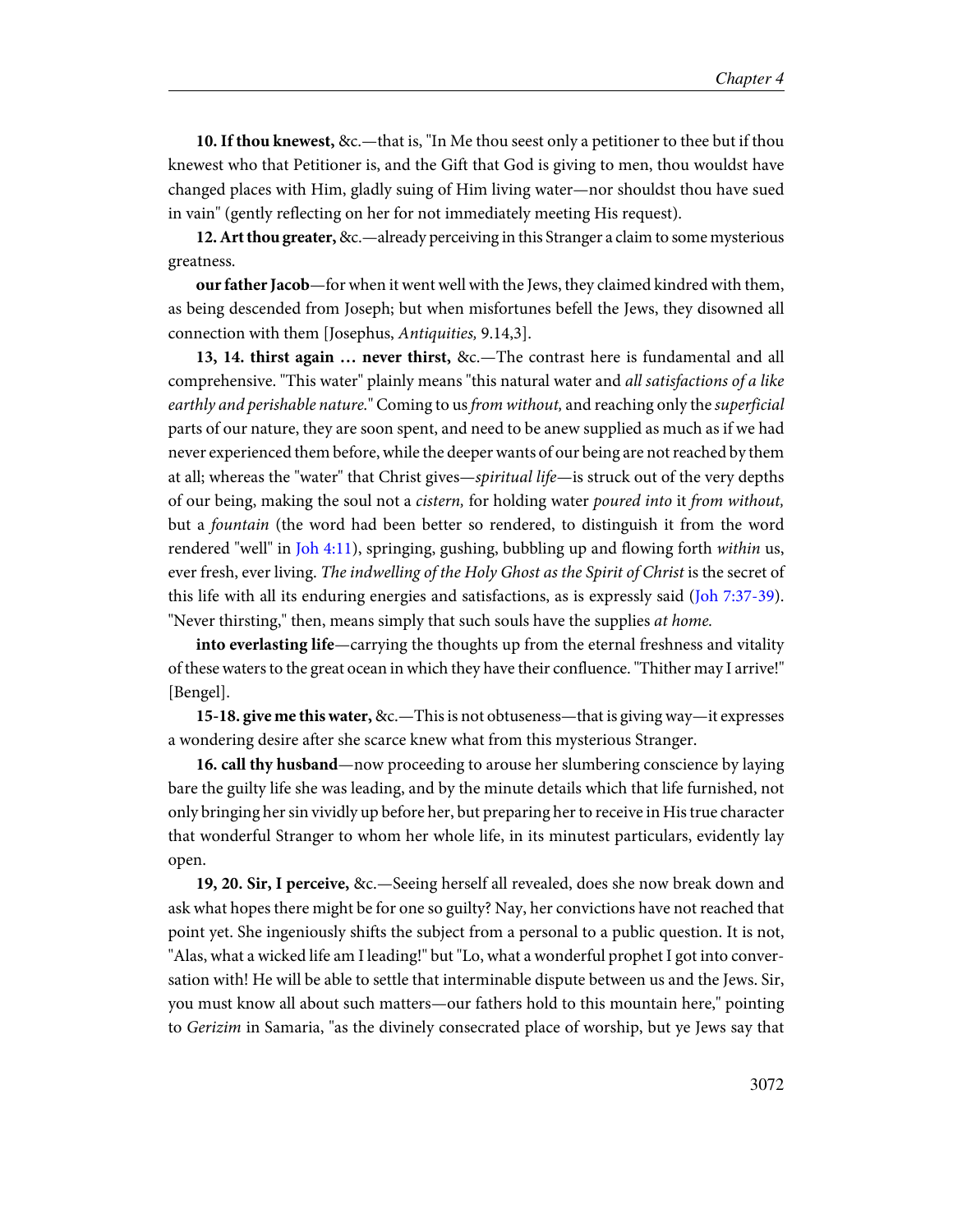Jerusalem is the proper place—which of us is right?" How slowly does the human heart submit to *thorough* humiliation! (Compare the *prodigal*; see on [Lu 15:15\)](http://www.ccel.org/study/Bible:Luke.15.15). Doubtless our Lord saw through the fetch; but does He say, "That question is not the point just now, but have you been living in the way described, yea or nay? Till this is disposed of I cannot be drawn into theological controversies." The Prince of preachers takes another method: He humors the poor woman, letting her take her own way, allowing her to lead while He follows—but thus only the more effectually gaining His object. He answers her question, pours light into her mind on the *spirituality* of all true worship, as of its glorious Object, and so brings her insensibly to the point at which He could disclose to her wondering mind whom she was all the while speaking to.

**21-24. Woman,** &c.—Here are three weighty pieces of information: (1) The point raised will very soon cease to be of any moment, for a total change of dispensation is about to come over the Church. (2) The Samaritans are wrong, not only as to the *place*, but the whole grounds and nature of their worship, while in all these respects the truth lies with the Jews. (3) As God is a Spirit, so He both invites and demands a spiritual worship, and already all is in preparation for a *spiritual economy*, more in harmony with the true nature of acceptable service than the ceremonial worship by consecrated *persons, place*, and *times*, which God for a time has seen meet to keep up till fulness of the time should come.

**neither in this mountain nor yet at Jerusalem**—that is, exclusively ([Mal 1:11;](http://www.ccel.org/study/Bible:Mal.1.11) [1Ti 2:8\)](http://www.ccel.org/study/Bible:1Tim.2.8).

**worship the Father**—She had talked simply of "worship"; our Lord brings up before her the great Object of all acceptable worship—"THE Father."

**22. Ye worship ye know not what**—without any revealed authority, and so very much in the dark. In this sense, the Jews *knew what they were about*. But the most glorious thing here is the reason assigned,

**for salvation is of the Jews**—intimating to her that Salvation was not a thing left to be reached by any one who might vaguely desire it of a God of mercy, but something that had been revealed, prepared, deposited with a particular people, and must be sought in connection with, and as issuing from them; and that people, "the Jews."

**23. hour cometh, and now is**—evidently meaning her to understand that this new economy was in some sense being set up while He was talking to her, a sense which would in a few minutes so far appear, when He told her plainly He was the Christ.

**25, 26. I know Messias cometh … when He is come,** &c.—If we take our Lord's immediate disclosure of Himself, in answer to this, as the proper key to its meaning to His ear, we can hardly doubt that the woman was already all but prepared for even this startling an-nouncement, which indeed she seems (from [Joh 4:29](http://www.ccel.org/study/Bible:John.4.29)) to have already begun to suspect by His revealing her to herself. Thus quickly, under so matchless a Teacher, was she brought up from her sunken condition to a frame of mind and heart capable of the noblest revelations.

**tell us all things**—an expectation founded probably on [De 18:15.](http://www.ccel.org/study/Bible:Deut.18.15)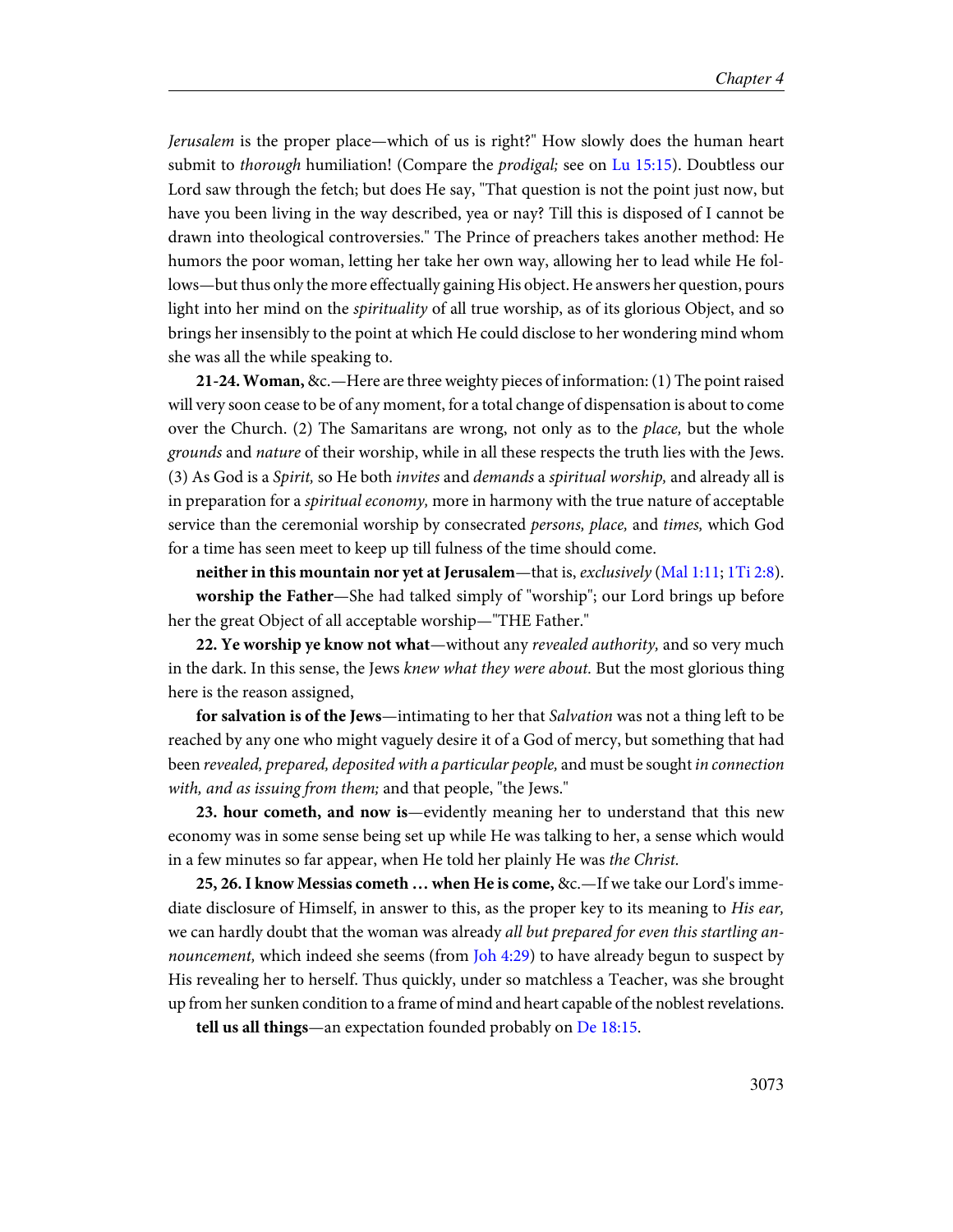**26. I that speak … am he**—He scarce ever said anything like this to His own people, the Jews. He had magnified them to the woman, and yet to themselves He is to the last far more reserved than to her—*proving* rather than plainly *telling* them He was the Christ. But what would not have been safe among them was safe enough with her, whose simplicity at this stage of the conversation appears from the sequel to have become perfect. What now will the woman say? We listen, the scene has changed, a new party arrives, the disciples have been to Sychar, at some distance, to buy bread, and on their return are astonished at the company their Lord has been holding in their absence.

**27. marvelled that he talked with the woman**—It never probably occurred to them to marvel that He talked with *themselves*; yet in His eye, as the sequel shows, He was quite as nobly employed. How poor, if not false, are many of our most plausible estimates!

**no man said … What? … Why?**—awed by the spectacle, and thinking there must be something under it.

**28-30. left her water-pot**—How exquisitely natural! The presence of strangers made her feel that it was time for her to withdraw, and He who knew what was in her heart, and what she was going to the city to do, let her go without exchanging a word with her in the hearing of others. Their interview was too sacred, and the effect on the woman too overpowering (not to speak of His own deep emotion) to allow of its being continued. But this one artless touch—that she "left her water-pot"—speaks volumes. The living water was already beginning to spring up within her; she found that man doth not live by bread nor by water only, and that there was a water of wondrous virtue that raised people above meat and drink, and the vessels that held them, and all human things. In short, she was transported, forgot everything but One, and her heart running over with the tale she had to tell, she hastens home and pours it out.

**29. is not this the Christ**—The form of the question (in the Greek) is a distant, modest way of only half insinuating what it seemed hardly fitting for her to affirm; nor does she refer to what He said of Himself, but solely to His disclosure to her of the particulars of her own life.

**30. Then they went out,** &c.—How different from the Jews! and richly was their openness to conviction rewarded.

**31-38. meantime**—that is, while the woman was away.

**Master, eat**—Fatigue and thirst we saw He felt; here is revealed another of our common infirmities to which the Lord was subject—hunger.

**32. meat ye know not of**—What spirituality of mind! "I have been eating all the while, and such food as ye dream not of." What can that be? they ask each other; have any supplies been brought Him in our absence? He knows what they are saying though He hears it not.

**34. My meat is,** &c.—"A Servant here to fulfil a prescribed work, to do and to finish, that is 'meat' to Me; and of this, while you were away, I have had My fill." And of what does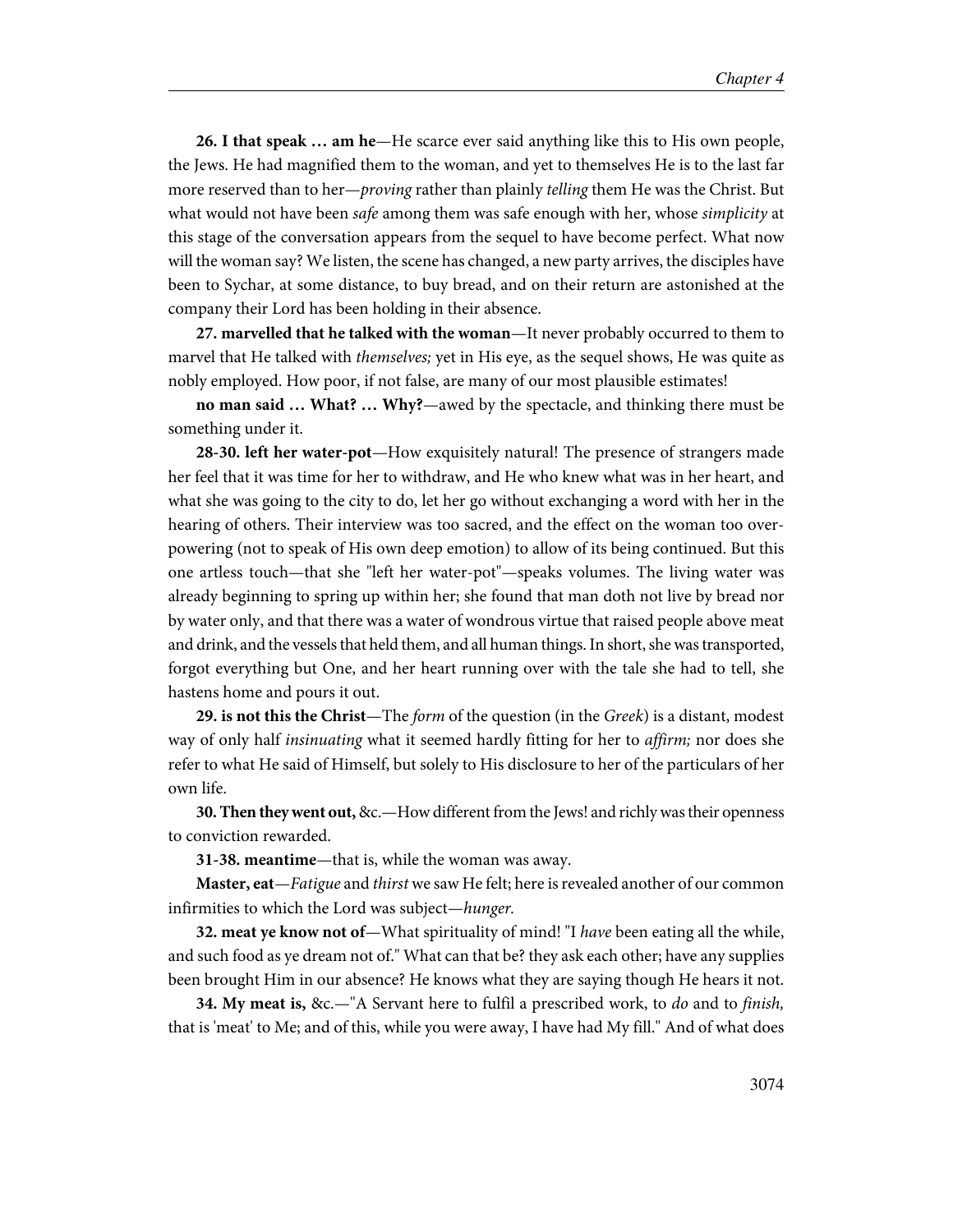He speak thus? Of the condescension, pity, patience, wisdom He had been laying out upon one soul—a very humble woman, and in some respects repulsive too! But He had gained her, and through her was going to gain more, and lay perhaps the foundations of a great work in the country of Samaria; and this filled His whole soul and raised Him above the sense of natural hunger ([Mt 4:4](http://www.ccel.org/study/Bible:Matt.4.4)).

**35. yet four months, and then harvest**—that is, "In current speech, ye say thus at this season; but lift up your eyes and look upon those fields in the light of another husbandry, for lo! in that sense, they are even now white to harvest, ready for the sickle." The simple beauty of this language is only surpassed by the glow of holy emotion in the Redeemer's own soul which it expresses. It refers to the *ripeness* of these Sycharites for accession to Him, and the joy of this great Lord of the reapers over the anticipated ingathering. Oh, could we but so, "lift up our eyes and look" upon many fields abroad and at home, which to dull sense appear unpromising, as He beheld those of Samaria, what movements, as yet scarce in embryo, and accessions to Christ, as yet seemingly far distant, might we not discern as quite near at hand, and thus, amidst difficulties and discouragements too much for nature to sustain, be cheered—as our Lord Himself was in circumstances far more overwhelming—with "songs in the night!"

**36. he that reapeth,** &c.—As our Lord could not mean that the reaper only, and not the sower, received "wages," in the sense of *personal reward* for his work, the "wages" here can be no other than the joy of having such a harvest to gather in—the joy of "gathering fruit unto life eternal."

**rejoice together**—The blessed issue of the whole ingathering is the interest alike of the sower as of the reaper; it is no more the fruit of the last operation than of the first; and just as there can be no reaping without previous sowing, so have those servants of Christ, to whom is assigned the pleasant task of merely reaping the spiritual harvest, no work to do, and no joy to taste, that has not been prepared to their hand by the toilsome and often thankless work of their predecessors in the field. The joy, therefore, of the great harvest festivity will be the common joy of all who have taken any part in the work from the first operation to the last. (See [De 16:11,](http://www.ccel.org/study/Bible:Deut.16.11) [14](http://www.ccel.org/study/Bible:Deut.16.14); [Ps 126:6](http://www.ccel.org/study/Bible:Ps.126.6); [Isa 9:3](http://www.ccel.org/study/Bible:Isa.9.3)). What encouragement is here for those "fishers of men" who "have toiled all the night" of their official life, and, to human appearance, "have taken nothing!"

**38. I sent you,** &c.—The I is emphatic—I, the Lord of the whole harvest: "sent you," points to their past appointment to the apostleship, though it has reference only to their future discharge of it, for they had nothing to do with the present ingathering of the Sycharites.

**ye bestowed no labour**—meaning that much of their future success would arise from the preparation already made for them. (See on [Joh 4:42\)](http://www.ccel.org/study/Bible:John.4.42).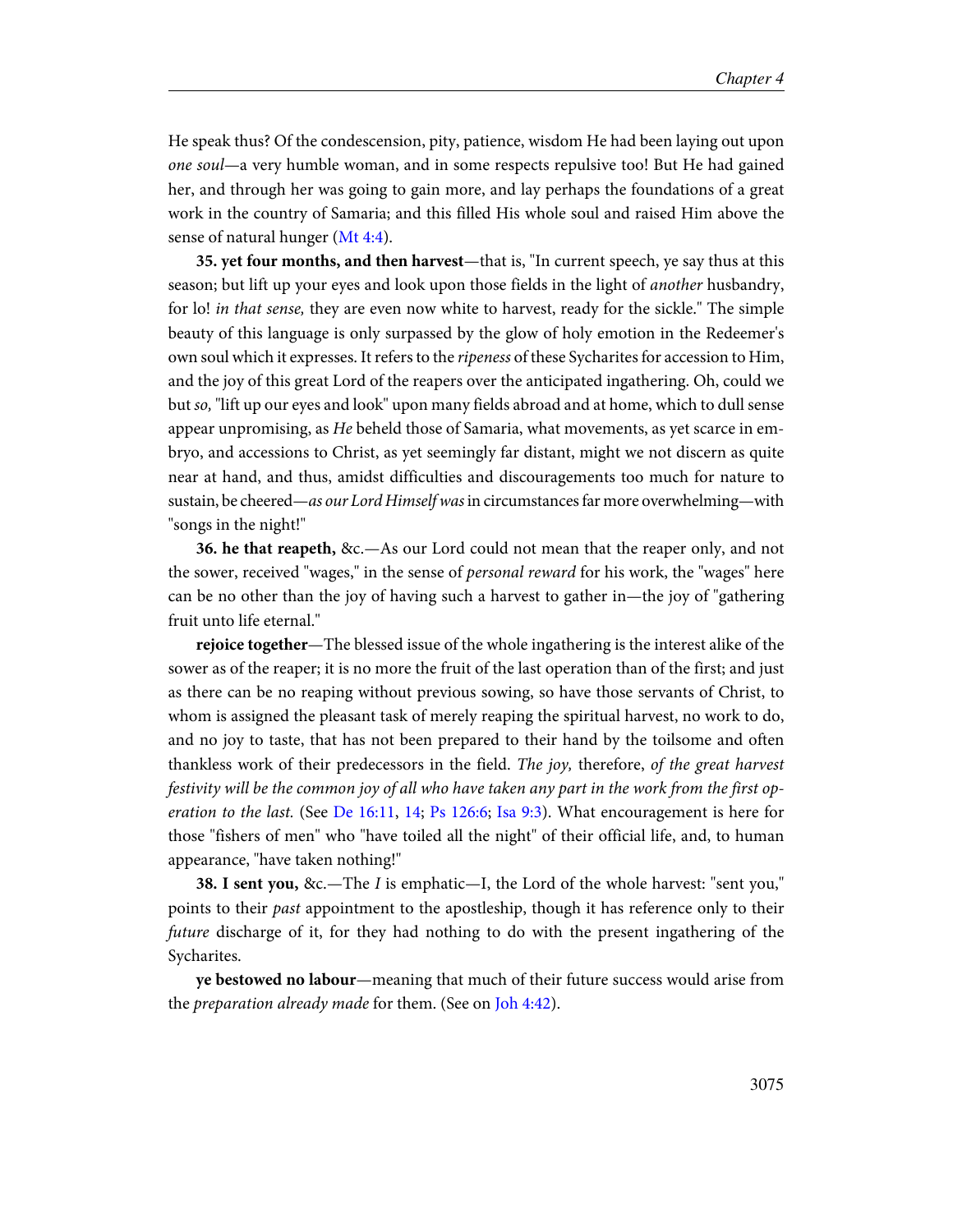**others laboured**—Referring to the Old Testament laborers, the Baptist, and by implication Himself, though He studiously keeps this in the background, that the line of distinction between Himself and all His servants might not be lost sight of. "Christ represents Himself as the Husbandman [rather the Lord of the laborers], who has the direction both of the sowing and of the harvest, who commissions *all* the agents—those of the Old Testament as well as of the New—and therefore does not stand on a level with either the sowers or the reapers" [Olshausen].

**39-42. many … believed,** &c.—The truth of [Joh 4:35](http://www.ccel.org/study/Bible:John.4.35) begins to appear. These Samaritans were the foundation of the Church afterwards built up there. No miracle appears to have been wrought there (but unparalleled supernatural knowledge displayed): "we have heard Him ourselves" [\(Joh 4:42\)](http://www.ccel.org/study/Bible:John.4.42) sufficed to raise their faith to a point never attained by the Jews, and hardly as yet by the disciples—that He was "the Saviour of the world" [Alford]. "This incident is further remarkable as a rare instance of the Lord's ministry producing an awakening on a large scale" [Olshausen].

**40. abode two days**—Two precious days, surely, to the Redeemer Himself! Unsought, He had come to His own, yet His own received Him not: now those who were not His own had come to Him, been won by Him, and invited Him to their town that others might share with them in the benefit of His wonderful ministry. Here, then, would He solace His already wounded spirit and have in this outfield village triumph of His grace, a sublime foretaste of the inbringing of the whole Gentile world into the Church.

[Joh 4:43-54](http://www.ccel.org/study/Bible:John.4.43-John.4.54). Second Galilean Miracle—Healing of the Courtier's Son.

**43, 44. after two days**—literally, the two days of His stay at Sychar.

**44. For Jesus testified,** &c.—This verse had occasioned much discussion. For it seems strange, if "His own country" here means Nazareth, which was in Galilee, that it should be said He came to Galilee *because* in one of its towns He expected no good reception. But all will be simple and natural if we fill up the statement thus: "He went into the region of Galilee, but not, as might have been expected, to that part of it called 'His own country,' Nazareth (see [Mr 6:4;](http://www.ccel.org/study/Bible:Mark.6.4) [Lu 4:24](http://www.ccel.org/study/Bible:Luke.4.24)), for He acted on the maxim which He oft repeated, that 'a prophet,'" &c.

**45. received**—welcomed Him.

**having seen … at the feast**—proud, perhaps, of their Countryman's wonderful works at Jerusalem, and possibly won by this circumstance to regard His claims as at least worthy of respectful investigation. Even this our Lord did not despise, for saving conversion often begins in less than this (so Zaccheus, [Lu 19:3-10\)](http://www.ccel.org/study/Bible:Luke.19.3-Luke.19.10).

**for they also went**—that is, it was their practice to go up to the feast.

**46, 47. nobleman**—courtier, king's servant, or one connected with a royal household; such as Chuza ( $\text{Lu } 8:3$ ), or Manaen ([Ac 13:1\)](http://www.ccel.org/study/Bible:Acts.13.1).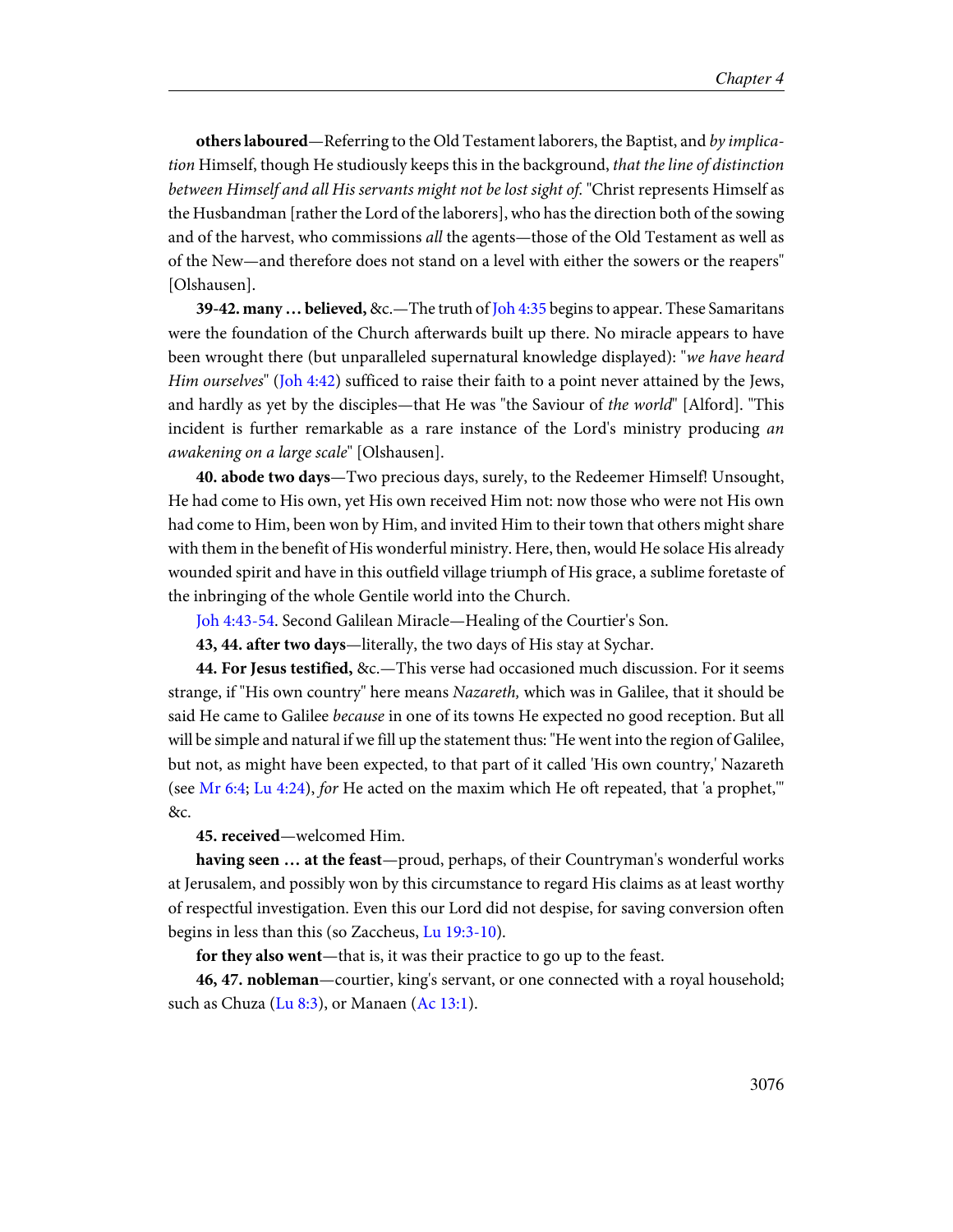**heard that Jesus was come out of Judea**—"where he had doubtless seen or heard what things Jesus had done at Jerusalem" [\(Joh 4:45](http://www.ccel.org/study/Bible:John.4.45)), [Bengel].

**come down**—for Capernaum was down on the northwest shore of the Sea of Galilee.

**48-54. Except ye see signs,** &c.—He did believe, both as his coming and his urgent entreaty show; but how imperfectly we shall see; and our Lord would deepen his faith by such a blunt and seemingly rough answer as He made to Nicodemus.

**49. come down ere my child die**—"While we talk, the case is at its crisis, and if Thou come not instantly, all is over." This was faith, but partial, and our Lord would perfect it. The man cannot believe the cure could be wrought without the Physician coming to the patient—the thought of such a thing evidently never occurred to him. But Jesus will in a moment bring him up to this.

**50. Go thy way; thy son liveth**—Both effects instantaneously followed:—"The man believed the word," and the cure, shooting quicker than lightning from Cana to Capernaum, was felt by the dying youth. In token of faith, the father takes his leave of Christ—in the circumstances this evidenced full faith. The servants hasten to convey the joyful tidings to the anxious parents, whose faith now only wants one confirmation. "When began he to amend? … Yesterday, at the seventh hour, the fever left him"—the very hour in which was uttered that great word, "Thy son liveth!" So "himself believed and his whole house." He had believed before this, first very imperfectly; then with assured confidence of Christ's word; but now with a faith crowned by "sight." And the wave rolled from the head to the members of his household. "To-day is salvation come to this *house*" ([Lu 19:9](http://www.ccel.org/study/Bible:Luke.19.9)); and no mean house this!

**second miracle Jesus did**—that is, in Cana; done "after He came out of Judea," as the former before.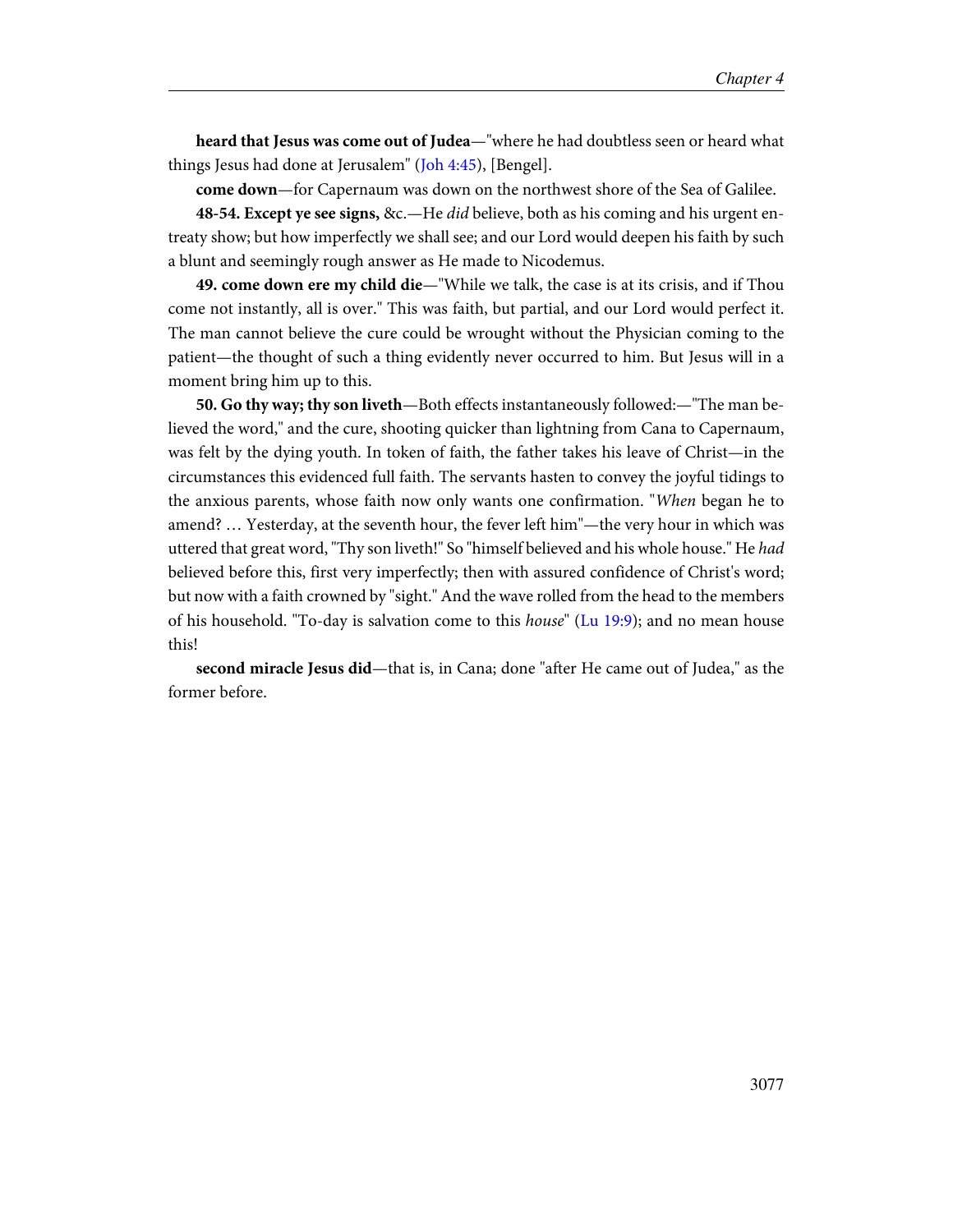#### CHAPTER 5

[Joh 5:1-47](http://www.ccel.org/study/Bible:John.5.1-John.5.47). The Impotent Man Healed—Discourse Occasioned by the Persecution Arising Thereupon.

**1. a feast of the Jews**—What feast? No question has more divided the Harmonists of the Gospels, and the duration of our Lord's ministry may be said to hinge on it. For if, as the majority have thought (until of late years) it was a Passover, His ministry lasted three and a half years; if not, probably a year less. Those who are dissatisfied with the Passoverview all differ among themselves what other feast it was, and some of the most acute think there are no grounds for deciding. In our judgment the evidence is in favor of its being a Passover, but the reasons cannot be stated here.

**2, 3. sheep market**—The supplement should be (as in Margin) "sheep [gate]," mentioned in [Ne 3:1,](http://www.ccel.org/study/Bible:Neh.3.1) [32](http://www.ccel.org/study/Bible:Neh.3.32).

**Bethesda**—that is, "house (place) of mercy," from the cures wrought there.

**five porches**—for shelter to the patients.

**3. impotent**—infirm.

**4. an angel,** &c.—This miracle differed in two points from all other miracles recorded in Scripture: (1) It was not one, but a succession of miracles periodically wrought: (2) As it was only wrought "when the waters were troubled," so only upon one patient at a time, and that the patient "who first stepped in after the troubling of the waters." But this only the more undeniably fixed its miraculous character. We have heard of many waters having a medicinal virtue; but what water was ever known to cure *instantaneously* a single disease? And who ever heard of any water curing all, even the most diverse diseases—"blind, halt, withered"—alike? Above all, who ever heard of such a thing being done "only at a certain season," and most singularly of all, doing it only to the first person who stepped in after the moving of the waters? Any of these peculiarities—much more all taken together—must have proclaimed the supernatural character of the cures wrought. (If the text here be genuine, there can be no doubt of the miracle, as there were multitudes living when this Gospel was published who, from their own knowledge of Jerusalem, could have exposed the falsehood of the Evangelist, if no such cure had been known there. The want of [Joh 5:4](http://www.ccel.org/study/Bible:John.5.4) and part of [Joh](http://www.ccel.org/study/Bible:John.5.3) [5:3](http://www.ccel.org/study/Bible:John.5.3) in some good manuscripts, and the use of some unusual words in the passage, are more easily accounted for than the evidence in their favor if they were not originally in the text. Indeed [Joh 5:7](http://www.ccel.org/study/Bible:John.5.7) is unintelligible without [Joh 5:4](http://www.ccel.org/study/Bible:John.5.4). The internal evidence brought against it is merely the *unlikelihood* of such a miracle—a principle which will carry us a great deal farther if we allow it to weigh against positive evidence).

**5-9. thirty and eight years**—but not all that time at the pool. This was probably the most pitiable of all the cases, and therefore selected.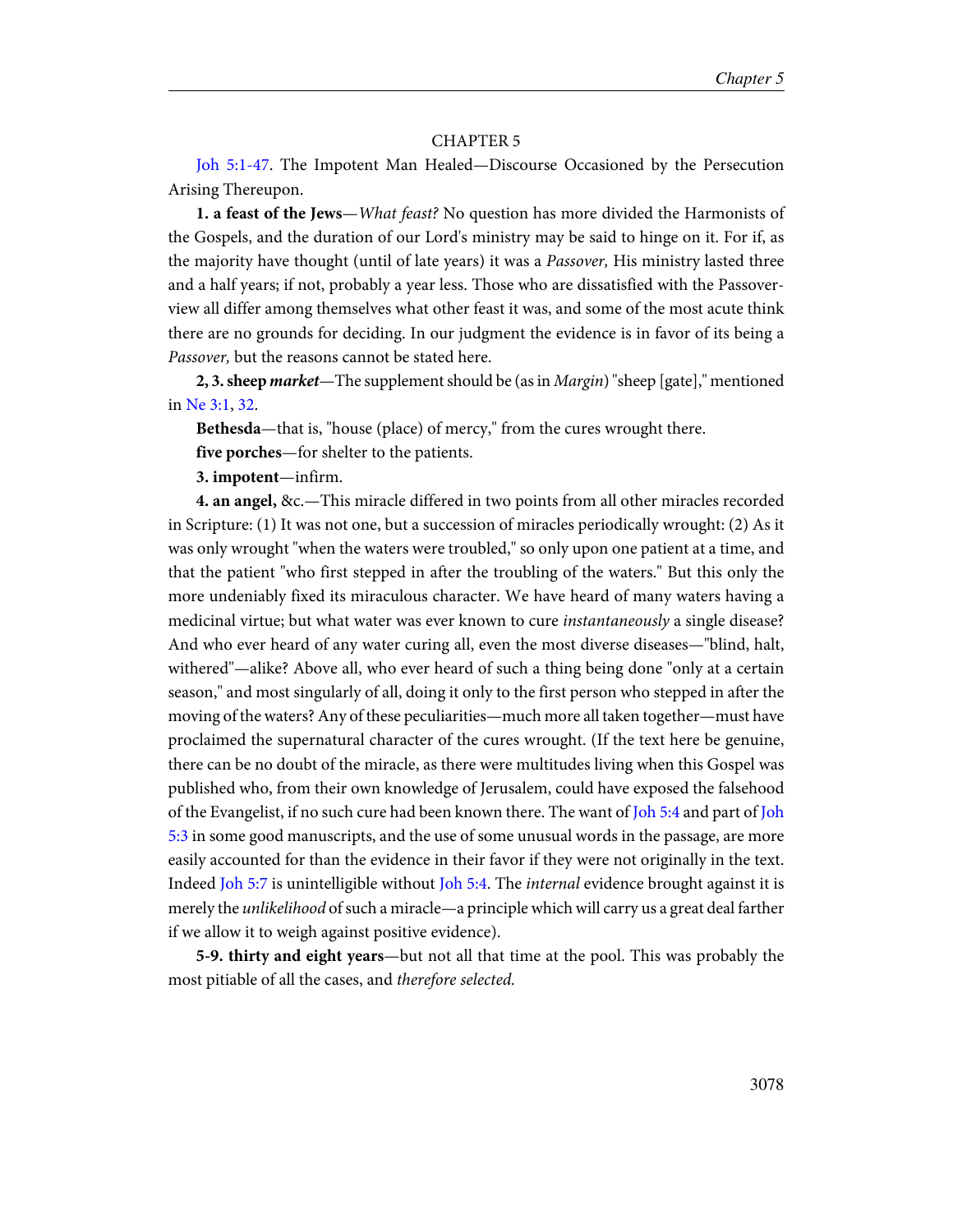**6. saw him lie, and knew,** &c.—As He doubtless visited the spot just to perform this cure, so He knows where to find His patient, and the whole previous history of his case ([Joh](http://www.ccel.org/study/Bible:John.2.25) [2:25](http://www.ccel.org/study/Bible:John.2.25)).

**Wilt thou be made whole?**—Could anyone doubt that a sick man would like to be made whole, or that the patients came thither, and this man had returned again and again, just in hope of a cure? But our Lord asked the question. (1) To fasten attention upon Himself; (2) By making him detail his case to deepen in him the feeling of entire helplessness; (3) By so singular a question to beget in his desponding heart the hope of a cure. (Compare [Mr 10:51\)](http://www.ccel.org/study/Bible:Mark.10.51).

**7. Sir, I have no man,** &c.—Instead of saying he wished to be cured, he just tells with piteous simplicity how fruitless had been all his efforts to obtain it, and how helpless and all but *hopeless* he was. Yet not quite. For here he is at the pool, waiting on. It seemed of no use; nay, only tantalizing,

**while I am coming, another steppeth down before me**—the fruit was snatched from his lips. Yet he will not go away. He may get nothing by staying, he may drop into his grave ere he get into the pool; but by going from the appointed, divine way of healing, he can get nothing. Wait therefore he will, wait he does, and when Christ comes to heal him, lo! he is waiting his turn. What an attitude for a sinner at Mercy's gate! The man's hopes seemed low enough ere Christ came to him. He might have said, just before "Jesus passed by that way," "This is no use; I shall never get in; let me die at home." Then all had been lost. But he held on, and his perseverance was rewarded with a glorious cure. Probably some rays of hope darted into his heart as he told his tale before those Eyes whose glance measured his whole case. But the word of command consummates his preparation to receive the cure, and instantaneously works it.

**8. Rise, take up thy bed,** &c.—"Immediately" he did so. "He spake and it was done." The slinging of his portable couch over his shoulders was designed to show the perfection of the cure.

**9. the same day was the sabbath**—Beyond all doubt this was intentional, as in so many other healings, in order that when opposition arose on this account men might be compelled to listen to His claims and His teaching.

**10-16. The Jews**—that is, those in authority. (See on [Joh 1:19.](http://www.ccel.org/study/Bible:John.1.19))

**it is not lawful to carry thy bed**—a glorious testimony to the cure, as instantaneous and complete, from the lips of the most prejudiced! (And what a contrast does it, as all our Lord's miracles, present to the bungling miracles of the Church of Rome!) In *ordinary* cir-cumstances, the rulers had the law on their side ([Ne 13:15](http://www.ccel.org/study/Bible:Neh.13.15); [Jer 17:21\)](http://www.ccel.org/study/Bible:Jer.17.21). But when the man referred them to "Him that had made him whole" (Joh  $5:11$ ) as his authority, the argument was resistless. Yet they ingeniously parried the thrust, asking him, not who had "made him whole"—that would have condemned themselves and defeated their purpose—but who had bidden him "take up his bed and walk," in other words, who had dared to order a breach of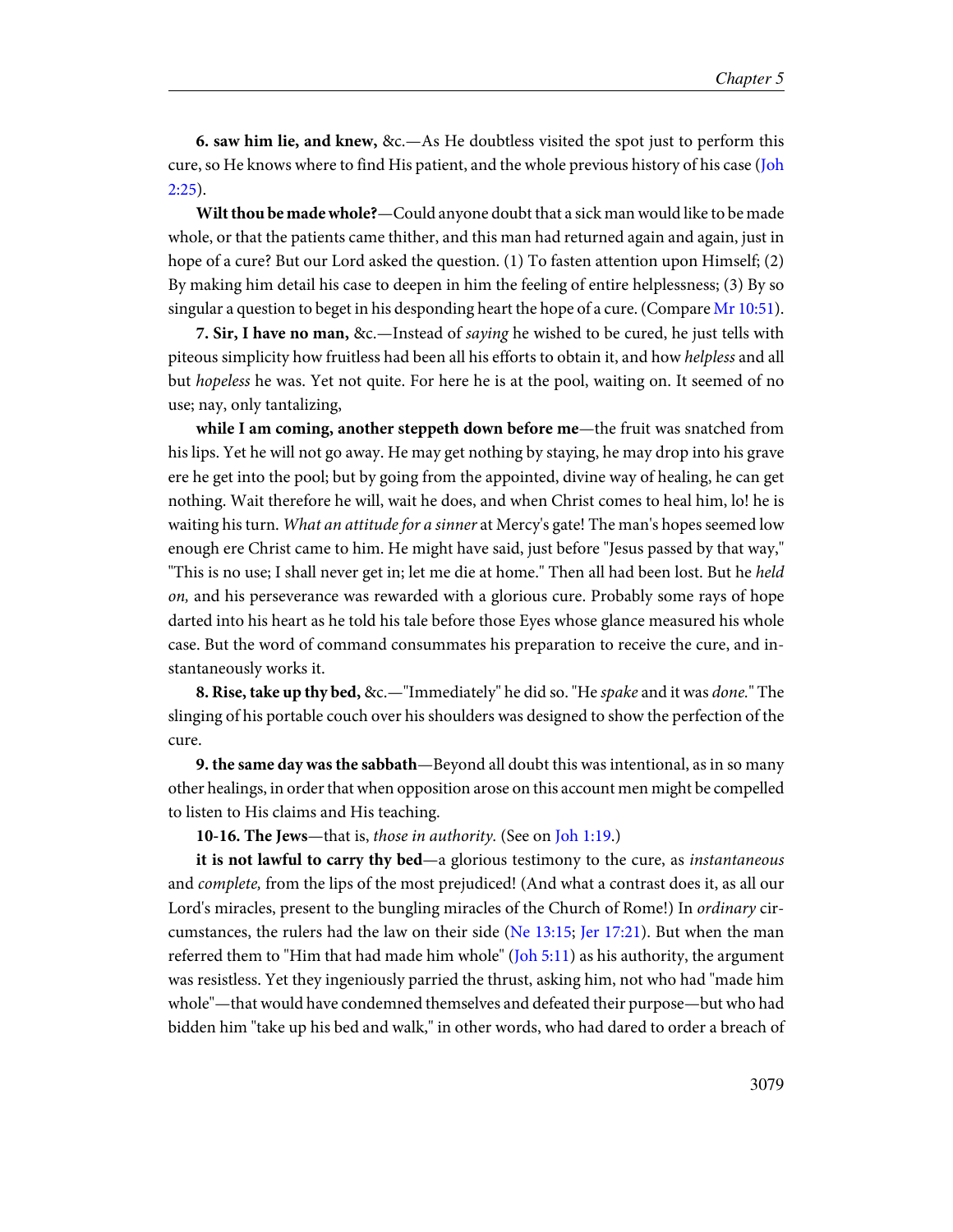the sabbath? It is time we were looking after Him—thus hoping to shake the man's faith in his Healer.

**13. he that was healed wist not,** &c.—That some one, with unparalleled generosity, tenderness and power, had done it, the man knew well enough: but as he had never heard of Him before, so he disappeared too quickly for any inquiries.

**conveyed himself away**—slipped out of the crowd that had gathered, to avoid both hasty popularity and precipitate hatred ([Mt 12:14-19\)](http://www.ccel.org/study/Bible:Matt.12.14-Matt.12.19).

**14. findeth him in the temple**—saying, perhaps, "I will go into Thy house with burnt offerings, I will pay my vows which my lips have uttered and my mouth hath spoken when I was in trouble" [\(Ps 66:13,](http://www.ccel.org/study/Bible:Ps.66.13) [14](http://www.ccel.org/study/Bible:Ps.66.14)). Jesus, there Himself for His own ends, "findeth him there"—not all accidentally, be assured.

**sin no more,** &c.—a glimpse this of the reckless life he had probably led before his thirtyeight years' infirmity had come upon him, and which not improbably had brought on, in the just judgment of God, his chronic complaint. Fearful illustration this of "the severity of God," but glorious manifestation of our Lord's insight into "what was in man."

**15. The man departed, and told,** &c.—little thinking how unwelcome his grateful and eager testimony would be. "The darkness received not the light which was pouring its rays upon it" ([Joh 1:5](http://www.ccel.org/study/Bible:John.1.5), [11](http://www.ccel.org/study/Bible:John.1.11)) [Olshausen].

**16. because he had done these things on the sabbath day**—What to these hypocritical religionists was the doing of the most glorious and beneficent miracles, compared with the atrocity of doing them on the sabbath day! Having given them this handle, on purpose to raise the first public controversy with them, and thus open a fitting opportunity of laying His claims before them, He rises at once to the whole height of them, in a statement which for grandeur and terseness exceeds almost anything that ever afterwards fell from Him, at least to His enemies.

**17, 18. My Father worketh hitherto and I work**—The "I" is emphatic; "The creative and conservative activity of My Father has known no sabbath-cessation from the beginning until now, and that is the law of My working."

**18. God was his Father**—literally, "His own [or peculiar] Father," (as in [Ro 8:32\)](http://www.ccel.org/study/Bible:Rom.8.32). The addition is their own, but a very proper one.

**making himself equal with God**—rightly gathering this to be His meaning, not from the mere words "My Father," but from His claim of right to act as His Father did in the like high sphere, and by the same law of ceaseless activity in that sphere. And as, instead of instantly disclaiming any such meaning—as He must have done if it was false—He positively sets His seal to it in the following verses, merely explaining how consistent such claim was with the prerogatives of His Father, it is beyond all doubt that we have here an assumption of peculiar personal Sonship, or participation in the Father's essential nature.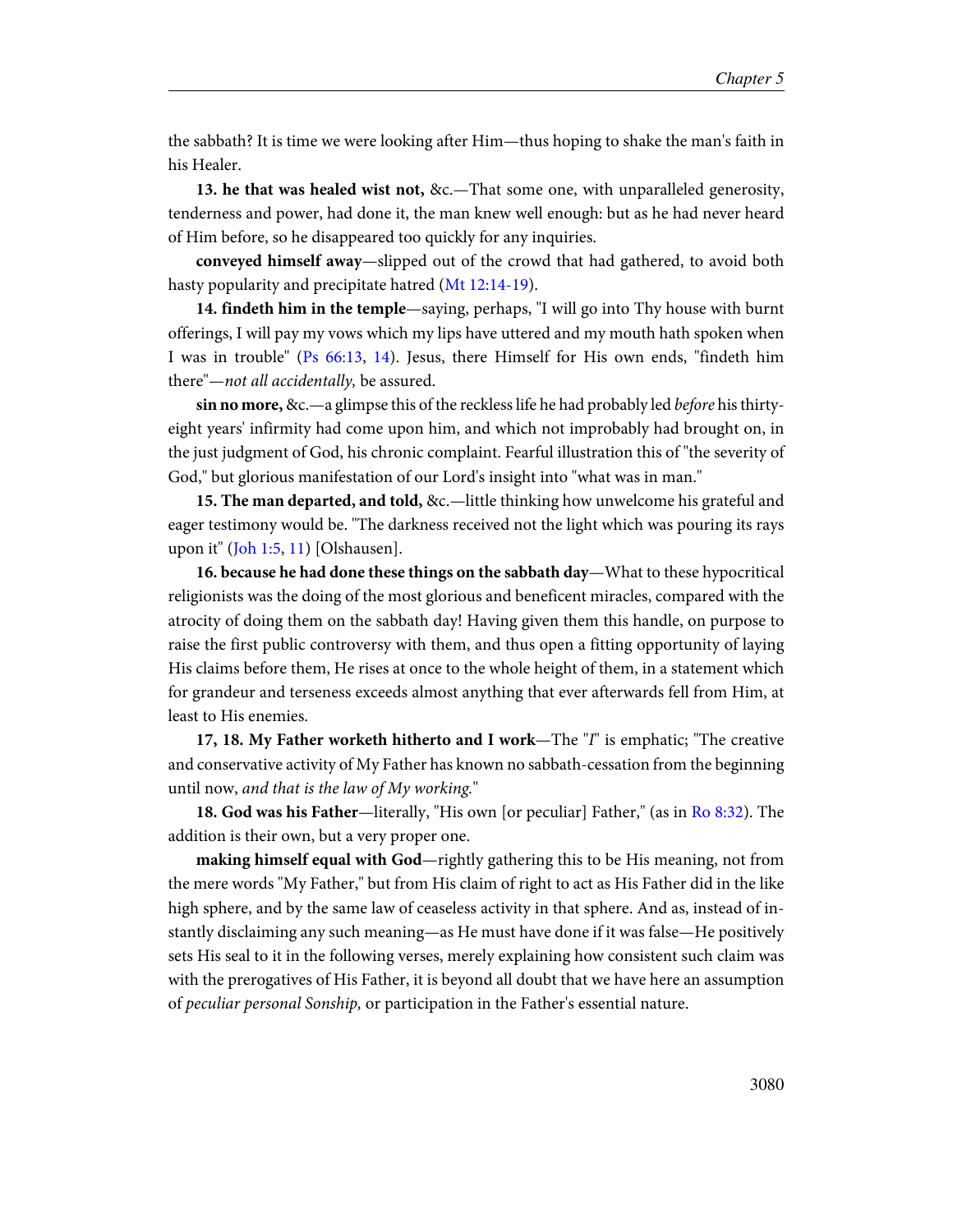**19, 20. the Son can do nothing of himself**—that is, apart from and in rivalry of the Father, as they supposed. The meaning is, "The Son can have no separate interest or action from the Father."

**for what things,** &c.—On the contrary, "whatever the Father doeth that same doeth the Son,"

**likewise**—"in the like manner." What claim to absolute equality with the Father could exceed this: not only to do "the same things," but to do them as the Father does them?

**20. Father loveth … and showeth him all,** &c.—As love has no concealments, so it results from the perfect fellowship and mutual endearment of the Father and the Son (see on [Joh 1:1](http://www.ccel.org/study/Bible:John.1.1); [Joh 1:18](http://www.ccel.org/study/Bible:John.1.18)), whose interests are one, even as their nature, that the Father communicates to the Son all His counsels, and what has been thus shown to the Son is by Him executed in His mediatorial character. "With the Father, *doing* is willing; it is only the Son who acts in Time" [Alford]. Three things here are clear: (1) The personal distinctions in the Godhead. (2) Unity of *action* among the Persons results from unity of *nature*. (3) Their oneness of interest is no unconscious or involuntary thing, but a thing of glorious consciousness, will, and love, of which the Persons themselves are the proper Objects.

**show him greater things,** &c.—referring to what He goes on to mention ([Joh 5:21-31\)](http://www.ccel.org/study/Bible:John.5.21-John.5.31), comprised in two great words, Life and Judgment, which Stier beautifully calls God's Regalia. Yet these, Christ says, the Father and He do in common.

**21-23. raiseth the dead and quickeneth them**—one act in two stages. This is His absolute prerogative as God.

**so the Son quickeneth them**—that is, raiseth up and quickeneth.

**whom he will**—not only doing the same divine act, but doing it as the result of His own will, even as the Father does it. This statement is of immense importance in relation to the miracles of Christ, distinguishing them from similar miracles of prophets and apostles, who as human instruments were employed to perform super-natural actions, while Christ did all as the Father's commissioned Servant indeed, but in the exercise of His own absolute right of action.

**22. For the Father judgeth no man,** &c.—rather, "For neither doth the Father judge any man," implying that the same "thing was meant in the former verse of the quickening of the dead"—both acts being done, not by the Father *and* the Son, as though twice done, but by the Father *through* the Son as His voluntary Agent.

**all judgment**—judgment in its most comprehensive sense, or as we should say, all administration.

**23. honour the Son as … the Father**—As he who believes that Christ in the foregoing verses has given a true account of His relation to the Father must of necessity hold Him entitled to the same honor as the Father, so He here adds that it was the Father's express intention in making over all judgment to the Son, that men should thus honor Him.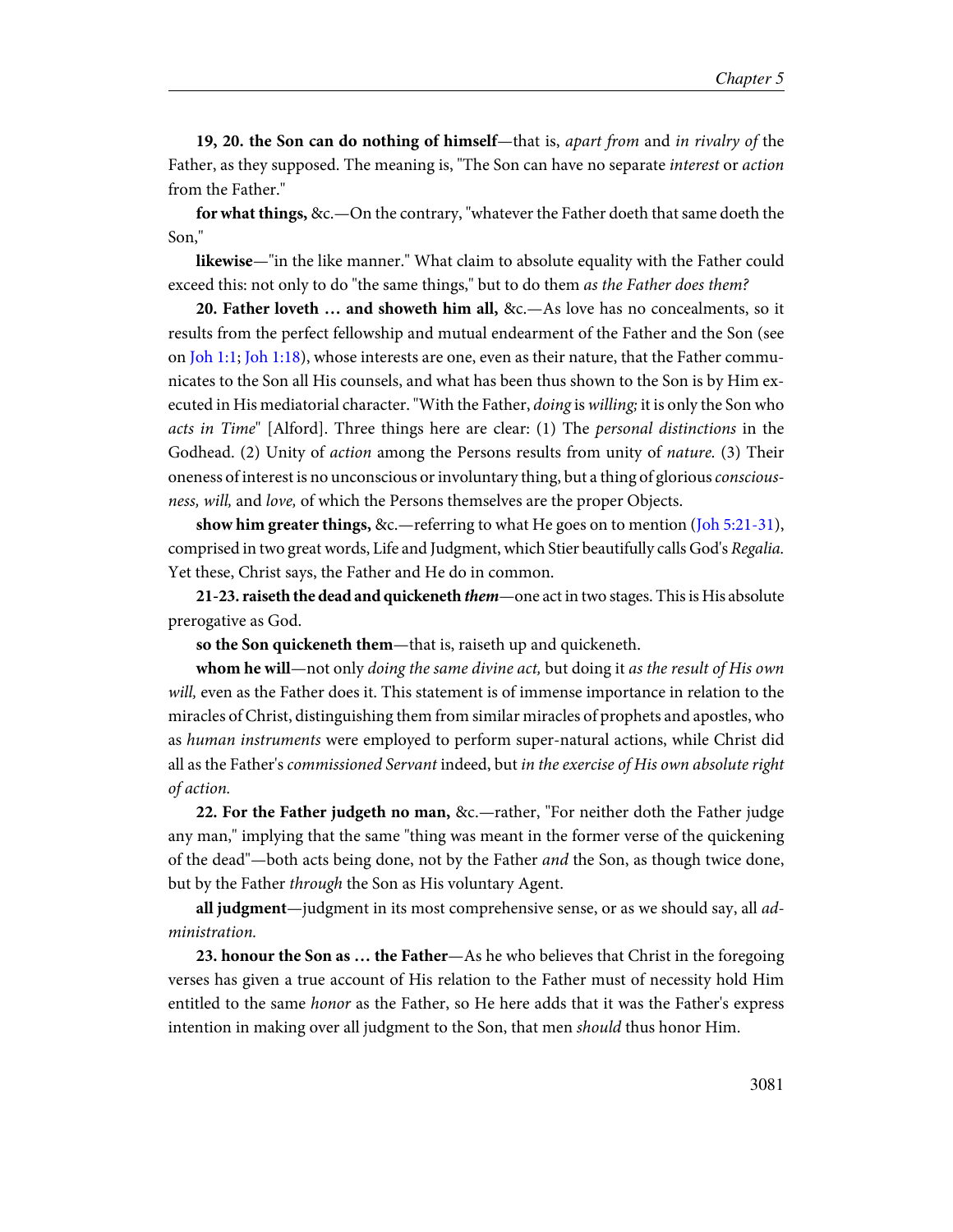**honoureth not the Father**—does not do it in fact, whatever he may imagine, and will be held as not doing it by the Father Himself, who will accept no homage which is not accorded to His own Son.

**24. believeth on him that sent me**—that is, believeth in Him as having sent Me. I have spoken of the Son's right not only to heal the sick but to raise from the dead, and quicken whom He will: And now I say unto you, That life-giving operation has already passed upon all who receive My words as the Sent of the Father on the great errand of mercy.

**hath everlasting life**—immediately on his believing (compare [Joh 3:18](http://www.ccel.org/study/Bible:John.3.18); [1Jo 5:12,](http://www.ccel.org/study/Bible:1John.5.12) [13](http://www.ccel.org/study/Bible:1John.5.13)). **is passed**—"hath passed over"

**from death unto life**—What a transition! (Compare [1Jo 3:14\)](http://www.ccel.org/study/Bible:1John.3.14).

**25-29. The hour cometh**—in its whole fulness, at Pentecost.

**and now is**—in its beginnings.

**the dead**—the spiritually dead, as is clear from [Joh 5:28](http://www.ccel.org/study/Bible:John.5.28). Here He rises from the calmer phrase "hearing his word" [\(Joh 5:24\)](http://www.ccel.org/study/Bible:John.5.24), to the grander expression, "hearing the voice of the Son of God," to signify that as it finds men in a dead condition, so it carries with it a resurrectionpower.

**shall live**—in the sense of [Joh 5:24](http://www.ccel.org/study/Bible:John.5.24).

**26. given to the Son,** &c.—Does this refer to the essential life of the Son before all time ([Joh 1:4\)](http://www.ccel.org/study/Bible:John.1.4) (as most of the Fathers, and Olshausen, Stier, Alford, &c., among the moderns), or to the purpose of God that this essential life should reside in the Person of the Incarnate Son, and be manifested thus to the world? [Calvin, Lucke, Luthardt, &c.] The question is as difficult as the subject is high. But as all that Christ says of His essential relation to the Father is intended to explain and exalt His mediatorial functions, so the one seems in our Lord's own mind and language mainly the starting-point of the other.

**27. because he is the Son of man**—This seems to confirm the last remark, that what Christ had properly in view was the indwelling of the Son's essential life in humanity as the great theater and medium of divine display, in both the great departments of His work—lifegiving and judgment. The appointment of a Judge in our own nature is one of the most beautiful arrangements of divine wisdom in redemption.

**28. Marvel not at this**—this committal of all judgment to the Son of man.

**for the hour is coming**—He adds not in this case (as in [Joh 5:25\)](http://www.ccel.org/study/Bible:John.5.25), "and now is," because this was not to be till the close of the whole dispensation of mercy.

**29. resurrection of life**—that is, to life everlasting ([Mt 25:46\)](http://www.ccel.org/study/Bible:Matt.25.46).

**of damnation**—It would have been harsh to say "the resurrection of death," though that is meant, for sinners rise *from death to death* [Bengel]. The resurrection of both classes is an exercise of *sovereign authority*; but in the one case it is an act of *grace*, in the other of justice. (Compare [Da 12:2](http://www.ccel.org/study/Bible:Dan.12.2), from which the language is taken). How awfully grand are these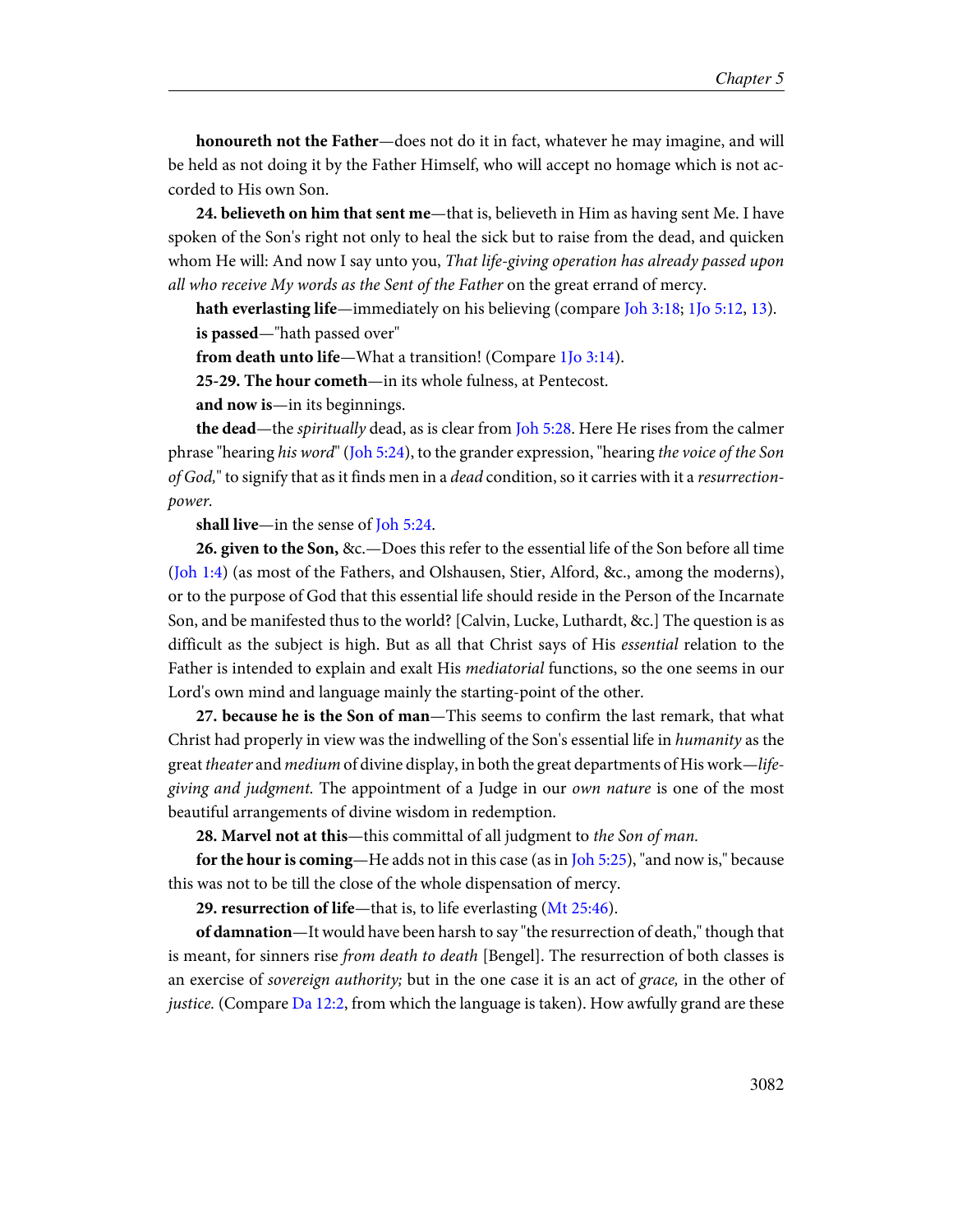unfoldings of His dignity and authority from the mouth of Christ Himself! And they are all in the third person; in what follows He resumes the first person.

**30-32. of mine own self do nothing**—that is, apart from the Father, or in any interest than My own. (See on [Joh 5:19](http://www.ccel.org/study/Bible:John.5.19)).

**as I hear**—that is, "My judgments are all anticipated in the bosom of My Father, to which I have immediate access, and by Me only *responded to* and *reflected*. They cannot therefore err, as I live for one end only, to carry into effect the will of Him that sent Me."

**31. If I … witness of myself**—standing alone, and setting up any separate interest.

**32. There is another**—that is, the Father, as is plain from the connection. How brightly the distinction of the Persons shines out here!

**and I know that the witness,** &c.—"This is the Son's testimony to the Father's truth (see [Joh 7:28](http://www.ccel.org/study/Bible:John.7.28); [8:26](http://www.ccel.org/study/Bible:John.8.26), [55](http://www.ccel.org/study/Bible:John.8.55)). It testifies to the full consciousness on the part of the Son, even in the days of His humiliation, of the righteousness of the Father" [Alford]. And thus He cheered His spirit under the cloud of human opposition which was already gathering over His head.

**33-35. Ye sent unto John**—(See [Joh 1:19,](http://www.ccel.org/study/Bible:John.1.19) &c.).

**receive not testimony … from man**—that is, depend not on human testimony.

**but … that ye might be saved**—"I refer to him merely to aid your salvation."

**35. He was a burning and a shining light**—literally, "the burning and shining lamp" (or torch):—that is, "the great light of his day." Christ is never called by the humble word here applied to John—a *light-bearer*—studiously used to distinguish him from his Master, but ever the Light in the most absolute sense. (See on [Joh 1:6\)](http://www.ccel.org/study/Bible:John.1.6).

**willing for a season**—that is, till they saw that it pointed whither they were not prepared to go.

**to rejoice in his light**—There is a play of irony here, referring to the hollow delight with which his testimony tickled them.

**36-38. I have greater witness**—rather, "The witness which I have is greater."

**the works … bear witness of me**—not simply as miracles nor even as a miracle of mercy, but these miracles, as He did them, with a will and a power, a majesty and a grace manifestly His own.

**37. the Father himself … hath borne witness of me**—not referring, probably, to the voice of His baptism, but (as seems from what follows) to the testimony of the Old Testament Scripture [Calvin, Lucke, Meyer, Luthardt, &c.].

**neither heard his voice,** &c.—never recognized Him in this character. The words are "designedly mysterious, like many others which our Lord uttered" [Stier].

**38. not his word abiding in you**—passing now from the Witness to the testimony borne by Him in "the lively oracles" [\(Ac 7:38](http://www.ccel.org/study/Bible:Acts.7.38)): both were alike strangers to their breasts, as was evidenced by their rejecting Him to whom all that witness was borne.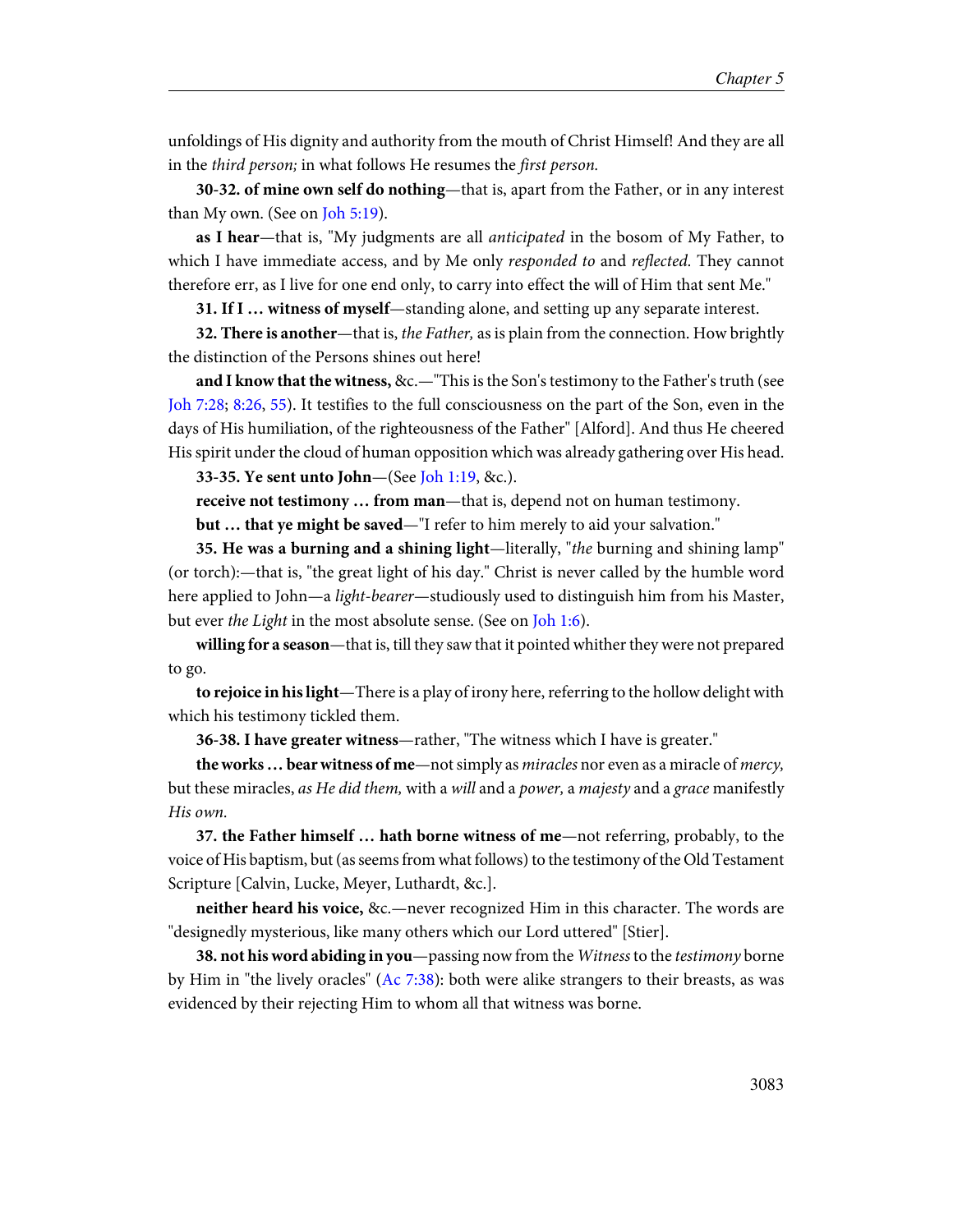**39-42. Search the scriptures,** &c.—"In the Scriptures ye find your charter of eternal life; go search them then, and you will find that I am the Great Burden of their testimony; yet ye will not come to Me for that life eternal which you profess to find there, and of which they tell you I am the appointed Dispenser." (Compare [Ac 17:11,](http://www.ccel.org/study/Bible:Acts.17.11) [12\)](http://www.ccel.org/study/Bible:Acts.17.12). How touching and gracious are these last words! Observe here (1) The honor which Christ gives to the Scriptures, as a record which all *have a right* and *are bound* to search—the reverse of which the Church of Rome teaches; (2) The opposite extreme is, resting in the mere Book without the living Christ, to direct the soul to whom is its main use and chiefest glory.

**41. I receive not honour from men**—contrasting His own end with theirs, which was to obtain human applause.

**42. not the love of God in you**—which would inspire you with a single desire to know His mind and will, and yield yourselves to it, in spite of prejudice and regardless of consequences.

**43-47. if another shall come,** &c.—How strikingly has this been verified in the history of the Jews! "From the time of the true Christ to our time, sixty-four false Christs have been reckoned by whom they have been deceived" [Bengel].

**44. How can ye believe,** &c.—(See on [Joh 5:40](http://www.ccel.org/study/Bible:John.5.40),[41](http://www.ccel.org/study/Bible:John.5.41)). The "will not" of [Joh 5:40,](http://www.ccel.org/study/Bible:John.5.40) and "cannot" here are just different features of the same awful state of the human heart.

**45. Do not think I will accuse you to the Father**—"My errand hither is not to collect evidence to condemn you at God's bar."

**one that accuseth you, even Moses,** &c.—"Alas! that will be too well done by another, and him the object of all your religious boastings—Moses," here put for "the Law," the basis of the Old Testament Scriptures.

**46. he wrote of me**—"an important testimony to the subject of the whole Pentateuch—'of Me'" [Alford].

**47. If ye believe not**—(See [Lu 16:31](http://www.ccel.org/study/Bible:Luke.16.31)).

**his writings … my words**—a remarkable contrast, not absolutely exalting Old Testament Scripture above His own words, but pointing to the office of those venerable documents to prepare Christ's way, to the necessity universally felt for *documentary* testimony in revealed religion, and perhaps (as Stier adds) to the relation which the comparative "letter" of the Old Testament holds to the more flowing "words" of "spirit and life" which characterize the New Testament.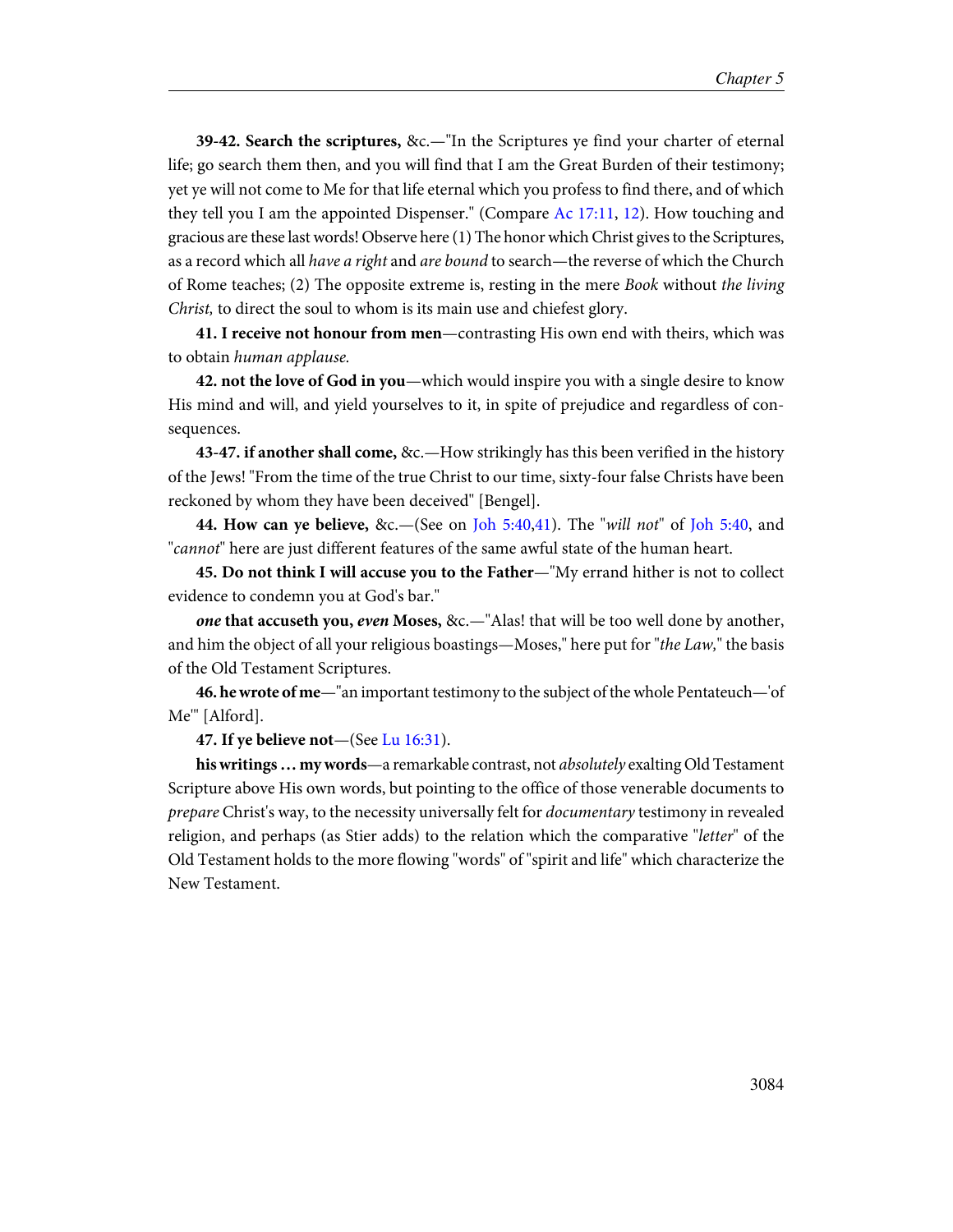# CHAPTER 6

[Joh 6:1-13](http://www.ccel.org/study/Bible:John.6.1-John.6.13). Five Thousand Miraculously Fed.

(See on [Mr 6:31-44](http://www.ccel.org/study/Bible:Mark.6.31-Mark.6.44)).

**3. a mountain**—somewhere in that hilly range which skirts the east side of the lake.

**4. passover … was nigh**—but for the reason mentioned ([Joh 7:1\)](http://www.ccel.org/study/Bible:John.7.1), Jesus kept away from it, remaining in Galilee.

[Joh 6:14-21](http://www.ccel.org/study/Bible:John.6.14-John.6.21). Jesus Walks on the Sea.

(Also see on [Mr 6:45-56\)](http://www.ccel.org/study/Bible:Mark.6.45-Mark.6.56).

**14, 15. that prophet**—(See on [Joh 1:21](http://www.ccel.org/study/Bible:John.1.21)).

**15. departed … to a mountain himself alone**—(1) to rest,which He came to this "desert place" on purpose to do before the miracle of the loaves, but could not for the multitude that followed Him (see [Mr 6:31\)](http://www.ccel.org/study/Bible:Mark.6.31); and (2) "to pray" ([Mt 14:23;](http://www.ccel.org/study/Bible:Matt.14.23) [Mr 6:46](http://www.ccel.org/study/Bible:Mark.6.46)). But from His mountain-top He kept watching the ship (see on [Joh 6:18](http://www.ccel.org/study/Bible:John.6.18)), and doubtless prayed both for them, and with a view to the new manifestation which He was to give them of His glory.

**16, 17. when even was come**—(See on [Mr 6:35](http://www.ccel.org/study/Bible:Mark.6.35)).

**entered into a ship**—"constrained" to do so by their Master ([Mt 14:22;](http://www.ccel.org/study/Bible:Matt.14.22) [Mr 6:45](http://www.ccel.org/study/Bible:Mark.6.45)), in order to put an end to the misdirected excitement in His favor (Joh  $6:15$ ), into which the disciples themselves may have been somewhat drawn. The word "constrained" implies reluctance on their part, perhaps from unwillingness to part with their Master and embark at night, leaving Him alone on the mountain.

**went**—rather, "were proceeding."

**toward Capernaum**—Mark says ([Mr 6:45](http://www.ccel.org/study/Bible:Mark.6.45)), "unto Bethsaida," meaning "Bethsaida of Galilee" [\(Joh 12:21\)](http://www.ccel.org/study/Bible:John.12.21), on the west side of the lake. The place they left was of the same name (see on [Mr 6:32](http://www.ccel.org/study/Bible:Mark.6.32)).

**Jesus was not come to them**—They probably lingered in hopes of His still joining them, and so let the darkness come on.

**18, 19. sea arose,** &c.—and they were "now in the midst of it" ([Mt 14:24](http://www.ccel.org/study/Bible:Matt.14.24)). Mark adds the graphic and touching particular, "He saw them toiling in rowing" [\(Mr 6:48\)](http://www.ccel.org/study/Bible:Mark.6.48), putting forth all their strength to buffet the waves and bear on against a head wind, but to little effect. He saw this from His mountain-top, and through the darkness of the night, for His heart was all with them; yet would He not go to their relief till His own time came.

**19. they see Jesus**—"about the fourth watch of the night" [\(Mt 14:25](http://www.ccel.org/study/Bible:Matt.14.25); [Mr 6:48](http://www.ccel.org/study/Bible:Mark.6.48)), or between three and six in the morning.

**walking on the sea**—What Job ([Job 9:8\)](http://www.ccel.org/study/Bible:Job.9.8) celebrates as the distinguishing prerogative of God, "Who alone spreadeth out the heavens, and TREADETH UPON THE WAVES OF THE SEA"—What Agur challenges as God's unapproachable prerogative, to "GATHER THE WIND IN His fists, and BIND THE WATERS IN A GARMENT" [\(Pr 30:4\)](http://www.ccel.org/study/Bible:Prov.30.4)—lo! this is here done in flesh, by "THE Son of man."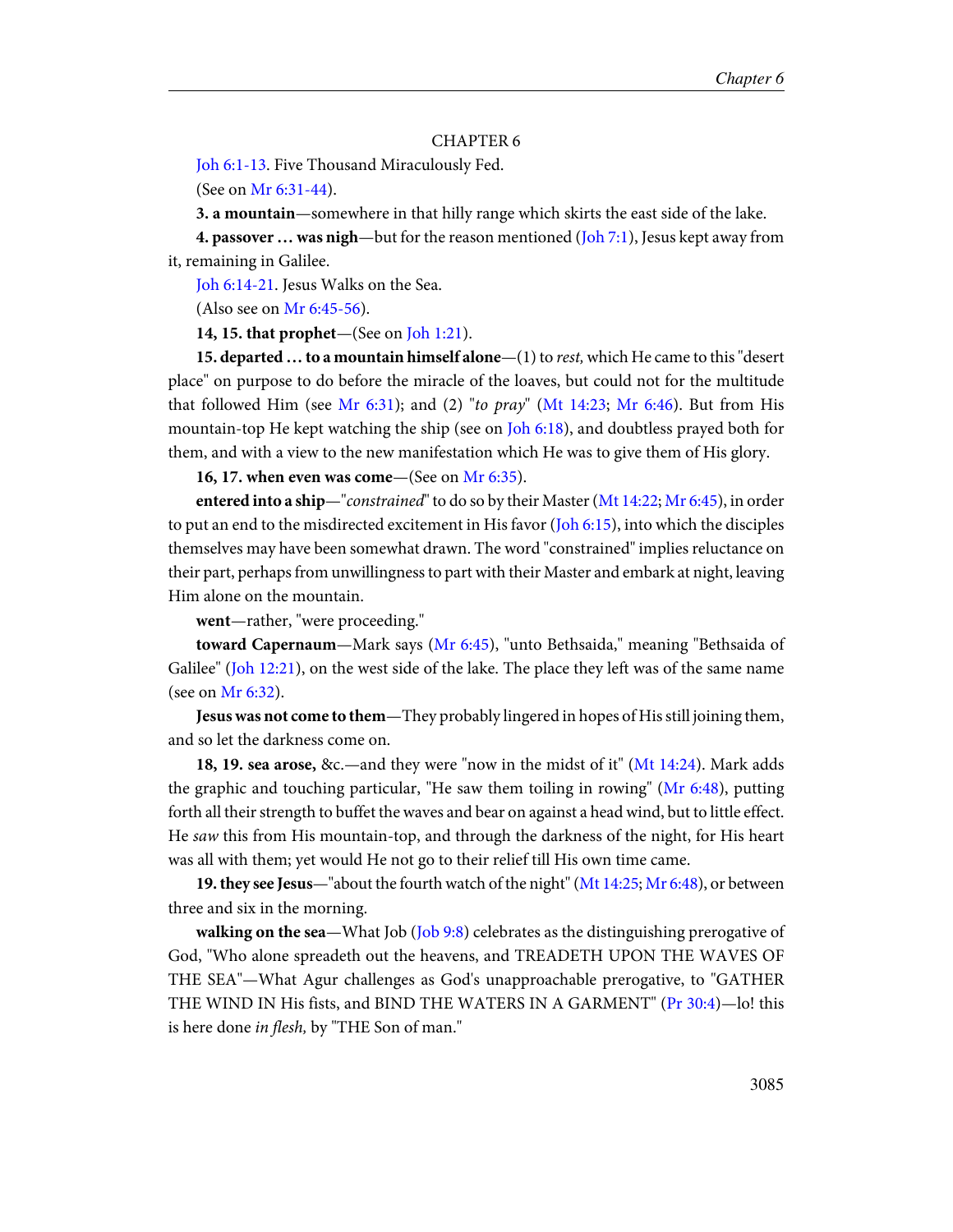**drawing nigh to the ship**—yet as though He "would have passed by them," [Mr 6:48](http://www.ccel.org/study/Bible:Mark.6.48) (compare [Lu 24:28;](http://www.ccel.org/study/Bible:Luke.24.28) [Ge 18:3](http://www.ccel.org/study/Bible:Gen.18.3), [5;](http://www.ccel.org/study/Bible:Gen.18.5) [32:24-26\)](http://www.ccel.org/study/Bible:Gen.32.24-Gen.32.26).

**they were afraid**—"cried out for fear" [\(Mt 14:26\)](http://www.ccel.org/study/Bible:Matt.14.26), "supposing it had been a spirit" [\(Mr](http://www.ccel.org/study/Bible:Mark.6.49) [6:49](http://www.ccel.org/study/Bible:Mark.6.49)). He would appear to them at first like a dark moving speck upon the waters; then as a human figure, but—in the dark tempestuous sky, and not dreaming that it could be their Lord—they take it for a spirit. (How often thus we miscall our chiefest mercies—not only thinking them distant when they are near, but thinking the best the worst!)

**20. It is I; be not afraid**—Matthew [\(Mt 14:27\)](http://www.ccel.org/study/Bible:Matt.14.27) and Mark [\(Mr 6:50\)](http://www.ccel.org/study/Bible:Mark.6.50) give before these exhilarating words, that to them well-known one, "Be of good cheer!"

**21. willingly received him into the ship**—their first fears being now converted into wonder and delight.

**and immediately the ship was at the land**—This additional miracle, for as such it is manifestly related, is recorded here alone. Yet all that is meant seems to be that as the storm was suddenly calmed, so the little bark—propelled by the secret power of the Lord of Nature now sailing in it—glided through the now unruffled waters, and while they were wrapt in wonder at what had happened, not heeding their rapid motion, was found at port, to their still further surprise.

[Joh 6:22-71.](http://www.ccel.org/study/Bible:John.6.22-John.6.71) Jesus Followed by the Multitudes to Capernaum, Discourses to Them in the Synagogue of the Bread of Life—Effect of This on Two Classes of the Disciples.

**22-24.** These verses are a little involved, from the Evangelist's desire to mention every circumstance, however minute, that might call up the scene as vividly to the reader as it stood before his own view.

**The day following**—the miracle of the loaves, and the stormy night; the day on which they landed at Capernaum.

**the people which stood on the other side of the sea**—not the whole multitude that had been fed, but only such of them as remained over night about the shore, that is, on the *east* side of the lake; for we are supposed to have come, with Jesus and His disciples in the ship, to the west side, to Capernaum.

**saw that there was none other boat there,** &c.—The meaning is, the people had observed that there had been only one boat on the east side where they were; namely, the one in which the disciples had crossed at night to the other, the west side, and they had also observed that Jesus had not gone on board that boat, but His disciples had put off without Him:

**23. Howbeit,** &c.—"Howbeit," adds the Evangelist, in a lively parenthesis, "there came other boats from Tiberias" (which lay near the southwest coast of the lake), whose passengers were part of the multitude that had followed Jesus to the east side, and been miraculously fed; these boats were fastened somewhere (says the Evangelist)

**nigh unto the place where they did eat bread, after that the Lord had given thanks**—thus he refers to the glorious "miracle of the loaves"—and now they were put in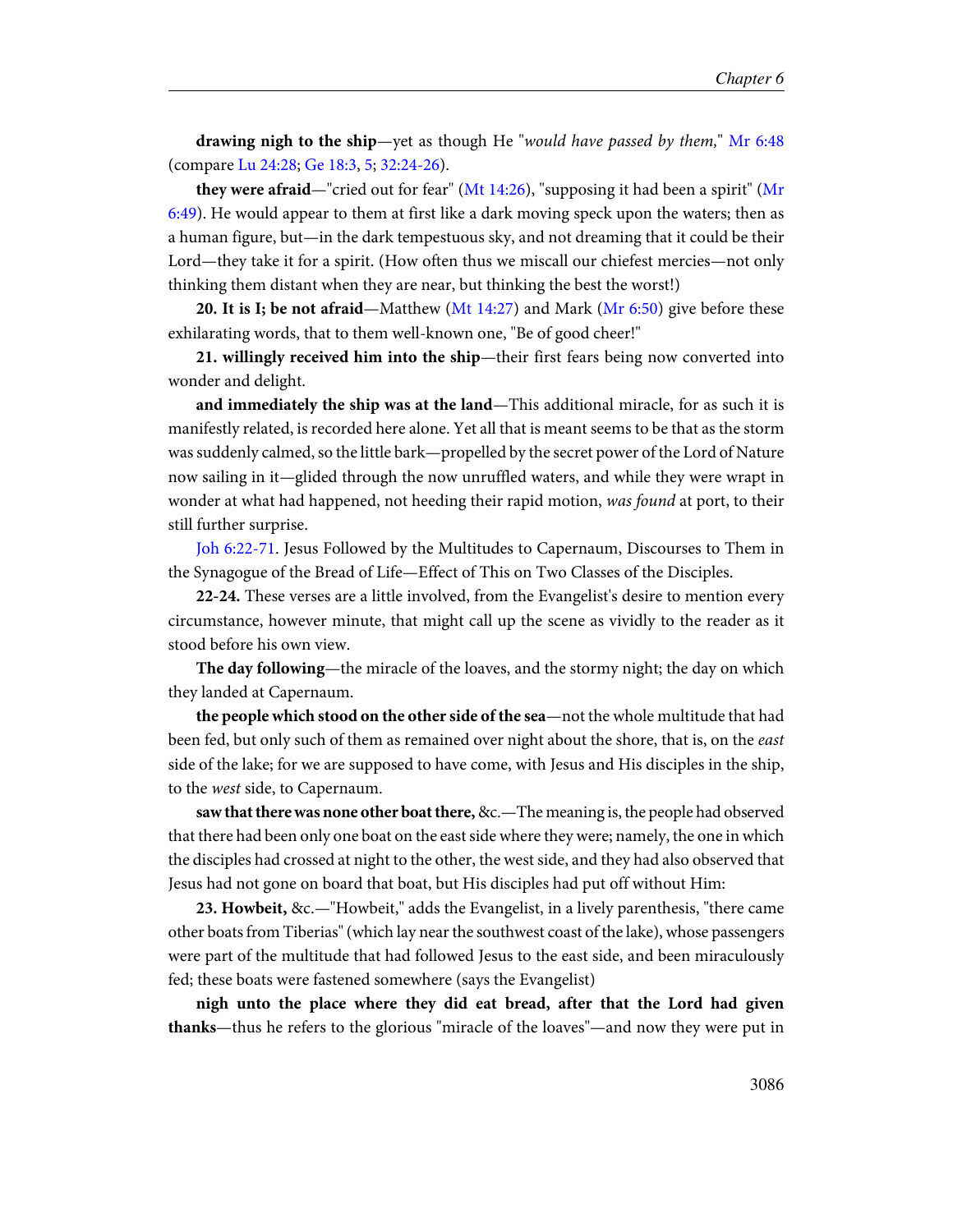requisition to convey the people back again to the west side. For when "the people saw that Jesus was not there, neither His disciples, they also took shipping [in these boats] and came to Capernaum, seeking for Jesus."

**25. when they had found him on the other side**—at Capernaum.

**they said,** &c.—astonished at His being there, and wondering how He could have accomplished it, whether by land or water, and when He came; for being quite unaware of His having walked upon the sea and landed with the disciples in the ship, they could not see how, unless He had travelled all night round the head of the lake alone, He could have reached Capernaum, and even then, how He could have arrived before themselves.

**26. Ye seek me,** &c.—Jesus does not put them through their difficulty, says nothing of His treading on the waves of the sea, nor even notices their question, but takes advantage of the favorable moment for pointing out to them how forward, flippant, and superficial were their views, and how low their desires. "Ye seek Me not because ye saw the miracles"—literally, "the signs," that is, supernatural tokens of a higher presence, and a divine commission, "but because ye did eat of the loaves and were filled." From this He proceeds at once to that other Bread, just as, with the woman of Samaria, to that other Water [\(Joh 4:9-15\)](http://www.ccel.org/study/Bible:John.4.9-John.4.15). We should have supposed all that follows to have been delivered by the wayside, or wherever they happened first to meet. But from [Joh 6:59](http://www.ccel.org/study/Bible:John.6.59) we gather that they had probably met about the door of the synagogue—"for that was the day in which they assembled in their synagogues" [Lightfoot]—and that on being asked, at the close of the service, if He had any word of exhortation to the people, He had taken the two breads, the *perishing* and the *living* bread, for the subject of His profound and extraordinary discourse.

**27. which the Son of man**—taking that title of Himself which denoted His incarnate life.

**shall give unto you**—in the sense of [Joh 6:51](http://www.ccel.org/study/Bible:John.6.51).

**him hath God the Father sealed**—marked out and authenticated for that transcendent office, to impart to the world the bread of an everlasting life, and this in the character of "the Son of man."

**28-31. What shall we do … the works of God**—such works as God will approve. Different answers may be given to such a question, according to the spirit which prompts the inquiry. (See [Ho 6:6-8;](http://www.ccel.org/study/Bible:Hos.6.6-Hos.6.8) [Lu 3:12-14](http://www.ccel.org/study/Bible:Luke.3.12-Luke.3.14)). Here our Lord, knowing whom He had to deal with, shapes His reply accordingly.

**29. This is the work of God**—That lies at the threshold of all acceptable obedience, being not only the prerequisite to it, but the proper spring of it—in that sense, the work of works, emphatically "the work of God."

**30. What sign showest thou,** &c.—But how could they ask "a sign," when many of them scarce a day before had witnessed such a "sign" as had never till then been vouchsafed to men; when after witnessing it, they could hardly be restrained from making Him a king;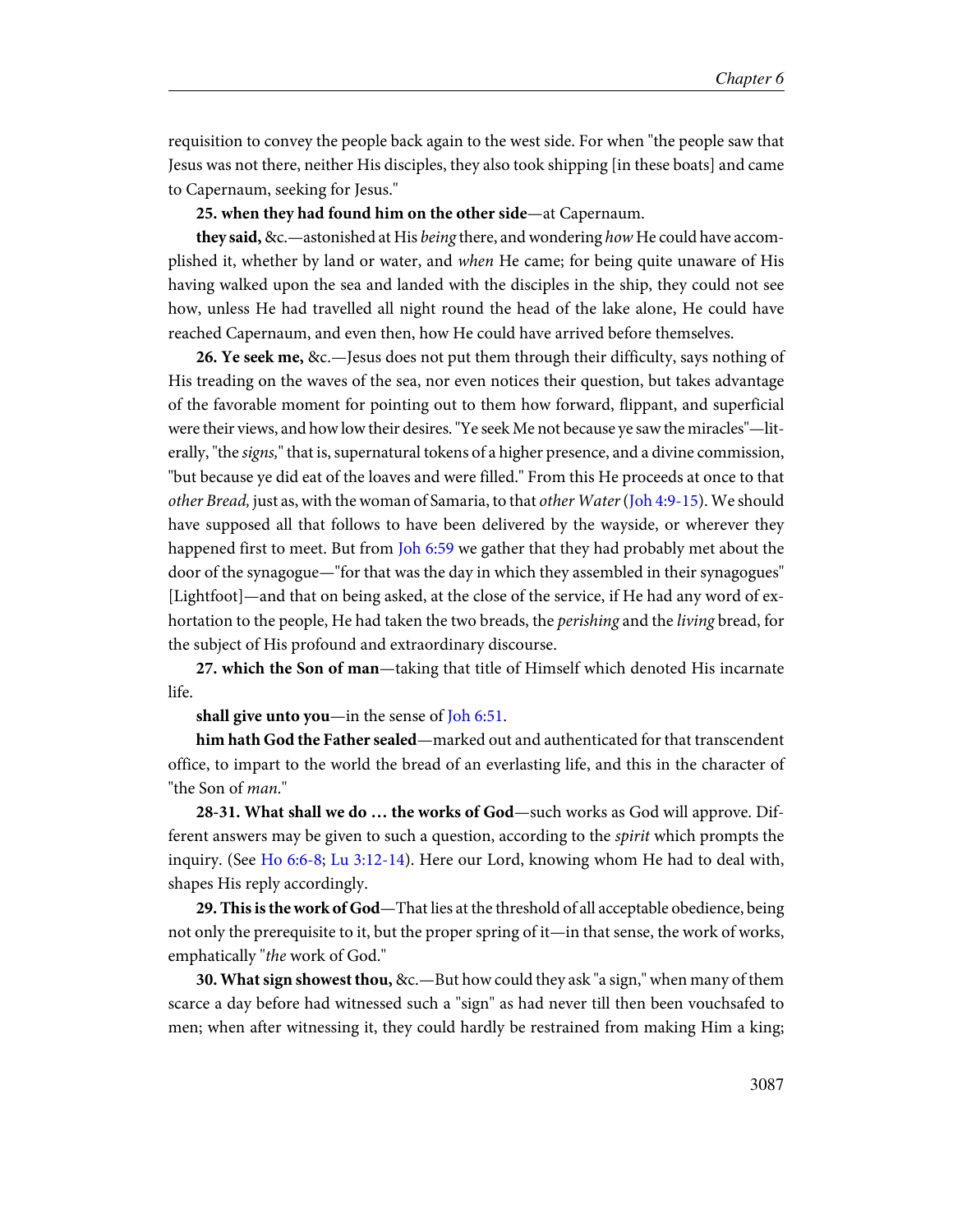when they followed Him from the one side of the lake to the other; and when, in the opening words of this very discourse, He had chided them for seeking Him, "not because they saw the signs," but for the loaves? The truth seems to be that they were confounded by the novel claims which our Lord had just advanced. In proposing to make Him a king, it was for far other purposes than dispensing to the world the bread of an everlasting life; and when He seemed to raise His claims even higher still, by representing it as the grand "work of God," that they should believe on Himself as His Sent One, they saw very clearly that He was making a demand upon them beyond anything they were prepared to accord to Him, and beyond all that man had ever before made. Hence their question, "What dost Thou work?"

**31. Our fathers did eat manna,** &c.—insinuating the inferiority of Christ's miracle of the loaves to those of Moses: "When Moses claimed the confidence of the fathers, 'he gave them bread from heaven to eat'—not for a few thousands, but for millions, and not once only, but daily throughout their wilderness journey."

**32, 33. Moses gave you not,** &c.—"It was not Moses that gave you the manna, and even it was but from the lower heavens; 'but My Father giveth you the true bread,' and that 'from heaven.'"

**33. For the bread of God is he,** &c.—This verse is perhaps best left in its own transparent grandeur—holding up the Bread Itself as divine, spiritual, and eternal; its ordained Fountain and essential Substance, "Him who came down from heaven to give it" (that Eternal Life which was with the Father and was manifested unto us, [1Jo 1:2](http://www.ccel.org/study/Bible:1John.1.2)); and its designed objects, "the world."

**34. Lord, evermore give us this bread**—speaking now with a certain reverence (as at [Joh 6:25](http://www.ccel.org/study/Bible:John.6.25)), the perpetuity of the manna floating perhaps in their minds, and much like the Samaritan woman, when her eyes were but half opened, "Sir, give Me this water," &c. ([Joh](http://www.ccel.org/study/Bible:John.4.15) [4:15](http://www.ccel.org/study/Bible:John.4.15)).

**35. I am the bread of life**—Henceforth the discourse is all in the first person, "I," "Me," which occur in one form or other, as Stier reckons, thirty-five times.

**he that cometh to me**—to obtain what the soul craves, and as the only all-sufficient and ordained source of supply.

**hunger … thirst**—shall have conscious and abiding satisfaction.

**36. But … ye have seen me, and believe not**—seen Him not in His mere bodily presence, but in all the majesty of His life, His teaching, His works.

**37-40. All that,** &c.—This comprehensive and very grand passage is expressed with a peculiar artistic precision. The opening general statement [\(Joh 6:37\)](http://www.ccel.org/study/Bible:John.6.37) consists of two members: (1) "All that the Father Giveth me shall come to me"—that is, "Though ye, as I told you, have no faith in Me, My errand into the world shall in no wise be defeated; for all that the Father giveth Me shall infallibly come to Me." Observe, what is given Him by the Father is expressed in the *singular* number and *neuter* gender—literally, "everything"; while those who *come to*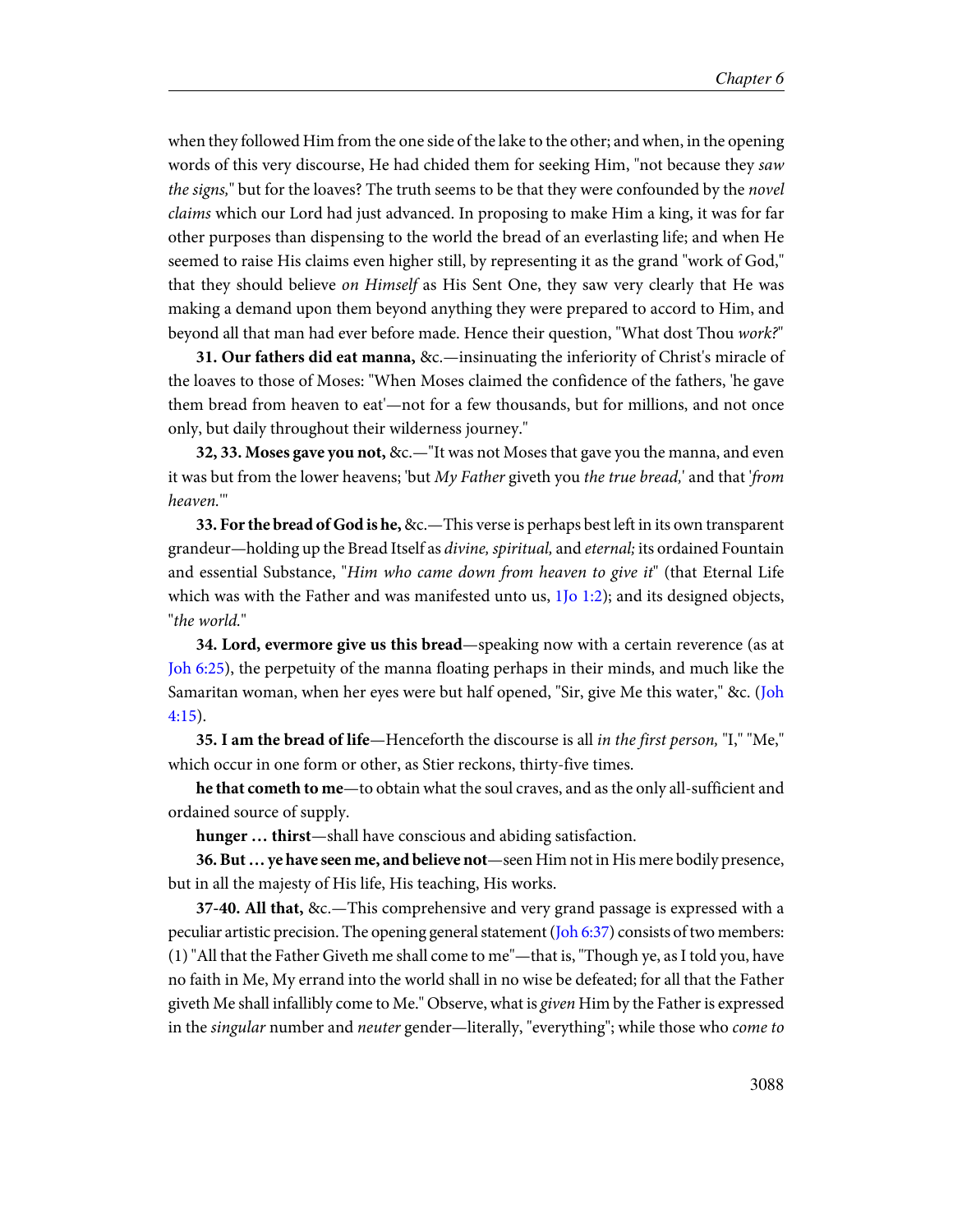Him are put in the *masculine* gender and *singular* number—"every one." The *whole mass*, so to speak, is gifted by the Father to the Son as a *unity*, which the Son evolves, one by one, in the execution of His trust. So [Joh 17:2](http://www.ccel.org/study/Bible:John.17.2), "that He should give eternal life to all that which Thou hast given Him" [Bengel]. This "shall" expresses the glorious certainty of it, the Father being pledged to see to it that the gift be no empty mockery. (2) "And him that cometh to me I WILL IN NO WISE CAST OUT." As the former was the divine, this is just the human side of the same thing. True, the "coming" ones of the second clause are just the "given" ones of the first. But had our Lord merely said, "When those that have been given Me of My Father shall come to Me, I will receive them"—besides being very flat, the impression conveyed would have been quite different, sounding as if there were no other laws in operation, in the movement of sinners to Christ, but such as are wholly *divine* and *inscrutable* to us; whereas, though He does speak of it as a sublime certainty which men's *refusals* cannot frustrate, He speaks of that certainty as taking effect only by men's voluntary advances to Him and acceptance of Him—"Him that cometh to Me," "whosoever will," throwing the door wide open. Only it is not the simply willing, but the actually coming, whom He will not cast out; for the word here employed usually denotes *arrival*, as distinguished from the ordinary word, which rather expresses the *act of coming* (see [Joh 8:42](http://www.ccel.org/study/Bible:John.8.42), *Greek*), [Webster and Wilkinson]. "In no wise" is an emphatic negative, to meet the fears of the timid (as in [Re](http://www.ccel.org/study/Bible:Rev.21.27) [21:27,](http://www.ccel.org/study/Bible:Rev.21.27) to meet the presumption of the hardened). These, then, being the two members of the general opening statement, what follows is meant to take in both,

**38. For I came down from heaven not to do Mine own will**—to play an independent part.

**but**—in respect to both the foregoing things, the divine and the human side of salvation.

**the will of Him that sent Me**—What this twofold will of Him that sent Him is, we are next sublimely told ([Joh 6:39,](http://www.ccel.org/study/Bible:John.6.39) [40](http://www.ccel.org/study/Bible:John.6.40)):

**39. And this**—in the first place.

**is the will of Him that sent me, that of all**—everything.

**which He hath given Me**—(taking up the identical words of [Joh 6:37\)](http://www.ccel.org/study/Bible:John.6.37).

**I should lose nothing, but should raise it up at the last day**—The meaning is not, of course, that He is charged to keep the objects entrusted to Him as He received them, so as they should merely suffer nothing in His hands. For as they were just "perishing" sinners of Adam's family, to let "nothing" of such "be lost," but "raise them up at the last day," must involve, *first*, giving His flesh for them (*Joh 6:51*), that they "might not perish, but have everlasting life"; and *then*, after "keeping them from falling," raising their sleeping dust in incorruption and glory, and presenting them, body and soul, perfect and entire, wanting nothing, to Him who gave them to Him, saying, "Behold I and the children which God hath given Me." So much for the *first* will of Him that sent Him, the *divine* side of man's salvation, whose every stage and movement is inscrutable to us, but infallibly certain.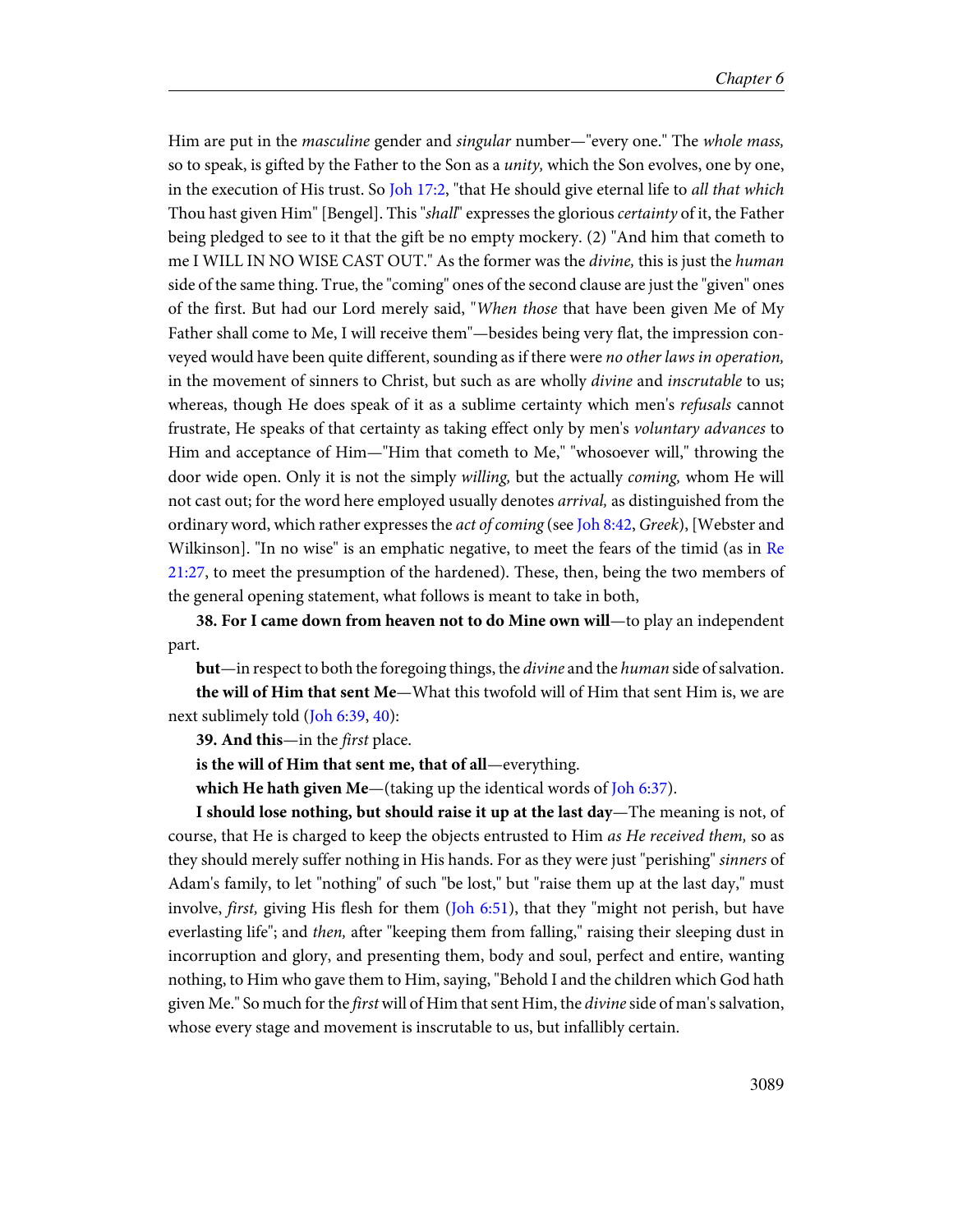**40. And this**—in the second place.

**is the will of Him that sent Me, that every one which seeth the Son and believeth on Him**—seeing the Son believeth on Him.

**may have everlasting life, and I will raise him up at the last day**—This is the human side of the same thing as in the foregoing verse, and answering to "*Him that cometh unto* Me I will in no wise cast out"; that is, I have it expressly in charge that everyone that so "beholdeth" (so vieweth) the Son as to believe on Him shall have everlasting life; and, that *none* of Him be lost, "I will raise him up at the last day." (See on [Joh 6:54](http://www.ccel.org/study/Bible:John.6.54)).

**41-46. Jews murmured**—muttered, not in our Lord's hearing, but He knew it [\(Joh 6:43;](http://www.ccel.org/study/Bible:John.6.43) [Joh 2:25\)](http://www.ccel.org/study/Bible:John.2.25).

**he said, I am the bread,** &c.—Missing the sense and glory of this, and having no relish for such sublimities, they harp upon the "Bread from heaven." "What can this mean? Do we not know all about Him—where, when, and of whom He was born? And yet He says He came down from heaven!"

**43, 44. Murmur not … No man**—that is, Be not either startled or stumbled at these sayings; for it needs divine teaching to understand them, divine drawing to submit to them.

**44. can come to me**—in the sense of [Joh 6:35.](http://www.ccel.org/study/Bible:John.6.35)

**except the Father which hath sent me**—that is, the Father as the Sender of Me and to carry out the design of My mission.

**draw him**—by an internal and efficacious operation; though by all the means of rational conviction, and in a way altogether consonant to their moral nature [\(So 1:4](http://www.ccel.org/study/Bible:Song.1.4); [Jer 31:3](http://www.ccel.org/study/Bible:Jer.31.3); [Ho](http://www.ccel.org/study/Bible:Hos.11.3) [11:3](http://www.ccel.org/study/Bible:Hos.11.3), [4\)](http://www.ccel.org/study/Bible:Hos.11.4).

**raise him up,** &c.—(See on [Joh 6:54\)](http://www.ccel.org/study/Bible:John.6.54).

**45. written in the prophets**—in [Isa 54:13;](http://www.ccel.org/study/Bible:Isa.54.13) [Jer 31:33](http://www.ccel.org/study/Bible:Jer.31.33), [34;](http://www.ccel.org/study/Bible:Jer.31.34) other similar passages may also have been in view. Our Lord thus falls back upon Scripture authority for this seemingly hard saying.

**all taught of God**—not by external revelation merely, but by internal illumination, corresponding to the "drawing" of [Joh 6:44.](http://www.ccel.org/study/Bible:John.6.44)

**Every man therefore,** &c.—that is, who hath been thus efficaciously taught of Him.

**cometh unto me**—with absolute certainty, yet in the sense above given of "drawing"; that is, "As none can come to Me but as divinely drawn, so none thus drawn shall fail to come."

**46. Not that any man hath seen,** &c.—Lest they should confound that "hearing and learning of the Father," to which believers are admitted by divine teaching, with His own immediate access to Him, He here throws in a parenthetical explanation; stating, as explicitly as words could do it, how totally different the two cases were, and that only He who is "from God" hath this naked, immediate access to the Father. (See [Joh 1:18\)](http://www.ccel.org/study/Bible:John.1.18).

**47-51. He that believeth,** &c.—(See on [Joh 3:36;](http://www.ccel.org/study/Bible:John.3.36) [Joh 5:24\)](http://www.ccel.org/study/Bible:John.5.24).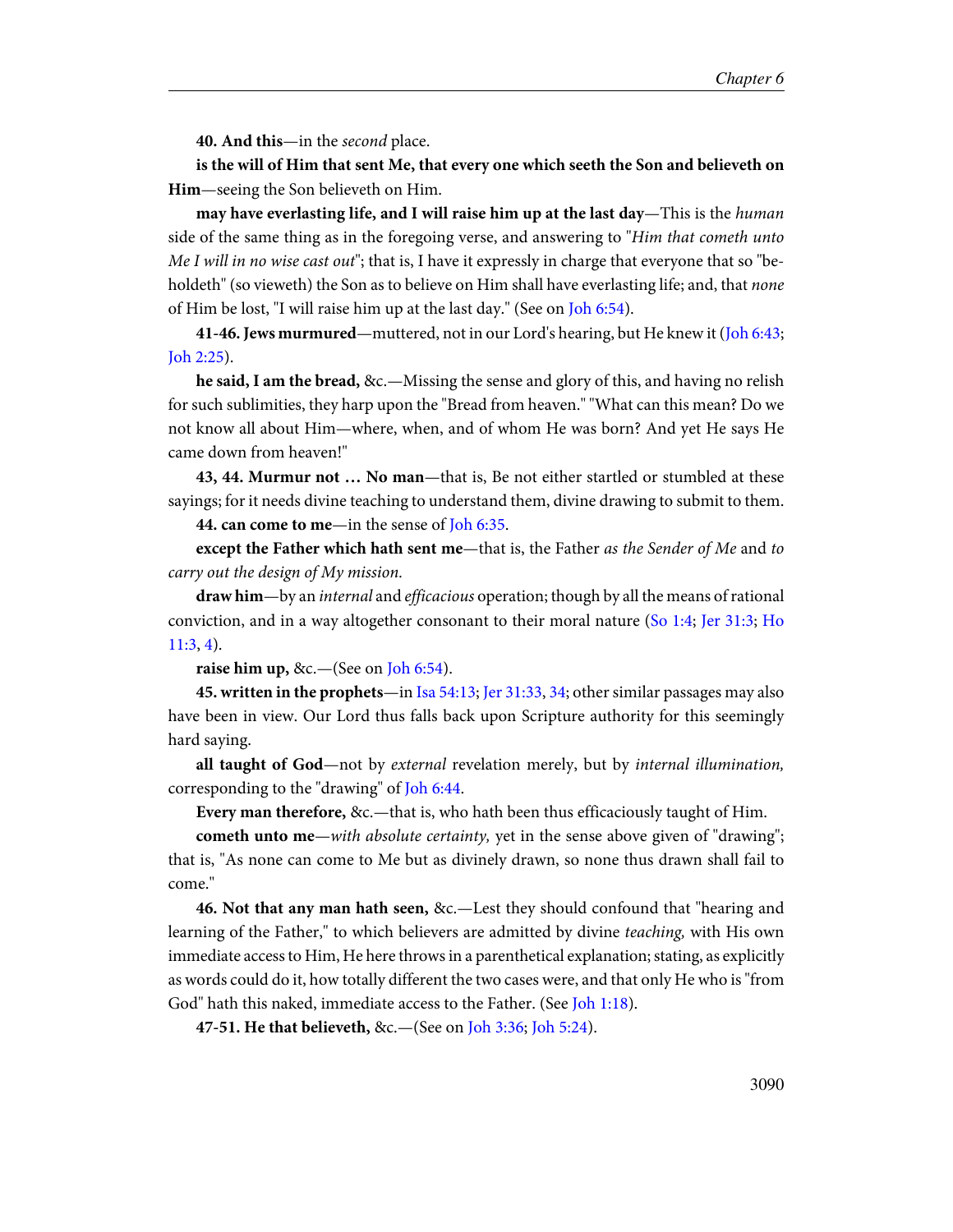**48. I am the bread of life**—"As he that believeth in Me hath everlasting life, so I am Myself the everlasting Sustenance of that life." (Repeated from [Joh 6:35](http://www.ccel.org/study/Bible:John.6.35)).

**49. Your fathers**—of whom ye spake [\(Joh 6:31\)](http://www.ccel.org/study/Bible:John.6.31); not "ours," by which He would hint that He had a higher descent, of which they dreamt not [Bengel].

**did eat manna … and are dead**—recurring to their own point about the manna, as one of the noblest of the ordained preparatory illustrations of His own office: "Your fathers, ye say, ate manna in the wilderness; and ye say well, for so they did, but they are dead—even they whose carcasses fell in the wilderness did eat of that bread; the Bread whereof I speak cometh down from heaven, which the manna never did, that men, eating of it, may live for ever."

**51. I am,** &c.—Understand, it is of Myself I now speak as the Bread from heaven; of Meif a man eat he shall live for ever; and "THE Bread which i will give is my Flesh, which i will give for the life of the world." Here, for the first time in this high discourse, our Lord explicitly introduces His sacrificial *death*—for only rationalists can doubt this not only as that which constitutes Him the Bread of life to men, but as THAT very element IN Him which possesses the life-giving virtue.—"From this time we hear no more (in this discourse) of "Bread"; this figure is dropped, and the reality takes its place" [Stier]. The words "I will  $give''$  may be compared with the words of institution at the Supper, "This is My body which is given for you" [\(Lu 22:19](http://www.ccel.org/study/Bible:Luke.22.19)), or in Paul's report of it, "broken for you" [\(1Co 11:24\)](http://www.ccel.org/study/Bible:1Cor.11.24).

**52. Jews strove among themselves**—arguing the point together.

**How can,** &c.—that is, Give us His flesh to eat? Absurd.

**53-58. Except ye eat the flesh … and drink the blood … no life,** &c.—The harshest word He had yet uttered in their ears. They asked how it was *possible* to eat His flesh. He answers, with great solemnity, "It is *indispensable*." Yet even here a thoughtful hearer might find something to temper the harshness. He says they must not only "eat His *flesh*" but "drink His blood," which could not but suggest the idea of His *death*—implied in the separation of one's flesh from his blood. And as He had already hinted that it was to be something very different from a *natural* death, saying, "My flesh I will give for the life of the world" ([Joh](http://www.ccel.org/study/Bible:John.6.51) [6:51](http://www.ccel.org/study/Bible:John.6.51)), it must have been pretty plain to candid hearers that He meant something above the gross idea which the bare terms expressed. And farther, when He added that they "had no life in them unless they thus ate and drank," it was impossible they should think He meant that the temporal life they were then living was dependent on their eating and drinking, in this gross sense, His flesh and blood. Yet the whole statement was certainly confounding, and beyond doubt was meant to be so. Our Lord had told them that in spite of all they had "seen" in Him, they "did not believe" [\(Joh 6:36](http://www.ccel.org/study/Bible:John.6.36)). For their conviction therefore he does not here lay Himself out; but having the ear not only of them but of the more candid and thoughtful in the crowded synagogue, and the miracle of the loaves having led up to the most exalted of all views of His Person and Office, He takes advantage of their very difficulties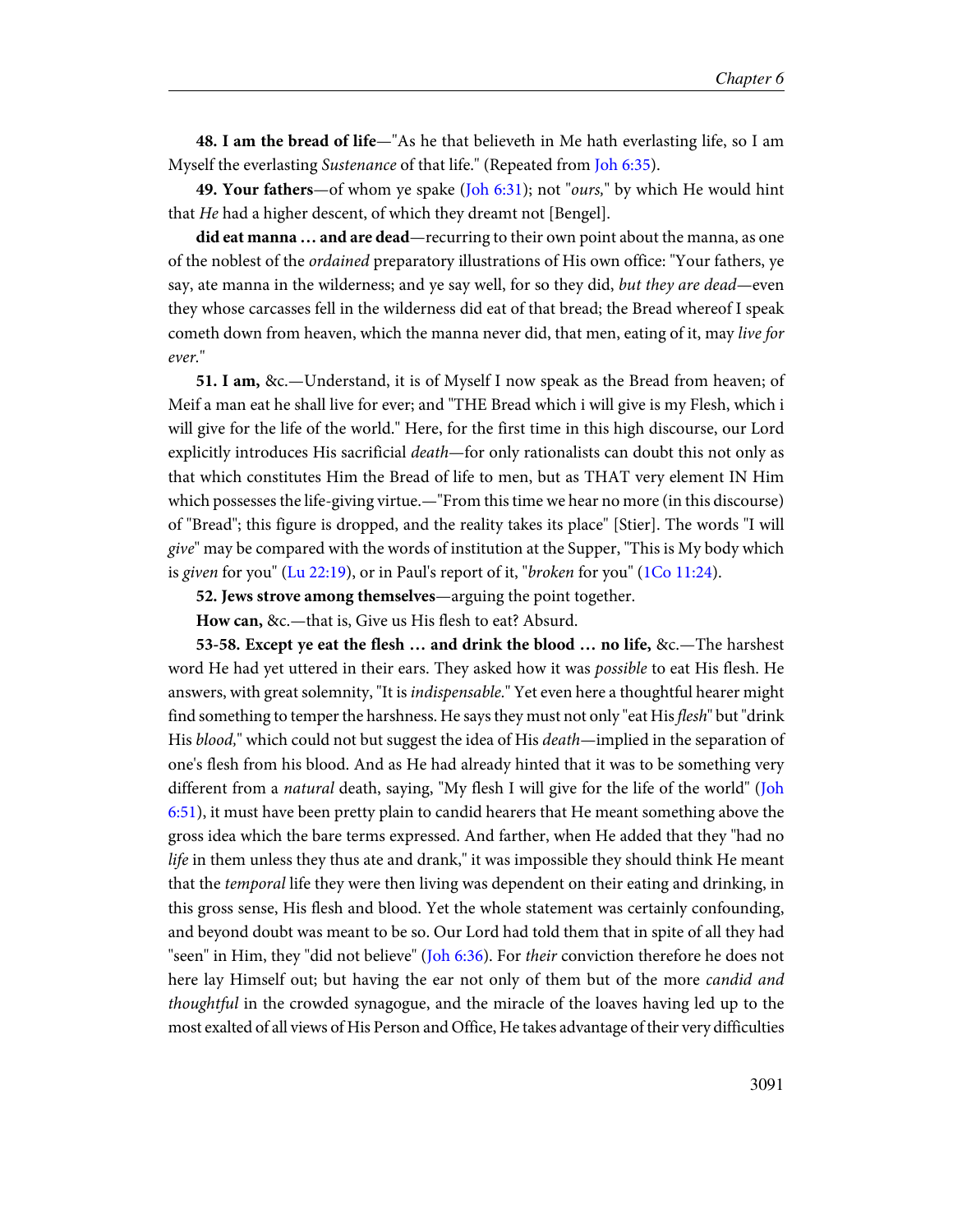and objections to announce, for all time, those most profound truths which are here expressed, regardless of the disgust of the unteachable, and the prejudices even of the most sincere, which His language would seem only designed to deepen. The *truth* really conveyed here is no other than that expressed in [Joh 6:51](http://www.ccel.org/study/Bible:John.6.51), though in more emphatic terms-that He Himself, in the virtue of His sacrificial death, is the spiritual and eternal life of men; and that unless men voluntarily appropriate to themselves this death, in its sacrificial virtue, so as to become the very life and nourishment of their inner man, they have no spiritual and eternal life at all. Not as if His death were the *only* thing of value, but it is what gives all else in Christ's Incarnate Person, Life, and Office, their whole value to us sinners.

**54. Whoso eateth … hath,** &c.—The former verse said that unless they partook of Him they had no life; this adds, that whoever does so "hath eternal life."

**and I will raise him up at the last day**—For the fourth time this is repeated (see [Joh](http://www.ccel.org/study/Bible:John.6.39) [6:39](http://www.ccel.org/study/Bible:John.6.39), [40](http://www.ccel.org/study/Bible:John.6.40), [44\)](http://www.ccel.org/study/Bible:John.6.44)—showing most clearly that the "eternal life" which such a man "hath" cannot be the same with the *future* resurrection life from which it is carefully distinguished each time, but a life communicated *here below* immediately on believing [\(Joh 3:36;](http://www.ccel.org/study/Bible:John.3.36) [5:24,](http://www.ccel.org/study/Bible:John.5.24) [25\)](http://www.ccel.org/study/Bible:John.5.25); and giving to the resurrection of the body as that which consummates the redemption of the entire man, a prominence which in the current theology, it is to be feared, it has seldom had. (See [Ro 8:23](http://www.ccel.org/study/Bible:Rom.8.23); [1Co 15:1-58,](http://www.ccel.org/study/Bible:1Cor.15.1-1Cor.15.58) throughout).

**56. He that eateth … dwelleth in me and I in him**—As our food becomes incorporated with ourselves, so Christ and those who eat His flesh and drink His blood become spiritually one life, though personally distinct.

**57. As the living Father hath sent me**—to communicate His own life.

**and I live by the Father**—literally, "because of the Father"; My life and His being one, but Mine that of a Son, whose it is to be "of the Father." (See [Joh 1:18](http://www.ccel.org/study/Bible:John.1.18); [5:26\)](http://www.ccel.org/study/Bible:John.5.26).

**he that eateth me, … shall live by me**—literally, "because of Me." So that though one spiritual life with Him, "the Head of every man is Christ, as the head of Christ is God" ( $1Co$ [11:3](http://www.ccel.org/study/Bible:1Cor.11.3); [3:23\)](http://www.ccel.org/study/Bible:1Cor.3.23).

**58. This is that bread,** &c.—a sort of summing up of the whole discourse, on which let this one further remark suffice—that as our Lord, instead of softening down His figurative sublimities, or even putting them in naked phraseology, leaves the great truths of His Person and Office, and our participation of Him and it, enshrined for all time in those glorious forms of speech, so when we attempt to strip the truth of these figures, figures though they be, it goes away from us, like water when the vessel is broken, and our wisdom lies in raising our own spirit, and attuning our own ear, to our Lord's chosen modes of expression. (It should be added that although this discourse has nothing to do with the Sacrament of the Supper, the Sacrament has everything to do with it, as the visible embodiment of these figures, and, to the believing partaker, a *real*, yea, and the most lively and affecting participation of His flesh and blood, and nourishment thereby of the spiritual and eternal life, here below).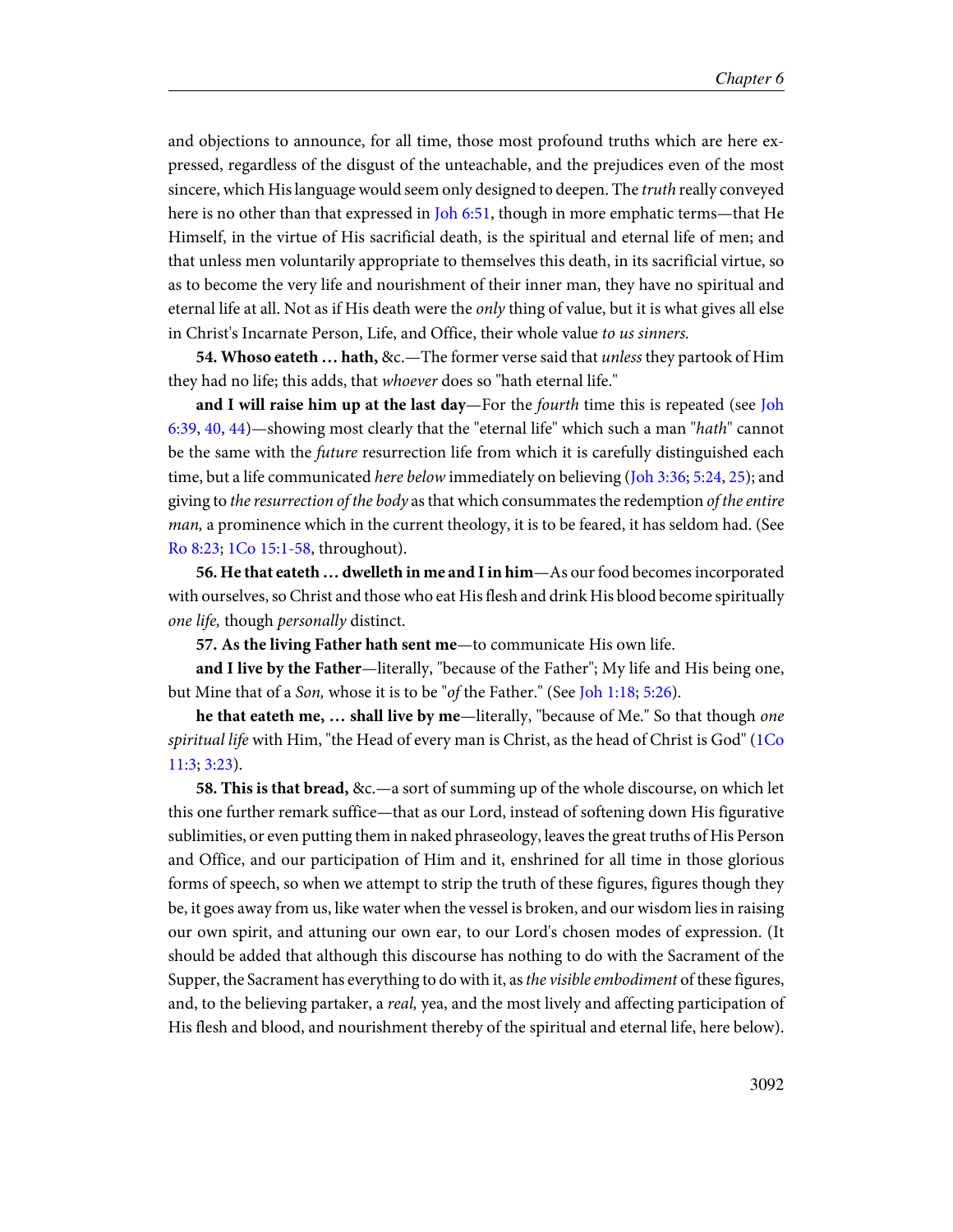**59. These things said he in the synagogue**—which seems to imply that what follows took place after the congregation had broken up.

**60-65. Many … of his disciples**—His pretty constant followers, though an outer circle of them.

**hard saying**—not merely harsh, but insufferable, as the word often means in the Old Testament.

**who can hear**—submit to listen to it.

**61, 62. Doth this offend … What and if,** &c.—that is, "If ye are stumbled at what I have said, how will ye bear what I now say?" Not that His ascension itself would stumble them more than His death, but that after recoiling from the *mention* of the one, they would not be in a state of mind to take in the other.

**63. the flesh profiteth nothing**—Much of His discourse was about "flesh"; but flesh as such, mere flesh, could profit nothing, much less impart that life which the Holy Spirit alone communicates to the soul.

**the words that I speak … are spirit and … life**—The whole burden of the discourse is "spirit," not mere flesh, and "life" in its highest, not its lowest sense, and the words I have employed are to be interpreted solely in that sense.

**64. But there are some,** &c.—that is, "But it matters little to some of you in what sense I speak, for ye believe not." This was said, adds the Evangelist, not merely of the outer but of the inner circle of His disciples; for He knew the traitor, though it was not yet time to expose him.

**65. Therefore said I,** &c.—that is, "That was why I spoke to you of the necessity of divine teaching which some of you are strangers to."

**except it were given him**—plainly showing that by the Father's "drawing" ([Joh 6:44](http://www.ccel.org/study/Bible:John.6.44)) was meant an internal and efficacious operation, for in recalling the statement here He says, it must be "given to a man to come" to Christ.

**66-71. From that time,** &c.—or, in consequence of this. Those last words of our Lord seemed to have given them the finishing stroke—they could not stand it any longer.

**walked no more**—Many a journey, it may be, they had taken with Him, but now they gave Him up finally!

**67. the twelve**—the first time they are thus mentioned in this Gospel.

**Will ye also go away?**—Affecting appeal! Evidently Christ felt the desertion of Him even by those miserable men who could not abide His statements; and seeing a disturbance even of the wheat by the violence of the wind which blew away the *chaff* (not yet visibly showing itself, but open to His eyes of fire), He would *nip it in the bud* by this home question.

**68. Then Simon Peter**—whose forwardness in this case was noble, and to the wounded spirit of His Lord doubtless very grateful.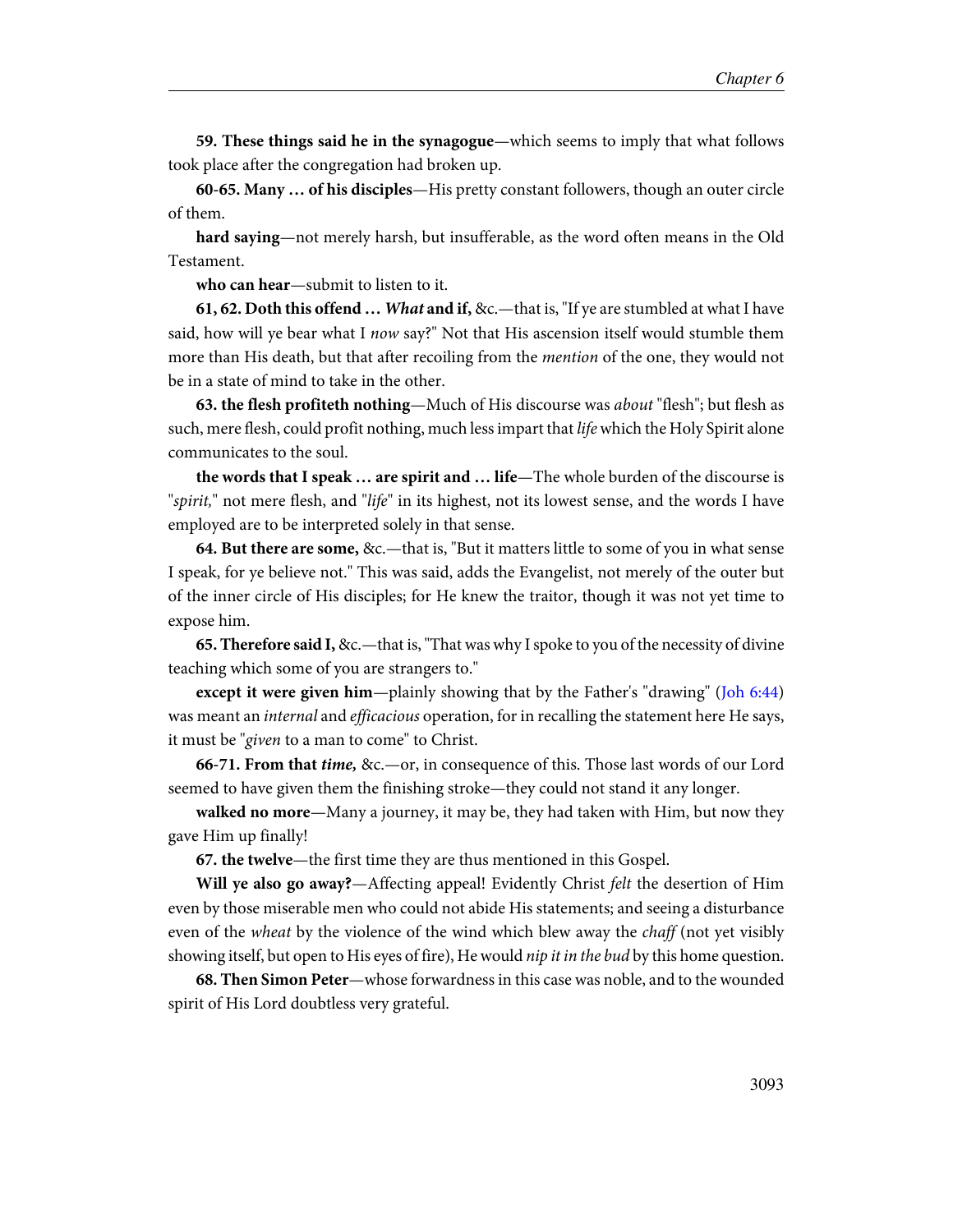**Lord, to whom,** &c.—that is, "We cannot deny that we have been staggered as well as they, and seeing so many go away who, as we thought, might have been retained by teaching a little less hard to take in, our own endurance has been severely tried, nor have we been able to stop short of the question, Shall we follow the rest, and give it up? But when it came to this, our light returned, and our hearts were reassured. For as soon as we thought of going away, there arose upon us that awful question, 'To whom shall we go?' To the lifeless formalism and wretched traditions of the elders? to the gods many and lords many of the heathen around us? or to blank unbelief? Nay, Lord, we are shut up. They have none of that 'ETERNAL LIFE' to offer us whereof Thou hast been discoursing, in words rich and ravishing as well as in words staggering to human wisdom. That life we cannot want; that life we have learnt to crave as a necessity of the deeper nature which Thou hast awakened: 'the words of that eternal life' (the authority to reveal it and the power to confer it). Thou hast: Therefore will we stay with Thee—we must."

**69. And we believe,**—(See on [Mt 16:16\)](http://www.ccel.org/study/Bible:Matt.16.16). Peter seems to have added this not merely—probably not so much—as an assurance to his Lord of his heart's belief in Him, as for the purpose of fortifying *himself* and his faithful brethren against that *recoil* from his Lord's harsh statements which he was probably struggling against with difficulty at that moment. Note.—There are seasons when one's faith is tried to the utmost, particularly by speculative difficulties; the spiritual eye then swims, and all truth seems ready to depart from us. At such seasons, a clear perception that to abandon the faith of Christ is to face black desolation, ruin and death; and on recoiling from this, to be able to fall back, not merely on first principles and immovable foundations, but on personal experience of a Living Lord in whom all truth is wrapt up and made flesh for our very benefit—this is a relief unspeakable. Under that blessed Wing taking shelter, until we are again fit to grapple with the questions that have staggered us, we at length either find our way through them, or attain to a calm satisfaction in the discovery that they lie beyond the limits of present apprehension.

**70. Have not I chosen … and one of you is a devil:**—"Well said, Simon-Barjonas, but that 'we' embraces not so wide a circle as in the simplicity of thine heart thou thinkest; for though I have chosen you but twelve, one even of these is a 'devil'" (the temple, the tool of that wicked one).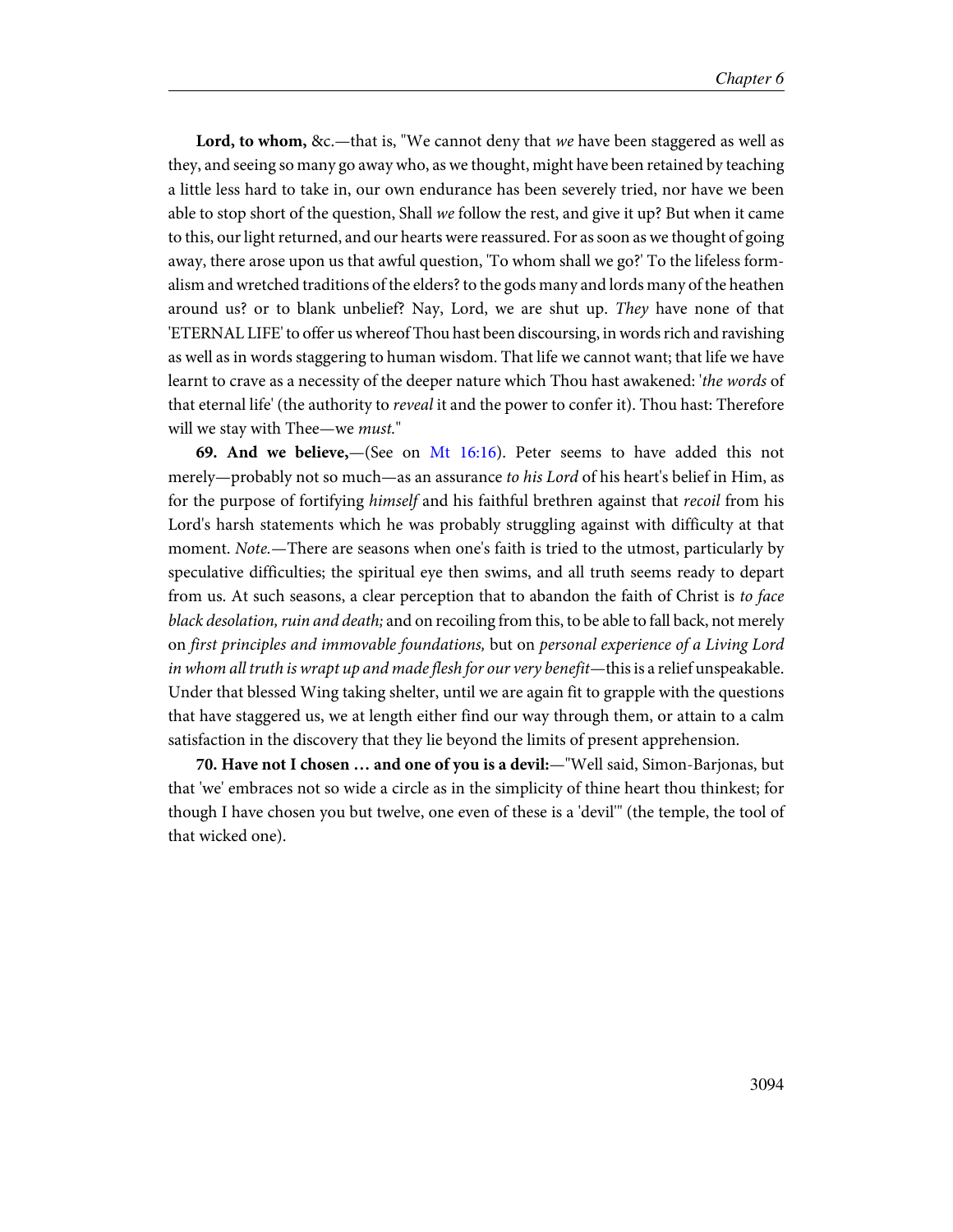#### CHAPTER 7

[Joh 7:1-53](http://www.ccel.org/study/Bible:John.7.1-John.7.53). Christ at the Feast of Tabernacles.

**1, 2. After these things**—that is, all that is recorded after [Joh 5:18](http://www.ccel.org/study/Bible:John.5.18).

**walked in Galilee**—continuing His labors there, instead of going to Judea, as might have been expected.

**sought to kill him**—referring back to [Joh 5:18.](http://www.ccel.org/study/Bible:John.5.18) Hence it appears that our Lord did not attend the Passover mentioned in [Joh 6:4](http://www.ccel.org/study/Bible:John.6.4)—being the third since His ministry began, if the feast mentioned in [Joh 5:1](http://www.ccel.org/study/Bible:John.5.1) was a Passover.

**2. feast of tabernacles … at hand**—This was the last of the three annual festivals, celebrated on the fifteenth of the seventh month (September). (See [Le 23:33,](http://www.ccel.org/study/Bible:Lev.23.33) &c.; [De 16:13,](http://www.ccel.org/study/Bible:Deut.16.13) &c.; [Ne 8:14-18](http://www.ccel.org/study/Bible:Neh.8.14-Neh.8.18)).

**3-5. His brethren said**—(See on [Mt 13:54-56\)](http://www.ccel.org/study/Bible:Matt.13.54-Matt.13.56).

**Depart ... into Judea,** &c.—In [Joh 7:5](http://www.ccel.org/study/Bible:John.7.5) this speech is ascribed to their *unbelief*. But as they were in the "upper room" among the one hundred and twenty disciples who waited for the descent of the Spirit after the Lord's ascension  $(Ac 1:14)$  $(Ac 1:14)$  $(Ac 1:14)$ , they seem to have had their prejudices removed, perhaps after His resurrection. Indeed here their language is more that of strong prejudice and suspicion (such as near relatives, even the best, too frequently show in such cases), than from unbelief. There was also, probably, a tincture of *vanity* in it. "Thou hast many disciples in Judea; here in Galilee they are fast dropping off; it is not like one who advances the claims Thou dost to linger so long here, away from the city of our solemnities, where surely 'the kingdom of our father David' is to be set up: 'seeking,' as Thou dost, 'to be known openly,' those miracles of Thine ought not to be confined to this distant corner, but submitted at headquarters to the inspection of 'the world.'" (See [Ps 69:8](http://www.ccel.org/study/Bible:Ps.69.8), "I am become a stranger to my brethren, an alien unto my mother's children!")

**6-10. My time is not yet come**—that is, for showing Himself to the world.

**your time is always ready**—that is "It matters little when we go up, for ye have no great plans in life, and nothing hangs upon your movements. With Me it is otherwise; on every movement of Mine there hangs what ye know not. The world has no quarrel with you, for ye bear no testimony against it, and so draw down upon yourselves none of its wrath; but I am here to lift up My voice against its hypocrisy, and denounce its abominations; therefore it cannot endure Me, and one false step might precipitate its fury on its Victim's head before the time. Away, therefore, to the feast as soon as it suits you; I follow at the fitting moment, but 'My time is not yet full come.'"

**10. then went he … not openly**—not "in the (caravan) company" [Meyer]. See on [Lu](http://www.ccel.org/study/Bible:Luke.2.44) [2:44](http://www.ccel.org/study/Bible:Luke.2.44).

**as it were in secret**—rather, "in a manner secretly"; perhaps by some other route, and in a way not to attract notice.

**11-13. Jews**—the rulers.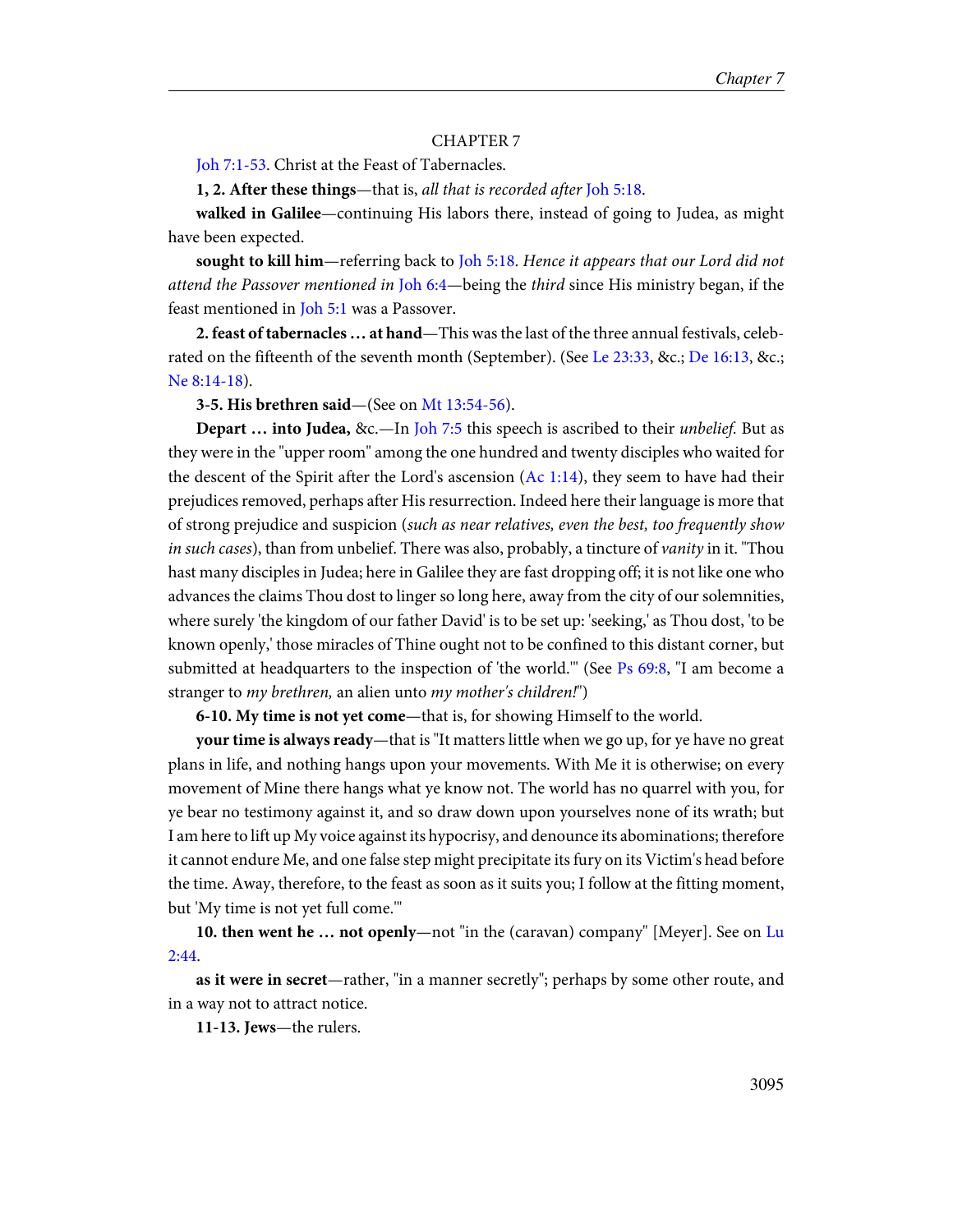**sought him**—for no good end.

**Where is He?**—He had not been at Jerusalem for probably a year and a half.

**12. much murmuring**—buzzing.

**among the people**—the multitudes; the natural expression of a Jewish writer, indicating without design the crowded state of Jerusalem at this festival [Webster and Wilkinson].

**a good man … Nay … deceiveth the people**—the two opposite views of His claims, that they were honest, and that they were an imposture.

**13. none spake openly of him**—that is, in His favor, "for fear of the [*ruling*] Jews."

**14, 15. about the midst of the feast**—the fourth or fifth day of the eight, during which it lasted.

**went up into the temple and taught**—The word denotes formal and continuous teaching, as *distinguished* from mere casual sayings. This was probably the first time that He did so thus openly in Jerusalem. He had kept back till the feast was half through, to let the stir about Him subside, and entering the city unexpectedly, had begun His "teaching" at the temple, and created a certain awe, before the wrath of the rulers had time to break it.

**15. How knoweth … letters**—learning ([Ac 26:24\)](http://www.ccel.org/study/Bible:Acts.26.24).

**having never learned**—at any rabbinical school, as Paul under Gamaliel. These rulers knew well enough that He had not *studied* under any human teacher—an important admission against ancient and modern attempts to trace our Lord's wisdom to human sources [Meyer]. Probably His teaching on this occasion was expository, manifesting that unrivalled faculty and depth which in the Sermon on the Mount had excited the astonishment of all.

**16-18. doctrine … not mine,** &c.—that is, from Myself unauthorized; I am here by commission.

**17. If any man will do his will,** &c.—"is willing," or "wishes to do."

**whether … of God, or … of myself**—from above or from beneath; is divine or an imposture of Mine. A principle of immense importance, showing, on the one hand, that singleness of desire to please God is the grand inlet to light on all questions vitally affecting one's eternal interests, and on the other, that the want of his, whether perceived or not, is the chief cause of infidelity amidst the light of revealed religion.

**18. seeketh his own glory**—(See on [Joh 5:41-44\)](http://www.ccel.org/study/Bible:John.5.41-John.5.44).

**19, 20. Did not Moses,** &c.—that is, In opposing Me ye pretend zeal for Moses, but to the spirit and end of that law which he gave ye are total strangers, and in "going about to kill Me" ye are its greatest enemies.

**20. The people answered, Thou hast a devil: who goeth about to kill thee?**—This was said by the multitude, who as yet had no bad feeling to Jesus, and were not in the secret of the plot hatching, as our Lord knew, against Him.

**21-24. I have done one work,** &c.—Taking no notice of the popular appeal, as there were those there who knew well enough what He meant, He recalls His cure of the impotent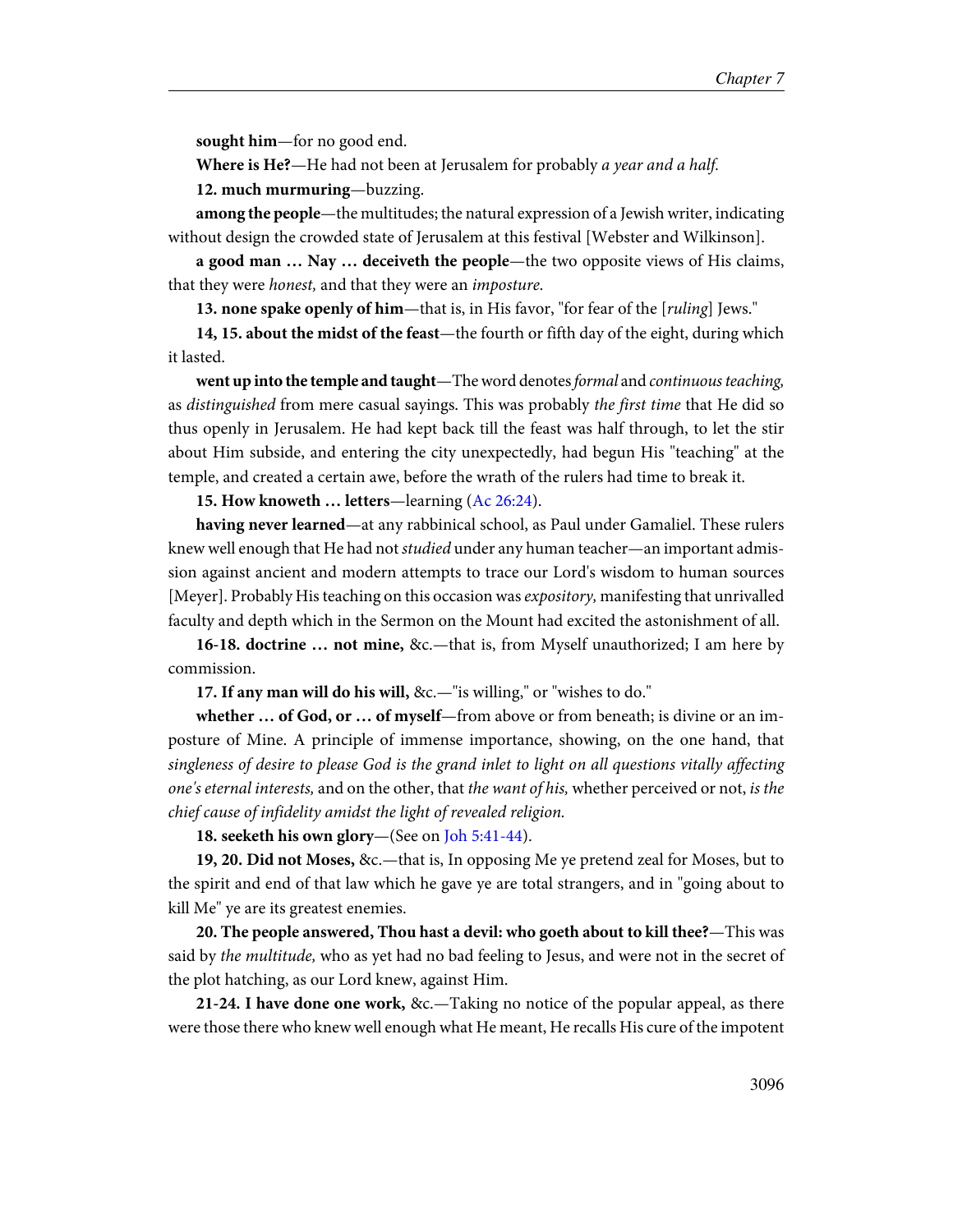man, and the murderous rage it had kindled [\(Joh 5:9,](http://www.ccel.org/study/Bible:John.5.9) [16,](http://www.ccel.org/study/Bible:John.5.16) [18](http://www.ccel.org/study/Bible:John.5.18)). It may seem strange that He should refer to an event a year and a half old, as if but newly done. But their present attempt "to kill Him" brought up the past scene vividly, not only to Him, but without doubt to them, too, if indeed they had ever forgotten it; and by this fearless reference to it, exposing their hypocrisy and dark designs, He gave His position great moral strength.

**22. Moses … gave unto you circumcision,** &c.—Though servile work was forbidden on the sabbath, the circumcision of males on that day (which certainly was a servile work) was counted no infringement of the Law. How much less ought fault to be found with One who had made a man "every whit whole"—or rather, "a man's entire body whole"—on the sabbath-day? What a testimony to the reality of the miracle, none daring to meet the bold appeal.

**24. Judge not,** &c.—that is, Rise above the letter into the spirit of the law.

**25-27. some of them of Jerusalem**—the citizens, who, knowing the long-formed purpose of the rulers to put Jesus to death, wondered that they were now letting Him teach openly.

**26. Do the rulers know,** &c.—Have they got some new light in favor of His claims?

**27. Howbeit we know this man,** &c.—This seems to refer to some current opinion that Messiah's origin would be mysterious (not altogether wrong), from which they concluded that Jesus could not be He, since they knew all about His family at Nazareth.

**28, 29. cried Jesus**—in a louder tone, and more solemn, witnessing style than usual.

**Ye both,** &c.—that is, "Yes, ye know both Myself and My local parentage, and (yet) I am not come of Myself."

**but he that sent me is true,** &c.—Probably the meaning is, "He that sent Me is the only real Sender of any one."

**30-32. sought to take … none laid hands**—their impotence being equal to their malignity.

**31. When Christ cometh, will he,** &c.—that is, If this be not the Christ, what can the Christ do, when He does come, which has not been anticipated and eclipsed by this man? This was evidently the language of friendly persons, overborne by their spiteful superiors, but unable to keep quite silent.

**32. heard that the people murmured**—that mutterings to this effect were going about, and thought it high time to stop Him if He was not to be allowed to carry away the people.

**33, 34. Yet a little while,** &c.—that is, "Your desire to be rid of Me will be for you all too soon fulfilled. Yet a little while and we part company—for ever; for I go whither ye cannot come: nor, even when ye at length seek Him whom ye now despise, shall ye be able to find Him"—referring not to any penitential, but to purely selfish cries in their time of desperation.

**35, 36. Whither will he go,** &c.—They cannot comprehend Him, but seem awed by the solemn grandeur of His warning. He takes no notice, however, of their questions.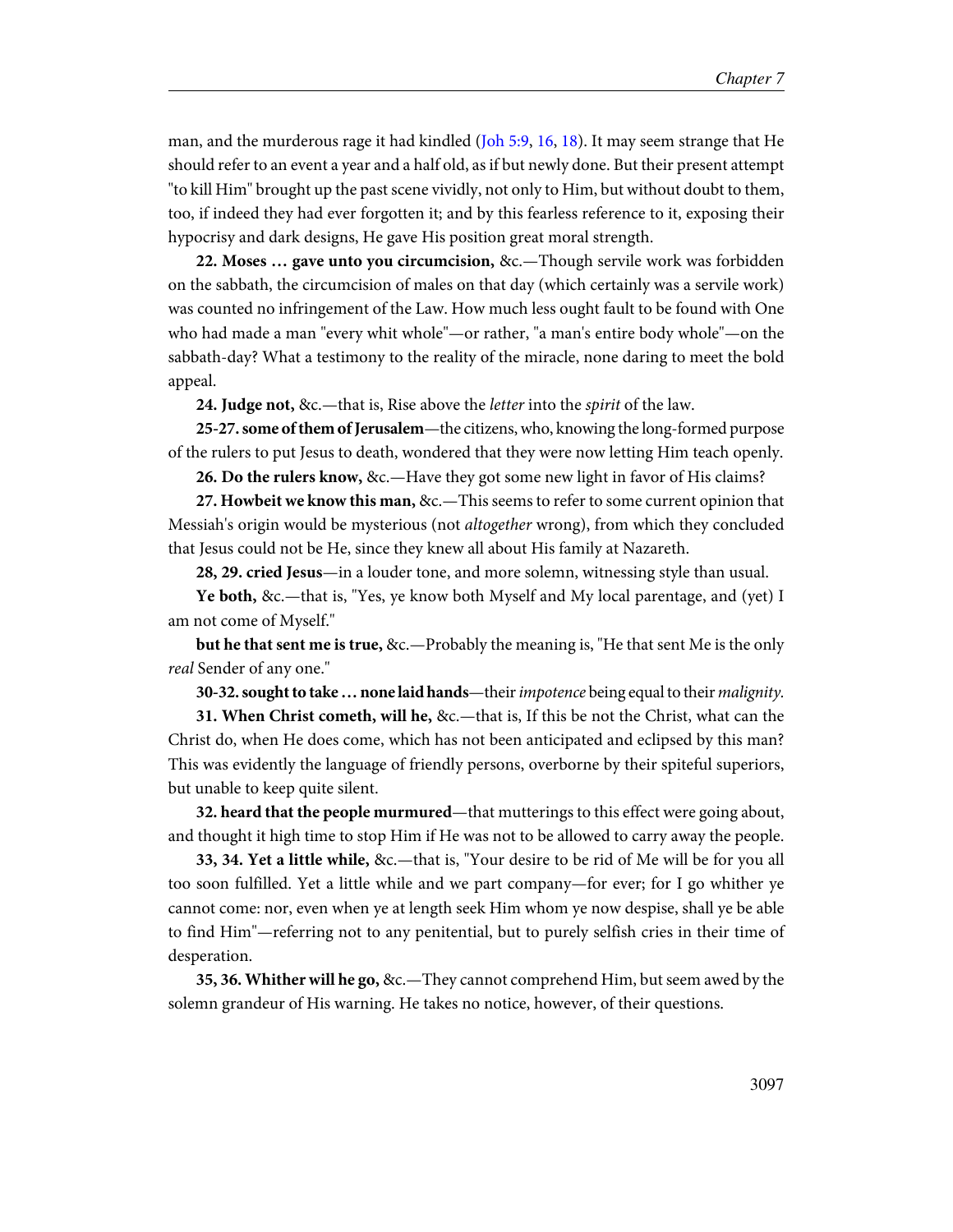**37-39. the last day, that great day of the feast**—the eighth [\(Le 23:39\)](http://www.ccel.org/study/Bible:Lev.23.39). It was a sabbath, the last feast day of the year, and distinguished by very remarkable ceremonies. "The generally joyous character of this feast broke out on this day into loud jubilation, particularly at the solemn moment when the priest, as was done on every day of this festival, brought forth, in golden vessels, water from the stream of Siloah, which flowed under the temple-mountain, and solemnly poured it upon the altar. Then the words of [Isa 12:3](http://www.ccel.org/study/Bible:Isa.12.3) were sung, With joy shall ye draw water out of the wells of Salvation, and thus the symbolical reference of this act, intimated in [Joh 7:39](http://www.ccel.org/study/Bible:John.7.39), was expressed" [Olshausen]. So ecstatic was the joy with which this ceremony was performed—accompanied with sound of trumpets—that it used to be said, "Whoever had not witnessed it had never seen rejoicing at all" [Lightfoot].

**Jesus stood**—On this high occasion, then, He who had already drawn all eyes upon Him by His supernatural power and unrivalled teaching—"Jesus stood," probably in some elevated position.

**and cried**—as if making proclamation in the audience of all the people.

**If any man thirst, let him come unto me, and drink!**—What an offer! The deepest cravings of the human spirit are here, as in the Old Testament, expressed by the figure of "thirst," and the eternal satisfaction of them by "drinking." To the woman of Samaria He had said almost the same thing, and in the same terms  $(John 4:13, 14)$  $(John 4:13, 14)$ . But what to her was simply affirmed to her as a *fact*, is here turned into a world-wide *proclamation*; and whereas there, the *gift* by Him of the living water is the most prominent idea—in contrast with her hesitation to give Him the perishable water of Jacob's well—here, the prominence is given to Himself as the Well spring of all satisfaction. He had in Galilee invited all the WEARY AND HEAVY-LADEN of the human family to come under His wing and they should find REST([Mt 11:28\)](http://www.ccel.org/study/Bible:Matt.11.28), which is just the same deep want, and the same profound relief of it, under another and equally grateful figure. He had in the synagogue of Capernaum ([Joh 6:36](http://www.ccel.org/study/Bible:John.6.36)) announced Himself, in every variety of form, as "the Bread of Life," and as both able and authorized to appease the "HUNGER," and quench the "THIRST," of all that apply to Him. There is, and there can be, nothing beyond that here. But what was on all those occasions uttered in private, or addressed to a provincial audience, is here sounded forth in the streets of the great religious metropolis, and in language of surpassing majesty, simplicity, and grace. It is just Jehovah's ancient proclamation now sounding forth through human flesh, "Ho, every one that thirsteth, come ye to the waters, and he that hath no Money!" &c. [\(Isa 55:1](http://www.ccel.org/study/Bible:Isa.55.1)). In this light we have but two alternatives; either to say with Caiaphas of Him that uttered such words, "He is guilty of death," or falling down before Him to exclaim with Thomas, " My Lord AND MY God!"

**38. as the scripture hath said**—These words belong to what follows, "Out of his belly, as the scripture hath said, shall flow," &c. referring not to any particular passage, but to such as [Isa 58:11;](http://www.ccel.org/study/Bible:Isa.58.11) [Joe 3:18](http://www.ccel.org/study/Bible:Joel.3.18); [Zec 14:8;](http://www.ccel.org/study/Bible:Zech.14.8) [Eze 47:1-12;](http://www.ccel.org/study/Bible:Ezek.47.1-Ezek.47.12) in most of which the idea is that of waters issuing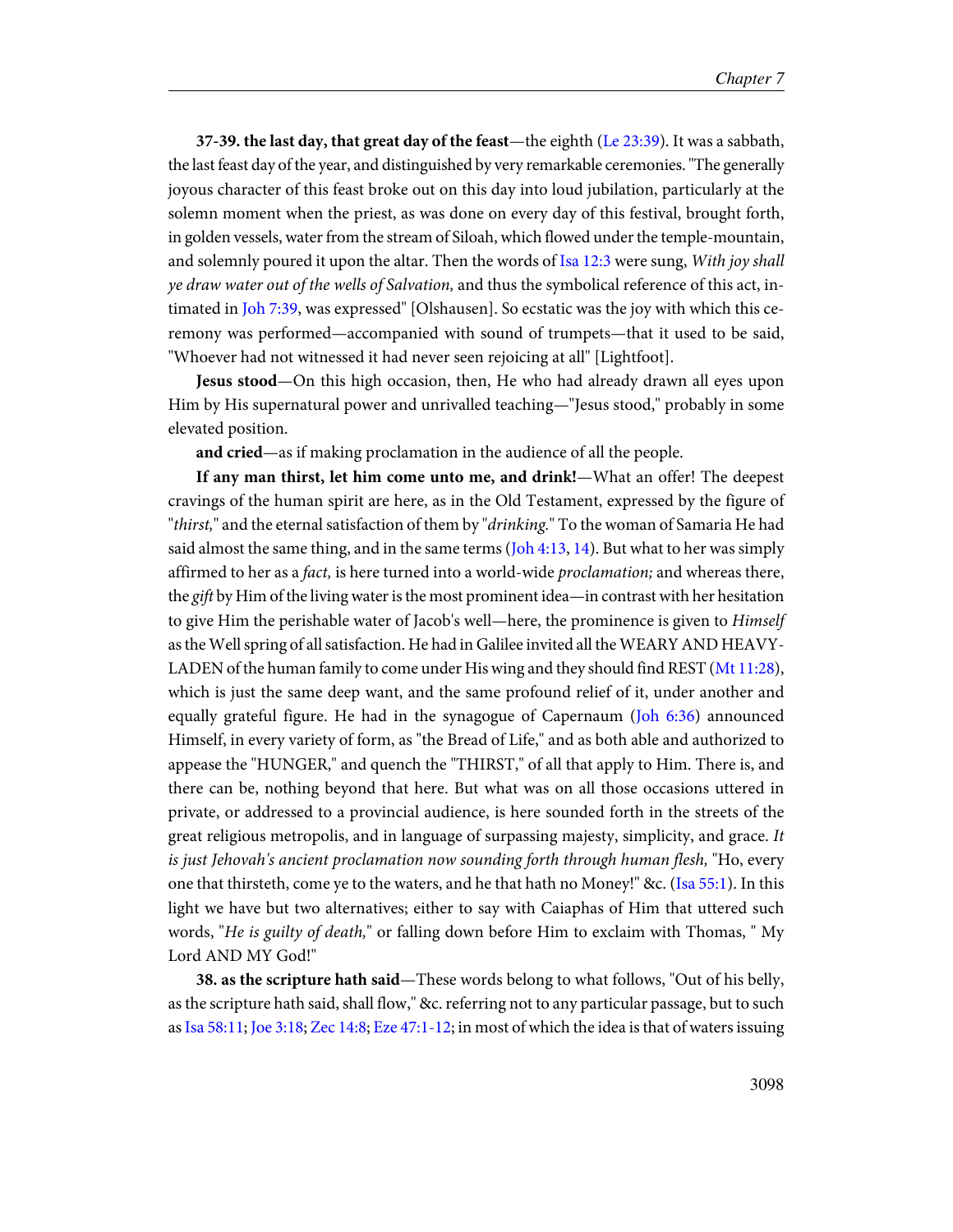from beneath the temple, to which our Lord compares Himself and those who believe in Him.

**out of his belly**—that is, his inner man, his soul, as in [Pr 20:27.](http://www.ccel.org/study/Bible:Prov.20.27)

**rivers of living water**—(See on [Joh 4:13\)](http://www.ccel.org/study/Bible:John.4.13). It refers primarily to the copiousness, but indirectly also to the *diffusiveness*, of this living water to the good of others.

**39. this spake he of the Spirit**—who, by His direct personal agency, opens up this spring of living waters in the human spirit ([Joh 3:6\)](http://www.ccel.org/study/Bible:John.3.6), and by His indwelling in the renewed soul ensures their unfailing flow.

**they that believe,** &c.—As the Holy Ghost is, in the redemption of man, entirely at the service of Christ, as His Agent, so it is only in believing connection with Christ that any one "receives" the Spirit.

**for the Holy Ghost was not yet given**—Beyond all doubt the word "given," or some similar word, is the right supplement. In [Joh 16:7](http://www.ccel.org/study/Bible:John.16.7) the Holy Ghost is represented not only as the gift of Christ, but a gift the communication of which was dependent upon His own departure to the Father. Now as Christ was not yet gone, so the Holy Ghost was not yet given.

**Jesus not yet glorified**—The word "glorified" is here used advisedly, to teach the reader not only that the departure of Christ to the Father was indispensable to the giving of the Spirit, but that this illustrious Gift, direct from the hands of the ascended Saviour, was God's intimation to the world that He whom it had cast out, crucified, and slain, was "His Elect, in whom His soul delighted," and that it was through the smiting of that Rock that the waters of the Spirit—for which the Church was waiting, and with pomp at the feast of tabernacles proclaiming its expectation—had gushed forth upon a thirsty world.

**40-43. Many … when they heard this … said, Of a truth,** &c.—The only wonder is they did not all say it. "But their minds were blinded."

**41. Others said, This is the Christ**—(See on [Joh 1:21\)](http://www.ccel.org/study/Bible:John.1.21).

Shall Christ come out of Galilee?

**42. scripture said … of the seed of David, and out of … Bethlehem,** &c.—We accept this spontaneous testimony to our David-descended, Bethlehem-born Saviour. Had those who gave it made the inquiry which the case demanded, they would have found that Jesus "came out of Galilee" ([Joh 7:41](http://www.ccel.org/study/Bible:John.7.41)) and "out of Bethlehem" both, alike in fulfilment of prophecy as in point of fact. [\(Mt 2:23](http://www.ccel.org/study/Bible:Matt.2.23); [4:13-16](http://www.ccel.org/study/Bible:Matt.4.13-Matt.4.16)).

**44-49. would have taken him; but,** &c.—(See on [Joh 7:30](http://www.ccel.org/study/Bible:John.7.30)).

**45. Then came the officers**—"sent to take him" [\(Joh 7:32](http://www.ccel.org/study/Bible:John.7.32)).

**Why … not brought him?**—already thirsting for their Victim, and thinking it an easy matter to seize and bring Him.

**46. Never man spake like this man**—Noble testimony of unsophisticated men! Doubtless they were strangers to the profound intent of Christ's teaching, but there was that in it which by its mysterious grandeur and transparent purity and grace, held them spell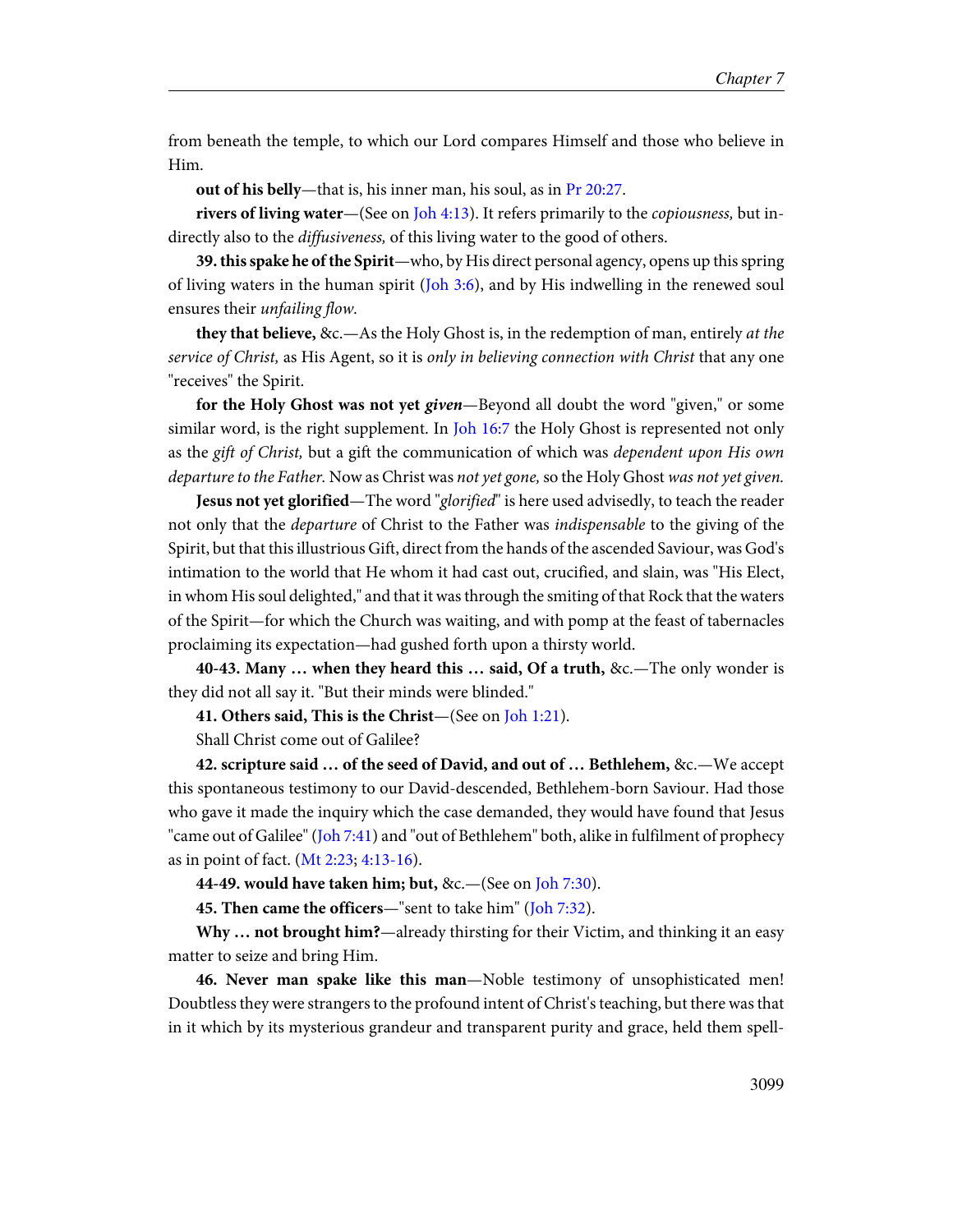bound. No doubt it was of God that they should so feel, that their arm might be paralyzed, as Christ's hour was not yet come; but even in human teaching there has sometimes been felt such a divine power, that men who came to kill them (for example, Rowland Hiss) have confessed to all that they were unmanned.

**47. ye also deceived**—In their own servants this seemed intolerable.

**48. any of the rulers or … Pharisees believed**—"Many of them" did, including Nicodemus and Joseph, but not one of these had openly "confessed Him" [\(Joh 12:42](http://www.ccel.org/study/Bible:John.12.42)), and this appeal must have stung such of them as heard it to the quick.

**49. But this people**—literally, "multitude," meaning the ignorant rabble. (Pity these important distinctions, so marked in the original of this Gospel, should not be also in our version.)

**knoweth not the law**—that is, by school learning, which only subverted it by human traditions.

**are cursed**—a cursed set (a kind of swearing at them, out of mingled rage and scorn).

**50-53. Nicodemus**—reappearing to us after nearly three years' absence from the history, as a member of the council, probably then sitting.

**51. Doth our law,** &c.—a very proper, but all too tame rejoinder, and evidently more from pressure of conscience than any design to pronounce positively in the case. "The feebleness of his defense of Jesus has a strong contrast in the fierceness of the rejoinders of the Pharisees" [Webster and Wilkinson].

**52. thou of Galilee**—in this taunt expressing their scorn of the party. Even a word of caution, or the gentlest proposal to inquire before condemning, was with them equivalent to an espousal of the hated One.

**Search … out of Galilee … no prophet**—Strange! For had not Jonah (of Gath-hepher) and even Elijah (of Thisbe) arisen out of Galilee? And there it may be more, of whom we have no record. But rage is blind, and deep prejudice distorts all facts. Yet it looks as if they were afraid of losing Nicodemus, when they take the trouble to reason the point at all. It was just *because* he had "searched," as they advised him, that he went the length even that he did.

**53. every man went unto his own home**—finding their plot could not at that time be carried into effect. Is your rage thus impotent, ye chief priests?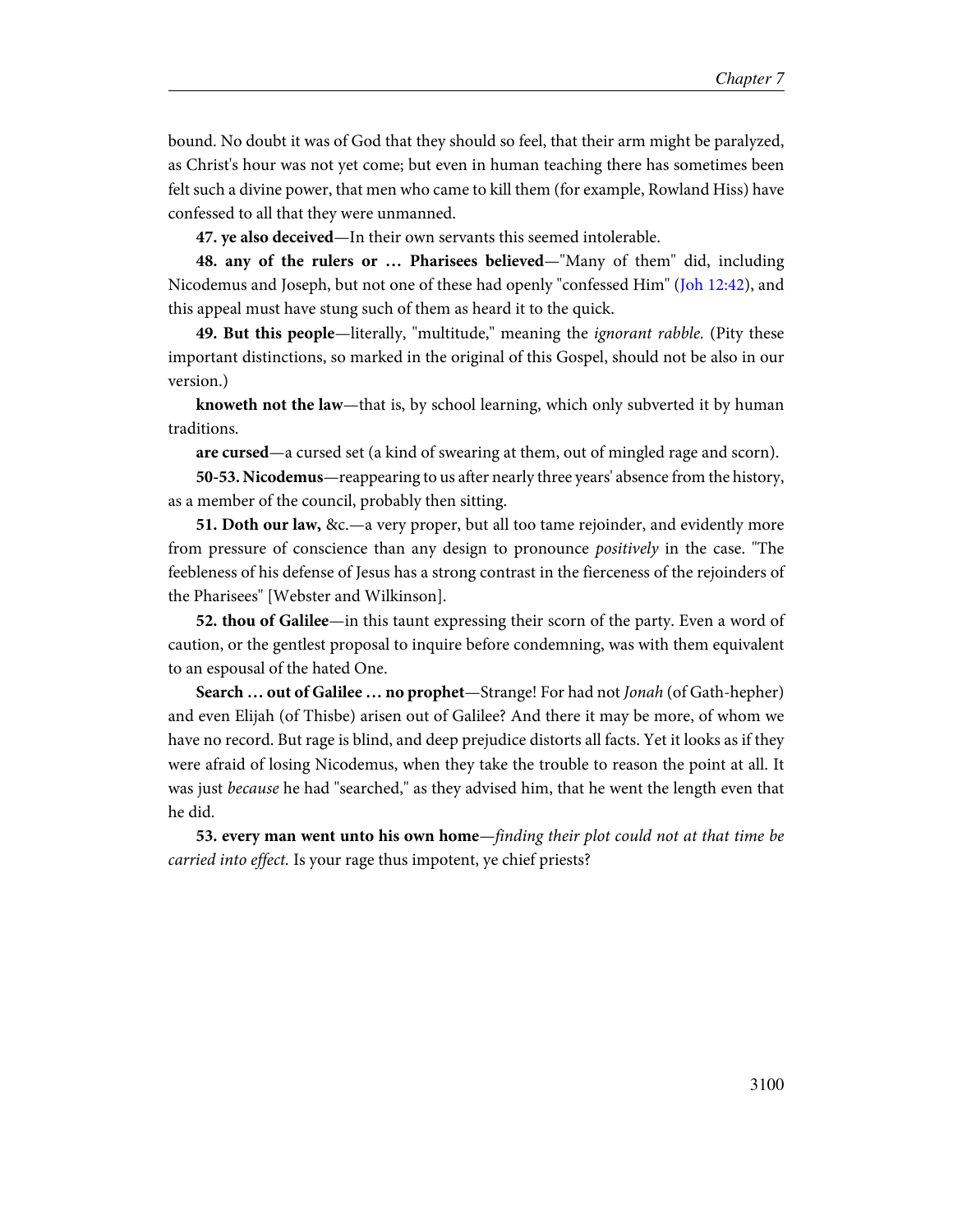# CHAPTER 8

[Joh 8:1-11](http://www.ccel.org/study/Bible:John.8.1-John.8.11). The Woman Taken in Adultery.

**1, 2. Jesus went unto the Mount of Olives**—This should have formed the last verse of the foregoing chapter. "The return of the people to the inert quiet and security of their dwellings [\(Joh 7:53\)](http://www.ccel.org/study/Bible:John.7.53), at the close of the feast, is designedly contrasted with our Lord's homeless way, so to speak, of spending the short night, who is early in the morning on the scene again. One cannot well see why what is recorded in [Lu 21:37](http://www.ccel.org/study/Bible:Luke.21.37), [38](http://www.ccel.org/study/Bible:Luke.21.38) may not even thus early have taken place; it might have been the Lord's ordinary custom from the beginning to leave the brilliant misery of the city every night, that so He might compose His sorrowful and interceding heart, and collect His energies for new labors of love; preferring for His resting-place Bethany, and the *Mount of Olives*, the scene thus consecrated by many preparatory prayers for His final humiliation and exaltation" [Stier].

**3-6. scribes and Pharisees**—foiled in their yesterday's attempt, and hoping to succeed better in this.

**4, 5. woman … in adultery … Moses … commanded … should be stoned**—simply put to death [\(De 22:22\)](http://www.ccel.org/study/Bible:Deut.22.22), but in aggravated cases, at least in later times, this was probably by stoning [\(Eze 16:40](http://www.ccel.org/study/Bible:Ezek.16.40)).

**but what sayest thou**—hoping, whatever He might answer, to put Him in the wrong:—if He said, Stone her, that would seem a stepping out of His province; if He forbade it, that would hold Him up as a relaxer of the public morals. But these cunning hypocrites were overmatched.

**6. stooped down**—It will be observed He was sitting when they came to Him.

**with his finger wrote on the ground**—The words of our translators in italics ("as though He heard them not") have hardly improved the sense, for it is scarcely probable He could wish that to be thought. Rather He wished to show them His aversion to enter on the subject. But as this did not suit them, they "continue asking Him," pressing for an answer. At last, raising Himself He said.

**7. He that is without sin**—not meaning sinless altogether; nor yet, guiltless of a literal breach of the Seventh Commandment; but probably, he whose conscience acquits him of any such sin.

**cast a stone**—"the stone," meaning the first one [\(De 17:7](http://www.ccel.org/study/Bible:Deut.17.7)).

**8. again he stooped down and wrote**—The design of this second stooping and writing on the ground was evidently to give her accusers an opportunity to slink away unobserved by Him, and so avoid an exposure to His eye which they could ill have stood. Accordingly it is added.

**9. they … convicted … went out one by one … Jesus was left alone**—that is, without one of her accusers remaining; for it is added.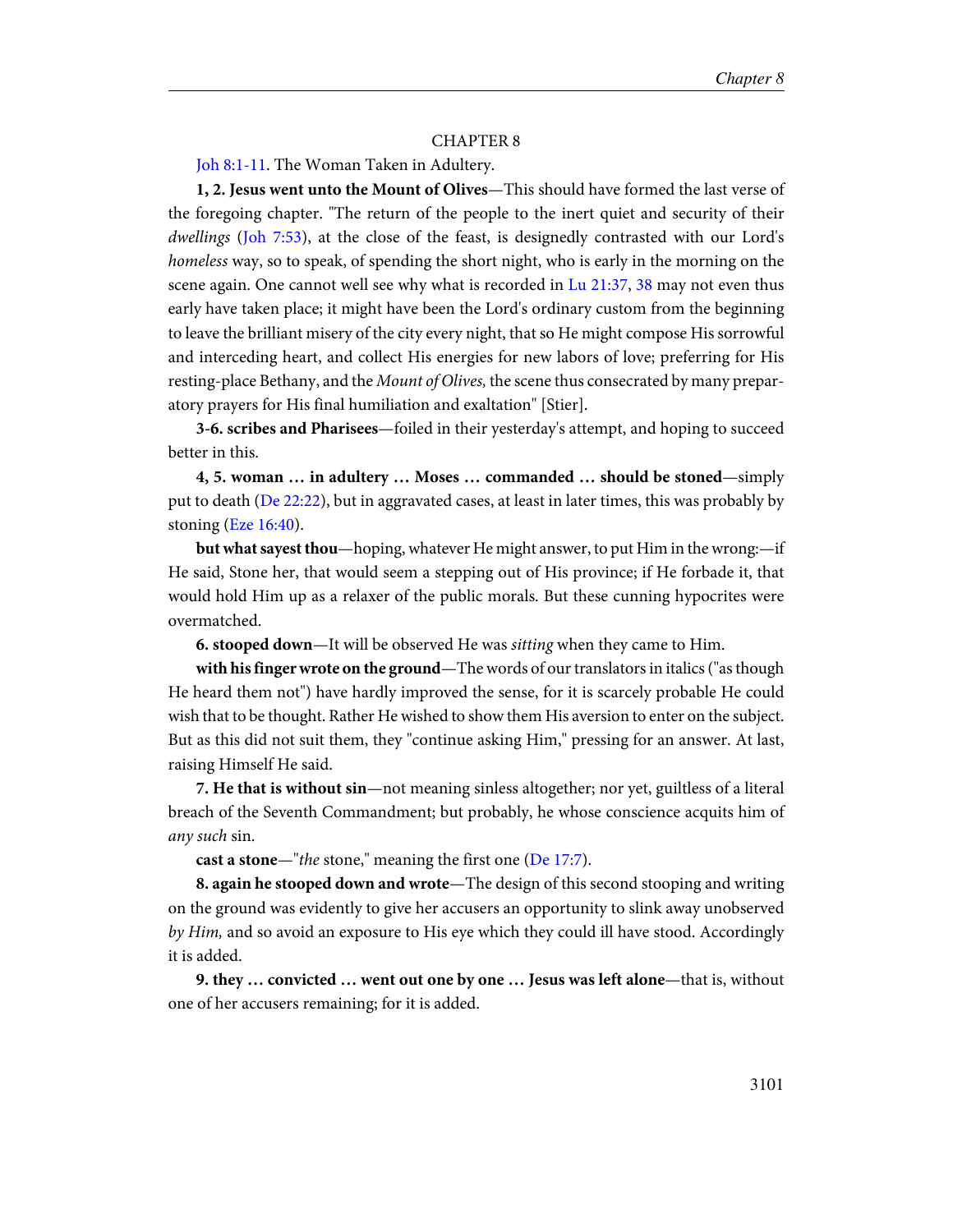**the woman in the midst**—that is, of the remaining audience. While the trap failed to catch Him for whom it was laid, it caught those who laid it. Stunned by the unexpected home thrust, they immediately made off—which makes the impudence of those impure hypocrites in dragging such a case before the public eye the more disgusting.

**10. Woman,** &c.—What inimitable tenderness and grace! Conscious of her own guilt, and till now in the hands of men who had talked of stoning her, wondering at the *skill* with which her accusers had been dispersed, and the grace of the few words addressed to herself, she would be disposed to listen, with a reverence and teachableness before unknown, to our Lord's admonition. "And Jesus said unto her, Neither do I condemn thee, go and sin no more." He pronounces no pardon upon the woman (such as, "Thy sins are forgiven thee" [compare [Lu 5:28;](http://www.ccel.org/study/Bible:Luke.5.28) [7:48\]](http://www.ccel.org/study/Bible:Luke.7.48)—"Go in peace" [compare [Mr 5:34](http://www.ccel.org/study/Bible:Mark.5.34); [Lu 7:50;](http://www.ccel.org/study/Bible:Luke.7.50) [8:48](http://www.ccel.org/study/Bible:Luke.8.48)]), much less does He say that she had done nothing condemnable; He simply leaves the matter where it was. He meddles not with the magistrate's office, nor acts the *Judge* in any sense ([Joh 12:47\)](http://www.ccel.org/study/Bible:John.12.47). But in saying, "Go and sin no more," which had been before said to one who undoubtedly believed ([Joh 5:14](http://www.ccel.org/study/Bible:John.5.14)), more is probably implied than expressed. If brought suddenly to conviction of sin, admiration of her Deliverer, and a willingness to be admonished and guided by Him, this call to begin a new life may have carried with it what would ensure and naturally bring about a permanent change. (This whole narrative is wanting in some of the earliest and most valuable manuscripts, and those which have it vary to some extent. The internal evidence in its favor is almost overpowering. It is easy to account for its omission, though genuine; but if not so, it is next to impossible to account for its insertion).

[Joh 8:12-59](http://www.ccel.org/study/Bible:John.8.12-John.8.59). Further Discourses of Jesus—Attempt to Stone Him.

**12. I am the light of the world**—As the former references to water[\(Joh 4:13,](http://www.ccel.org/study/Bible:John.4.13) [14;](http://www.ccel.org/study/Bible:John.4.14) [7:37-39](http://www.ccel.org/study/Bible:John.7.37-John.7.39)) and to *bread* [\(Joh 6:35\)](http://www.ccel.org/study/Bible:John.6.35) were occasioned by outward occurrences, so this one to *light*. In "the treasury" where it was spoken (see on [Joh 8:20](http://www.ccel.org/study/Bible:John.8.20)) stood two colossal golden lamp-stands, on which hung a multitude of lamps, lighted after the evening sacrifice (probably every evening during the feast of tabernacles), diffusing their brilliancy, it is said, over all the city. Around these the people danced with great rejoicing. Now, as amidst the festivities of the *water* from Siloam Jesus cried, saying, "If any man thirst, let him come unto me and drink," so now amidst the blaze and the joyousness of this illumination, He proclaims, "I AM THE Light of the world"—plainly in the most absolute sense. For though He gives His disciples the same title, they are only "light *in the Lord*" ([Eph 5:8](http://www.ccel.org/study/Bible:Eph.5.8)); and though He calls the Baptist "the burning and shining light" (or "lamp" of his day, [Joh 5:35\)](http://www.ccel.org/study/Bible:John.5.35), yet "he was not that Light, but was sent to bear witness of that Light: that was THE TRUE Light which, coming into the world, *lighteth every man*" [\(Joh 1:8,](http://www.ccel.org/study/Bible:John.1.8) [9](http://www.ccel.org/study/Bible:John.1.9)). Under this magnificent title Messiah was promised of old ([Isa 42:6](http://www.ccel.org/study/Bible:Isa.42.6); [Mal 4:2](http://www.ccel.org/study/Bible:Mal.4.2), &c.).

**he that followeth me**—as one does a light going before him, and as the Israelites did the pillar of bright cloud in the wilderness.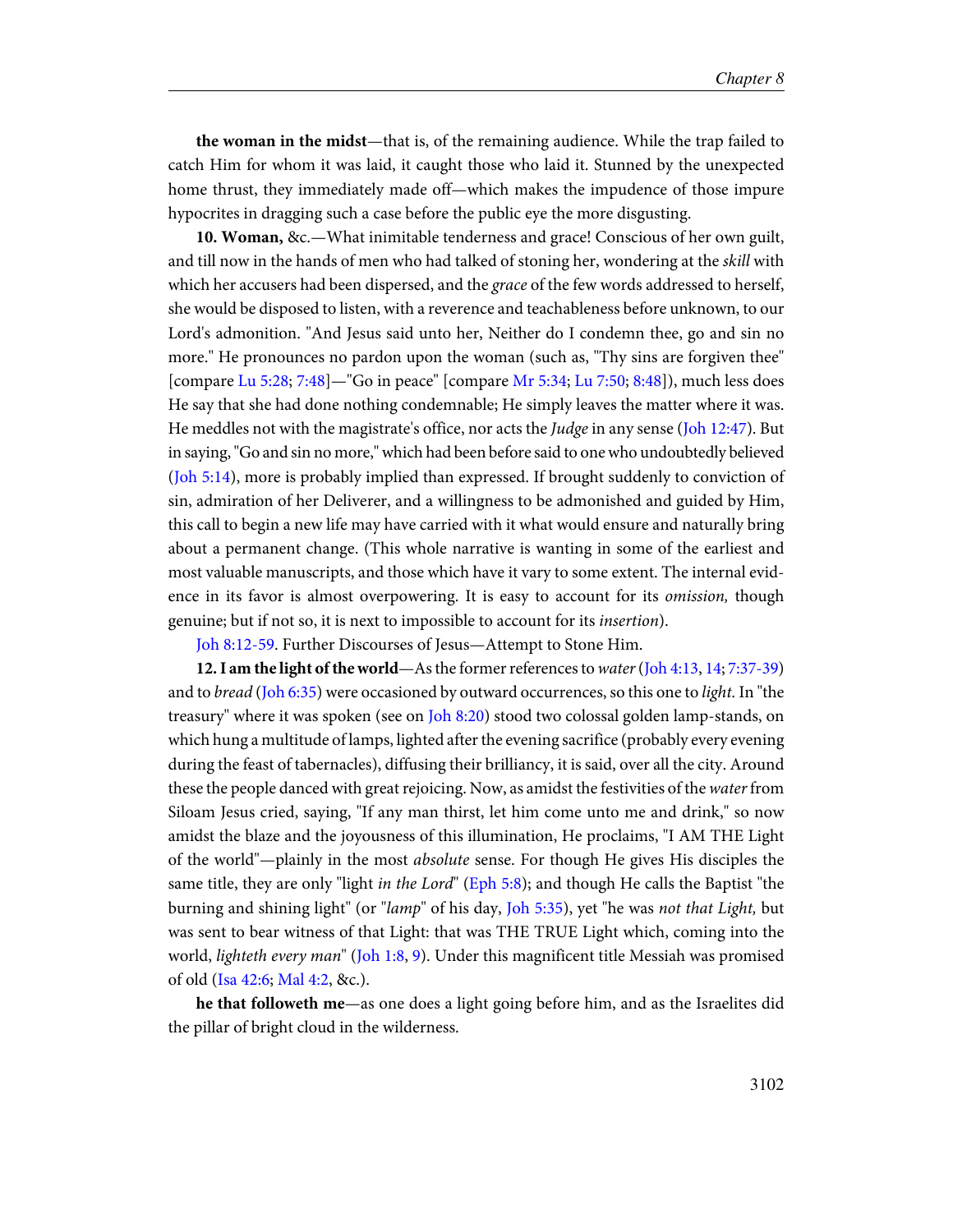**but shall have the light of life**—the light, as of a new world, a newly awakened spiritual and eternal life.

**13-19. bearest record of thyself; thy record is not true**—How does He meet this specious cavil? Not by disputing the wholesome human maxim that "self-praise is no praise," but by affirming that He was an exception to the rule, or rather, that it had no application to Him.

**14. for I know whence I came, and whither I go,** &c.—(See on [Joh 7:28\)](http://www.ccel.org/study/Bible:John.7.28).

**15. Ye judge after the flesh**—with no spiritual apprehension.

I judge no man.

**16. And yet if I judge, my judgment is true,** &c.—Ye not only form your carnal and warped judgments of Me, but are bent on carrying them into effect; I, though I form and utter My judgment of you, am not here to carry this into execution—that is reserved to a future day; yet the judgment I now pronounce and the witness I now bear is not Mine only as ye suppose, but His also that sent Me. (See on [Joh 5:31,](http://www.ccel.org/study/Bible:John.5.31) [32](http://www.ccel.org/study/Bible:John.5.32)). And these are the two witnesses to any fact which your law requires.

**20. These words spake Jesus in the treasury**—a division, so called, of the fore court of the temple, part of the court of the women [Josephus, Antiquities, 19.6.2, &c.], which may confirm the genuineness of [Joh 8:2-11,](http://www.ccel.org/study/Bible:John.8.2-John.8.11) as the place where the woman was brought.

**no man laid hands on him,** &c.—(See on [Joh 7:30\)](http://www.ccel.org/study/Bible:John.7.30). In the dialogue that follows, the conflict waxes sharper on both sides, till rising to its climax, they take up stones to stone him.

**21-25. Then said Jesus again unto them, I go my way,** &c.—(See on [Joh 7:33\)](http://www.ccel.org/study/Bible:John.7.33).

**22. Then said the Jews, Will he kill himself?**—seeing something more in His words than before ([Joh 7:35\)](http://www.ccel.org/study/Bible:John.7.35), but their question more malignant and scornful.

**23. Ye are from beneath; I am from above**—contrasting Himself, not as in [Joh 3:31,](http://www.ccel.org/study/Bible:John.3.31) simply with earthborn messengers of God, but with men sprung from and breathing an opposite element from His, which rendered it impossible that He and they should have any present fellowship, or dwell eternally together. (Again see on [Joh 7:33;](http://www.ccel.org/study/Bible:John.7.33) also see on [Joh 8:44\)](http://www.ccel.org/study/Bible:John.8.44).

**24. if ye believe not that I am he, ye shall die in your sins**—They knew well enough what He meant [\(Mr 13:6,](http://www.ccel.org/study/Bible:Mark.13.6) Greek; compare [Mt 24:5](http://www.ccel.org/study/Bible:Matt.24.5)). But He would not, by speaking it out, give them the materials for a charge for which they were watching. At the same time, one is irresistibly reminded by such language, so far transcending what is becoming in men, of those ancient declarations of the God of Israel, "I AM He" [\(De 32:39;](http://www.ccel.org/study/Bible:Deut.32.39) [Isa 43:10](http://www.ccel.org/study/Bible:Isa.43.10), [13](http://www.ccel.org/study/Bible:Isa.43.13); [46:4;](http://www.ccel.org/study/Bible:Isa.46.4) [48:12\)](http://www.ccel.org/study/Bible:Isa.48.12). See on [Joh 6:20.](http://www.ccel.org/study/Bible:John.6.20)

**25. Who art thou?**—hoping thus to extort an explicit answer; but they are disappointed.

**26, 27. I have many things to say and to judge of you; but he that sent me is true,** &c.—that is, I could, and at the fitting time, will say and judge many things of you (referring perhaps to the work of the Spirit which is for judgment as well as salvation, [Joh 16:8](http://www.ccel.org/study/Bible:John.16.8)), but what I do say is just the message My Father hath given Me to deliver.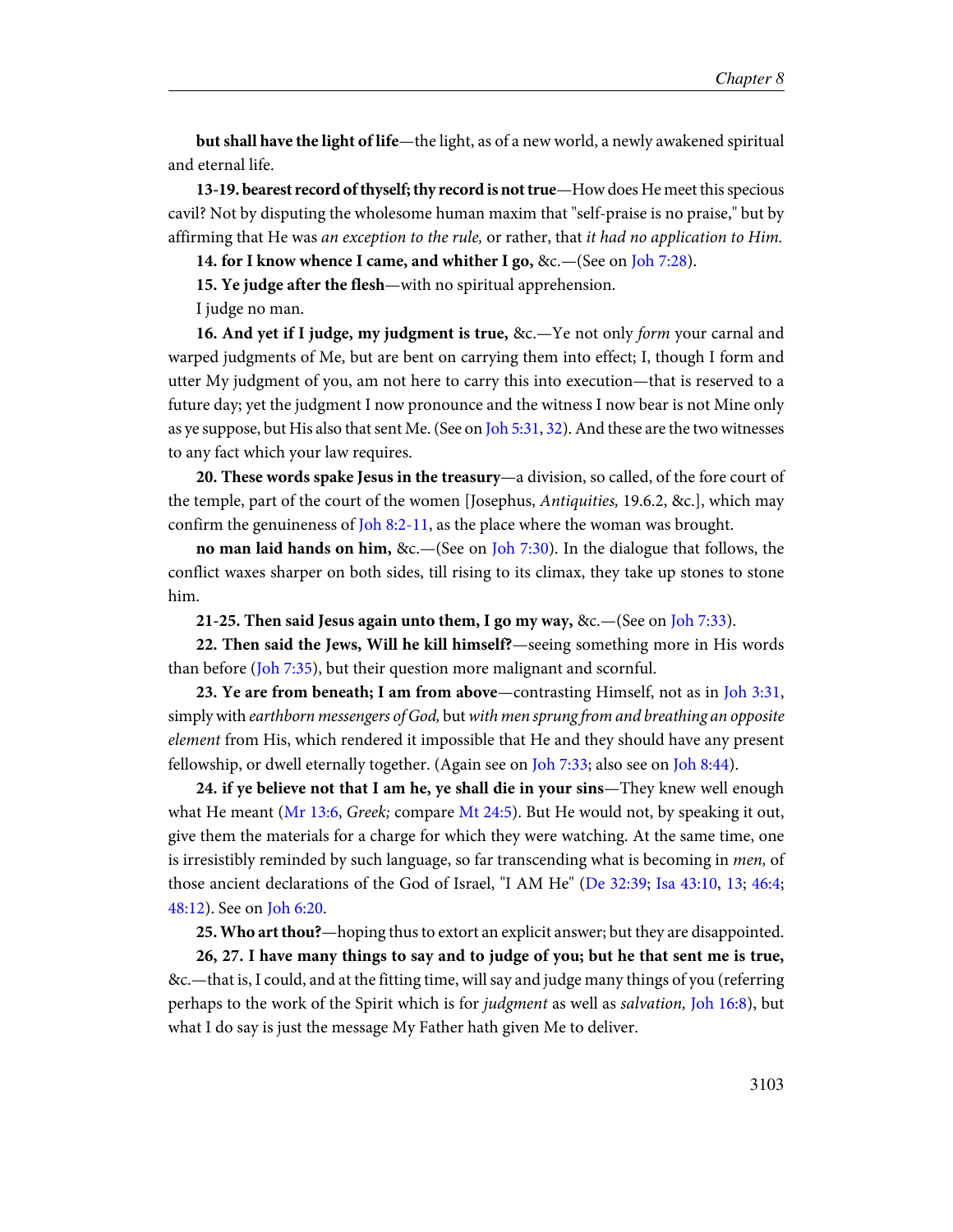**28-30. When ye have lifted up the Son of man**—The plainest intimation He had yet given in public of the manner and the authors of His death.

**then shall ye know that I am he,** &c.—that is, find out, or have sufficient evidence, how true was all He said, though they would be far from owning it.

**29. the Father hath not left me alone; for I do always those things that please him,** &c.—that is, To you, who gnash upon Me with your teeth, and frown down all open appearance for Me, I seem to stand uncountenanced and alone; but I have a sympathy and support transcending all human applause; I came hither to do My Father's will, and in the doing of it have not ceased to please Him; therefore is He ever by Me with His approving smile, His cheering words, His supporting arm.

**30. As he spake these words, many believed on him**—Instead of wondering at this, the wonder would be if words of such unearthly, surpassing grandeur *could* be uttered without captivating some that heard them. And just as "all that sat in the council" to try Stephen "saw his face"—though expecting nothing but death—"as it had been the face of an angel" ([Ac](http://www.ccel.org/study/Bible:Acts.6.15) [6:15](http://www.ccel.org/study/Bible:Acts.6.15)), so may we suppose that, full of the sweet supporting sense of His Father's presence, amidst the rage and scorn of the rulers, a divine benignity beamed from His countenance, irradiated the words that fell from Him, and won over the candid "many" of His audience.

**31-33. Then said Jesus to those Jews who believed, If ye continue in my word, then are ye my disciples indeed,** &c.—The impression produced by the last words of our Lord may have become visible by some decisive movement, and here He takes advantage of it to press on them "continuance" in the faith, since then only were they His real disciples (compare [Joh 15:3-8](http://www.ccel.org/study/Bible:John.15.3-John.15.8)), and then should they experimentally "know the truth," and "by the truth be made (spiritually) free."

**33. They answered him, We be Abraham's seed, and were never in bondage to any man,** &c.—Who said this? Not surely the very class just spoken of as won over by His divine words, and exhorted to continue in them. Most interpreters seem to think so; but it is hard to ascribe such a petulant speech to the newly gained disciples, even in the lowest sense, much less persons so gained as they were. It came, probably, from persons mixed up with them in the same part of the crowd, but of a very different spirit. The *pride* of the Jewish nation, even now after centuries of humiliation, is the most striking feature of their character. "Talk of freedom to us? Pray when or to whom were we ever in bondage?" This bluster sounds almost ludicrous from such a nation. Had they forgotten their long and bitter bondage in Egypt? their dreary captivity in Babylon? their present bondage to the Roman yoke, and their restless eagerness to throw it off? But probably they saw that our Lord pointed to something else—freedom, perhaps, from the leaders of sects or parties—and were not willing to allow their subjection even to these. Our Lord, therefore, though He knew what slaves they were in this sense, drives the ploughshare somewhat deeper than this, to a bondage they little dreamt of.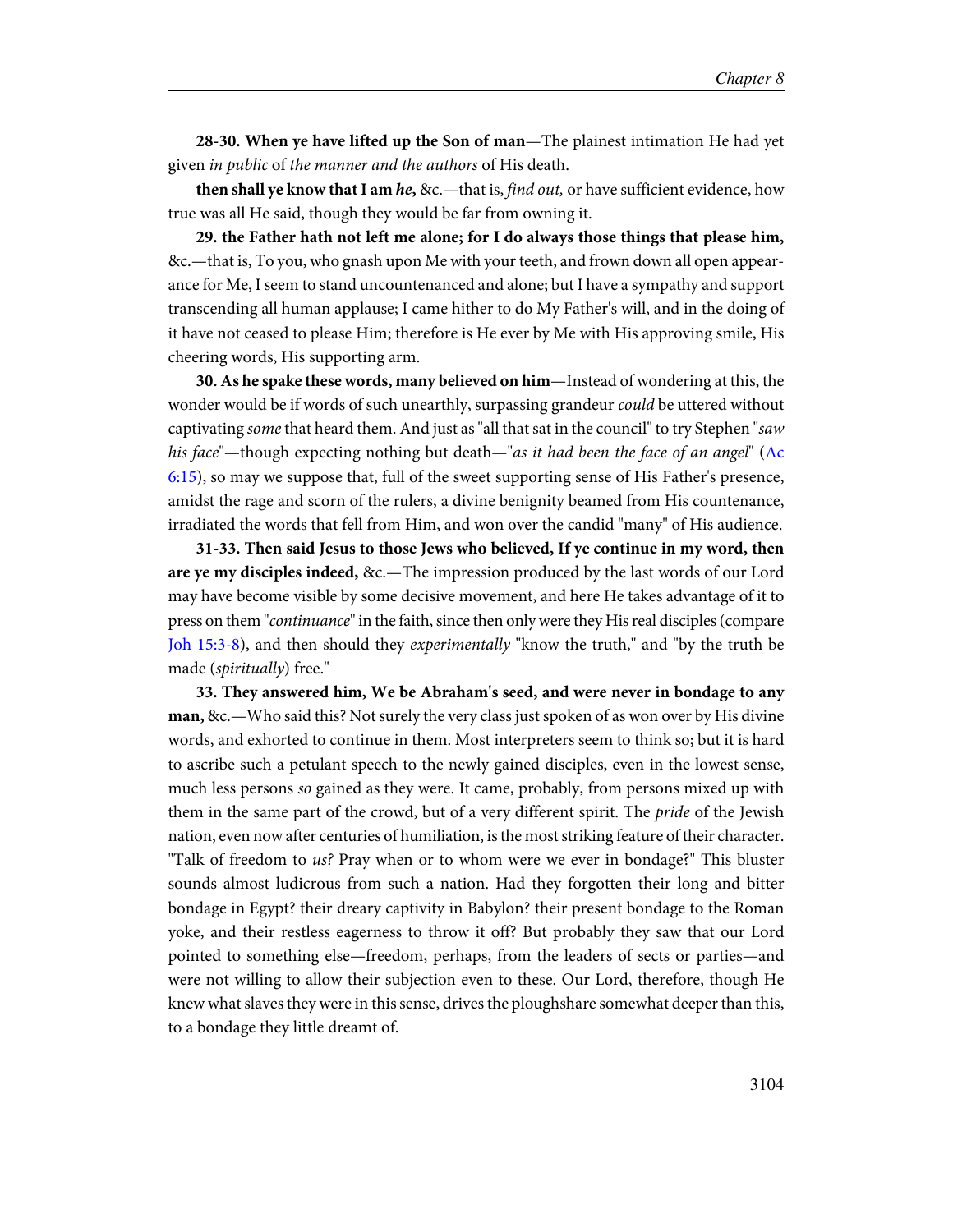**34, 35. Whosoever committeth sin**—that is, liveth in the commission of it—(Compare [1Jo 3:8](http://www.ccel.org/study/Bible:1John.3.8); [Mt 7:23](http://www.ccel.org/study/Bible:Matt.7.23)).

**is the servant of sin**—that is, the *bond-servant*, or *slave* of it; for the question is not about free service, but who are in bondage. (Compare [2Pe 2:19](http://www.ccel.org/study/Bible:2Pet.2.19); [Re 6:16\)](http://www.ccel.org/study/Bible:Rev.6.16). The great truth here expressed was not unknown to heathen moralists; but it was applied only to vice, for they were total strangers to what in revealed religion is called *sin*. The thought of *slaves* and freemen in the house suggests to our Lord a wider idea.

**35. And the servant abideth not in the house for ever, but the Son abideth ever**—that is, "And if your connection with the family of God be that of BOND-SERVANTS, ye have no natural tie to the house; your tie is essentially uncertain and precarious. But the Son's relationship to the Father is a *natural and essential* one; it is an indefeasible tie; His abode in it is *perpetual* and *of right*: That is My relationship, My tie: If, then, ye would have your connection with God's family made real, rightful, permanent, ye must by the Son be manumitted and adopted as sons and daughters of the Lord Almighty." In this sublime statement there is no doubt a *subordinate* allusion to [Ge 21:10,](http://www.ccel.org/study/Bible:Gen.21.10) "Cast out this bondwoman and her son, for the son of this bond-woman shall not be heir with my son, with Isaac." (Compare [Ga](http://www.ccel.org/study/Bible:Gal.4.22-Gal.4.30) [4:22-30\)](http://www.ccel.org/study/Bible:Gal.4.22-Gal.4.30).

**37-41. ye seek to kill me**—He had said this to their face before: He now repeats it, and they do not deny it; yet are they held back, as by some marvellous spell—it was the awe which His combined dignity, courage, and benignity struck into them.

**because my word hath no place in you**—When did ever human prophet so speak of His words? They tell us of "the word of the Lord" coming to them. But here is One who holds up "His word" as that which ought to find entrance and abiding room for itself in the souls of all who hear it.

**38. my Father … your father**—(See on [Joh 8:23\)](http://www.ccel.org/study/Bible:John.8.23).

**39. If ye were Abraham's children, ye would do the works of Abraham**—He had just said He "knew they were Abraham's children," that is, according to the *flesh*; but the children of his faith and holiness they were not, but the reverse.

**40. this did not Abraham**—In so doing ye act in direct opposition to him.

**41. We be not born of fornication … we have one Father, God**—meaning, as is generally allowed, that they were not an illegitimate race in point of *religion*, pretending only to be God's people, but were descended from His own chosen Abraham.

**42, 43. If God were your Father, ye would love me**—"If ye had anything of His moral image, as children have their father's likeness, ye would love Me, for I am immediately of Him and directly from Him." But "My speech" (meaning His peculiar style of expressing Himself on these subjects) is unintelligible to you because ye cannot take in the truth which it conveys.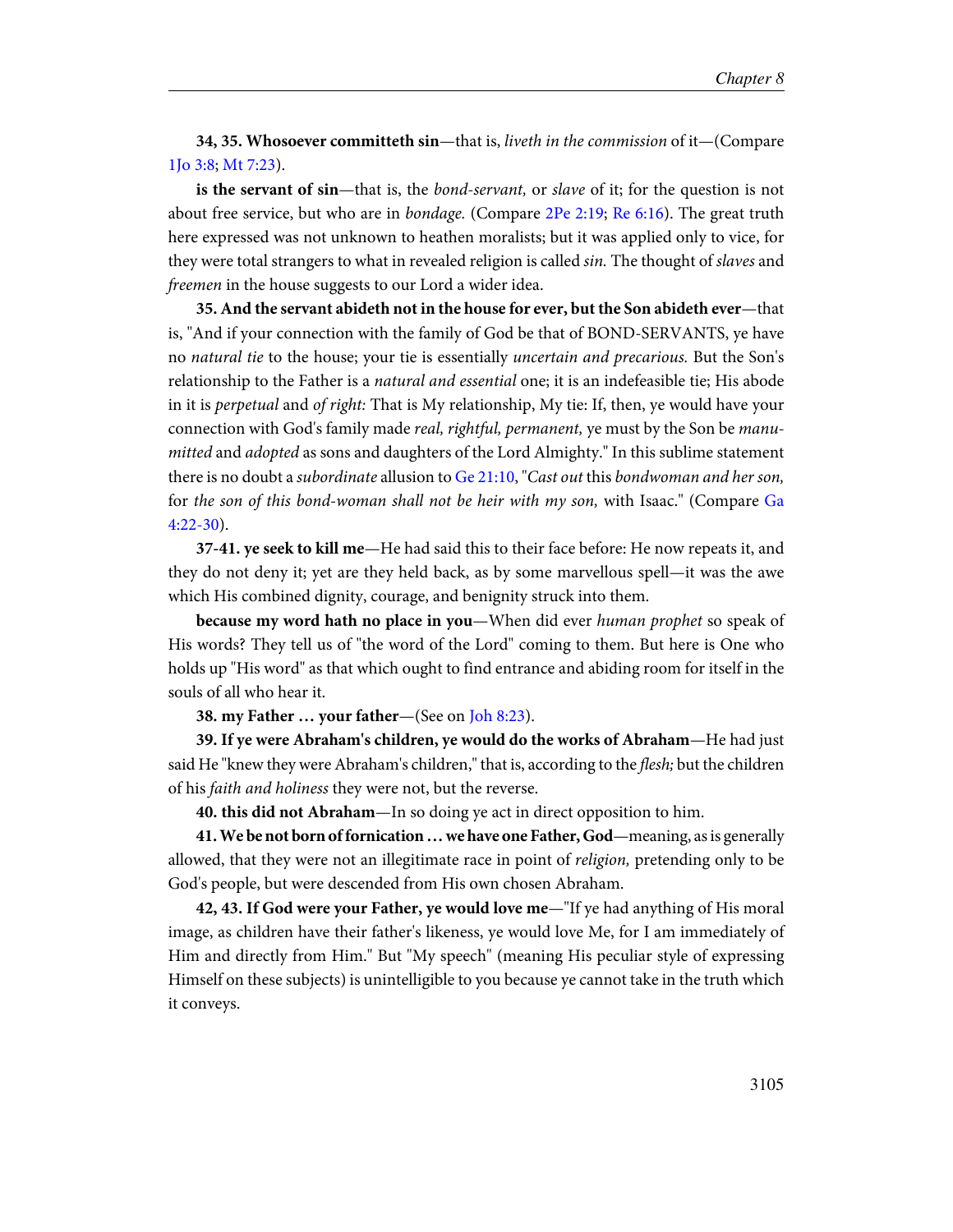**44. Ye are of your father the devil**—"This is one of the most decisive testimonies to the objective (outward) personality of the devil. It is quite impossible to suppose an accommodation to Jewish views, or a metaphorical form of speech, in so solemn an assertion as this" [Alford].

**the lusts of your father**—his impure, malignant, ungodly propensities, inclinations, desires.

**ye will do**—are willing to do; not of any blind necessity of nature, but of pure natural inclination.

**He was a murderer from the beginning**—The reference is not to Cain (as Locke, De Wette, Alford, &c.), but to Adam [Grotius, Calvin, Meyer, Luthardt, &c.]. The death of the human race, in its widest sense, is ascribed to the murderous seducer of our race.

**and abode not in the truth**—As, strictly speaking, the word means "abideth," it has been denied that the fall of Satan from a former holy state is here expressed [Locke, &c.], and some superior interpreters think it only *implied* [Olshausen, &c.]. But though the form of the thought is present—not past—this is to express the important idea, that his whole character and activity are just a continual aberration from his own original truth or rectitude; and thus his fall is not only the *implied basis* of the thought, but *part of the statement itself,* properly interpreted and brought out.

**no truth in him**—void of all that holy, transparent rectitude which, as His creature, he originally possessed.

**When he speaketh a lie, he speaketh of his own**—perhaps his own resources, treasures ([Mt 12:35\)](http://www.ccel.org/study/Bible:Matt.12.35) [Alford]. (The word is *plural*). It means that he has no temptation to it *from* without; it is purely *self-begotten*, springing from a nature which is nothing but obliquity.

**the father of it**—that is, of lying: all the falsehood in the world owes its existence to him. What a verse is this! It holds up the devil (1) as the murderer of the human race; but as this is meant here in the more profound sense of *spiritual* death, it holds him up, (2) as the spiritual parent of this fallen human family, communicating to his offspring his own evil passions and universal obliquity, and stimulating these into active exercise. But as there is "a stronger than he," who comes upon him and overcomes him [\(Lu 11:21](http://www.ccel.org/study/Bible:Luke.11.21), [22\)](http://www.ccel.org/study/Bible:Luke.11.22), it is only such as "love the darkness," who are addressed as children of the devil [\(Mt 13:38;](http://www.ccel.org/study/Bible:Matt.13.38) [1Jo 3:8-10\)](http://www.ccel.org/study/Bible:1John.3.8-1John.3.10).

**45-47. And because I tell you the truth, ye believe me not**—not although, but just because He did so, for the reason given in the former verse. Had He been less true they would have hailed Him more readily.

**46. Which of you convinceth me of sin**—"Convicteth," bringeth home a charge of sin. Glorious dilemma! "Convict Me of sin, and reject Me: If not, why stand ye out against My claims?" Of course, they could only be supposed to impeach His *life*; but in One who had already passed through unparalleled complications, and had continually to deal with friends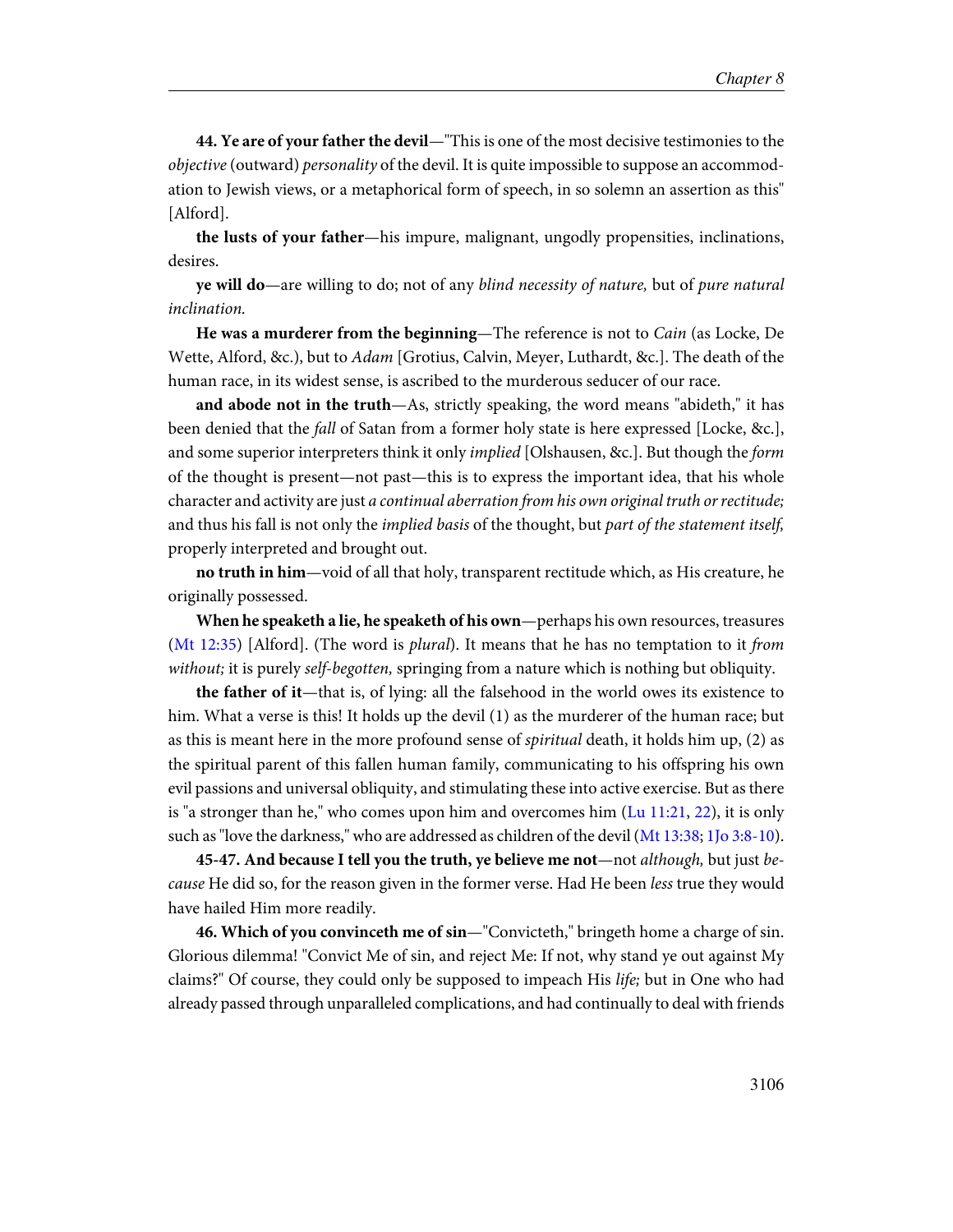and foes of every sort and degree, such a challenge thrown wide among His bitterest enemies, can amount to nothing short of a claim to absolute sinlessness.

**48-51. Say we not well that thou art a Samaritan, and hast a devil?**—What intense and virulent scorn! (See [Heb 12:3\)](http://www.ccel.org/study/Bible:Heb.12.3). The "say we not well" refers to [Joh 7:20](http://www.ccel.org/study/Bible:John.7.20). "A Samaritan" means more than "no Israelite at all"; it means one who *pretended, but had no manner of* claim to the title—retorting perhaps, this denial of their *true* descent from Abraham.

**49. Jesus answered, I have not a devil**—What calm dignity is here! Verily, "when reviled, He reviled not again" [\(1Pe 2:23\)](http://www.ccel.org/study/Bible:1Pet.2.23). Compare Paul [\(Ac 26:25](http://www.ccel.org/study/Bible:Acts.26.25)), "I am not mad," &c. He adds not, "Nor am I a Samaritan," that He might not even seem to partake of their contempt for a race that had already welcomed Him as the Christ, and began to be blessed by Him.

**I honour my Father, and ye do dishonour me**—the language of wounded feeling. But the *interior* of His soul at such moments is only to be seen in such prophetic utterances as these, "For thy sake I have borne reproach; shame hath covered my face; I am become a stranger unto my brethren, an alien unto my mother's children. For the zeal of thine house hath eaten me up, and *the reproaches of them that* reproached thee are fallen upon me" ([Ps](http://www.ccel.org/study/Bible:Ps.69.7-Ps.69.9) [69:7-9\)](http://www.ccel.org/study/Bible:Ps.69.7-Ps.69.9).

**50. I seek not mine own glory: there is one that seeketh**—that is, evidently, "that seeketh  $My$  glory"; requiring "all men to honor the Son even as they honor the Father"; judicially treating him "who honoreth not the Son as honoring not the Father that hath sent Him" ([Joh 5:23](http://www.ccel.org/study/Bible:John.5.23); and compare [Mt 17:5\)](http://www.ccel.org/study/Bible:Matt.17.5); but giving to Him [\(Joh 6:37\)](http://www.ccel.org/study/Bible:John.6.37) such as will yet cast their crowns before His throne, in whom He "shall see of the travail of his soul, and be satisfied" ([Isa 53:11](http://www.ccel.org/study/Bible:Isa.53.11)).

**51. If a man keep my saying, he shall never see death**—Partly thus vindicating His lofty claims as Lord of the kingdom of life everlasting, and, at the same time, holding out even to His revilers the scepter of grace. The word "keep" is in harmony with [Joh 8:31](http://www.ccel.org/study/Bible:John.8.31), "If ye continue in My word," expressing the permanency, as a living and paramount principle, of that faith to which He referred: "never see death," though virtually uttered before ([Joh](http://www.ccel.org/study/Bible:John.5.24) [5:24](http://www.ccel.org/study/Bible:John.5.24); [6:40](http://www.ccel.org/study/Bible:John.6.40), [47](http://www.ccel.org/study/Bible:John.6.47), [51\)](http://www.ccel.org/study/Bible:John.6.51), is the strongest and most naked statement of a very glorious truth yet given. (In [Joh 11:26](http://www.ccel.org/study/Bible:John.11.26) it is repeated in nearly identical terms).

**52, 53. Then said the Jews unto him, Now we know that thou hast a devil,** &c.—"Thou art now self-convicted; only a demoniac could speak so; the most illustrious of our fathers are dead, and Thou promisest exemption from death to anyone who will keep Thy saying! pray, who art Thou?"

**54-56. If I honour myself, my honour is nothing,** &c.—(See on [Joh 5:31](http://www.ccel.org/study/Bible:John.5.31), &c.).

**55. I shall be a liar like unto you**—now rising to the summit of holy, naked severity, thereby to draw this long dialogue to a head.

**56. Abraham rejoiced to see my day,** &c.—exulted, or exceedingly rejoiced that he should see, he exulted to see it, that is, by *anticipation*. Nay,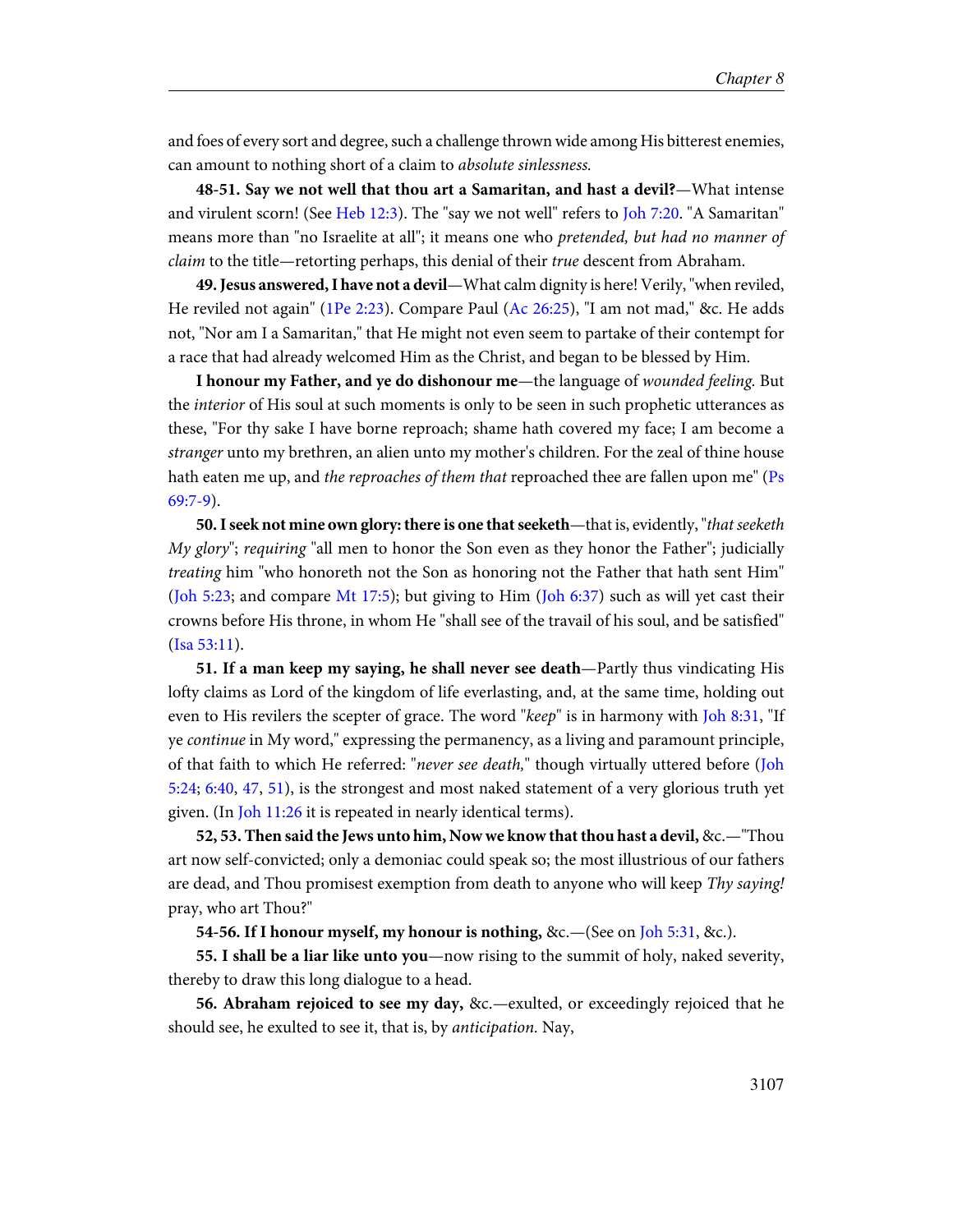**he saw it, and was glad**—he actually beheld it, to his joy. If this mean no more than that he had a prophetic foresight of the gospel-day—the second clause just repeating the first—how could the Jews understand our Lord to mean that He "had seen Abraham?" And if it mean that Abraham was then beholding, in his disembodied spirit, the incarnate Messiah [Stier, Alford, &c.], the words seem very unsuitable to express it. It expresses something past—"he saw My day, and was glad," that is, surely while he lived. He seems to refer to the familiar intercourse which Abraham had with God, who is once and again in the history called "the Angel of the Lord," and whom Christ here identifies with Himself. On those occasions, Abraham "saw ME" (Olshausen, though he thinks the reference is to some unrecorded scene). If this be the meaning, all that follows is quite natural.

**57-59. Then said the Jews unto him, Thou art not yet fifty years old**—"No inference can be drawn from this as to the age of our Lord at the time as man. Fifty years was with the Jews the completion of manhood" [Alford].

**and hast thou seen Abraham?**—He had said Abraham saw Him, as being his peculiar privilege. They give the opposite turn to it—"Hast Thou seen Abraham?" as an honor too great for Him to pretend to.

**58. Before Abraham was, I am**—The words rendered "was" and "am" are quite different. The one clause means, "Abraham was *brought into being*"; the other, "I exist." The statement therefore is not that Christ came into existence before Abraham did (as Arians affirm is the meaning), but that He never *came* into being at all, but *existed* before Abraham had a being; in other words, existed before creation, or eternally (as  $J\circ h(1:1)$ ). In that sense the Jews plainly understood Him, since "then took they up stones to cast at Him," just as they had before done when they saw that He made Himself equal with God [\(Joh 5:18](http://www.ccel.org/study/Bible:John.5.18)).

**hid himself**—(See on [Lu 4:30\)](http://www.ccel.org/study/Bible:Luke.4.30).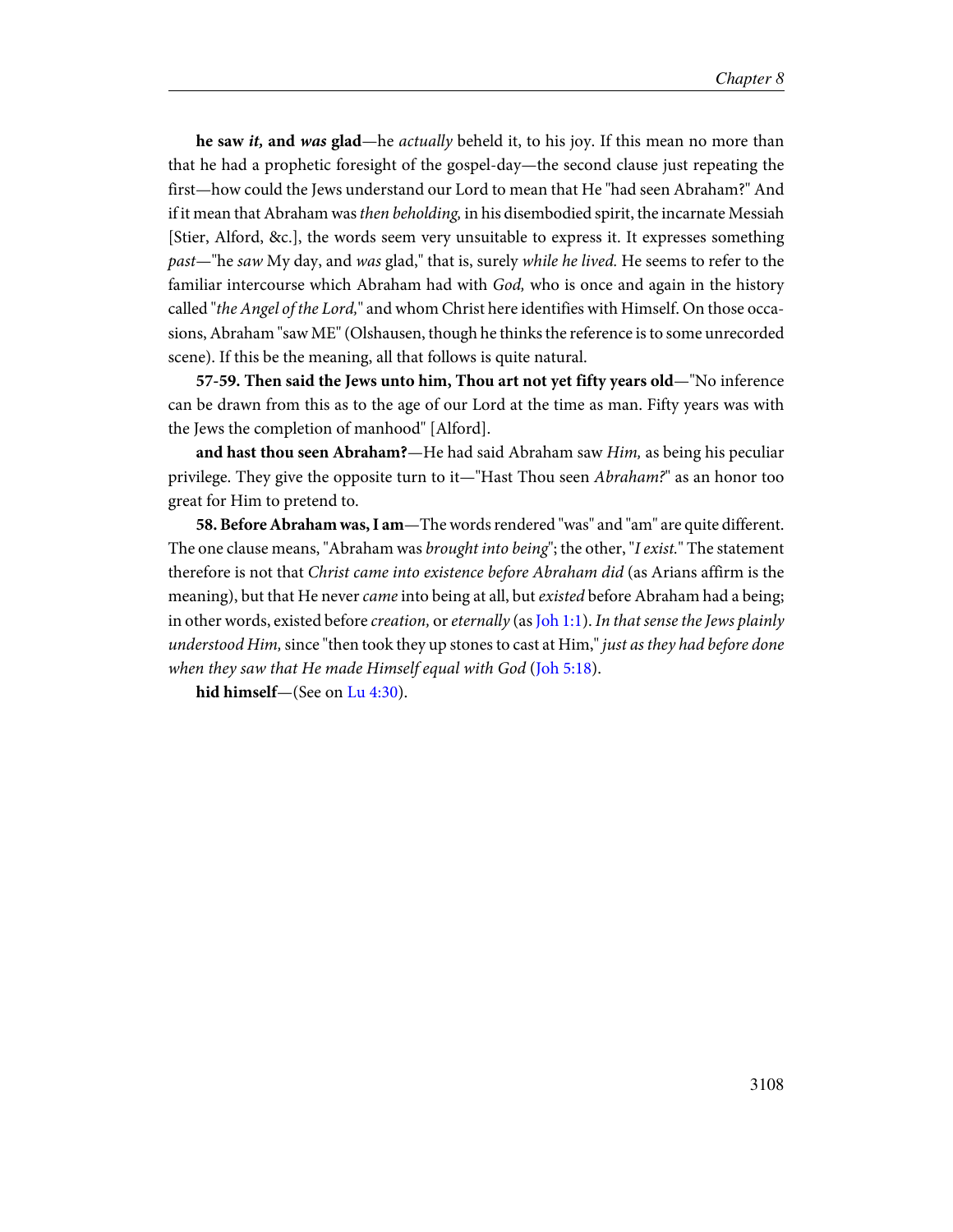#### CHAPTER 9

[Joh 9:1-41](http://www.ccel.org/study/Bible:John.9.1-John.9.41). The Opening of the Eyes of One Born Blind, and What Followed on It.

**1-5. as Jesus passed by, he saw a man which was blind from birth**—and who "sat begging" [\(Joh 9:8](http://www.ccel.org/study/Bible:John.9.8)).

**2. who did sin, this man or his parents, that he was born blind**—not in a former state of existence, in which, as respects the wicked, the Jews did not believe; but, perhaps, expressing loosely that sin somewhere had surely been the cause of this calamity.

**3. Neither … this man,** &c.—The cause was neither in himself nor his parents, but, in order to the manifestation of "the works of God," in his cure.

**4. I must work the works of him that sent me,** &c.—a most interesting statement from the mouth of Christ; intimating, (1) that He had a precise work to do upon earth, with every particular of it arranged and laid out to Him; (2) that all He did upon earth was just "the works of God"—particularly "going about *doing good*," though not exclusively by miracles; (3) that each work had its precise time and place in His programme of instructions, so to speak; hence, (4) that as His period for work had definite termination, so by letting any one service pass by its allotted time, the whole would be disarranged, marred, and driven beyond its destined period for completion; (5) that He acted ever under the impulse of these considerations, as man—"the night cometh when no man (or no one) can work." What lessons are here for others, and what encouragement from such Example!

**5. As long as I am in the world, I am the light of the world**—not as if He would cease, after that, to be so; but that He must make full proof of His fidelity while His earthly career lasted by displaying His glory. "As before the raising of Lazarus ([Joh 11:25\)](http://www.ccel.org/study/Bible:John.11.25), He announces Himself as the Resurrection and the Life, so now He sets Himself forth as the source of the archetypal spiritual light, of which the natural, now about to be conferred, is only a derivation and symbol" [Alford].

**6, 7. he spat on the ground, and made clay … and he anointed the eyes of the blind man**—These operations were not so incongruous in their nature as might appear, though it were absurd to imagine that they contributed in the least degree to the effect which followed. (See [Mr 6:13](http://www.ccel.org/study/Bible:Mark.6.13) and see on [Joh 7:33.](http://www.ccel.org/study/Bible:John.7.33))

**7. Go, wash in the pool of Siloam, … Sent,** &c.—(See [2Ki 5:10,](http://www.ccel.org/study/Bible:2Kgs.5.10) [14](http://www.ccel.org/study/Bible:2Kgs.5.14)). As the prescribed action was purely symbolical in its design, so in connection with it the Evangelist notices the symbolical name of the pool as in this case bearing testimony to him who was sent to do what it only *symbolized*. (See [Isa 8:6](http://www.ccel.org/study/Bible:Isa.8.6), where this same pool is used figuratively to denote "the streams that make glad the city of God," and which, humble though they be, betoken a present God of Israel.)

**8-15. The neighbours therefore … said, Is not this he that sat and begged**—Here are a number of details to identify the newly seeing with the long-known blind beggar.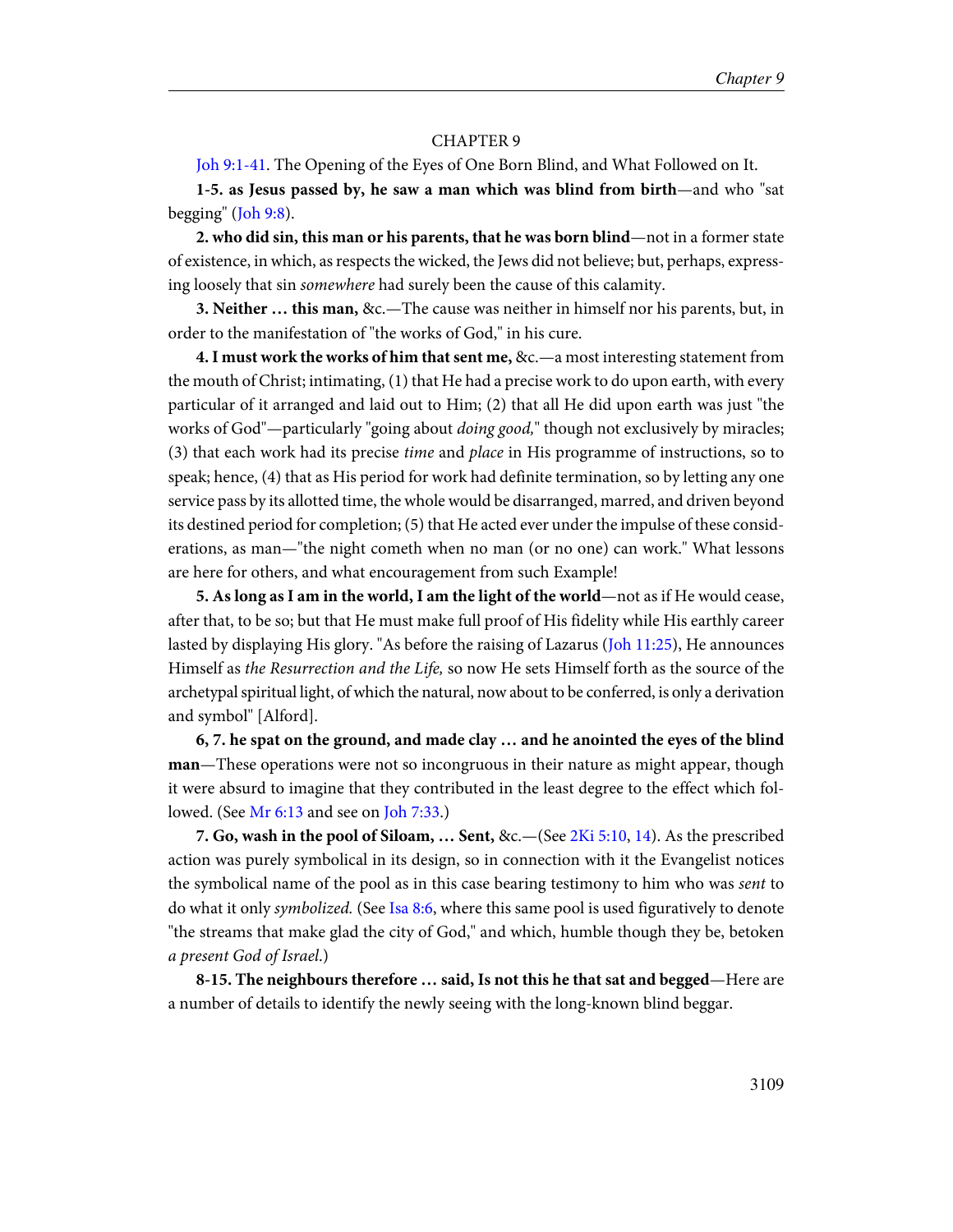**13. They brought to the Pharisees**—sitting probably in council, and chiefly of that sect ([Joh 7:47,](http://www.ccel.org/study/Bible:John.7.47) [48](http://www.ccel.org/study/Bible:John.7.48)).

**16, 17. This man is not of God,** &c.—(See on [Joh 5:9;](http://www.ccel.org/study/Bible:John.5.9) [Joh 5:16\)](http://www.ccel.org/study/Bible:John.5.16).

**Others said,** &c.—such as Nicodemus and Joseph.

**17. the blind man … said, He is a prophet**—rightly viewing the miracle as but a "sign" of His prophetic commission.

**18-23. the Jews did not believe … he had been born blind … till they called the parents of him that had received his sight**—Foiled by the testimony of the young man himself, they hope to throw doubt on the fact by close questioning his parents, who, perceiving the snare laid for them, ingeniously escape it by testifying simply to the identity of their son, and his birth-blindness, leaving it to himself, as a competent witness, to speak as to the cure. They prevaricated, however, in saying they "knew not who had opened his eyes," for "they feared the Jews," who had come to an understanding (probably after what is recorded, [Joh 7:50,](http://www.ccel.org/study/Bible:John.7.50) &c.; but by this time well known), that whoever owned Him as the Christ would be put out of the synagogue—that is, not simply excluded, but excommunicated.

**24-34. Give God the praise; we know that this man is a sinner**—not wishing him to own, even to the praise of God, that a miracle had been wrought upon him, but to show more regard to the honor of God than ascribe any such act to one who was a sinner.

**25. He answered and said, Whether he be a sinner or no,** &c.—Not that the man meant to insinuate any doubt in his own mind on the point of His being "a sinner," but as his opinion on such a point would be of no consequence to others, he would speak only to what he knew as fact in his own case.

**26. Then said they … again, What did he to thee?** &c.—hoping by repeated questions to ensnare him, but the youth is more than a match for them.

**27. I have told you already … will ye also be his disciples?**—In a vein of keen irony he treats their questions as those of anxious inquirers, almost ready for discipleship! Stung by this, they retort upon him as the disciple (and here they plainly were not wrong); for themselves, they fall back upon Moses; about *him* there could be no doubt; but who knew about this upstart?

**30. The man answered, Herein is a marvellous thing, that ye know not from whence he is, and yet he hath opened mine eyes**—He had no need to say another word; but waxing bolder in defense of his Benefactor, and his views brightening by the very courage which it demanded, he puts it to them how they could pretend inability to tell whether one who opened the eyes of a man born blind was "of God" or "a sinner"—from above or from beneath—and proceeds to argue the case with remarkable power. So irresistible was his argument that their rage burst forth in a speech of intense Pharisaism, "Thou wast altogether born in sins, and dost thou teach us?"—thou, a base-born, uneducated, impudent youth,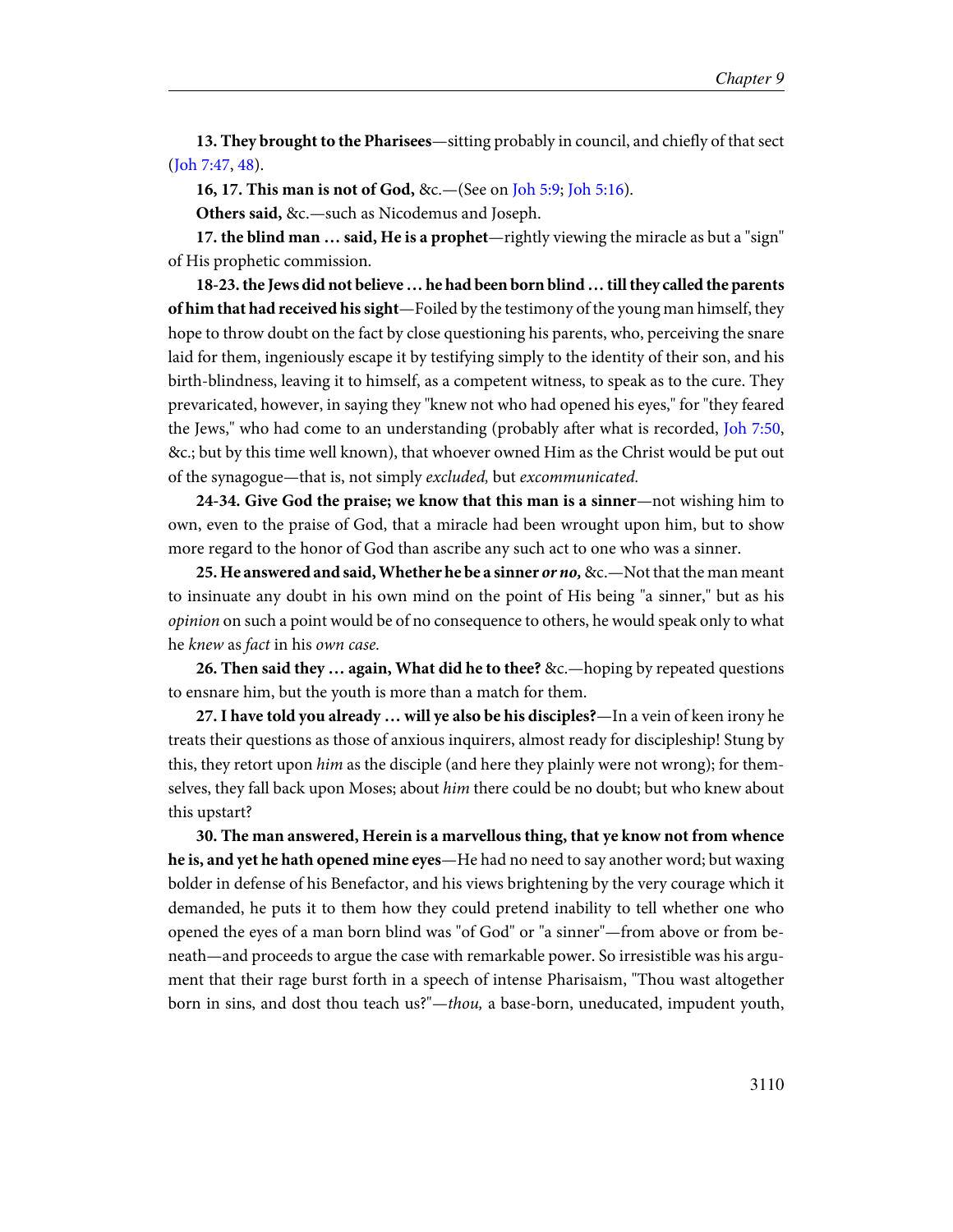teach us, the trained, constituted, recognized guides of the people in the things of God! Out upon thee!

**31. they cast him out**—judicially, no doubt, as well in fact. The allusion to his being "born in sins" seems a tacit admission of his being blind from birth—the very thing they had been so unwilling to own. But rage and enmity to truth are seldom consistent in their outbreaks. The friends of this excommunicated youth, crowding around him with their sympathy, would probably express surprise that One who could work such a cure should be unable to protect his patient from the persecution it had raised against him, or should possess the power without using it. Nor would it be strange if such thoughts should arise in the youth's own mind. But if they did, it is certain, from what follows, that they made no lodgment there, conscious as he was that "whereas he was blind, now he saw," and satisfied that if his Benefactor "were not of God, He could do nothing" [\(Joh 9:33\)](http://www.ccel.org/study/Bible:John.9.33). There was a word for him too, which, if whispered in his ear from the oracles of God, would seem expressly designed to describe his case, and prepare him for the coming interview with his gracious Friend. "Hear the word of the Lord, ye that tremble at His word. Your brethren that hated you, that cast you out for My name's sake, said, Let the Lord be glorified; BUT He shall appear to your joy, and they shall be ashamed" ([Isa 66:5](http://www.ccel.org/study/Bible:Isa.66.5)). But how was He engaged to whom such noble testimony had been given, and for whom such persecution had been borne? Uttering, perhaps, in secret, "with strong crying and tears," the words of the prophetic psalm, "Let not them that wait on Thee, O Lord God of hosts, be ashamed for my sake; let none that seek Thee be confounded for my sake, O God of Israel; because for Thy sake I have borne reproach … and the reproaches of them that reproached Thee are fallen upon me" [\(Ps 69:6](http://www.ccel.org/study/Bible:Ps.69.6), [7,](http://www.ccel.org/study/Bible:Ps.69.7) [9](http://www.ccel.org/study/Bible:Ps.69.9)).

**35-38. Jesus heard**—that is, by intelligence brought Him.

**that they had cast him out; and when he had found him**—by accident? Not very likely. Sympathy in that breast could not long keep aloof from its object.

**he said unto him, Dost thou believe on the Son of God?**—A question stretching purposely beyond his present attainments, in order the more quickly to lead him—in his present teachable frame—into the highest truth.

**36. He answered and said, Who is he, Lord, that I may believe on him?**—"His reply is affirmative, and believing by anticipation, promising faith as soon as Jesus shall say who He is" [Stier].

**37. Jesus said unto him, Thou hast both seen him**—the new sense of sight having at that moment its highest exercise, in gazing upon "the Light of the world."

**38. he said, Lord, I believe: and he worshipped him**—a faith and a worship, beyond doubt, meant to express far more than he would think proper to any human "prophet" ([Joh](http://www.ccel.org/study/Bible:John.9.17) [9:17](http://www.ccel.org/study/Bible:John.9.17))—the unstudied, resistless expression, probably of SUPREME faith and adoration, though without the full understanding of what that implied.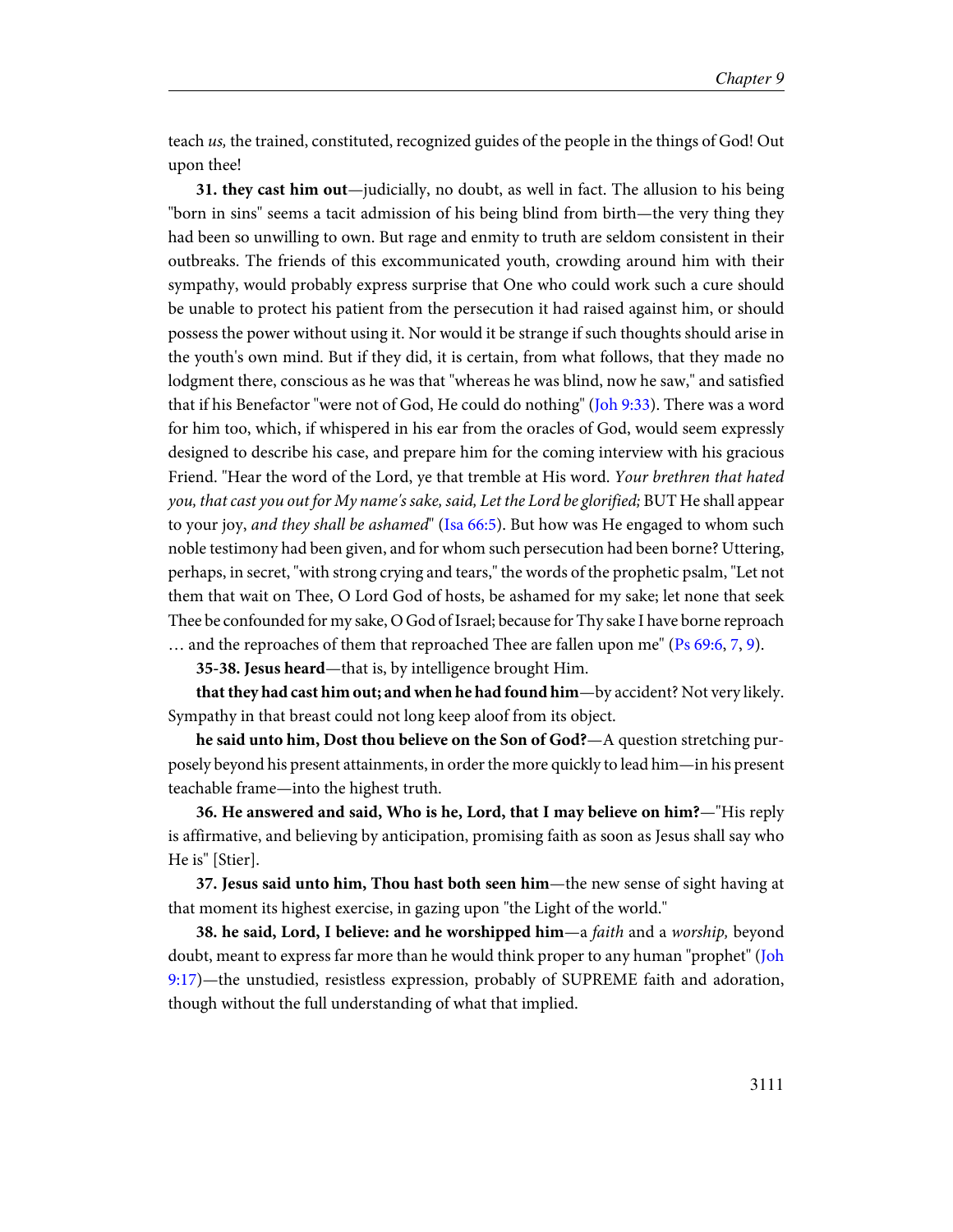**39-41. Jesus said**—perhaps at the same time, but after a crowd, including some of the skeptical and scornful rulers, had, on seeing Jesus talking with the healed youth, hastened to the spot.

**that they which see not might see,** &c.—rising to that sight of which the natural vision communicated to the youth was but the symbol. (See on [Joh 9:5](http://www.ccel.org/study/Bible:John.9.5), and compare [Lu 4:18](http://www.ccel.org/study/Bible:Luke.4.18)).

**that they which see might be made blind**—judicially incapable of apprehending and receiving the truth, to which they have wilfully shut their eyes.

**40. Are we blind also?**—We, the constituted, recognized guides of the people in spiritual things? pride and rage prompting the question.

**41. If ye were blind**—wanted light to discern My claims, and only waited to receive it. **ye should have no sin**—none of the guilt of shutting out the light.

**ye say, We see; therefore your sin remaineth**—Your claim to possess light, while rejecting Me, is that which seals you up in the guilt of unbelief.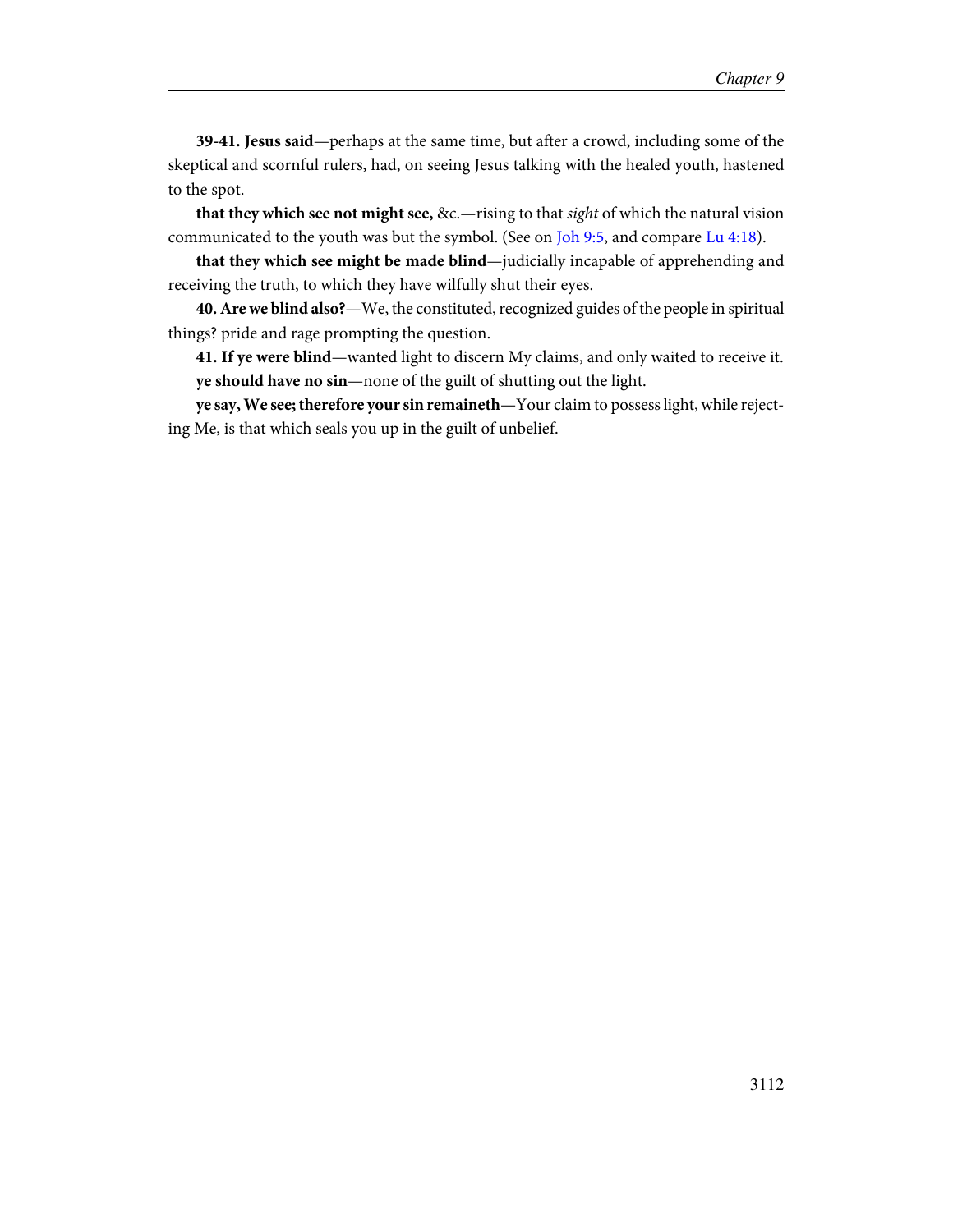### CHAPTER 10

[Joh 10:1-21](http://www.ccel.org/study/Bible:John.10.1-John.10.21). The Good Shepherd.

This discourse seems plainly to be a continuation of the closing verses of the ninth chapter. The figure was familiar to the Jewish ear (from [Jer 23:1-40;](http://www.ccel.org/study/Bible:Jer.23.1-Jer.23.40) [Eze 34:1-31;](http://www.ccel.org/study/Bible:Ezek.34.1-Ezek.34.31) [Zec 11:1-17,](http://www.ccel.org/study/Bible:Zech.11.1-Zech.11.17) &c.). "This simple creature [the sheep] has this special note among all animals, that it quickly hears the voice of the shepherd, follows no one else, depends entirely on him, and seeks help from him alone—cannot help itself, but is shut up to another's aid" [Luther in Stier].

**1, 2. He that entereth not by the door**—the legitimate way (without saying what that was, as yet).

**into the sheepfold**—the sacred enclosure of God's true people.

**climbeth up some other way**—not referring to the assumption of ecclesiastical office without an external call, for those Jewish rulers, specially aimed at, had this [\(Mt 23:2](http://www.ccel.org/study/Bible:Matt.23.2)), but to the want of a true spiritual commission, the seal of heaven going along with the outward authority; it is the assumption of the spiritual guidance of the people without this that is meant.

**2. he that entereth in by the door is the shepherd of the sheep**—a true, divinely recognized shepherd.

**3. To him the porter openeth**—that is, right of free access is given, by order of Him to whom the sheep belong; for it is better not to give the allusion a more specific interpretation [Calvin, Meyer, Luthardt].

**and the sheep hear his voice**—This and all that follows, though it admits of important application to every faithful shepherd of God's flock, is in its direct and highest sense true only of "the great Shepherd of the sheep," who in the first five verses seems plainly, under the simple character of a true shepherd, to be drawing His own portrait [Lampe, Stier, &c.].

**7-14. I am the door of the sheep**—that is, the way in to the fold, with all blessed privileges, both for shepherds and sheep (compare [Joh 14:6](http://www.ccel.org/study/Bible:John.14.6); [Eph 2:18](http://www.ccel.org/study/Bible:Eph.2.18)).

**8. All that ever came before me**—the false prophets; not as claiming the prerogatives of Messiah, but as perverters of the people from the way of life, all pointing to Him [Olshausen].

**the sheep did not hear them**—the instinct of their divinely taught hearts preserving them from seducers, and attaching them to the heaven-sent prophets, of whom it is said that "the Spirit of Christ was in them" [\(1Pe 1:11](http://www.ccel.org/study/Bible:1Pet.1.11)).

**9. by me if any man enter in**—whether shepherd or sheep.

**shall be saved**—the great object of the pastoral office, as of all the divine arrangements towards mankind.

**and shall go in and out and find pasture**—in, as to a place of *safety* and *repose*; *out*, as to "green pastures and still waters" ([Ps 23:2\)](http://www.ccel.org/study/Bible:Ps.23.2) for nourishment and refreshing, and all this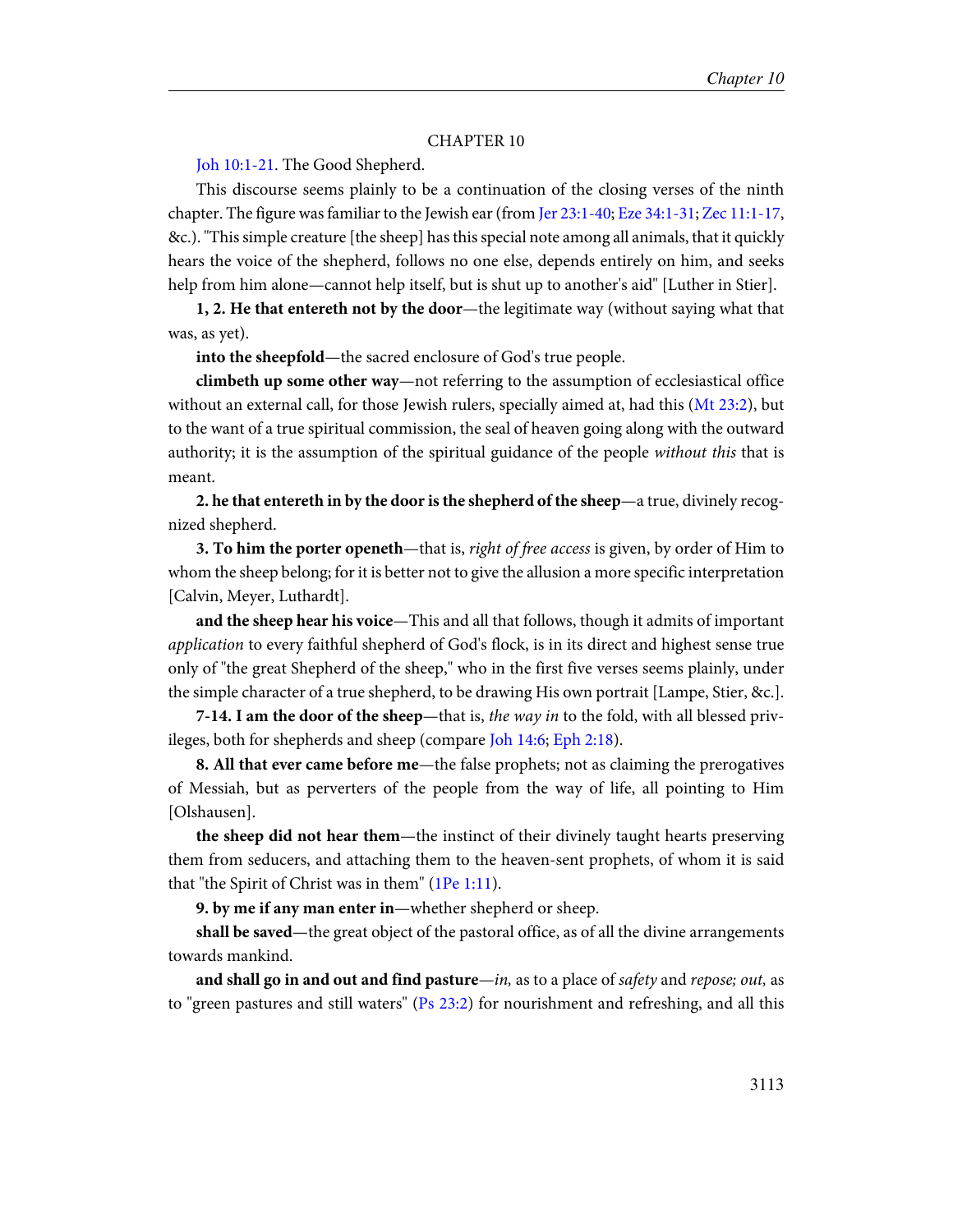only transferred to another clime, and enjoyed in another manner, at the close of this earthly scene [\(Re 7:17\)](http://www.ccel.org/study/Bible:Rev.7.17).

**10. I am come that they might have life, and … more abundantly**—not merely to preserve but impart LIFE, and communicate it in rich and unfailing exuberance. What a claim! Yet it is only an echo of all His teaching; and He who uttered these and like words must be either a blasphemer, all worthy of the death He died, or "God with us"—there can be no middle course.

**11. I am the good shepherd**—emphatically, and, in the sense intended, exclusively so ([Isa 40:11](http://www.ccel.org/study/Bible:Isa.40.11); [Eze 34:23](http://www.ccel.org/study/Bible:Ezek.34.23); [37:24;](http://www.ccel.org/study/Bible:Ezek.37.24) [Zec 13:7\)](http://www.ccel.org/study/Bible:Zech.13.7).

**the good shepherd giveth his life for the sheep**—Though this may be said of literal shepherds, who, even for their brute flock, have, like David, encountered "the lion and the bear" at the risk of their own lives, and still more of faithful pastors who, like the early bishops of Rome, have been the foremost to brave the fury of their enemies against the flock committed to their care; yet here, beyond doubt, it points to the struggle which was to issue in the willing surrender of the Redeemer's own life, to save His sheep from destruction.

**12. an hireling … whose own the sheep are not**—who has no property, in them. By this He points to His own peculiar relation to the sheep, the same as His Father's, the great Proprietor and Lord of the flock, who styles Him "My Shepherd, the Man that is My Fellow" ([Zec 13:7\)](http://www.ccel.org/study/Bible:Zech.13.7), and though faithful under-shepherds are so in their Master's interest, that they feel a measure of His own concern for their charge, the language is strictly applicable only to "the Son over His own house" [\(Heb 3:6](http://www.ccel.org/study/Bible:Heb.3.6)).

**seeth the wolf coming**—not the devil distinctively, as some take it [Stier, Alford, &c.], but generally whoever comes upon the flock with hostile intent, in whatever form: though the wicked one, no doubt, is at the bottom of such movements [Luthardt].

**14. I am the good shepherd, and know my sheep**—in the peculiar sense of [2Ti 2:19.](http://www.ccel.org/study/Bible:2Tim.2.19)

**am known of mine**—the soul's response to the voice that has inwardly and efficaciously called it; for of this mutual loving acquaintance ours is the effect of His. "The Redeemer's knowledge of us is the *active* element, penetrating us with His power and life; that of believers is the *passive* principle, the reception of His life and light. In this reception, however, an assimilation of the soul to the sublime object of its knowledge and love takes place; and thus an activity, though a derived one, is unfolded, which shows itself in obedience to His commands" [Olshausen]. From this mutual knowledge Jesus rises to another and loftier reciprocity of knowledge.

**15-18. As the Father knoweth me, even so know I the Father**—What claim to absolute equality with the Father could exceed this? (See on [Mt 11:27\)](http://www.ccel.org/study/Bible:Matt.11.27).

**and I lay down my life for the sheep**—How sublime this, immediately following the lofty claim of the preceding clause! It is the riches and the poverty of "the Word made flesh"—one glorious Person reaching at once up to the Throne and down even to the dust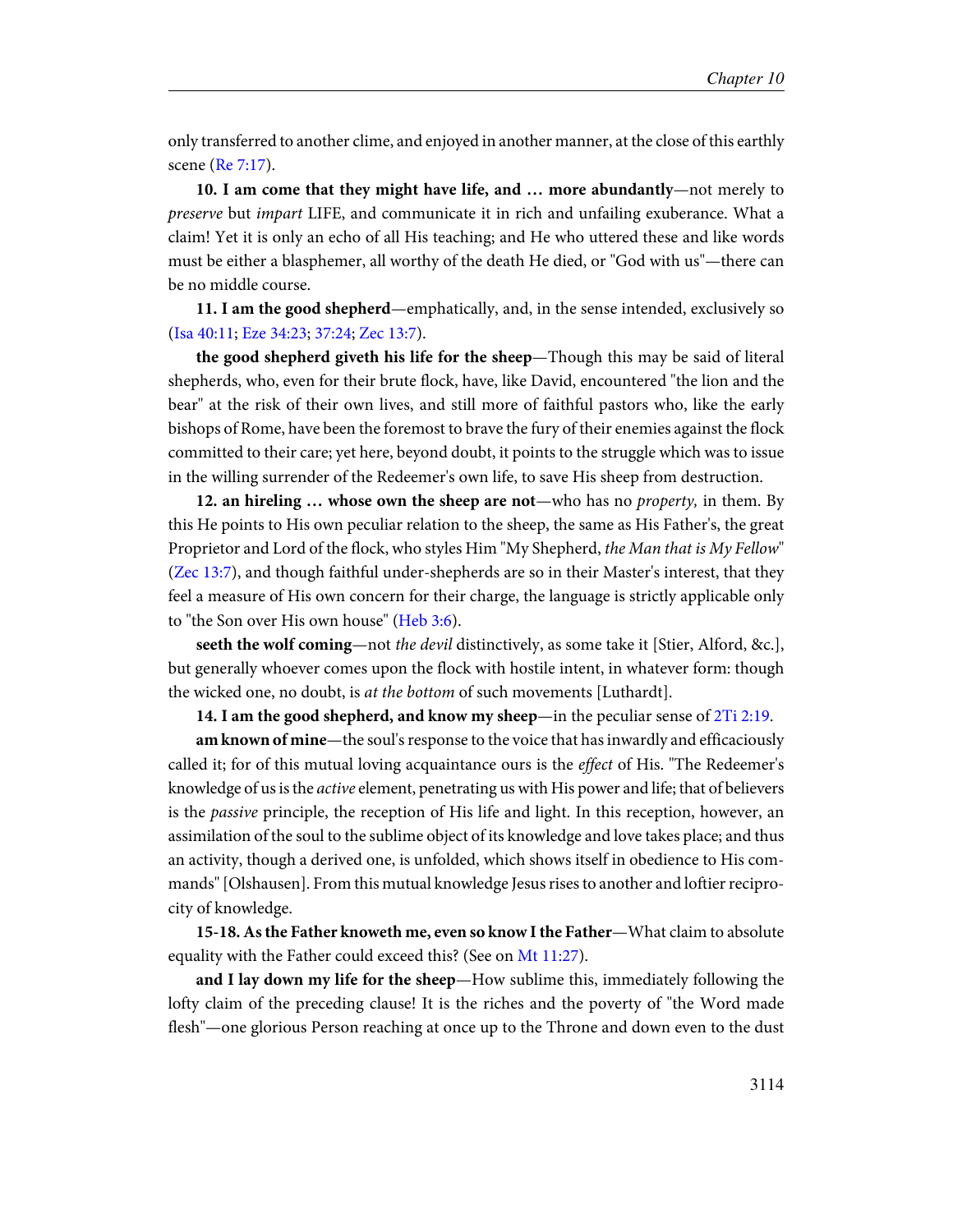of death, "that we might live through Him." A candid interpretation of the words, "for the sheep," ought to go far to establish the special relation of the vicarious death of Christ to the Church.

**16. other sheep I have … not of this fold: them also I must bring**—He means the perishing Gentiles, already His "sheep" in the love of His heart and the purpose of His grace to "*bring* them" in due time.

**they shall hear my voice**—This is not the language of mere foresight that they would believe, but the expression of a purpose to draw them to Himself by an inward and efficacious call, which would infallibly issue in their spontaneous accession to Him.

**and there shall be one fold**—rather "one flock" (for the word for "fold," as in the foregoing verses, is quite different).

**17. Therefore doth my Father love me, because I lay down my life,** &c.—As the highest act of the Son's love to the Father was the laying down of His life for the sheep at His "commandment," so the Father's love to Him as His incarnate Son reaches its consummation, and finds its highest justification, in that sublimest and most affecting of all acts.

**that I might take it again**—His resurrection-life being indispensable to the accomplishment of the fruit of His death.

**18. No man taketh it from me, but I lay it down myself: I have power to lay it down, and I have power to take it again**—It is impossible for language more plainly and emphatically to express the *absolute voluntariness* of Christ's death, such a voluntariness as it would be manifest presumption in any mere *creature* to affirm of his own death. It is beyond all doubt the language of One who was conscious that *His life was His own* (which no creature's is), and therefore His to surrender or retain at will. Here lay the glory of His sacrifice, that it was purely voluntary. The claim of "power to take it again" is no less important, as showing that His resurrection, though ascribed to the Father, in the sense we shall presently see, was nevertheless His own assertion of His own right to life as soon as the purposes of His voluntary death were accomplished.

**This commandment**—to "lay down His—life, that He might take it again."

**have I received of my Father**—So that Christ died at once by "command" of His Father, and by such a voluntary obedience to that command as has made Him (so to speak) infinitely dear to the Father. The *necessity* of Christ's death, in the light of these profound sayings, must be manifest to all but the superficial student.

**19-21. There was a division … again among the Jews for these sayings**—the light and the darkness revealing themselves with increasing clearness in the separation of the teachable from the obstinately prejudiced. The one saw in Him only "a devil and a madman"; the other revolted at the thought that *such words* could come from one possessed, and sight be given to the blind by a demoniac; showing clearly that a deeper impression had been made upon them than their words expressed.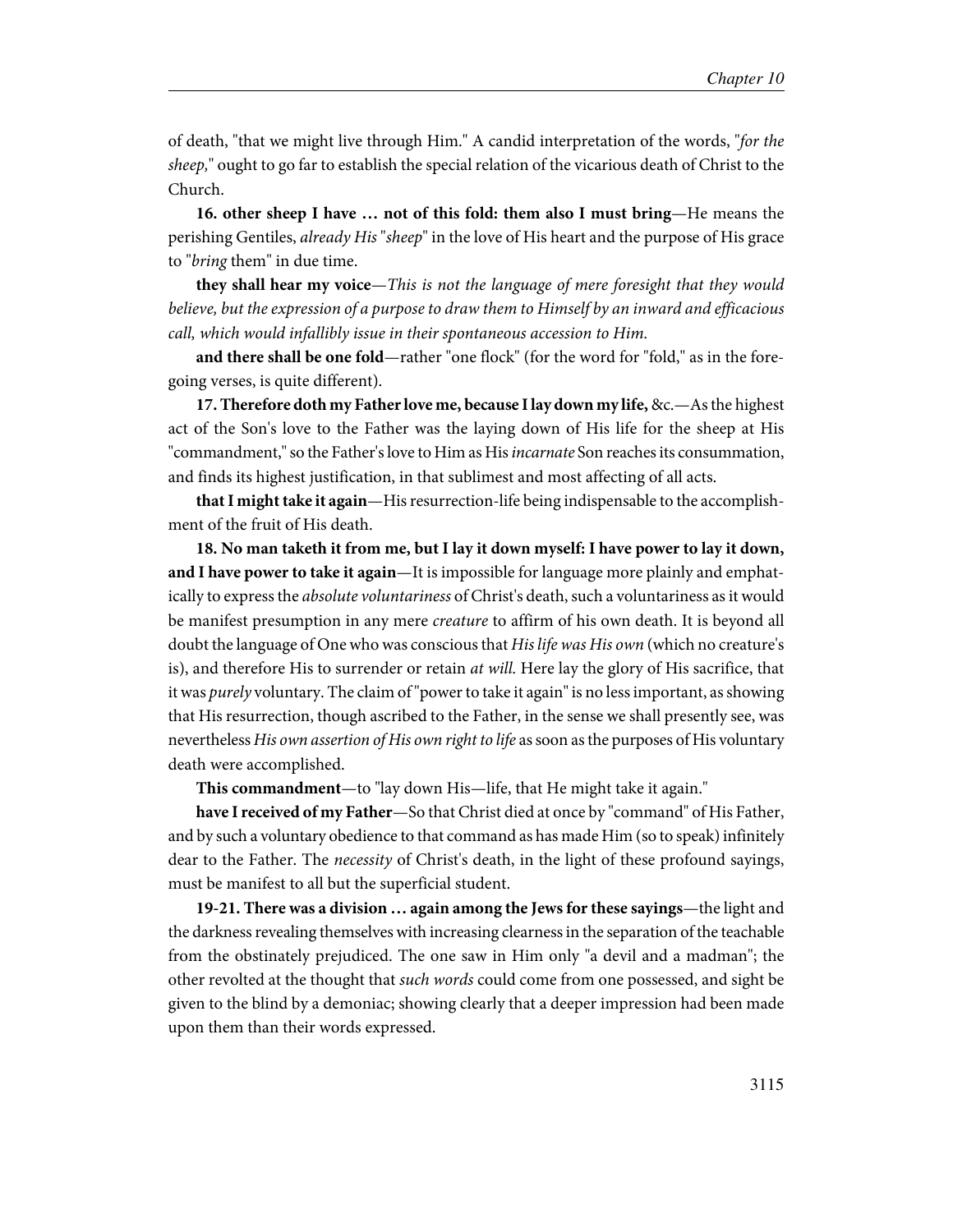[Joh 10:22-42.](http://www.ccel.org/study/Bible:John.10.22-John.10.42) Discourse at the Feast of Dedication—From the Fury of His Enemies Jesus Escapes beyond Jordan, Where Many Believe on Him.

**22, 23. it was … the feast of the dedication**—celebrated rather more than two months after the feast of tabernacles, during which intermediate period our Lord seems to have remained in the neighborhood of Jerusalem. It was instituted by Jude Maccabeus, to commemorate the purification of the temple from the profanations to which it had been subjected by Antiochus Epiphanes 165 B.C., and kept for eight days, from the twenty-fifth Chisleu (December), the day on which Judas began the first joyous celebration of it [\(1 Maccabees](http://www.ccel.org/study/Bible:1Macc.4.52) [4:52](http://www.ccel.org/study/Bible:1Macc.4.52),[56](http://www.ccel.org/study/Bible:1Macc.4.56),[59](http://www.ccel.org/study/Bible:1Macc.4.59); and Josephus, Antiquities, 7.7.7).

**it was winter**—implying some inclemency. Therefore,

**23. Jesus walked … in Solomon's porch**—for shelter. This portico was on the east side of the temple, and Josephus says it was part of the original structure of Solomon [Antiquities, 20.9.7].

**24. Then came the Jews**—the rulers. (See on [Joh 1:19](http://www.ccel.org/study/Bible:John.1.19)).

**How long dost thou make us to doubt?**—"hold us in suspense" (Margin).

**If thou be the Christ, tell us plainly**—But when the plainest evidence of it was resisted, what weight could a mere *assertion* of it have?

**25, 26. Jesus answered them, I told you**—that is, in substance, what I am (for example [Joh 7:37,](http://www.ccel.org/study/Bible:John.7.37) [38;](http://www.ccel.org/study/Bible:John.7.38) [8:12,](http://www.ccel.org/study/Bible:John.8.12) [35](http://www.ccel.org/study/Bible:John.8.35), [36,](http://www.ccel.org/study/Bible:John.8.36) [58\)](http://www.ccel.org/study/Bible:John.8.58).

**26. ye believe not, because ye are not of my sheep, as I said**—referring to the whole strain of the Parable of the Sheep, ([Joh 10:1,](http://www.ccel.org/study/Bible:John.10.1) &c.).

**27-30. My sheep hear my voice,** &c.—(See on [Joh 10:8](http://www.ccel.org/study/Bible:John.10.8)).

**28. I give unto them eternal life**—not "will give them"; for it is a present gift. (See on [Joh 3:36;](http://www.ccel.org/study/Bible:John.3.36) [Joh 5:24](http://www.ccel.org/study/Bible:John.5.24)). It is a very grand utterance, couched in the language of majestic authority.

**29. My Father, which gave them me**—(See on [Joh 6:37-39\)](http://www.ccel.org/study/Bible:John.6.37-John.6.39).

**is greater than all—with whom no adverse power can contend. It is a general expression** of an admitted truth, and what follows shows for what purpose it was uttered, "and none is able to pluck them out of My Father's hand." The impossibility of true believers being lost, in the midst of all the temptations which they may encounter, does not consist in their fidelity and decision, but is founded upon the *power of God*. Here the doctrine of predestination is presented in its sublime and sacred aspect; there is a predestination of the holy, which is taught from one end of the Scriptures to the other; not, indeed, of such a nature that an "irresistible grace" compels the opposing will of man (of course not), but so that that will of man which receives and loves the commands of God is produced only by God's grace (Olshausen—a testimony all the more valuable, being given in spite of *Lutheran* prejudice).

**30. I and my Father are one**—Our language admits not of the precision of the original in this great saying. "Are" is in the *masculine* gender—"we (two persons) are"; while "*one*" is neuter—"one thing." Perhaps "one interest" expresses, as nearly as may be, the purport of the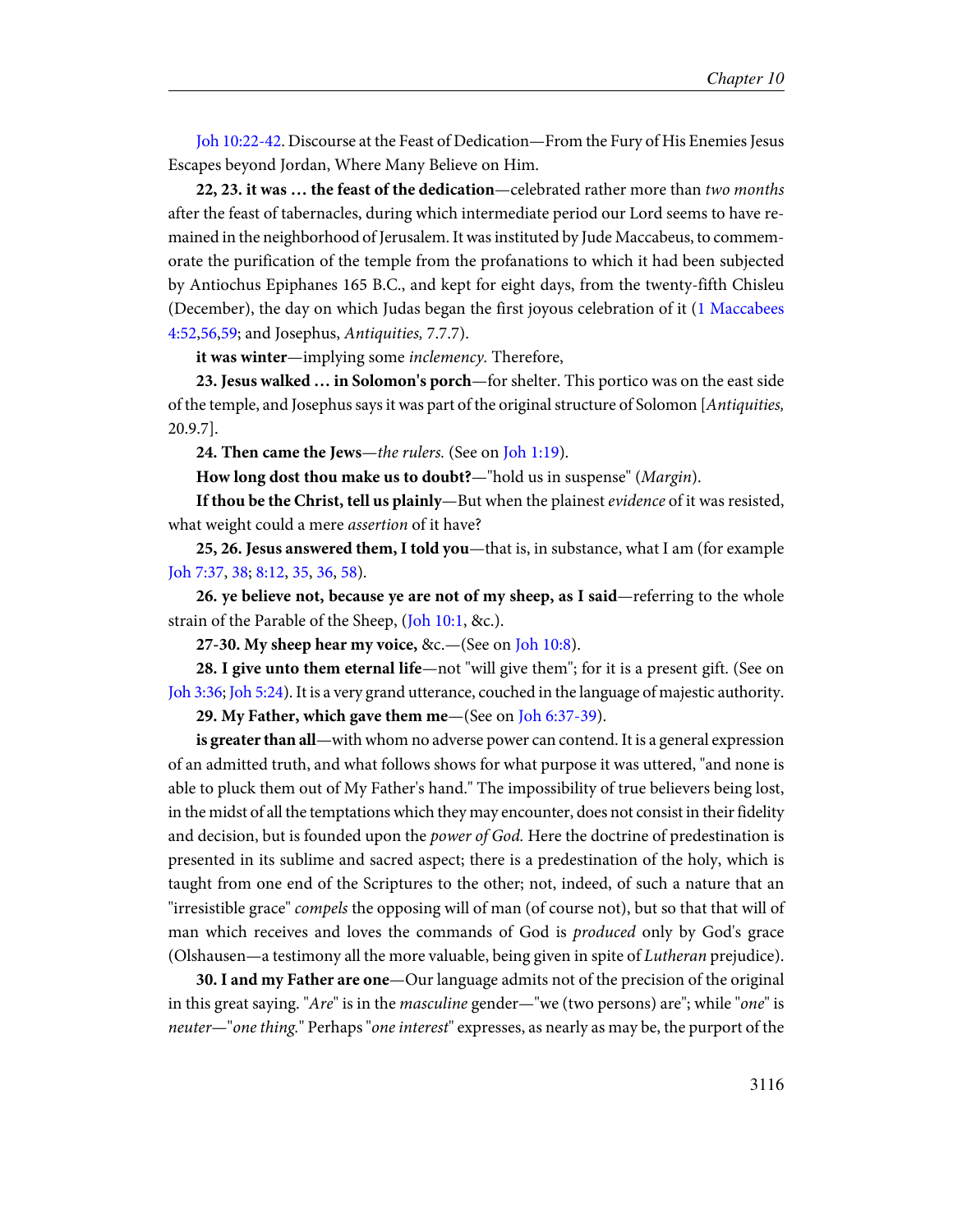saying. There seemed to be some contradiction between His saying they had been given by His Father into His own hands, out of which they could not be plucked, and then saying that none could pluck them out of His Father's hands, as if they had not been given out of them. "Neither have they," says He; "though He has given them to Me, they are as much in His own almighty hands as ever—they *cannot be*, and when given to Me they are not, given away from Himself; for He and I HAVE ALL IN COMMON." Thus it will be seen, that, though oneness of essence is not the precise thing here affirmed, that truth is the basis of what is affirmed, without which it would not be true. And Augustine was right in saying the "We are" condemns the Sabellians (who denied the distinction of Persons in the Godhead), while the "one" (as explained) condemns the Arians (who denied the unity of their essence).

**31. Then the Jews took up stones again to stone Him**—and for precisely the same thing as before [\(Joh 8:58](http://www.ccel.org/study/Bible:John.8.58), [59\)](http://www.ccel.org/study/Bible:John.8.59).

**32. Many good works have I showed you**—that is, works of pure benevolence (as in [Ac 10:38](http://www.ccel.org/study/Bible:Acts.10.38), "Who went about doing good," &c.; see [Mr 7:37\)](http://www.ccel.org/study/Bible:Mark.7.37).

**from my Father**—not so much by His power, but as directly *commissioned by Him to* do them. This He says to meet the imputation of unwarrantable assumption of the divine prerogatives [Luthardt].

**for which of those works do ye stone me?**—"are ye stoning (that is, going to stone) me?"

**33. for a blasphemy**—whose legal punishment was stoning ([Le 24:11-16](http://www.ccel.org/study/Bible:Lev.24.11-Lev.24.16)).

**thou, being a man**—that is, a man only.

**makest thyself God**—Twice before they understood Him to advance the same claim, and both times they prepared themselves to avenge what they took to be the insulted honor of God, as here, in the way directed by their law ([Joh 5:18;](http://www.ccel.org/study/Bible:John.5.18) [8:59\)](http://www.ccel.org/study/Bible:John.8.59).

**34-36. Is it not written in your law**—in [Ps 82:6](http://www.ccel.org/study/Bible:Ps.82.6), respecting judges or magistrates.

**Ye are gods**—being the official representatives and commissioned agents of God.

**35, 36. If he called them gods unto whom the word of God came … Say ye of him whom the Father hath sanctified and sent into the world, Thou blasphemest**—The whole force of this reasoning, which has been but in part seized by the commentators, lies in what is said of the two parties compared. The *comparison* of Himself with mere men, divinely commissioned, is intended to show (as Neander well expresses it) that the idea of a communication of the Divine Majesty to human nature was by no means foreign to the revelations of the Old Testament; but there is also a contrast between Himself and all merely human representatives of God—the one "sanctified by the Father and sent into the world"; the other, "to whom the word of God (merely) came," which is expressly designed to prevent His being massed up with them as only one of many human officials of God. It is never said of Christ that "the word of the Lord came to Him"; whereas this is the well-known formula by which the divine commission, even to the highest of *mere men*, is expressed, as John the Baptist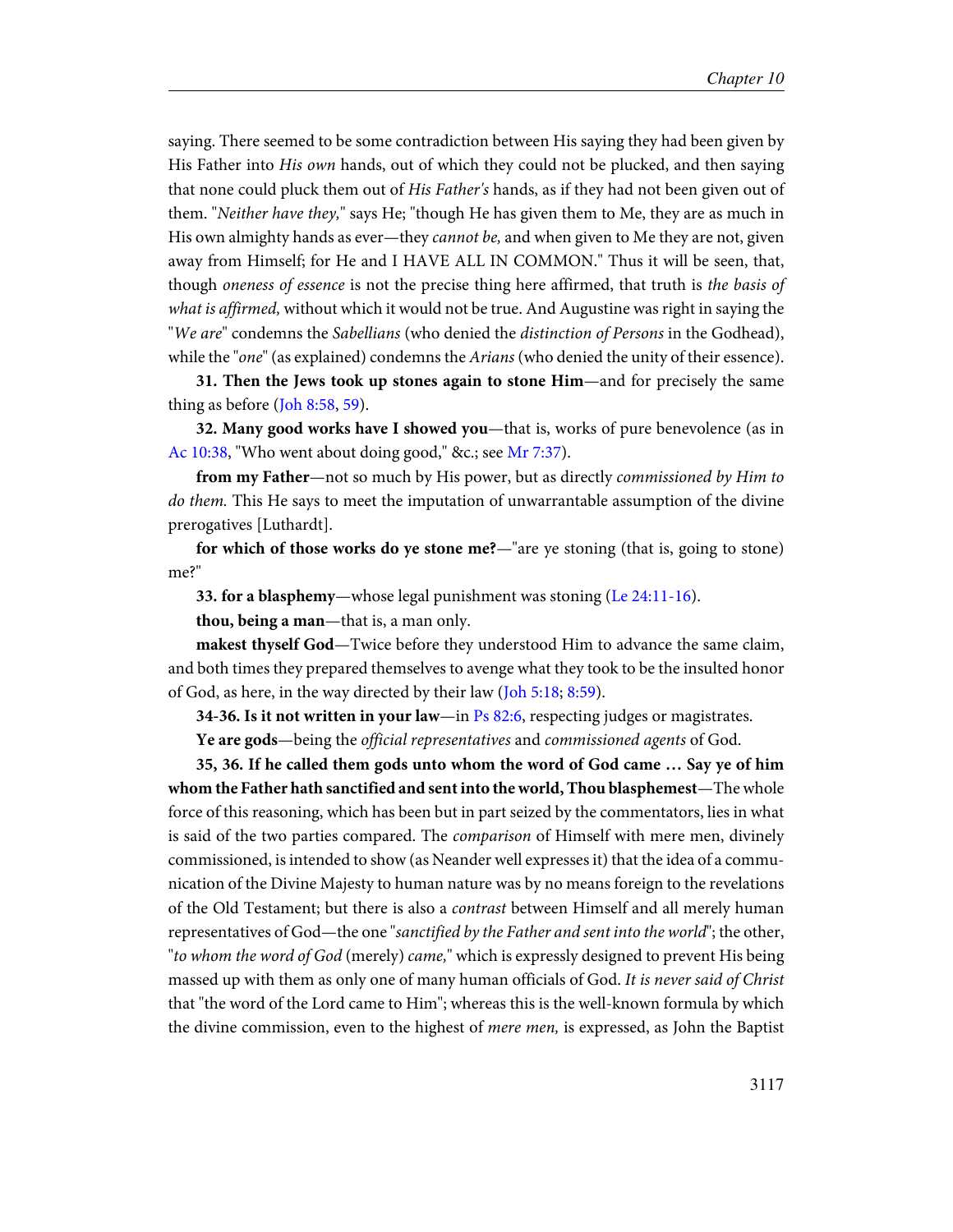([Lu 3:2\)](http://www.ccel.org/study/Bible:Luke.3.2). The reason is that given by the Baptist himself (see on [Joh 3:31\)](http://www.ccel.org/study/Bible:John.3.31). The contrast is between those "to whom the word of God came"—men of the earth, earthy, who were merely privileged to get a divine message to utter (if prophets), or a divine office to discharge (if judges)—and "Him whom (not being of the earth at all) the Father sanctified (or set apart), and sent into the world," an expression never used of any merely human messenger of God, and used only of Himself.

**because, I said, I am the Son of God**—It is worthy of special notice that our Lord had not said, in so many words, that He was the Son of God, on this occasion. But He had said what beyond doubt amounted to it—namely, that He gave His sheep eternal life, and none could pluck them out of His hand; that He had got them from His Father, in whose hands, though given to Him, they still remained, and out of whose hand none could pluck them; and that they were the *indefeasible property of both*, inasmuch as "He and His Father were one." Our Lord considers all this as just saying of Himself, "I am the Son of God"—one nature with Him, yet mysteriously of Him. The parenthesis ([Joh 10:35\)](http://www.ccel.org/study/Bible:John.10.35), "and the Scripture cannot be broken," referring to the terms used of magistrates in the eighty-second Psalm, has an important bearing on the authority of the living oracles. "The Scripture, as the expressed will of the unchangeable God, is itself unchangeable and indissoluble" [Olshausen]. (Compare [Mt 5:17](http://www.ccel.org/study/Bible:Matt.5.17)).

**37-39. though ye believe not me, believe the works**—There was in Christ's words, independently of any miracles, a self-evidencing truth, majesty and grace, which those who had any spiritual susceptibility were unable to resist [\(Joh 7:46;](http://www.ccel.org/study/Bible:John.7.46) [8:30](http://www.ccel.org/study/Bible:John.8.30)). But, for those who wanted this, "the works" were a mighty help. When these failed, the case was desperate indeed.

**that ye may know and believe that the Father is in me, and I in him**—thus reiterating His claim to essential oneness with the Father, which He had only seemed to soften down, that He might calm their rage and get their ear again for a moment.

**39. Therefore they sought again to take him**—true to their original understanding of His words, for they saw perfectly well that He *meant* to "make Himself God" throughout all this dialogue.

**he escaped out of their hand**—(See on [Lu 4:30;](http://www.ccel.org/study/Bible:Luke.4.30) [Joh 8:59\)](http://www.ccel.org/study/Bible:John.8.59).

**40-42. went away again beyond Jordan … the place where John at first baptized**—(See on [Joh 1:28](http://www.ccel.org/study/Bible:John.1.28)).

**41. many resorted to him**—on whom the ministry of the Baptist had left permanent impressions.

**John did no miracle, but all things John spake of this man were true**—what they now heard and saw in Jesus only confirming in their minds the divinity of His forerunner's mission, though unaccompanied by any of His Master's miracles. And thus, "many believed on Him there."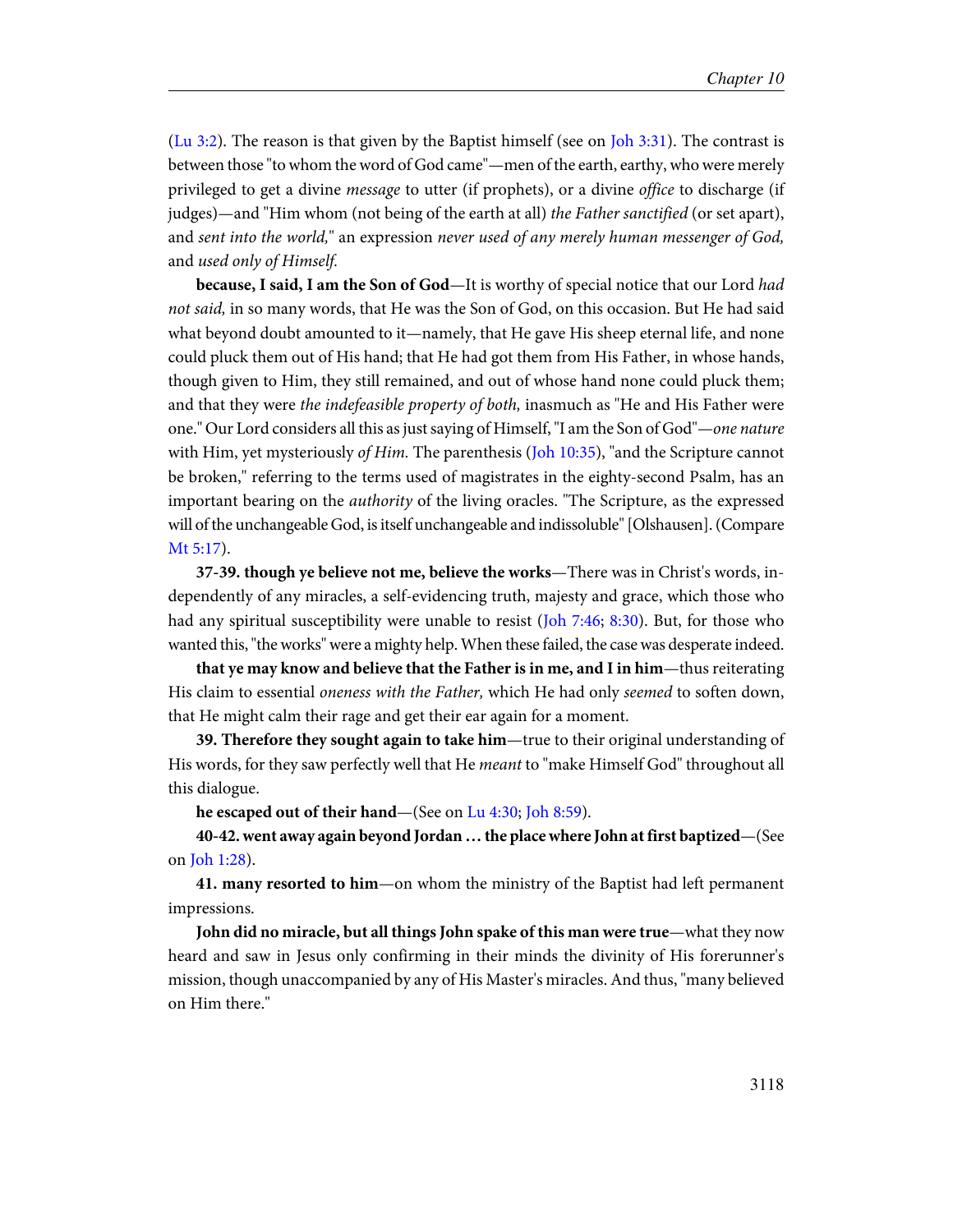### CHAPTER 11

[Joh 11:1-46](http://www.ccel.org/study/Bible:John.11.1-John.11.46). Lazarus Raised from the Dead—The Consequences of This.

**1. of Bethany**—at the east side of Mount Olivet.

**the town of Mary and her sister Martha**—thus distinguishing it from the other Bethany, "beyond Jordan." (See on [Joh 1:28](http://www.ccel.org/study/Bible:John.1.28); [Joh 10:40](http://www.ccel.org/study/Bible:John.10.40)).

**2. It was that Mary who anointed the Lord with ointment,** &c.—This, though not recorded by our Evangelist till [Joh 12:3,](http://www.ccel.org/study/Bible:John.12.3) was so well known in the teaching of all the churches, according to our Lord's prediction ([Mt 26:13](http://www.ccel.org/study/Bible:Matt.26.13)), that it is here alluded to by anticipation, as the most natural way of identifying her; and she is first named, though the younger, as the more distinguished of the two. She "anointed THE Lord," says the Evangelist—led doubtless to the use of this term here, as he was about to exhibit Him illustriously as the Lord of Life.

**3-5. his sisters sent unto him, saying, Lord, he whom thou lovest is sick**—a most womanly appeal, yet how reverential, to the known affection of her Lord for the patient. (See [Joh 11:5,](http://www.ccel.org/study/Bible:John.11.5) [11\)](http://www.ccel.org/study/Bible:John.11.11). "Those whom Christ loves are no more exempt than others from their share of earthly trouble and anguish: rather are they bound over to it more surely" [Trench].

**4. When Jesus heard that, he said, This sickness is not unto death**—to result in death.

**but for the glory of God, that the Son of God may be glorified thereby**—that is, by this glory of God. (See Greek.) Remarkable language this, which from creature lips would have been intolerable. It means that the glory of God manifested in the resurrection of dead Lazarus would be shown to be the glory, personally and immediately, of THE Son.

**5. Jesus loved Martha and her sister and Lazarus**—what a picture!—one that in every age has attracted the admiration of the whole Christian Church. No wonder that those miserable skeptics who have carped at the ethical system of the Gospel, as not embracing private friendships in the list of its virtues, have been referred to the Saviour's peculiar regard for this family as a triumphant refutation, if such were needed.

**6. When he heard he was sick, he abode two days still … where he was**—at least twentyfive miles off. Beyond all doubt this was just to let things come to their worst, in order to display His glory. But how trying, meantime, to the faith of his friends, and how unlike the way in which love to a dying friend usually shows itself, on which it is plain that Mary reckoned. But the ways of *divine* are not as the ways of *human* love. Often they are the reverse. When His people are sick, in body or spirit; when their case is waxing more and more desperate every day; when all hope of recovery is about to expire—just then and therefore it is that "He abides two days still in the same place where He is." Can they still hope against hope? Often they do not; but "this is their infirmity." For it is His chosen style of acting. We have been well taught it, and should not *now* have the lesson to learn. From the days of Moses was it given sublimely forth as the character of His grandest interpositions, that "the Lord will judge His people and repent Himself for His servants"—when He seeth that their power is gone ([De 32:36](http://www.ccel.org/study/Bible:Deut.32.36)).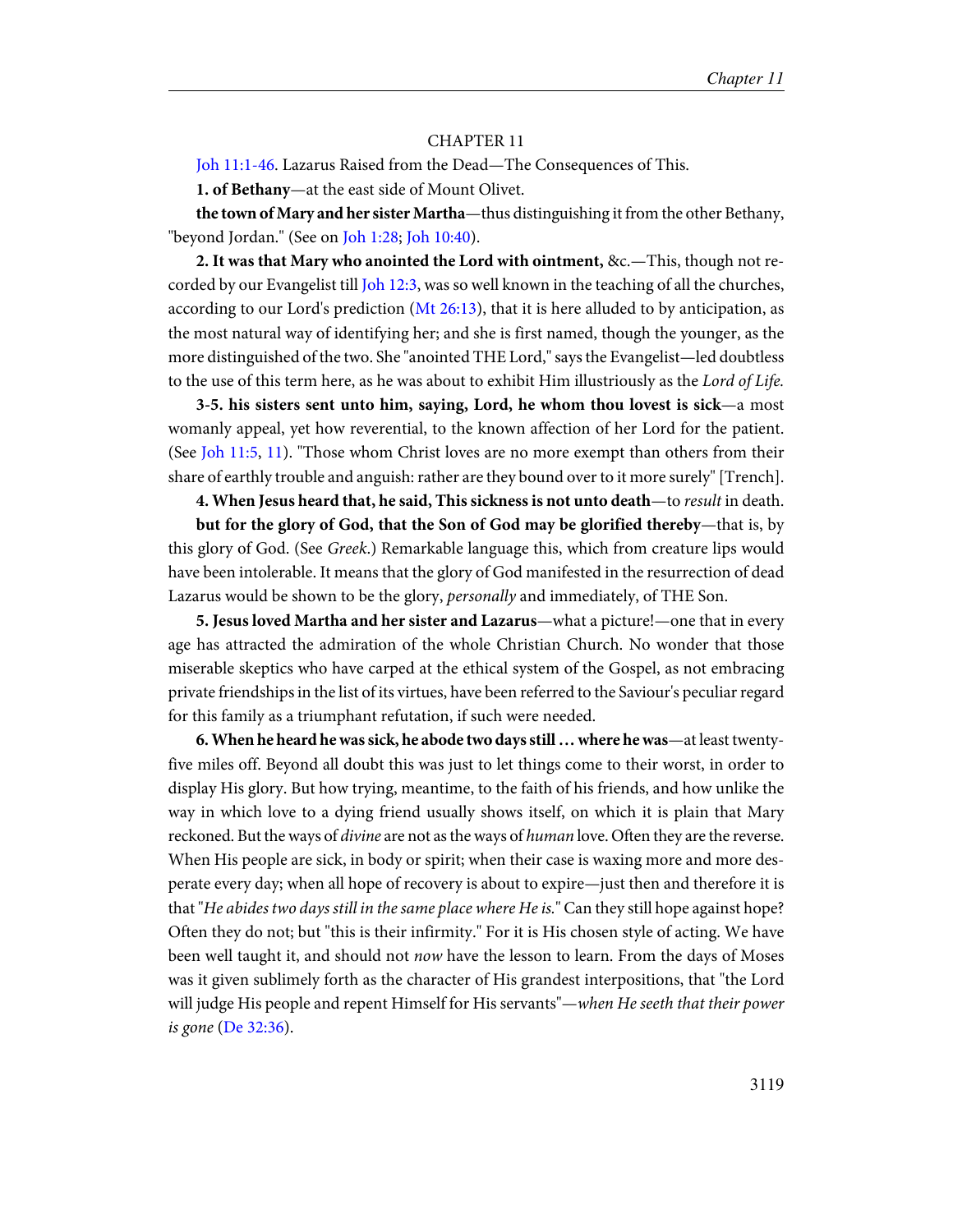**7-10. Let us go into Judea again**—He was now in Perea, "beyond Jordan."

**8. His disciples say unto him, Master, the Jews of late sought,** &c.—literally, "were (just) now seeking" "to stone thee" (Joh  $10:31$ ).

**goest thou thither again?**—to certain death, as [Joh 11:16](http://www.ccel.org/study/Bible:John.11.16) shows they thought.

**9. Jesus answered, Are there not twelve hours in the day?**—(See on [Joh 9:4](http://www.ccel.org/study/Bible:John.9.4)). Our Lord's day had now reached its eleventh hour, and having till now "walked in the day," He would not *mistime* the remaining and more critical part of His work, which would be as fatal, He says, as omitting it altogether; for "if a man (so He speaks, putting Himself under the same great law of duty as all other men—if a man) walk in the night, he stumbleth, because there is no light in him."

**11-16. Our friend Lazarus sleepeth; but I go that I may wake him out of sleep**—Illustrious title! "Our friend Lazarus." To Abraham only is it accorded in the Old Testament, and not till *after his death*, [\(2Ch 20:7;](http://www.ccel.org/study/Bible:2Chr.20.7) [Isa 41:8\)](http://www.ccel.org/study/Bible:Isa.41.8), to which our attention is called in the New Testament ([Jas 2:23](http://www.ccel.org/study/Bible:Jas.2.23)). When Jesus came in the flesh, His forerunner applied this name, in a certain sense, to himself ([Joh 3:29](http://www.ccel.org/study/Bible:John.3.29)); and into the same fellowship the Lord's chosen disciples are declared to have come [\(Joh 15:13-15\)](http://www.ccel.org/study/Bible:John.15.13-John.15.15). "The phrase here employed, "our friend Lazarus," means more than "he whom Thou lovest" in [Joh 11:3](http://www.ccel.org/study/Bible:John.11.3), for it implies that Christ's affection was reciprocated by Lazarus" [Lampe]. Our Lord had been told only that Lazarus was "sick." But the change which his two days' delay had produced is here tenderly alluded to. Doubtless, His spirit was all the while with His dying, and now dead "friend." The symbol of "sleep" for death is common to all languages, and familiar to us in the Old Testament. In the New Testament, however, a higher meaning is put into it, in relation to believers in Jesus (see on [1Th 4:14\)](http://www.ccel.org/study/Bible:1Thess.4.14), a sense hinted at, and clearly, in [Ps 17:15](http://www.ccel.org/study/Bible:Ps.17.15) [Luthardt]; and the "awaking out of sleep" acquires a corresponding sense far transcending bare resuscitation.

**12. if he sleep, he shall do well**—literally, "be preserved"; that is, recover. "Why then go to Judea?"

**14. Then said Jesus unto them plainly, Lazarus is dead**—Says Bengel beautifully, "Sleep is the death of the saints, in the language of heaven; but this language the disciples here understood not; incomparable is the generosity of the divine manner of discoursing, but such is the slowness of men's apprehension that Scripture often has to descend to the more miserable style of human discourse; compare [Mt 16:11](http://www.ccel.org/study/Bible:Matt.16.11)."

**15. I am glad for your sakes I was not there**—This certainly implies that if He had been present, Lazarus would not have died; not because He could not have resisted the importunities of the sisters, but because, in presence of the personal Life, death could not have reached His friend [Luthardt]. "It is beautifully congruous to the divine decorum that in presence of the Prince of Life no one is ever said to have died" [Bengel].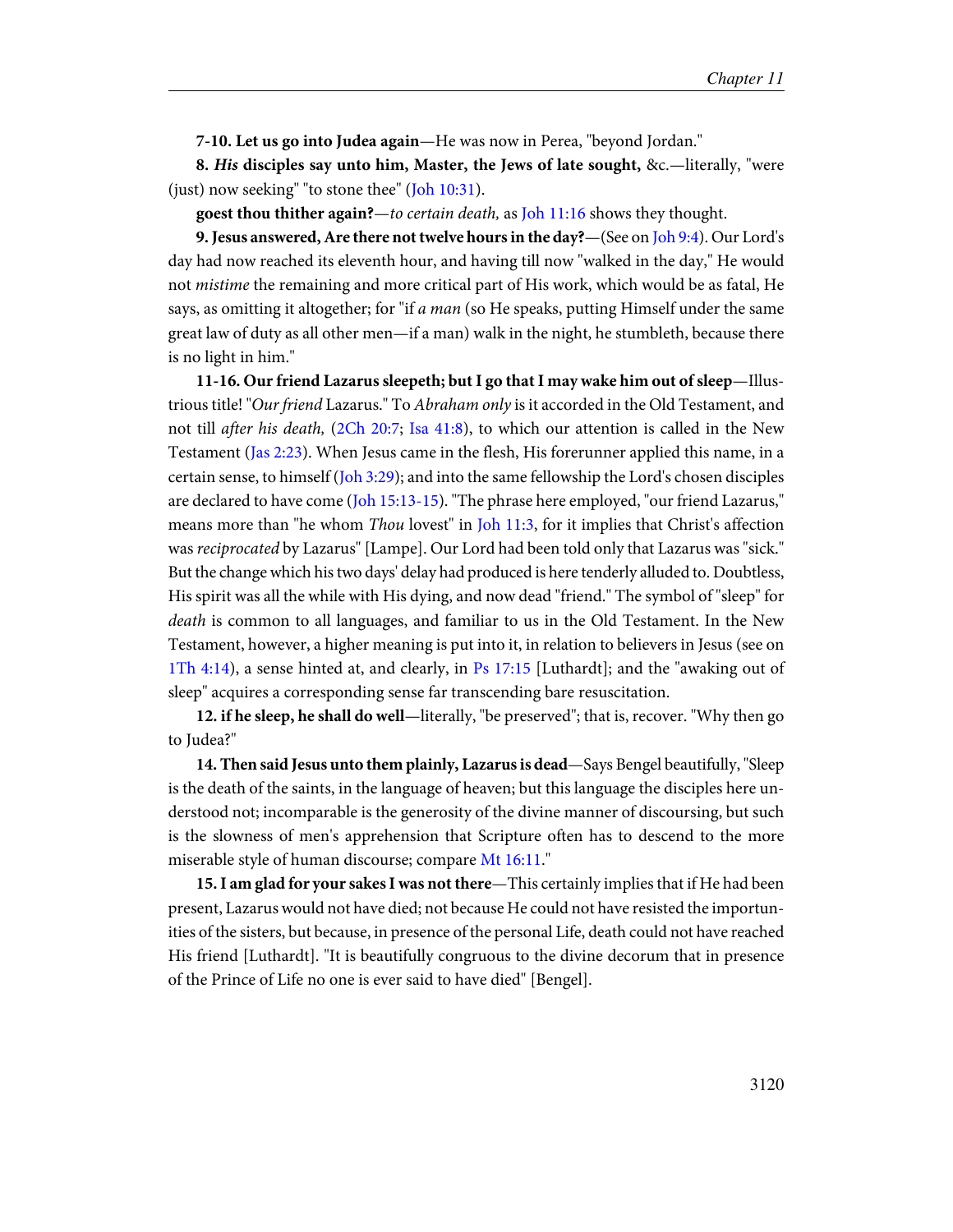**that ye may believe**—This is added to explain His "gladness" at not having been present. His friend's death, as such, could not have been to Him "joyous"; the sequel shows it was "grievous"; but *for them* it was safe ( $Php$  3:1).

**16. Thomas, … called Didymus**—or "the twin."

**Let us also go, that we may die with him**—lovely spirit, though tinged with some sad-ness, such as reappears at [Joh 14:5,](http://www.ccel.org/study/Bible:John.14.5) showing the tendency of this disciple to take the *dark* view of things. On a memorable occasion this tendency opened the door to downright, though but momentary, unbelief [\(Joh 20:25\)](http://www.ccel.org/study/Bible:John.20.25). Here, however, though alleged by many interpreters there is nothing of the sort. He perceives clearly how this journey to Judea will end, as respects his Master, and not only sees in it peril to themselves, as they all did, but feels as if he could not and cared not to survive his Master's sacrifice to the fury of His enemies. It was that kind of affection which, living only in the light of its Object, cannot contemplate, or has no heart for life, without it.

**17-19. when Jesus came, he found that he had lain in the grave four days**—If he died on the day the tidings came of his illness—and was, according to the Jewish custom, buried the same day (see Jahn's Archæology, and [Joh 11:39;](http://www.ccel.org/study/Bible:John.11.39) [Ac 5:5](http://www.ccel.org/study/Bible:Acts.5.5), [6,](http://www.ccel.org/study/Bible:Acts.5.6) [10\)](http://www.ccel.org/study/Bible:Acts.5.10)—and if Jesus, after two days' further stay in Perea, set out on the day following for Bethany, some ten hours' journey, that would make out the four days; the first and last being incomplete [Meyer].

**18. Bethany was nigh Jerusalem, about fifteen furlongs**—rather less than two miles; mentioned to explain the visits of sympathy noticed in the following words, which the proximity of the two places facilitated.

**19. many of the Jews came to Martha and Mary to comfort them**—Thus were provided, in a most natural way, so many witnesses of the glorious miracle that was to follow, as to put the fact beyond possible question.

**20-22. Martha, as soon as she heard that Jesus was coming, went and met him**—true to the *energy* and *activity* of her character, as seen in [Lu 10:38-42.](http://www.ccel.org/study/Bible:Luke.10.38-Luke.10.42) (See on [Lu 10:38-42](http://www.ccel.org/study/Bible:Luke.10.38-Luke.10.42)).

**but Mary sat … in the house**—equally true to her placid character. These undesigned touches not only charmingly illustrate the minute *historic fidelity* of both narratives, but their inner harmony.

**21. Then said Martha … Lord, if thou hadst been here, my brother had not died**—As Mary afterwards said the same thing [\(Joh 11:32](http://www.ccel.org/study/Bible:John.11.32)), it is plain they had made this very natural remark to each other, perhaps many times during these four sad days, and not without having their confidence in His love at times overclouded. Such trials of faith, however, are not peculiar to them.

**22. But I know that even now,** &c.—Energetic characters are usually sanguine, the rainbow of hope peering through the drenching cloud.

**whatsoever thou wilt ask of God, God will give it thee**—that is "even to the restoration of my dead brother to life," for that plainly is her meaning, as the sequel shows.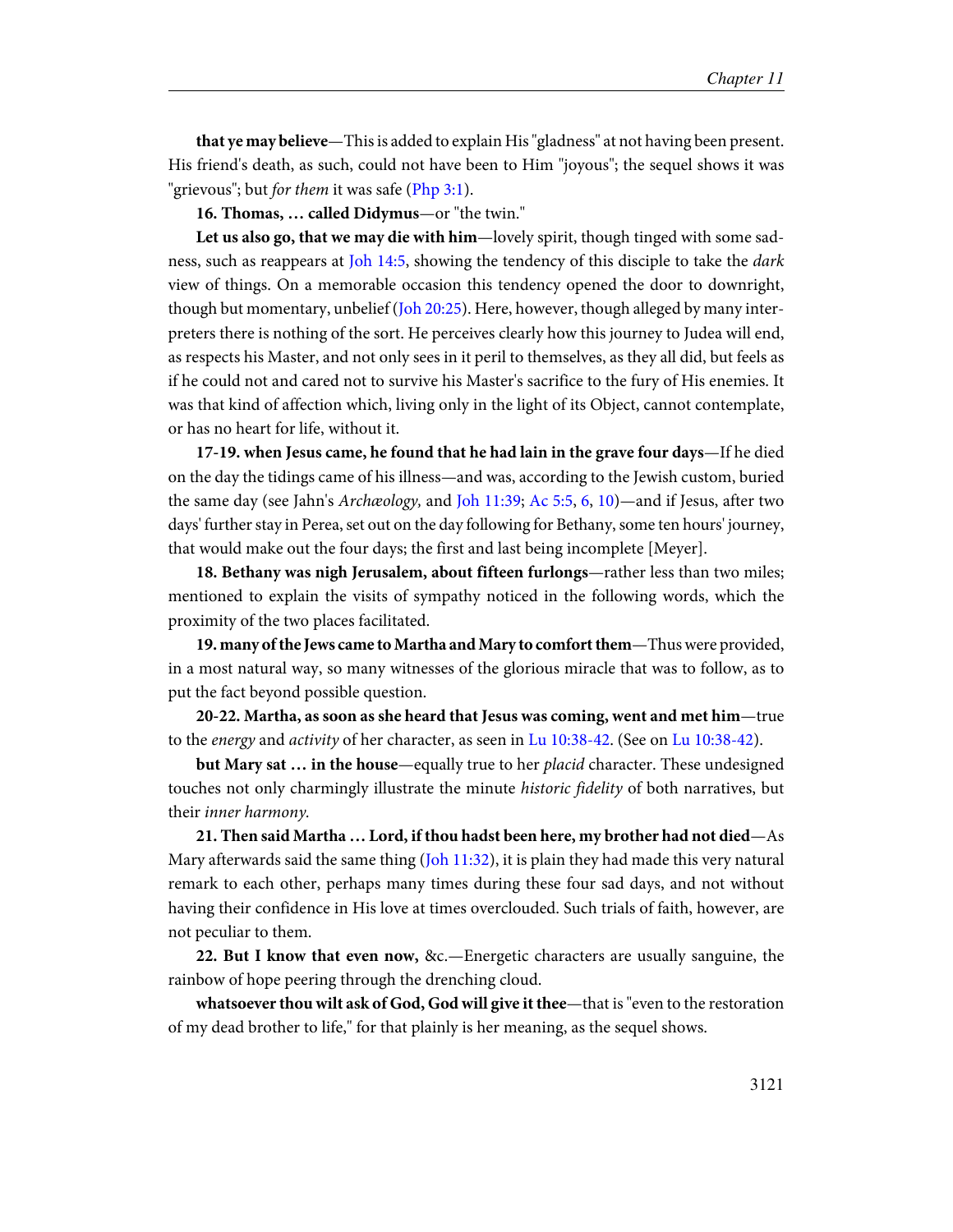**23-27. Jesus saith unto her, Thy brother shall rise again**—purposely expressing Himself in general terms, to draw her out.

**24. Martha said, … I know that he shall rise again … at the last day**—"But are we never to see him in life till then?"

**25. Jesus said, I am the resurrection and the life**—"The whole power to restore, impart, and maintain life, resides in Me." (See on [Joh 1:4;](http://www.ccel.org/study/Bible:John.1.4) [Joh 5:21](http://www.ccel.org/study/Bible:John.5.21)). What higher claim to supreme divinity than this grand saying can be conceived?

**he that believeth in me, though … dead … shall he live**—that is, The believer's death shall be swallowed up in life, and his life shall never sink into death. As death comes by sin, it is His to dissolve it; and as life flows through His righteousness, it is His to communicate and eternally maintain it  $(Ro 5:21)$ . The temporary separation of soul and body is here regarded as not even interrupting, much less impairing, the new and everlasting life imparted by Jesus to His believing people.

**Believest thou this?**—Canst thou take this in?

**27. Yea, … I believe that thou art the Christ, the Son of God,** &c.—that is, And having such faith in Thee, I can believe all which that comprehends. While she had a glimmering perception that Resurrection, in every sense of the word, belonged to the Messianic office and Sonship of Jesus, she means, by this way of expressing herself, to cover much that she felt her ignorance of—as no doubt belonging to Him.

**28-32. The Master is come and calleth for thee**—The narrative does not give us this interesting detail, but Martha's words do.

**29. As soon as she heard that, she arose quickly**—affection for her Lord, assurance of His sympathy, and His hope of interposition, putting a spring into her distressed spirit.

**31. The Jews … followed her … to the grave**—Thus casually were provided witnesses of the glorious miracle that followed, not prejudiced, certainly, in favor of Him who wrought it.

**to weep there**—according to Jewish practice, for some days after burial.

**fell at his feet**—more impassioned than her sister, though her words were fewer. (See on [Joh 11:21](http://www.ccel.org/study/Bible:John.11.21)).

**33-38. When Jesus … saw her weeping, and the Jews … weeping … he groaned in the spirit**—the tears of Mary and her friends acting sympathetically upon Jesus, and drawing forth His emotions. What a vivid and beautiful outcoming of His "real" humanity! The word here rendered "groaned" does not mean "sighed" or "grieved," but rather "powerfully checked his emotion"—made a visible effort to restrain those tears which were ready to gush from His eyes.

**and was troubled**—rather, "troubled himself" (Margin); referring probably to this visible difficulty of repressing His emotions.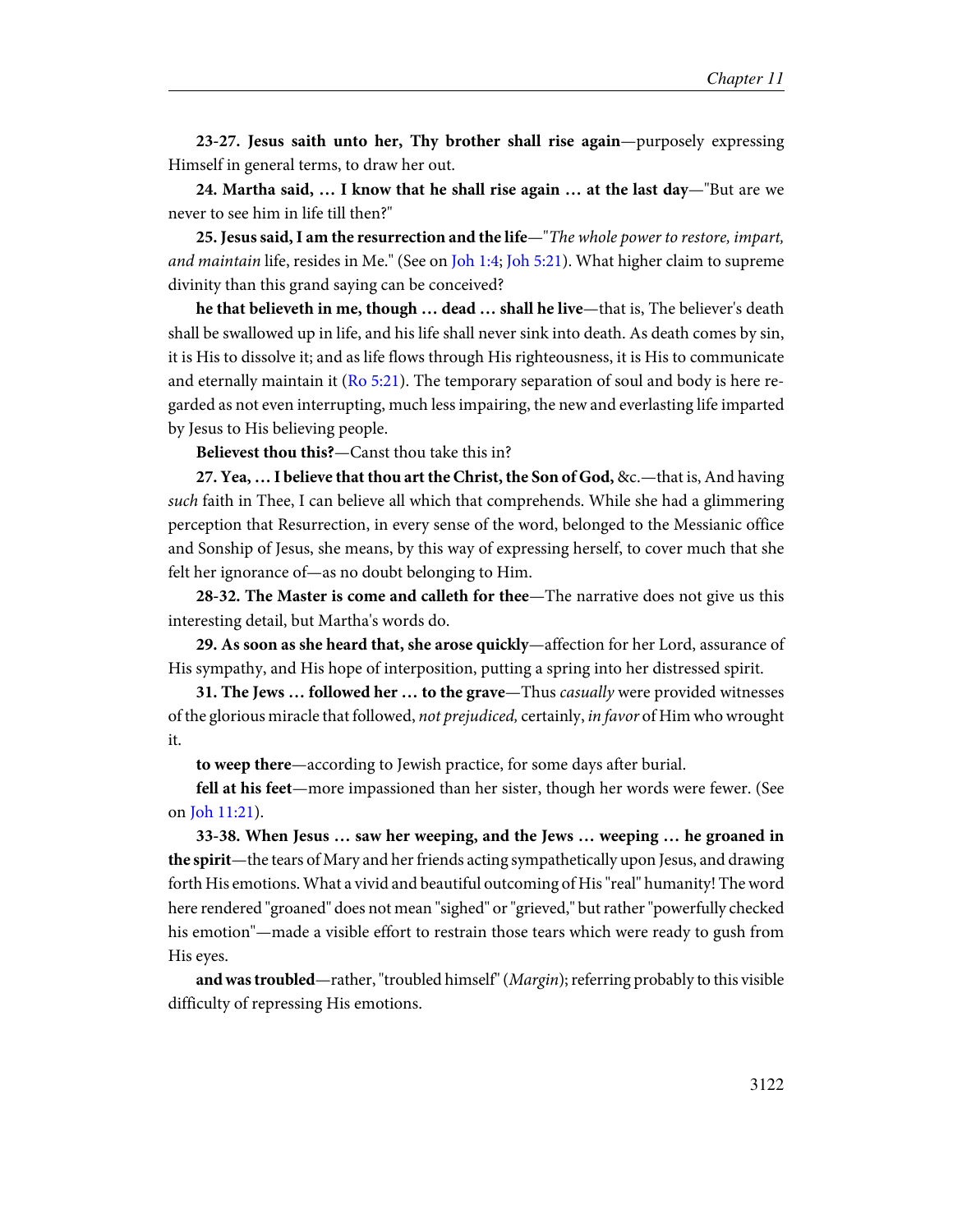**34. Where have ye laid him? … Lord, come and see**—Perhaps it was to retain composure enough to ask this question, and on receiving the answer to proceed with them to the spot, that He checked Himself.

**35. Jesus wept**—This beautifully conveys the sublime brevity of the two original words; else "shed tears" might have better conveyed the difference between the word here used and that twice employed in [Joh 11:33](http://www.ccel.org/study/Bible:John.11.33), and there properly rendered "weeping," denoting the loud wail for the dead, while that of Jesus consisted of silent tears. Is it for nothing that the Evangelist, some sixty years after it occurred, holds up to all ages with such touching brevity the sublime spectacle of the Son of God in tears? What a seal of His perfect oneness with us in the most redeeming feature of our stricken humanity! But was there nothing in those tears beyond sorrow for human suffering and death? Could these *effects* move Him without suggesting the cause? Who can doubt that in His ear every feature of the scene proclaimed that stern law of the Kingdom, "The wages of sin is death" ( $Ro$  6:23), and that this element in His visible emotion underlay all the rest?

**36. Then said the Jews, Behold how he loved him!**—We thank you, O ye visitors from Jerusalem, for this spontaneous testimony to the *human* tenderness of the Son of God.

**37. And**—rather, "But."

**some … said, Could not this man, which opened the eyes of the blind, have caused that this man should not have died?**—The former exclamation came from the better-feeling portion of the spectators; this betokens a measure of suspicion. It hardly goes the length of attesting the miracle on the blind man; but "if (as everybody says) He did that, why could He not also have kept Lazarus alive?" As to the restoration of the dead man to life, they never so much as thought of it. But this disposition to dictate to divine power, and almost to peril our confidence in it upon its doing our bidding, is not confined to men of no faith.

**38. Jesus again groaning in himself**—that is, as at [Joh 11:33,](http://www.ccel.org/study/Bible:John.11.33) checked or repressed His rising feelings, in the former instance, of sorrow, here of righteous indignation at their unreasonable unbelief; (compare [Mr 3:5\)](http://www.ccel.org/study/Bible:Mark.3.5) [Webster and Wilkinson]. But here, too, struggling emotion was deeper, now that His eye was about to rest on the spot where lay, in the still horrors of death, His "friend."

**a cave**—the cavity, natural or artificial, of a rock. This, with the number of condoling visitors from Jerusalem, and the costly ointment with which Mary afterwards anointed Jesus at Bethany, all go to show that the family was in good circumstances.

**39-44. Jesus said, Take ye away the stone**—spoken to the attendants of Martha and Mary; for it was a work of no little labor [Grotius]. According to the Talmudists, it was forbidden to open a grave after the stone was placed upon it. Besides other dangers, they were apprehensive of legal impurity by contact with the dead. Hence they avoided coming nearer a grave than four cubits [Maimonides in Lampe]. But He who touched the leper, and the bier of the widow of Nain's son, rises here also above these Judaic memorials of evils, every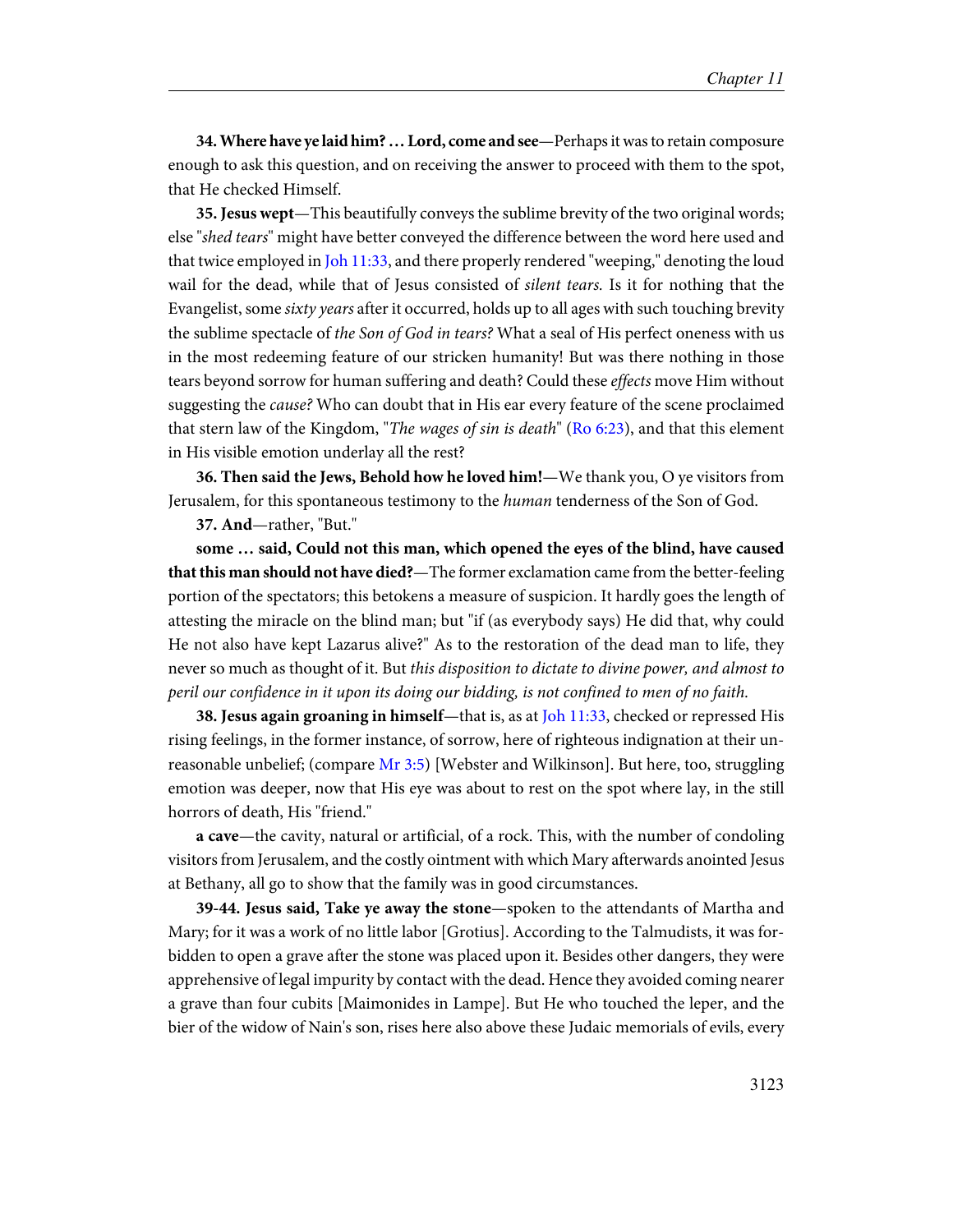one of which He had come to roll away. Observe here what our Lord did Himself, and what He made others do. As Elijah himself repaired the altar on Carmel, arranged the wood, cut the victim, and placed the pieces on the fuel, but made the by-standers fill the surrounding trench with water, that no suspicion might arise of fire having been secretly applied to the pile [\(1Ki 18:30-35](http://www.ccel.org/study/Bible:1Kgs.18.30-1Kgs.18.35)); so our Lord would let the most skeptical see that, without laying a hand on the stone that covered His friend, He could recall him to life. But what could be done by human hand He orders to be done, reserving only to Himself what transcended the ability of all creatures.

**Martha, the sister of … the dead**—and as such the proper guardian of the precious remains; the relationship being here mentioned to account for her venturing gently to remonstrate against their exposure, in a state of decomposition, to eyes that had loved him so tenderly in life.

**Lord, by this time he stinketh, for he hath been dead four days**—(See on [Joh 11:17\)](http://www.ccel.org/study/Bible:John.11.17). It is wrong to suppose from this (as Lampe and others do) that, like the by-standers, she had not thought of his restoration to life. But the glimmerings of hope which she cherished from the first ([Joh 11:22](http://www.ccel.org/study/Bible:John.11.22)), and which had been brightened by what Jesus said to her ([Joh](http://www.ccel.org/study/Bible:John.11.23-John.11.27) [11:23-27](http://www.ccel.org/study/Bible:John.11.23-John.11.27)), had suffered a momentary eclipse on the proposal to expose the now sightless corpse. To such fluctuations all real faith is subject in dark hours. (See, for example, the case of Job).

**40. Jesus saith unto her, Said I not unto thee, that if thou wouldest believe, thou shouldest see the glory of God?**—He had not said those very words, but this was the scope of all that He had uttered to her about His life-giving power [\(Joh 11:23](http://www.ccel.org/study/Bible:John.11.23), [25,](http://www.ccel.org/study/Bible:John.11.25) [26](http://www.ccel.org/study/Bible:John.11.26)); a gentle yet emphatic and most instructive rebuke: "Why doth the restoration of life, even to a decomposing corpse, seem hopeless in the presence of the Resurrection and the Life? Hast thou yet to learn that 'if thou canst believe, all things are possible to him that believeth?'" [\(Mr](http://www.ccel.org/study/Bible:Mark.9.23) [9:23](http://www.ccel.org/study/Bible:Mark.9.23)).

**41. Jesus lifted up his eyes**—an expression marking His calm solemnity. (Compare [Joh](http://www.ccel.org/study/Bible:John.17.1) [17:1](http://www.ccel.org/study/Bible:John.17.1)).

**Father, I thank thee that thou hast heard me**—rather, "heardest Me," referring to a specific prayer offered by Him, probably on intelligence of the case reaching Him ([Joh 11:3,](http://www.ccel.org/study/Bible:John.11.3) [4](http://www.ccel.org/study/Bible:John.11.4)); for His living and loving oneness with the Father was maintained and manifested in the flesh, not merely by the spontaneous and uninterrupted outgoing of Each to Each in spirit, but by specific actings of faith and exercises of prayer about each successive case as it emerged. He prayed (says Luthardt well) not for what He wanted, but for the manifestation of what He had; and having the bright consciousness of the answer in the felt liberty to ask it, and the assurance that it was at hand, He gives thanks for this with a grand simplicity before performing the act.

**42. And**—rather, "Yet."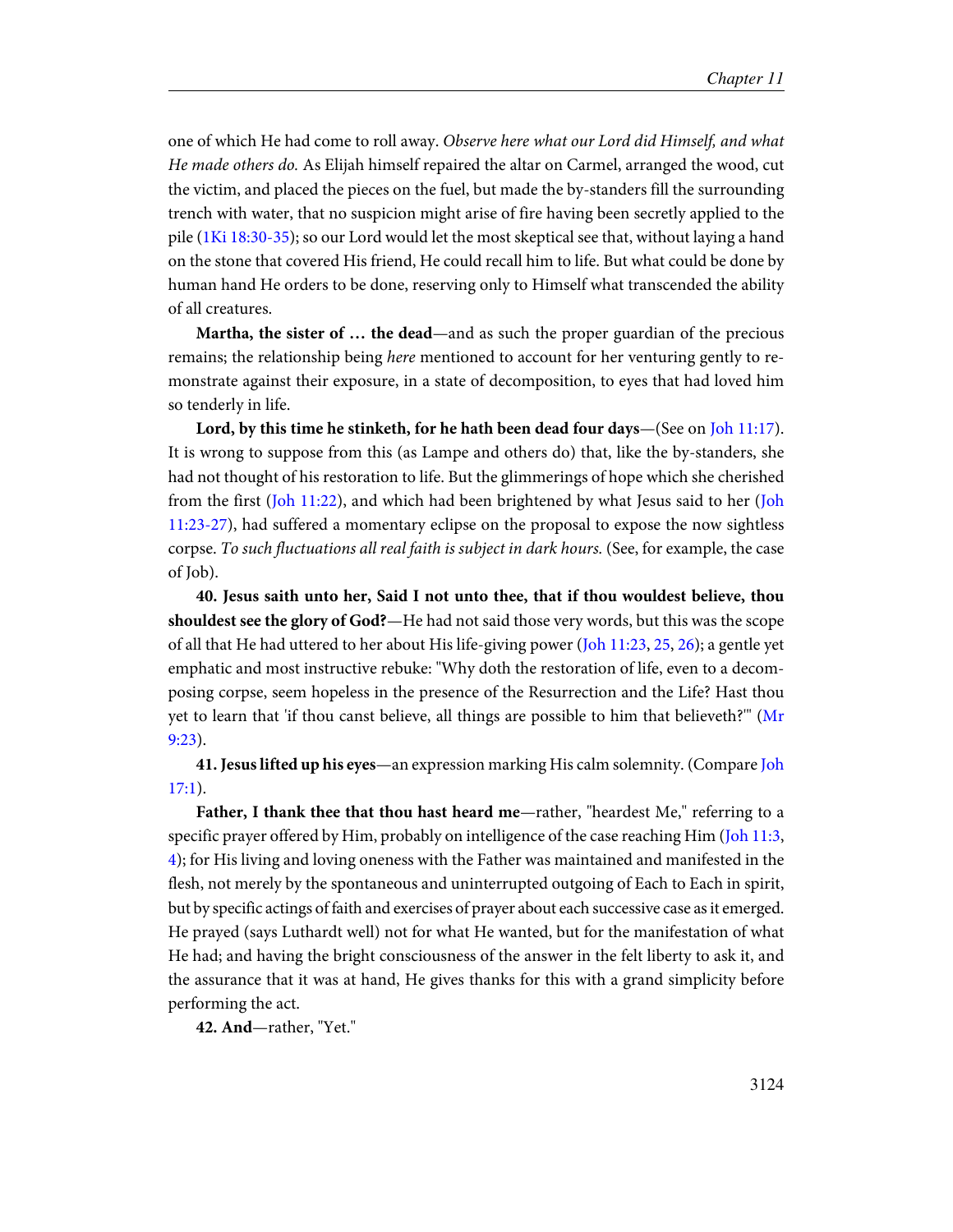**I knew that thou hearest me always, but because of the people that stand by I said it, that they might believe that thou hast sent me**—Instead of praying now, He simply gives thanks for answer to prayer offered ere He left Perea, and adds that His doing even this, in the audience of the people, was not from any doubt of the prevalency of His prayers in any case, but to show the people that He did nothing without His Father, but all by direct communication with Him.

**43, 44. and when he had thus spoken, he cried with a loud voice**—On one other occasion only did He this—on the cross. His last utterance was a "loud cry" [\(Mt 27:50](http://www.ccel.org/study/Bible:Matt.27.50)). "He shall not cry," said the prophet, nor, in His ministry, did He. What a sublime contrast is this "loud cry" to the magical "whisperings" and "mutterings" of which we read in [Isa 8:19;](http://www.ccel.org/study/Bible:Isa.8.19) [29:4](http://www.ccel.org/study/Bible:Isa.29.4) (as Grotius remarks)! It is second only to the grandeur of that voice which shall raise all the dead [\(Joh 5:28](http://www.ccel.org/study/Bible:John.5.28), [29;](http://www.ccel.org/study/Bible:John.5.29) [1Th 4:16\)](http://www.ccel.org/study/Bible:1Thess.4.16).

**44. Jesus saith unto them, Loose him and let him go**—Jesus will no more do this Himself than roll away the stone. The one was the necessary preparation for resurrection, the other the necessary *sequel* to it. The life-giving act alone He reserves to Himself. So in the quickening of the dead to spiritual life, human instrumentality is employed first to prepare the way, and then to turn it to account.

**45, 46. many … which … had seen … believed … But some … went … to the Pharisees and told them what Jesus had done**—the two classes which continually reappear in the Gospel history; nor is there ever any great work of God which does not produce both. "It is remarkable that on each of the three occasions on which our Lord raised the dead, a large number of persons was assembled. In two instances, the resurrection of the widow's son and of Lazarus, these were all witnesses of the miracle; in the third (of Jairus' daughter) they were necessarily cognizant of it. Yet this important circumstance is in each case only incidentally noticed by the historians, not put forward or appealed to as a proof of their veracity. In regard to this miracle, we observe a greater degree of preparation, both in the provident arrangement of events, and in our Lord's actions and words than in any other. The preceding miracle (cure of the man born blind) is distinguished from all others by the open and formal investigation of its facts. And both these miracles, the most public and best attested of all, are related by John, who wrote long after the other Evangelists" [Webster and Wilkinson].

**47-54. What do we? for this man doeth many miracles**—"While we trifle, 'this man,' by His 'many miracles,' will carry all before Him; the popular enthusiasm will bring on a revolution, which will precipitate the Romans upon us, and our all will go down in one common ruin." What a testimony to the reality of our Lord's miracles, and their resistless effect, from His bitterest enemies!

**51. Caiaphas … prophesied that Jesus should die for that nation**—He meant nothing more than that the way to prevent the apprehended ruin of the nation was to make a sacrifice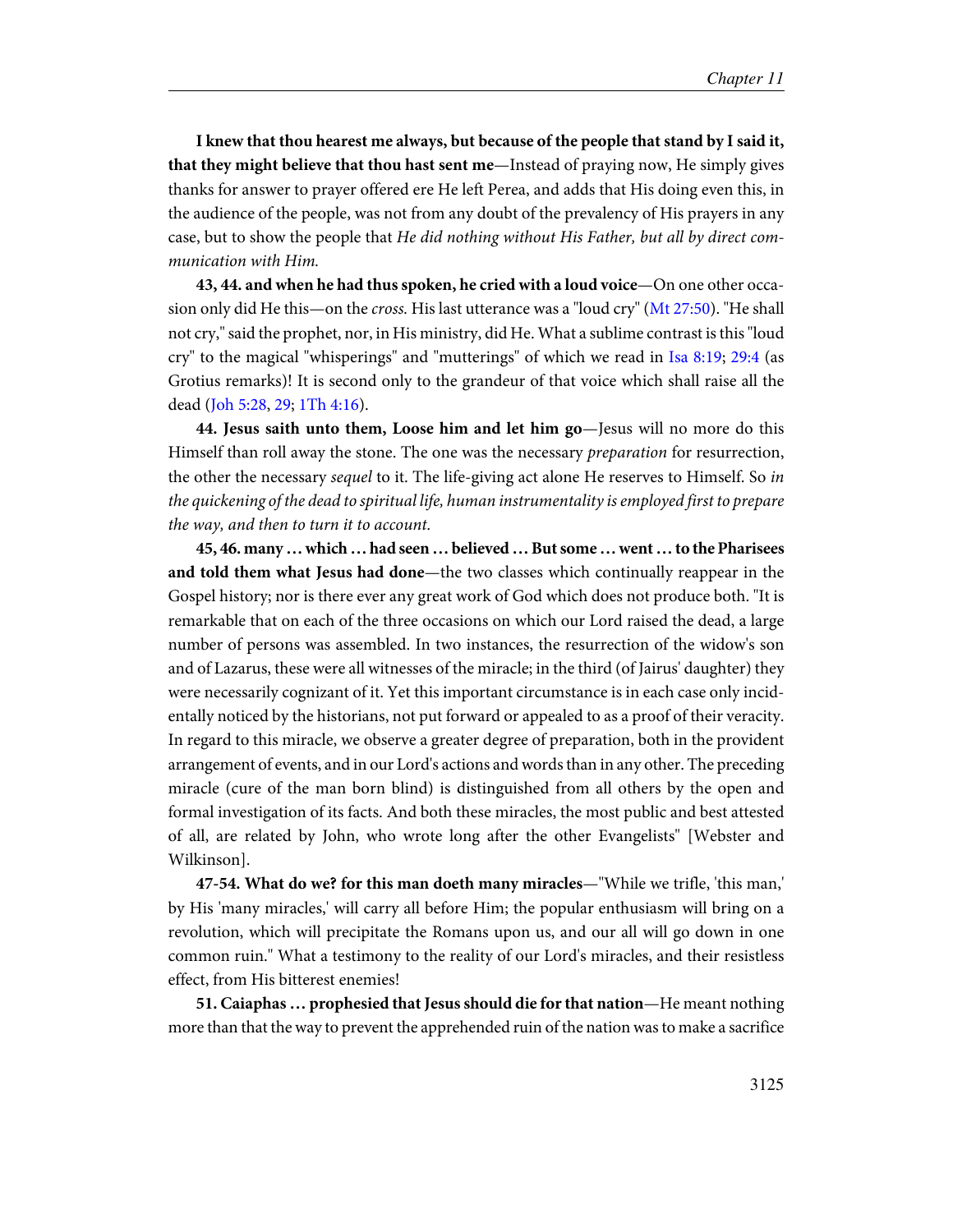of the Disturber of their peace. But in giving utterance to this suggestion of political expediency, he was so guided as to give forth a divine prediction of deep significance; and God so ordered it that it should come from the lips of the high priest for that memorable year, the recognized head of God's visible people, whose ancient office, symbolized by the Urim and Thummim, was to decide in the last resort, all vital questions as the oracle of the divine will.

**52. and not for that nation only,** &c.—These are the Evangelist's words, not Caiaphas'.

**53. they took council together to put him to death**—Caiaphas but expressed what the party was secretly wishing, but afraid to propose.

**Jesus … walked no more openly among the Jews**—How could He, unless He had wished to die before His time?

**near to the wilderness**—of Judea.

**a city called Ephraim**—between Jerusalem and Jericho.

**55-57. passover … at hand … many went … up … before the passover, to purify themselves**—from any legal uncleanness which would have disqualified them from keeping the feast. This is mentioned to introduce the graphic statement which follows.

**56. sought they for Jesus, and spake among themselves, as they stood in the temple**—giving forth the various conjectures and speculations about the probability of His coming to the feast.

**that he will not come**—The form of this question implies the opinion that He would come.

**57. chief priests and the Pharisees had given a commandment that if any knew where he were, he should show it, that they might take him**—This is mentioned to account for the conjectures whether He would come, in spite of this determination to seize Him.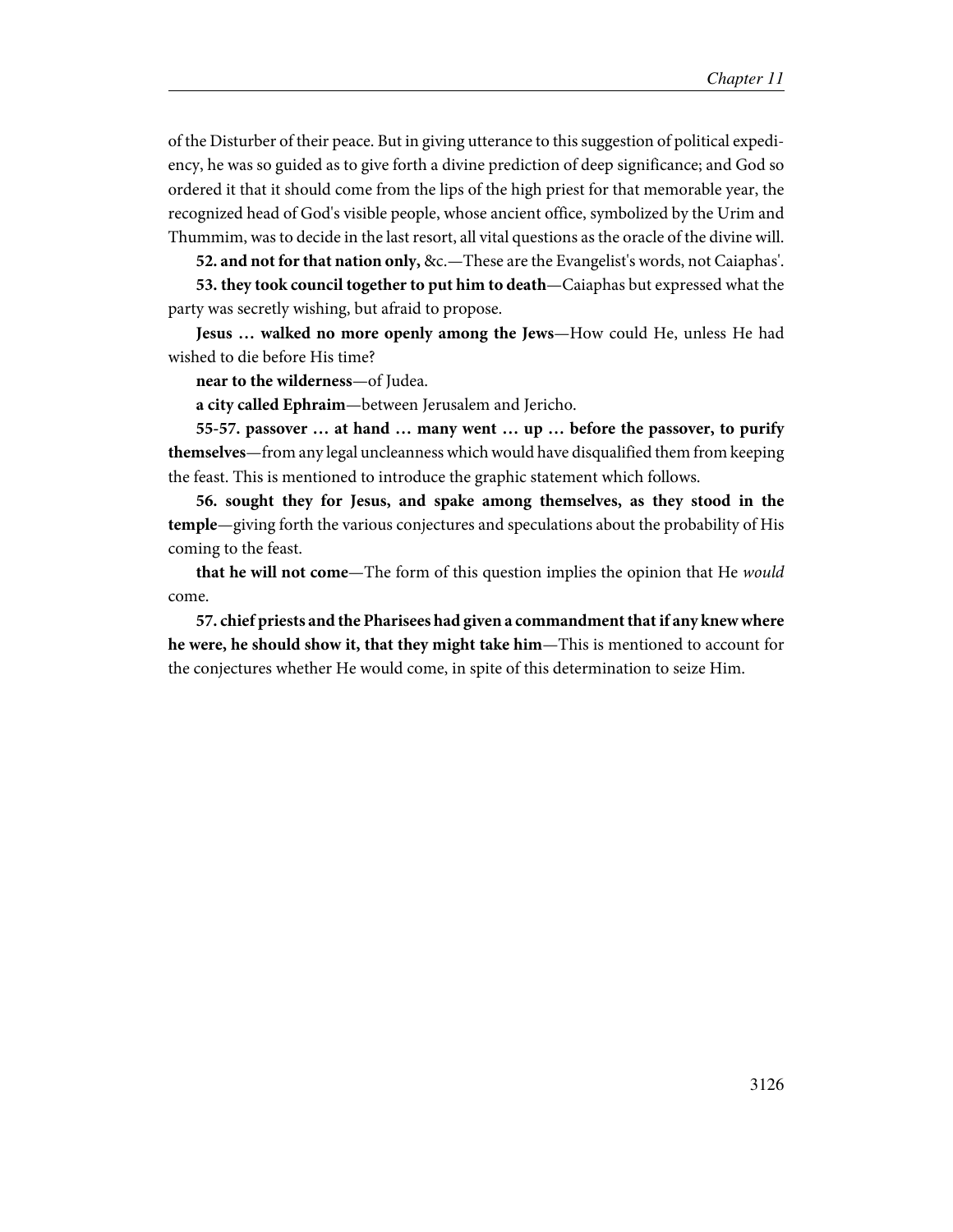## CHAPTER 12

[Joh 12:1-11](http://www.ccel.org/study/Bible:John.12.1-John.12.11). The Anointing at Bethany.

(See on [Mt 26:6-13\)](http://www.ccel.org/study/Bible:Matt.26.6-Matt.26.13).

**1-8. six days before the passover**—that is, on the sixth day before it; probably after sunset on *Friday* evening, or the commencement of the Jewish *sabbath* preceding the passover.

**2. Martha served**—This, with what is afterwards said of Mary's way of honoring her Lord, is so true to the character in which those two women appear in [Lu 10:38-42](http://www.ccel.org/study/Bible:Luke.10.38-Luke.10.42), as to constitute one of the strongest and most delightful confirmations of the truth of both narratives. (See also on [Joh 11:20\)](http://www.ccel.org/study/Bible:John.11.20).

**Lazarus … sat at the table**—"Between the raised Lazarus and the healed leper (Simon, [Mr 14:3\)](http://www.ccel.org/study/Bible:Mark.14.3), the Lord probably sits as between two trophies of His glory" [Stier].

**3. spikenard**—or pure *nard*, a celebrated aromatic [\(So 1:12\)](http://www.ccel.org/study/Bible:Song.1.12).

**anointed the feet of Jesus**—and "poured it on His head" [\(Mt 26:7;](http://www.ccel.org/study/Bible:Matt.26.7) [Mr 14:3\)](http://www.ccel.org/study/Bible:Mark.14.3). The only use of this was to refresh and exhilarate—a grateful compliment in the East, amidst the closeness of a heated atmosphere, with many guests at a feast. Such was the form in which Mary's love to Christ, at so much cost to herself, poured itself out.

**4. Judas … who should betray him**—For the reason why this is here mentioned, see on [Mr 14:11](http://www.ccel.org/study/Bible:Mark.14.11).

**5. three hundred pence**—between nine and ten pounds sterling.

**6. had the bag**—the purse.

**bare what was put therein**—not, bare it off by theft, though that he did; but simply, had charge of its contents, was treasurer to Jesus and the Twelve. How worthy of notice is this arrangement, by which an avaricious and dishonest person was not only taken into the number of the Twelve, but entrusted with the custody of their little property! The purposes which this served are obvious enough; but it is further noticeable, that the remotest hint was never given to the eleven of His true character, nor did the disciples most favored with the intimacy of Jesus ever suspect him, till a few minutes before he voluntarily separated himself from their company—for ever!

**7. said Jesus, Let her alone, against the day of my burying hath she done this**—not that she thought of His burial, much less reserved any of her nard to anoint her dead Lord. But as the time was so near at hand when that office would have to be performed, and she was not to have that privilege even alter the spices were brought for the purpose  $(Mr \ 16:1)$ , He lovingly regards it as done now.

**8. the poor always … with you**—referring to [De 15:11.](http://www.ccel.org/study/Bible:Deut.15.11)

**but me … not always**—a gentle hint of His approaching departure. He adds [\(Mr 14:8\)](http://www.ccel.org/study/Bible:Mark.14.8), "She hath done what she could," a noble testimony, embodying a principle of immense importance. "Verily, I say unto you, Wheresoever this Gospel shall be preached in the whole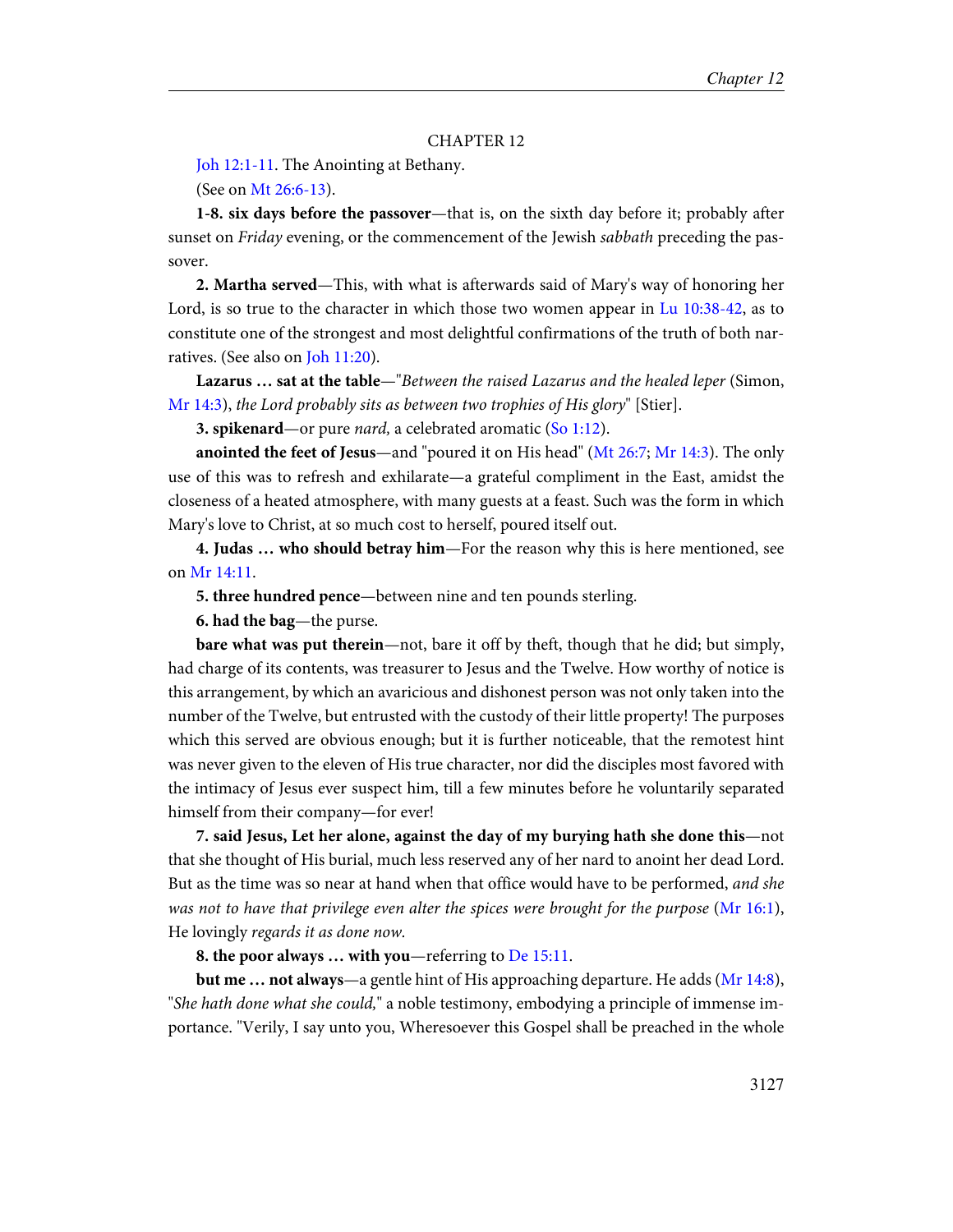world, there shall also this, that this woman hath done, be told for a memorial of her" ([Mt](http://www.ccel.org/study/Bible:Matt.26.13) [26:13;](http://www.ccel.org/study/Bible:Matt.26.13) [Mr 14:9\)](http://www.ccel.org/study/Bible:Mark.14.9). "In the act of love done to Him she had erected to herself an eternal monument, as lasting as the Gospel, the eternal word of God. From generation to generation this remarkable prophecy of the Lord has been fulfilled; and even we, in explaining this saying of the Redeemer, of necessity contribute to its accomplishment" [Olshausen]. "Who but Himself had the power to ensure to any work of man, even if resounding in his own time through the whole earth, an imperishable remembrance in the stream of history? Behold once more here, the majesty of His royal judicial supremacy in the government of the world, in this, Verily I say unto you" [Stier]. Beautiful are the lessons here: (1) Love to Christ transfigures the humblest services. All, indeed, who have themselves a heart value its least outgoings beyond the most costly mechanical performances; but how does it endear the Saviour to us to find Him endorsing the principle as His own standard in judging of character and deeds!

What though in poor and humble guise

Thou here didst sojourn, cottage-born,

Yet from Thy glory in the skies

Our earthly gold Thou didst not scorn.

For Love delights to bring her best,

And where Love is, that offering evermore is blest.

Love on the Saviour's dying head

Her spikenard drops unblam'd may pour,

May mount His cross, and wrap Him dead

In spices from the golden shore.

Keble

(2) Works of utility should never be set in opposition to the promptings of self-sacrificing love, and the sincerity of those who do so is to be suspected. Under the mask of concern for the poor at home, how many excuse themselves from all care of the perishing heathen abroad. (3) Amidst conflicting duties, that which our "hand (*presently*) findeth to do" is to be preferred, and even a less duty only to be done now to a greater that can be done at any time. (4) "If there be first a willing mind, it is accepted according to that a man hath, and not according to that he hath not"  $(2Co 8:12)$  $(2Co 8:12)$ .—"She hath done what she could"  $(Mr 14:8)$  $(Mr 14:8)$ . (5) As Jesus beheld in spirit the universal diffusion of His Gospel, while His lowest depth of humiliation was only approaching, so He regards the facts of His earthly history as constituting the substance of this Gospel, and the relation of them as just the "preaching of this Gospel." Not that preachers are to confine themselves to a bare narration of these facts, but that they are to make their whole preaching turn upon them as its grand center, and derive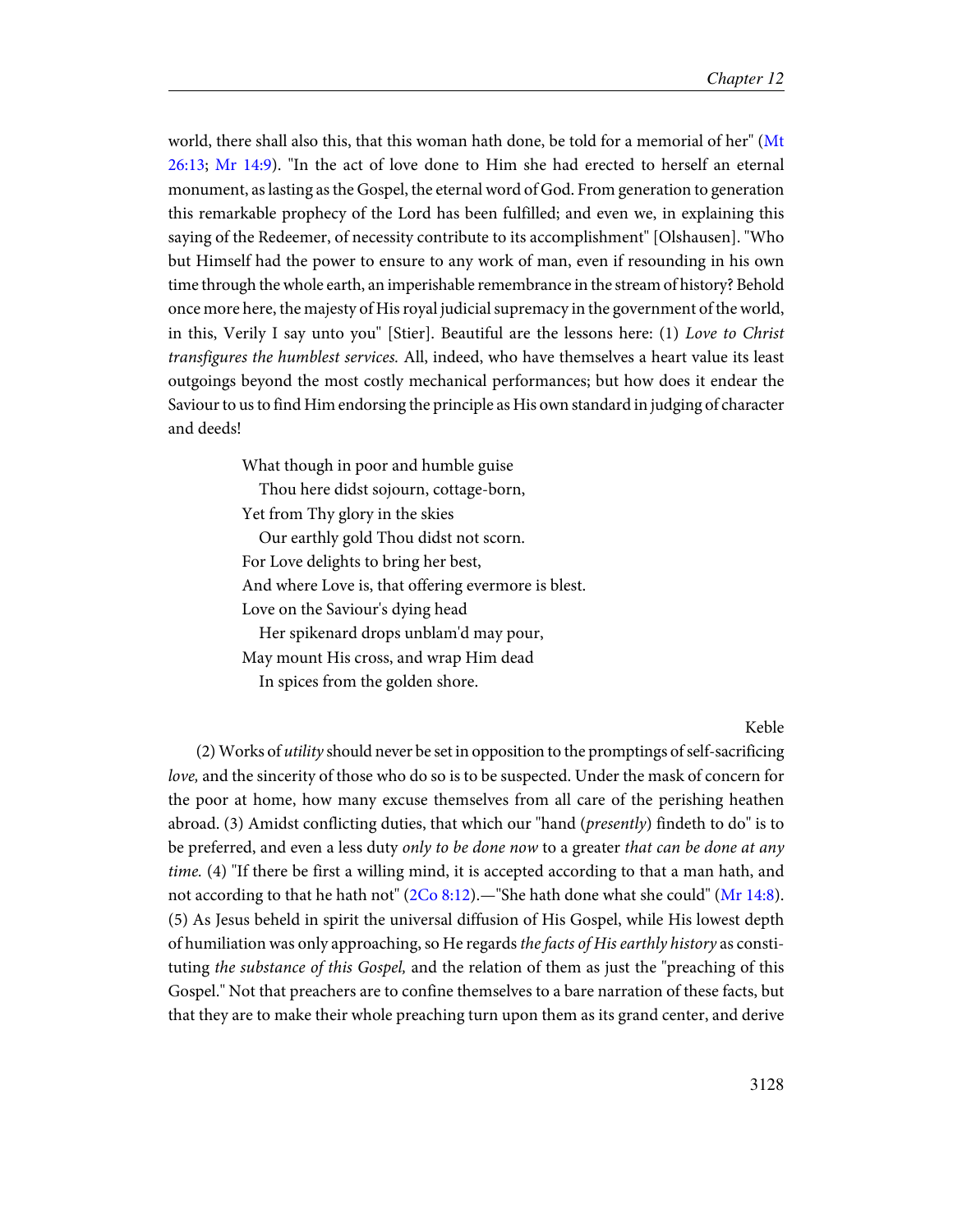from them its proper vitality; all that goes before this in the Bible being but the *preparation* for them, and all that follows but the sequel.

**9-11.** Crowds of the Jerusalem Jews hastened to Bethany, not so much to see Jesus, whom they knew to be there, as to see dead Lazarus alive; and this, issuing in their accession to Christ, led to a plot against the life of Lazarus also, as the only means of arresting the tri-umphs of Jesus (see [Joh 12:19\)](http://www.ccel.org/study/Bible:John.12.19)—to such a pitch had these chief priests come of diabolical determination to shut out the light from themselves, and quench it from the earth!

[Joh 12:12-19.](http://www.ccel.org/study/Bible:John.12.12-John.12.19) Christ's Triumphal Entry into Jerusalem.

(See on [Mt 21:1-9](http://www.ccel.org/study/Bible:Matt.21.1-Matt.21.9); and [Lu 19:29-36\)](http://www.ccel.org/study/Bible:Luke.19.29-Luke.19.36).

**12. On the next day**—the Lord's day, or Sunday (see on [Joh 12:1](http://www.ccel.org/study/Bible:John.12.1)); the tenth day of the Jewish month Nisan, on which the paschal lamb was set apart to be "kept up until the fourteenth day of the same month, when the whole assembly of the congregation of Israel were to kill it in the evening"  $(Ex 12:3, 6)$  $(Ex 12:3, 6)$  $(Ex 12:3, 6)$ . Even so, from the day of this solemn entry into Jerusalem, "Christ our Passover" was virtually set apart to be "sacrificed for us" ( $1Co$  5:7).

**16. when Jesus was glorified, then remembered they that these things were written of him,** &c.—The Spirit, descending on them from the glorified Saviour at Pentecost, opened their eyes suddenly to the true sense of the Old Testament, brought vividly to their recollection this and other Messianic predictions, and to their unspeakable astonishment showed them that they, and all the actors in these scenes, had been unconsciously fulfilling those predictions.

[Joh 12:20-36.](http://www.ccel.org/study/Bible:John.12.20-John.12.36) Some Greeks Desire to See Jesus—The Discourse and Scene Thereupon.

**20-22. Greeks**—Not Grecian Jews, but Greek proselytes to the Jewish faith, who were wont to attend the annual festivals, particularly this primary one, the Passover.

**The same came therefore to Philip … of Bethsaida**—possibly as being from the same quarter.

**saying, Sir, we would see Jesus**—certainly in a far better sense than Zaccheus ([Lu 19:3\)](http://www.ccel.org/study/Bible:Luke.19.3). Perhaps He was then in that part of the temple court to which Gentile proselytes had no access. "These men from the west represent, at the end of Christ's life, what the wise men from the *east* represented at its beginning; but those come to the cross of the King, even as these to His manger" [Stier].

**22. Philip … telleth Andrew**—As follow townsmen of Bethsaida ([Joh 1:44\)](http://www.ccel.org/study/Bible:John.1.44), these two seem to have drawn to each other.

**Andrew and Philip tell Jesus**—The minuteness of these details, while they add to the graphic force of the narrative, serves to prepare us for something important to come out of this introduction.

**23-26. Jesus answered them, The hour is come that the Son of man should be glorified**—that is, They would see Jesus, would they? Yet a little moment, and they shall see Him so as now they dream not of. The middle wall of partition that keeps them out from the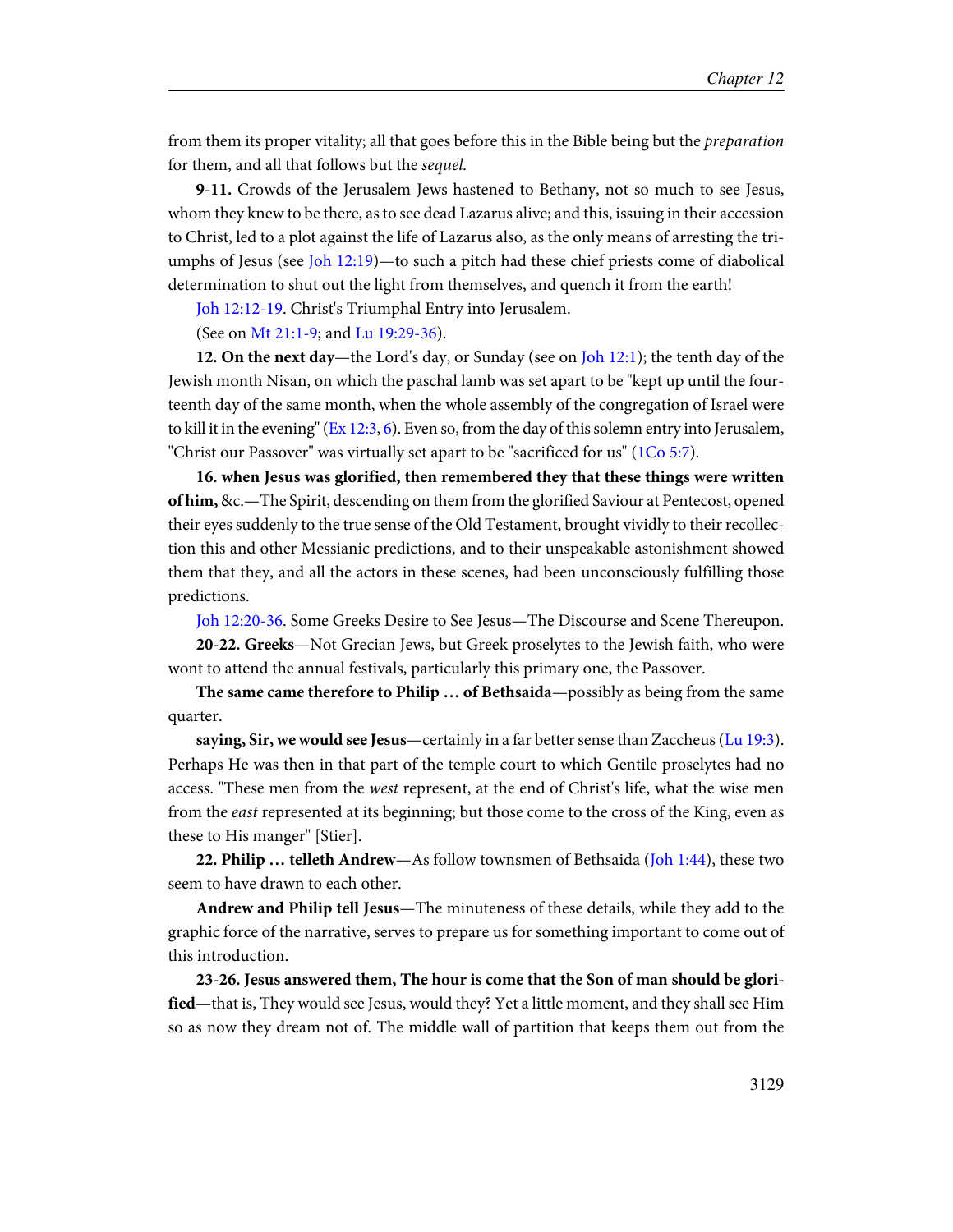commonwealth of Israel is on the eve of breaking down, "and I, if I be lifted up from the earth, shall draw all men unto Me"; I see them "flying as a cloud, and as doves to their cotes"—a glorious event that will be for the Son of man, by which this is to be brought about. It is His death He thus sublimely and delicately alluded to. Lost in the scenes of triumph which this desire of the Greeks to see Him called up before His view, He gives no direct answer to their petition for an interview, but sees the cross which was to bring them gilded with glory.

**24. Except a corn of wheat fall into the ground and die, it abideth alone; but if it die, it bringeth forth much fruit**—The necessity of His death is here brightly expressed, and its proper operation and fruit—life springing forth out of death—imaged forth by a beautiful and deeply significant law of the vegetable kingdom. For a double reason, no doubt, this was uttered—to explain what he had said of His death, as the hour of His own glorification, and to sustain His own Spirit under the agitation which was mysteriously coming over it in the view of that death.

**25. He that loveth his life shall lose it; and he that hateth his life in this world shall keep it unto life eternal**—(See on [Lu 9:24\)](http://www.ccel.org/study/Bible:Luke.9.24). Did our Lord mean to exclude Himself from the operation of the great principle here expressed—self-renunciation, the law of self-preservation; and its converse, self-preservation, the law of self-destruction? On the contrary, as He became Man to exemplify this fundamental law of the Kingdom of God in its most sublime form, so the very utterance of it on this occasion served to sustain His own Spirit in the double prospect to which He had just alluded.

**26. If any man serve me, let him follow me; and where I am, there shall also my servant be: If any man serve me, him will my Father honour**—Jesus here claims the same absolute subjection to Himself, as the law of men's exaltation to honor, as He yielded to the Father.

**27, 28. Now is my soul troubled**—He means at the prospect of His death, just alluded to. Strange view of the Cross this, immediately after representing it as the hour of His glory! ([Joh 12:23\)](http://www.ccel.org/study/Bible:John.12.23). But the two views naturally meet, and blend into one. It was the Greeks, one might say, that troubled Him. Ah! they shall see Jesus, but to Him it shall be a costly sight.

**and what shall I say?**—He is in a strait betwixt two. The death of the cross was, and could not but be, appalling to His spirit. But to shrink from absolute subjection to the Father, was worse still. In asking Himself, "What shall I say?" He seems as if thinking aloud, feeling His way between two dread alternatives, looking both of them sternly in the face, measuring, weighing them, in order that the choice actually made might be seen, and even by himself the more vividly felt, to be a profound, deliberate, spontaneous election.

**Father, save me from this hour**—To take this as a question—"Shall I say, Father, save me," &c.—as some eminent editors and interpreters do, is unnatural and jejune. It is a real petition, like that in Gethsemane, "Let this cup pass from Me"; only whereas *there* He prefaces the prayer with an "If it be possible," here He follows it up with what is tantamount to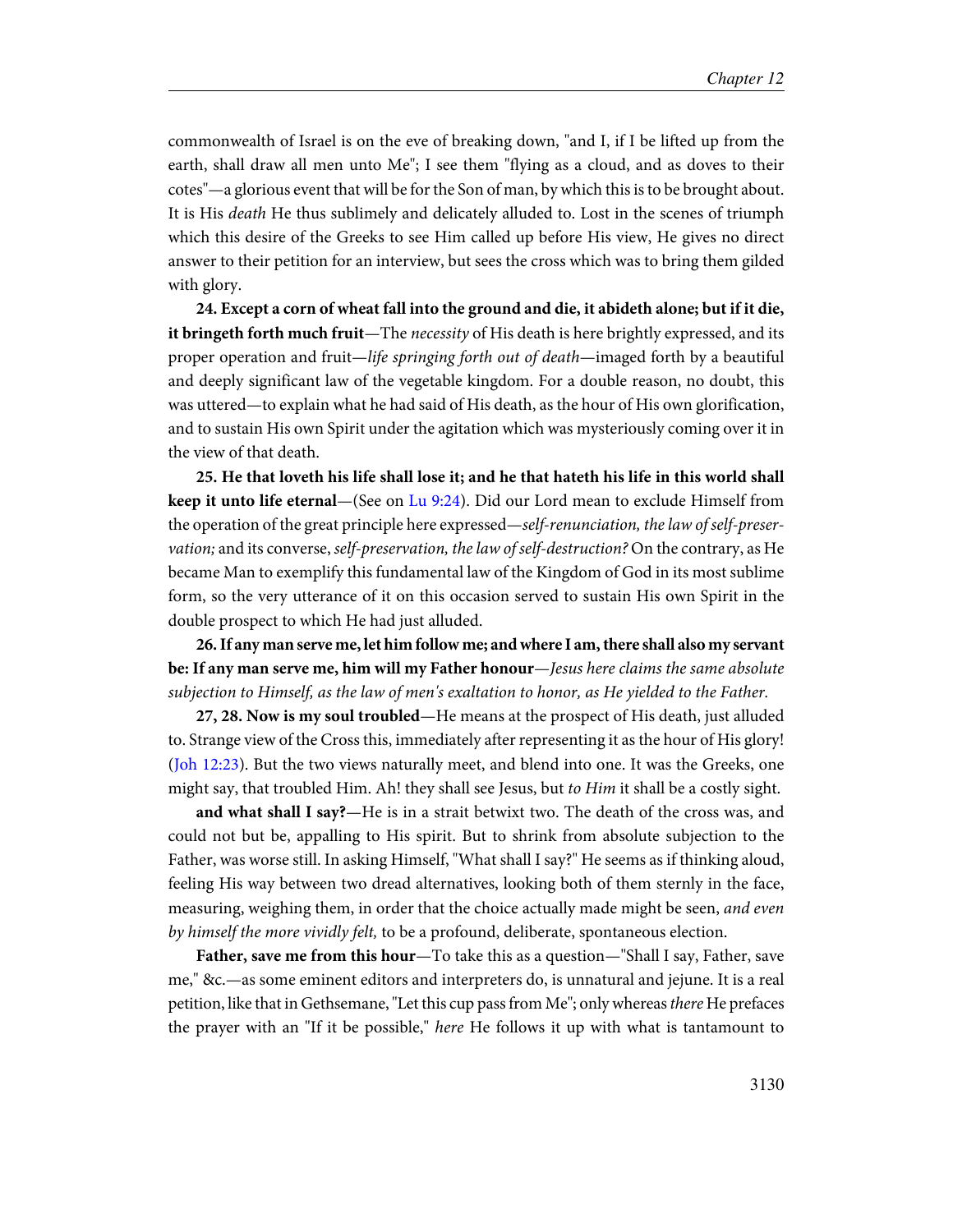that—"Nevertheless for this cause came I unto this hour." The sentiment conveyed, then, by the prayer, in both cases, is twofold: (1) that only one thing could reconcile Him to the death of the cross—its being His Father's will He should endure it—and (2) that in this view of it He yielded Himself freely to it. What He recoils from is not subjection to His Father's will: but to show how tremendous a self-sacrifice that obedience involved, He first asks the Father to save Him from it, and then signifies how perfectly He knows that He is there for the very purpose of enduring it. Only by letting these mysterious words speak their full meaning do they become intelligible and consistent. As for those who see no bitter elements in the death of Christ-nothing beyond mere dying-what can they make of such a scene? and when they place it over against the feelings with which thousands of His adoring followers have welcomed death for His sake, how can they hold Him up to the admiration of men?

**28. Father, glorify thy name**—by a present testimony.

**I have both glorified it**—referring specially to the voice from heaven at His baptism, and again at His transfiguration.

**and will glorify it again**—that is, in the yet future scenes of His still deeper necessity; although this promise was a present and sublime testimony, which would irradiate the clouded spirit of the Son of man.

**29-33. The people therefore that stood by, said, It thundered; others, An angel spake to him**—some hearing only a sound, others an articulate, but to them unintelligible voice.

**30. Jesus … said, This voice came not because of me, but for your sakes**—that is, probably, to correct the unfavorable impressions which His momentary agitation and mysterious prayer for deliverance may have produced on the by-standers.

**31. Now is the judgment of this world**—the world that "crucified the Lord of glory" ([1Co 2:8\)](http://www.ccel.org/study/Bible:1Cor.2.8), considered as a vast and complicated kingdom of Satan, breathing his spirit, doing his work, and involved in his doom, which Christ's death by its hands irrevocably sealed.

**now shall the prince of this world be cast out**—How differently is that fast-approaching "hour" regarded in the kingdoms of darkness and of light! "The hour of relief; from the dread Troubler of our peace—how near it is! Yet a little moment, and the day is ours!" So it was calculated and felt in the one region. "Now shall the prince of this world be cast out," is a somewhat different view of the same event. We know who was right. Though yet under a veil, He sees the triumphs of the Cross in unclouded and transporting light.

**32. And I, if I be lifted up from the earth, will draw all men unto me**—The "I" here is emphatic—I, taking the place of the world's ejected prince. "If lifted up," means not only after that I have been lifted up, but, through the virtue of that uplifting. And truly, the death of the Cross, in all its significance, revealed in the light, and borne in upon the heart, by the power of the Holy Ghost, possesses an attraction over the wide world—to civilized and savage, learned and illiterate, alike—which breaks down all opposition, assimilates all to itself, and forms out of the most heterogeneous and discordant materials a kingdom of surpassing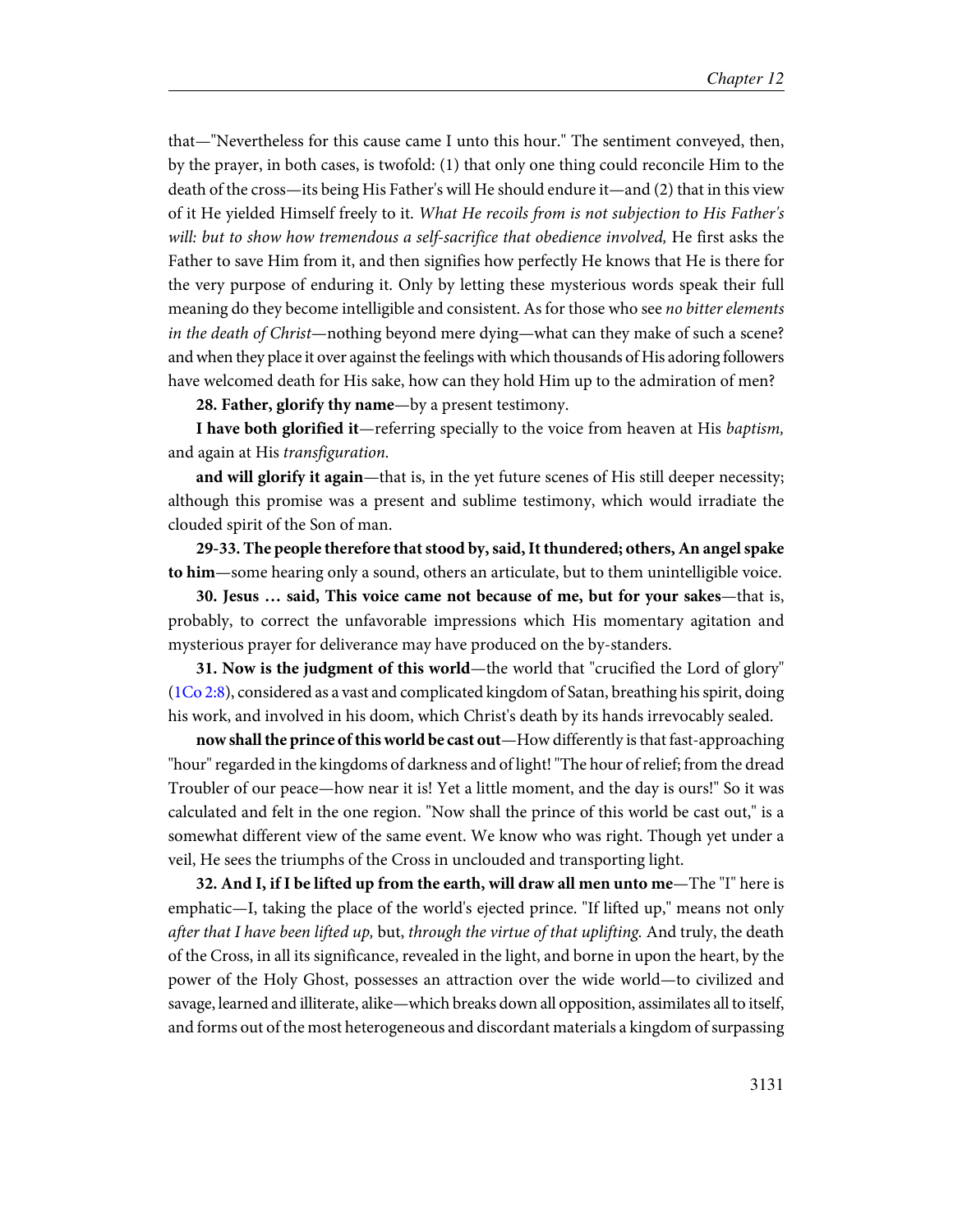glory, whose uniting principle is adoring subjection "to Him that loved them." "Will draw all men 'UNTO ME,'" says He. What lips could venture to utter such a word but His, which "dropt as an honeycomb," whose manner of speaking was evermore in the same spirit of conscious equality with the Father?

**33. This he said, signifying what death he should die**—that is, "by being lifted up from the earth" on "the accursed tree" ([Joh 3:14;](http://www.ccel.org/study/Bible:John.3.14) [8:28](http://www.ccel.org/study/Bible:John.8.28)).

**34. We have heard out of the law**—the scriptures of the Old Testament (referring to such places as [Ps 89:28,](http://www.ccel.org/study/Bible:Ps.89.28) [29](http://www.ccel.org/study/Bible:Ps.89.29); [110:4](http://www.ccel.org/study/Bible:Ps.110.4); [Da 2:44;](http://www.ccel.org/study/Bible:Dan.2.44) [7:13](http://www.ccel.org/study/Bible:Dan.7.13), [14\)](http://www.ccel.org/study/Bible:Dan.7.14).

**that Christ**—the Christ "endureth for ever."

**and how sayest thou, The Son of Man must be lifted up,** &c.—How can that consist with this "uplifting?" They saw very well both that He was holding Himself up as the Christ and a Christ to die a violent death; and as that ran counter to all their ideas of the Messianic prophecies, they were glad to get this seeming advantage to justify their unyielding attitude.

**35, 36. Yet a little while is the light with you. Walk while ye have the light,** &c.—Instead of answering their question, He warns them, with mingled majesty and tenderness, against trifling with their last brief opportunity, and entreats them to let in the Light while they have it in the midst of them, that they themselves might be "light in the Lord." In this case, all the clouds which hung around His Person and Mission would speedily be dispelled, while if they continued to hate the light, bootless were all His answers to their merely speculative or captious questions. (See on [Lu 13:23\)](http://www.ccel.org/study/Bible:Luke.13.23).

**36. These things spake Jesus, and departed, and did hide himself from them**—He who spake as never man spake, and immediately after words fraught with unspeakable dignity and love, had to "hide Himself" from His auditors! What then must they have been? He retired, probably to Bethany. (The parallels are: [Mt 21:17](http://www.ccel.org/study/Bible:Matt.21.17); [Lu 21:37](http://www.ccel.org/study/Bible:Luke.21.37)).

**37-41.** It is the manner of this Evangelist alone to record his own reflections on the scenes he describes; but here, having arrived at what was virtually the close of our Lord's public ministry, he casts an affecting glance over the fruitlessness of His whole ministry on the bulk of the now doomed people.

**though he had done so many miracles**—The word used suggests their nature as well as number.

**38. That the saying of Esaias … might be fulfilled**—This unbelief did not at all set aside the purposes of God, but, on the contrary, fulfilled them.

**39-40. Therefore they could not believe, because Esaias said again, He hath blinded their eyes, that they should not see,** &c.—That this expresses a positive divine act, by which those who wilfully close their eyes and harden their hearts against the truth are judicially *shut up* in their unbelief and impenitence, is admitted by all candid critics [as Olshausen], though many of them think it necessary to contend that this is in no way inconsistent with the liberty of the human will, which of course it is not.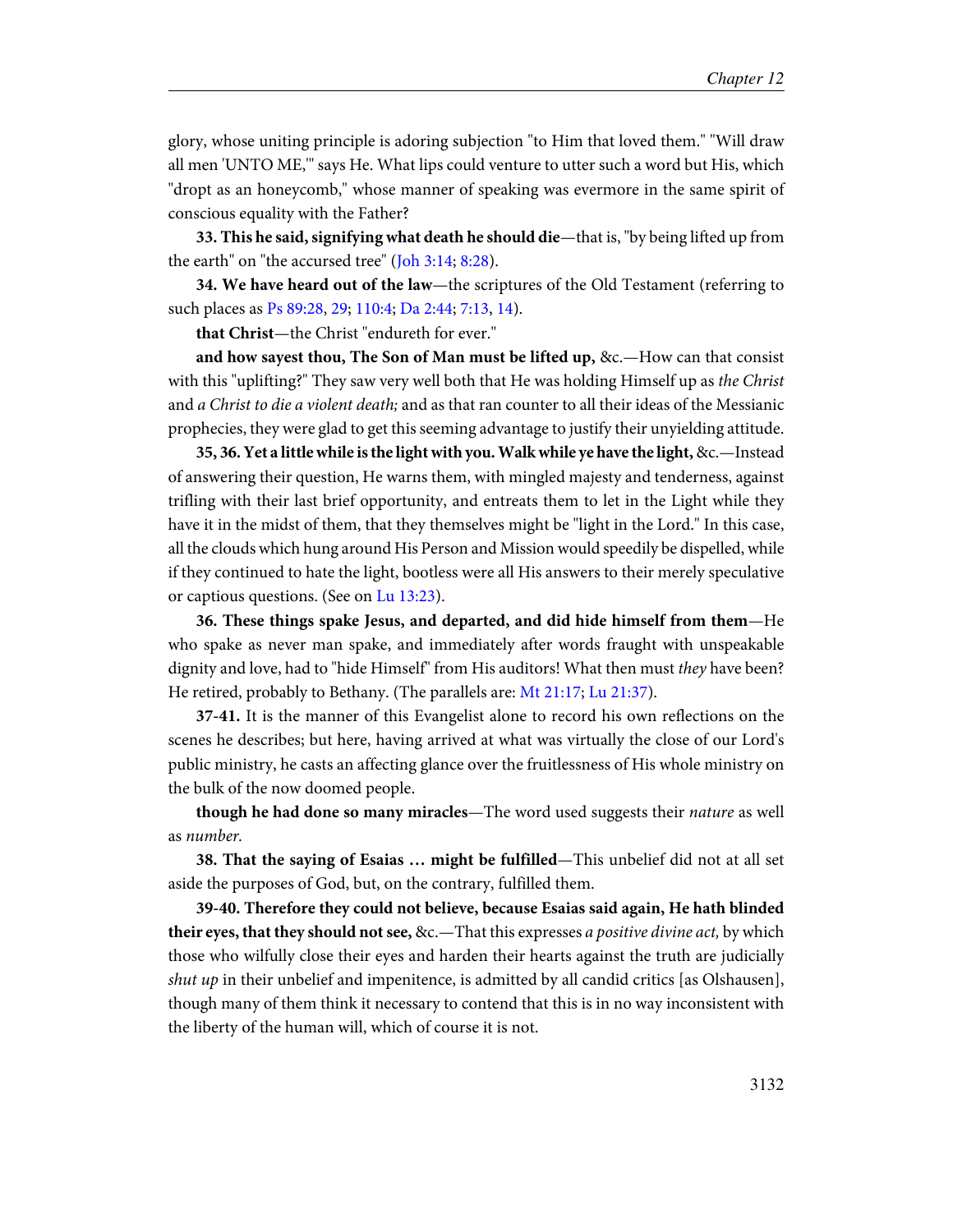**41. These things said Esaias, when he saw his glory, and spake of him**—a key of im-mense importance to the opening of Isaiah's vision ([Isa 6:1-13\)](http://www.ccel.org/study/Bible:Isa.6.1-Isa.6.13), and all similar Old Testament representations. "The Son is the King Jehovah who rules in the Old Testament and appears to the elect, as in the New Testament THE Spirit, the invisible Minister of the Son, is the Director of the Church and the Revealer in the sanctuary of the heart" [Olshausen].

**42, 43. among the chief rulers also**—rather, "even of the rulers"; such as Nicodemus and Joseph.

**because of the Pharisees**—that is, the leaders of the sects; for they were of it themselves. **put out of the synagogue**—See [Joh 9:22](http://www.ccel.org/study/Bible:John.9.22), [34.](http://www.ccel.org/study/Bible:John.9.34)

**43. they loved the praise of men more than the praise of God**—"a severe remark, considering that several at least of these persons afterwards boldly confessed Christ. It indicates the displeasure with which God regarded their conduct at this time, and with which He continues to regard similar conduct" [Webster and Wilkinson].

**44-50. Jesus cried**—in a loud tone, and with peculiar solemnity. (Compare [Joh 7:37](http://www.ccel.org/study/Bible:John.7.37)).

**and said, He that believeth on me,** &c.—This seems to be a supplementary record of some weighty proclamations, for which there had been found no natural place before, and introduced here as a sort of summary and winding up of His whole testimony.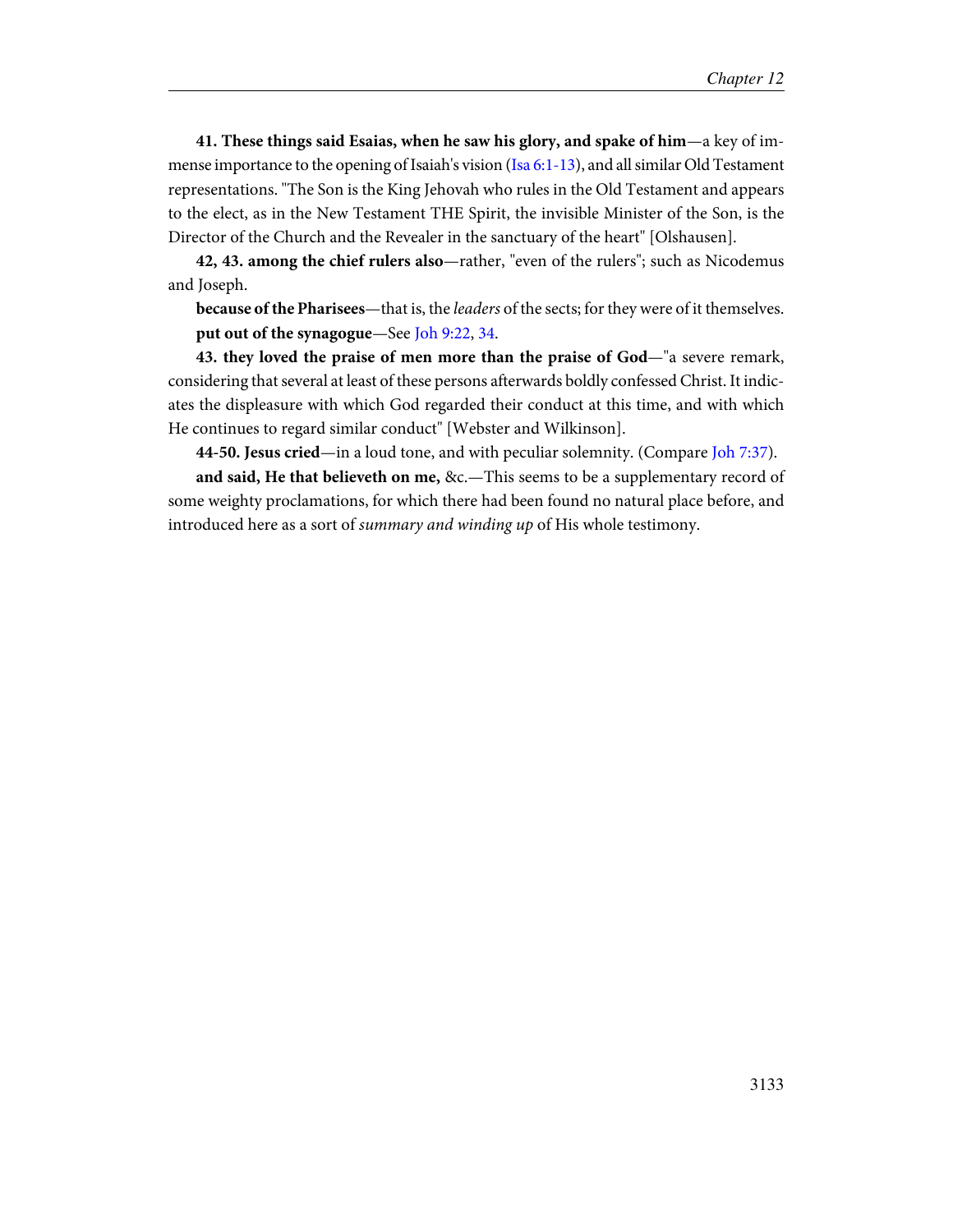## CHAPTER 13

[Joh 13:1-20](http://www.ccel.org/study/Bible:John.13.1-John.13.20). At the Last Supper Jesus Washes the Disciples' Feet—The Discourse Arising Thereupon.

**1. when Jesus knew that his hour was come that he should depart out of this world unto the Father**—On these beautiful euphemisms, see on [Lu 9:31](http://www.ccel.org/study/Bible:Luke.9.31); [Lu 9:51](http://www.ccel.org/study/Bible:Luke.9.51).

**having loved his own which were in the world, he loved them unto the end**—The meaning is, that on the very edge of His last sufferings, when it might have been supposed that He would be absorbed in His own awful prospects, He was so far from forgetting "His own," who were to be left struggling "in the world" after He had "departed out of it to the Father" [\(Joh 17:11\)](http://www.ccel.org/study/Bible:John.17.11), that in His care for them He seemed scarce to think of Himself save in connection with them: "Herein is love," not only "enduring to the end," but most affectingly manifested when, judging by a human standard, least to be expected.

**2. supper being ended**—rather, "being prepared," "being served," or, "going on"; for that it was not "ended" is plain from [Joh 13:26.](http://www.ccel.org/study/Bible:John.13.26)

**the devil having now**—or, "already."

**put into the heart of Judas … to betray him**—referring to the agreement he had already made with the chief priests [\(Lu 22:3-6](http://www.ccel.org/study/Bible:Luke.22.3-Luke.22.6)).

**3. Jesus knowing that the Father had given all things into his hands,** &c.—This verse is very sublime, and as a preface to what follows, were we not familiar with it, would fill us with inexpressible surprise. An unclouded perception of His relation to the Father, the commission He held from Him, and His approaching return to Him, possessed His soul.

**4, 5. He riseth from supper, and laid aside his garments**—outer garments which would have impeded the operation of washing.

**and took a towel and girded himself**—assuming a servant's dress.

**5. began to wash**—proceeded to wash. Beyond all doubt the feet of Judas were washed, as of all the rest.

**6-11. Peter saith … Lord, dost thou wash my feet?**—Our language cannot bring out the intensely vivid contrast between the "Thou" and the " $my$ ," which, by bringing them together, the original expresses, for it is not good English to say, "Lord, Thou my feet dost wash?" But every word of this question is emphatic. Thus far, and in the question itself, there was nothing but the most profound and beautiful astonishment at a condescension to him quite incomprehensible. Accordingly, though there can be no doubt that already Peter's heart rebelled against it as a thing not to be tolerated, Jesus ministers no rebuke as yet, but only bids him wait a little, and he should understand it all.

**7. Jesus answered and said … What I do thou knowest not now**—that is, Such condescension does need explanation; it is fitted to astonish.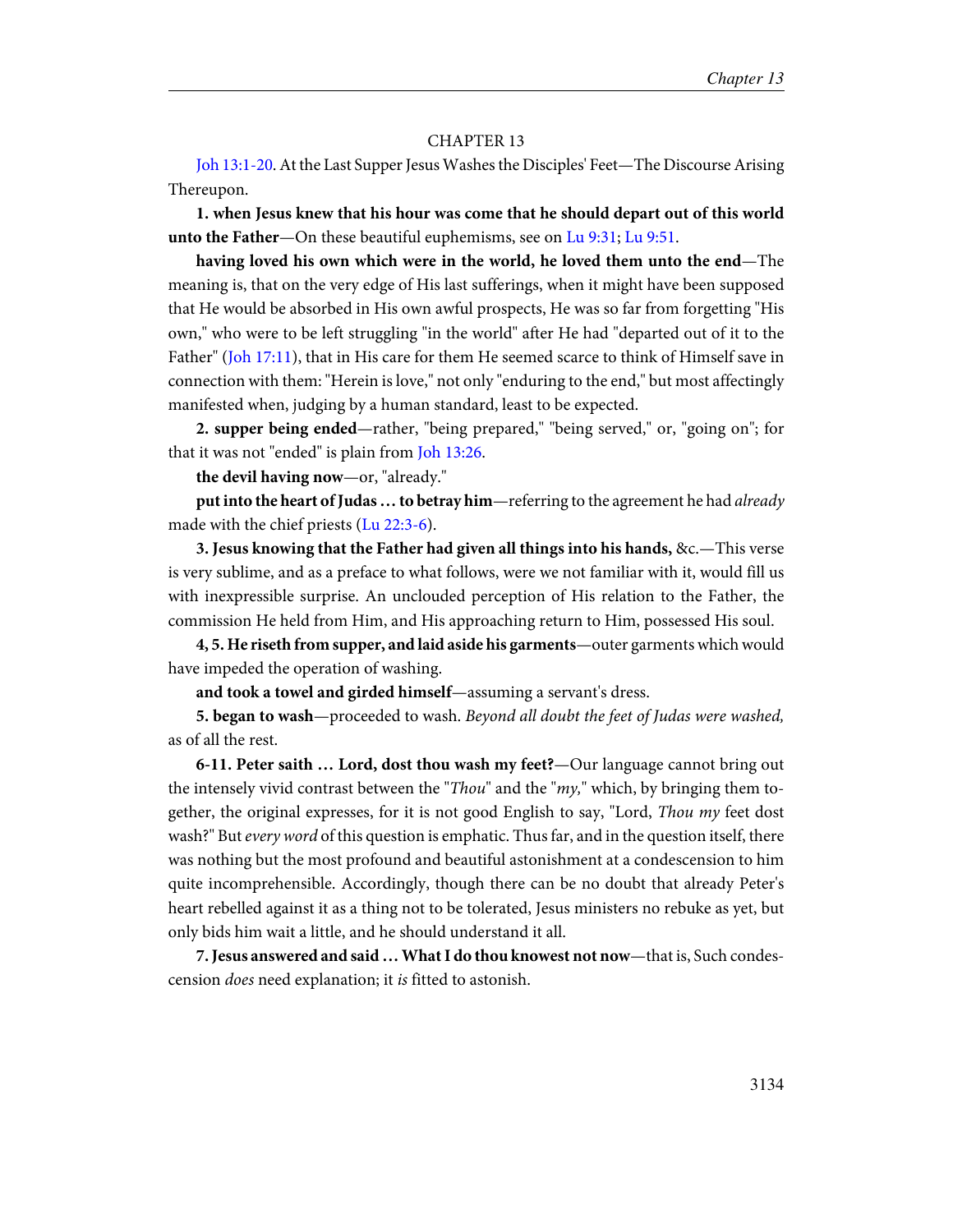**but thou shall know hereafter**—afterwards, meaning presently; though viewed as a general maxim, applicable to all dark sayings in God's Word, and dark doings in God's providence, these words are full of consolation.

**8. Peter saith unto him, Thou shalt never wash,** &c.—more emphatically, "Never shalt Thou wash my feet": that is, "That is an incongruity to which I can never submit." How like the man!

**If I wash thee not, thou hast no part with me**—What Peter could not submit to was, that the Master should serve His servant. But the whole saving work of Christ was one continued series of such services, ending with and consummated by the most self-sacrificing and transcendent of all services: The Son of Man came not to be ministered unto, but TO MINIS-TER, AND TO GIVE His life a ransom for many. (See on [Mr 10:45\)](http://www.ccel.org/study/Bible:Mark.10.45). If Peter then could not submit to let his Master go down so low as to wash his feet, how should he suffer himself to be served by Him at all? This is couched under the one pregnant word "wash," which though applicable to the lower operation which Peter resisted, is the familiar scriptural symbol of that *higher* cleansing, which Peter little thought he was at the same time virtually putting from him. It is not humility to refuse what the Lord deigns to do for us, or to deny what He has done, but it is self-willed presumption—not rare, however, in those inner circles of lofty religious profession and traditional spirituality, which are found wherever Christian truth has enjoyed long and undisturbed possession. The truest humility is to receive reverentially, and thankfully to own, the gifts of grace.

**9. Lord, not my feet only, but also my hands and my head**—that is, "To be severed from Thee, Lord, is death to me: If that be the meaning of my speech, I tread upon it; and if to be washed of Thee have such significance, then not my feet only, but hands, head, and all, be washed!" This artless expression of clinging, life-and-death attachment to Jesus, and felt dependence upon Him for his whole spiritual well-being, compared with the similar saying in [Joh 6:68](http://www.ccel.org/study/Bible:John.6.68), [69](http://www.ccel.org/study/Bible:John.6.69) (see on [Joh 6:68](http://www.ccel.org/study/Bible:John.6.68)[,69\)](http://www.ccel.org/study/Bible:John.6.69), furnishes such evidence of *historic verity* such as no thoroughly honest mind can resist.

10. He that is washed—in this thorough sense, to express which the word is carefully changed to one meaning to wash as in a bath.

**needeth not**—to be so washed any more.

**save to wash his feet**—needeth to do no more than wash his feet (and here the former word is resumed, meaning to wash the hands or feet).

**but is clean every whit**—as a whole. This sentence is singularly instructive. Of the two cleansings, the one points to that which takes place at the commencement of the Christian life, embracing complete absolution from sin as a guilty state, and entire deliverance from it as a polluted life [\(Re 1:5](http://www.ccel.org/study/Bible:Rev.1.5); [1Co 6:11\)](http://www.ccel.org/study/Bible:1Cor.6.11)—or, in the language of theology, Justification and Regeneration. This cleansing is effected once for all, and is never repeated. The other cleansing, described as that of "the feet," is such as one walking from a bath quite cleansed still needs,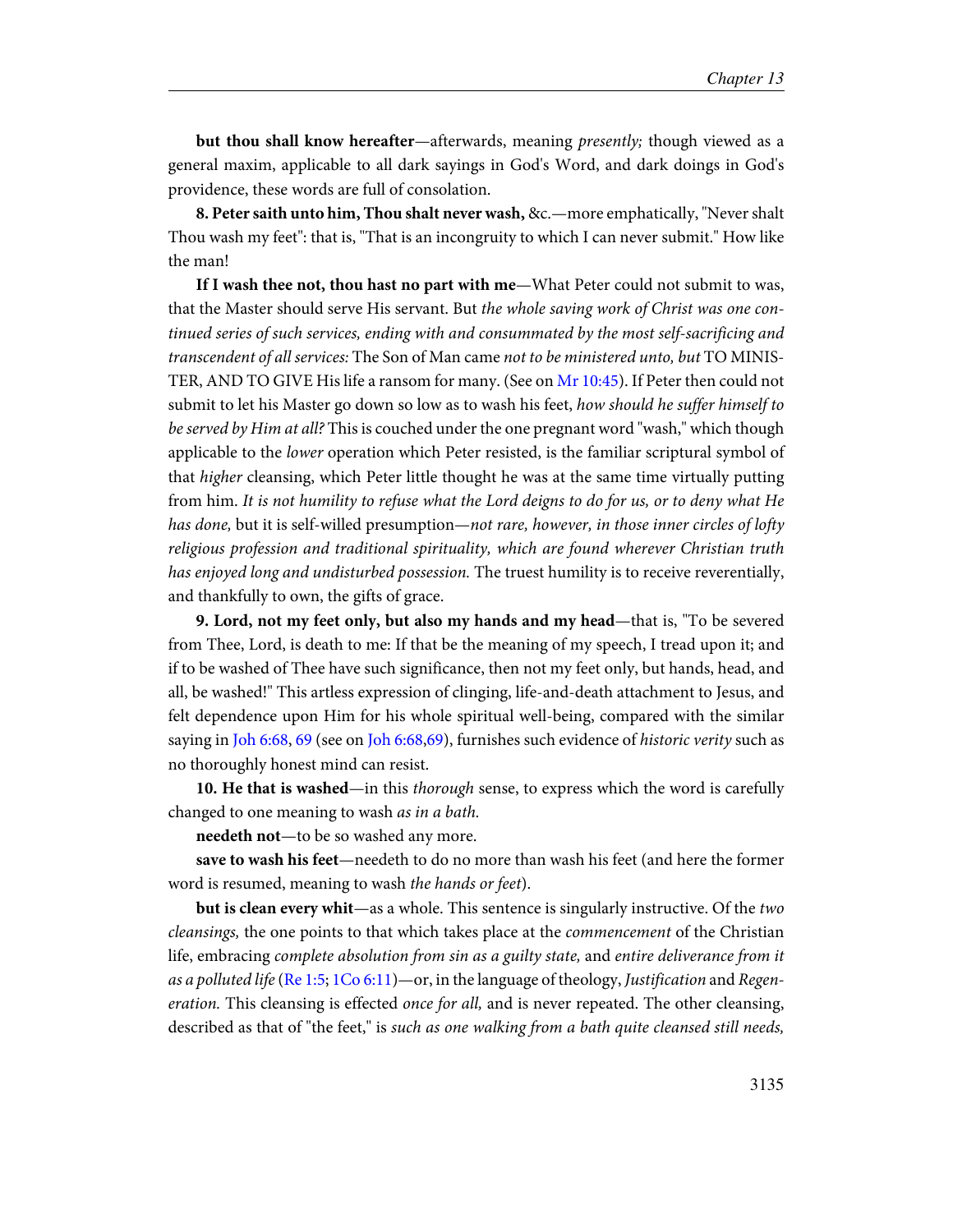in consequence of his contact with the earth. (Compare [Ex 30:18,](http://www.ccel.org/study/Bible:Exod.30.18) [19\)](http://www.ccel.org/study/Bible:Exod.30.19). It is the *daily* cleansing which we are taught to seek, when in the spirit of adoption we say, "Our Father which art in heaven  $\ldots$  forgive us our debts" ([Mt 6:9](http://www.ccel.org/study/Bible:Matt.6.9), [12\)](http://www.ccel.org/study/Bible:Matt.6.12); and, when burdened with the sense of manifold shortcomings—as what tender spirit of a Christian is not?—is it not a relief to be permitted thus to wash our feet after a day's contact with the earth? This is not to call in question the completeness of our past justification. Our Lord, while graciously insisting on washing Peter's feet, refuses to extend the cleansing farther, that the symbolical instruction intended to be conveyed might not be marred.

**and ye are clean**—in the first and whole sense.

**but not all**—important, as showing that Judas, instead of being as true-hearted a disciple as the rest at first, and merely *falling away* afterwards—as many represent it—*never experi*enced that cleansing at all which made the others what they were.

**12-15. Know ye what I have done?**—that is, its intent. The question, however, was put merely to summon their attention to His own answer.

**13. Ye call me Master**—Teacher.

**and Lord**—learning of Him in the one capacity, obeying Him in the other.

**and ye say well, for so I am**—The conscious dignity with which this claim is made is remarkable, following immediately on His laying aside the towel of service. Yet what is this whole history but a succession of such astonishing contrast from first to last?

**14. If I then**—the Lord.

**have washed your feet**—the servants'.

**ye**—but fellow servants.

**ought to wash one another's feet**—not in the narrow sense of a literal washing, profanely caricatured by popes and emperors, but by the very humblest real services one to another.

**16, 17. The servant is not greater than his lord,** &c.—an oft-repeated saying ([Mt 10:24,](http://www.ccel.org/study/Bible:Matt.10.24) &c.).

**If ye know these things, happy are ye if ye do them**—a hint that even among real Christians the doing of such things would come lamentably short of the knowing.

**18, 19. I speak not of you all**—the "happy are ye," of [Joh 13:17,](http://www.ccel.org/study/Bible:John.13.17) being on no supposition applicable to Judas.

**I know whom I have chosen**—in the higher sense.

**But that the scripture may be fulfilled**—that is, one has been added to your number, by no accident or mistake, who is none of Mine, but just that he might fulfil his predicted destiny.

**He that eateth bread with me**—"did eat of my bread" ([Ps 41:9\)](http://www.ccel.org/study/Bible:Ps.41.9), as one of My family; admitted to the nearest familiarity of discipleship and of social life.

**hath lifted up his heel against me**—turned upon Me, adding insult to injury. (Compare [Heb 10:29](http://www.ccel.org/study/Bible:Heb.10.29)). In the Psalm the immediate reference is to Ahithophel's treachery against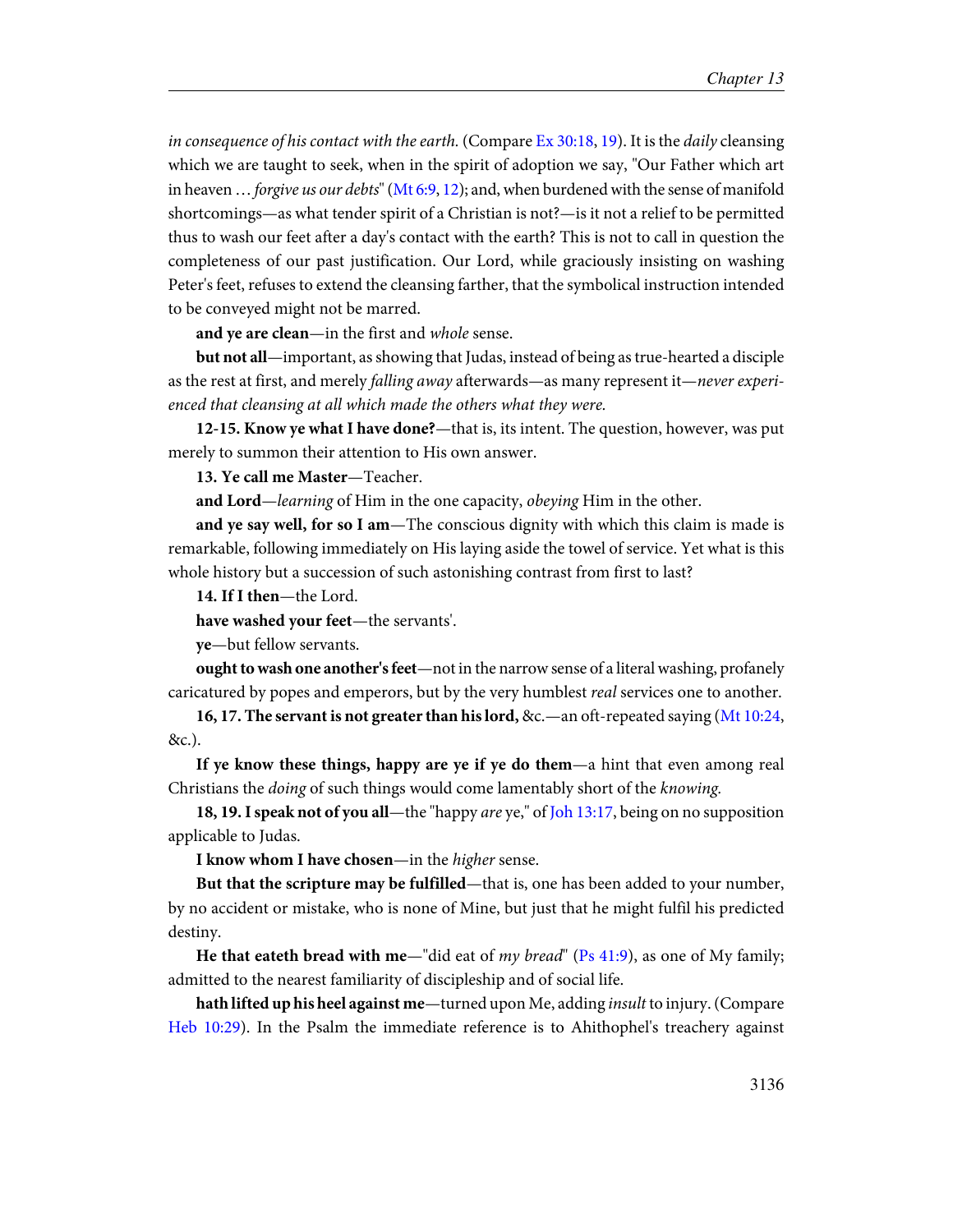David [\(2Sa 17:1-23](http://www.ccel.org/study/Bible:2Sam.17.1-2Sam.17.23)), one of those scenes in which the parallel of his story with that of His great Antitype is exceedingly striking. "The eating bread derives a fearful meaning from the participation in the sacramental supper, a meaning which must be applied for ever to all unworthy communicants, as well as to all betrayers of Christ who eat the bread of His Church" (Stier, with whom, and others, we agree in thinking that Judas partook of the Lord's Supper).

**19. I tell you before … that when it comes to pass, ye may believe**—and it came to pass when they deeply needed such confirmation.

**20. He that receiveth whomsoever I send, receiveth me,** &c.—(See on [Mt 10:40\)](http://www.ccel.org/study/Bible:Matt.10.40). The connection here seems to be that despite the dishonor done to Him by Judas, and similar treatment awaiting themselves, they were to be cheered by the assurance that their office, even as His own, was divine.

[Joh 13:21-30.](http://www.ccel.org/study/Bible:John.13.21-John.13.30) The Traitor Indicated—He Leaves the Supper Room.

**21. When Jesus had thus said, he was troubled in spirit, and testified, and said, Verily, verily, I say unto you, One of you shall betray me**—The announcement of [Joh 13:18](http://www.ccel.org/study/Bible:John.13.18) seems not to have been plain enough to be quite apprehended, save by the traitor himself. He will therefore speak it out in terms not to be misunderstood. But how much it cost Him to do this, appears from the "trouble" that came over His "spirit"—visible emotion, no doubt—before He got it uttered. What wounded susceptibility does this disclose, and what exquisite delicacy in His social intercourse with the Twelve, to whom He cannot, without an effort, break the subject!

**22. the disciples looked one on another, doubting of whom he spake**—Further intensely interesting particulars are given in the other Gospels: (1) "They were exceeding sorrowful" ([Mt 26:22\)](http://www.ccel.org/study/Bible:Matt.26.22). (2) "They began to inquire among themselves which of them it was that should do this thing" ([Lu 22:23\)](http://www.ccel.org/study/Bible:Luke.22.23). (3) "They began to say unto Him one by one, Is it I, and another, Is it I?" [\(Mr 14:19](http://www.ccel.org/study/Bible:Mark.14.19)). Generous, simple hearts! They abhorred the thought, but, instead of putting it on others, each was only anxious to purge *himself* and know if he could be the wretch. Their putting it at once to Jesus Himself, as knowing doubtless who was to do it, was the best, as it certainly was the most spontaneous and artless evidence of their innocence. (4) Jesus, apparently while this questioning was going on, added, "The Son of man goeth as it is written of Him, but woe unto that man by whom the Son of man is betrayed! It had been good for that man if he had not been born" [\(Mt 26:24](http://www.ccel.org/study/Bible:Matt.26.24)). (5) "Judas," *last of all*, "answered and said, Lord, is it I?" evidently feeling that when all were saying this, if he held his peace, that of itself would draw suspicion upon him. To prevent this the question is wrung out of him, but perhaps, amidst the stir and excitement at the table, in a half-suppressed tone as we are inclined to think the answer also was—"Thou hast said" [\(Mt 26:25\)](http://www.ccel.org/study/Bible:Matt.26.25), or possibly by little more than a sign; for from [Joh 13:28](http://www.ccel.org/study/Bible:John.13.28) it is evident that till the moment when he went out, he was not openly discovered.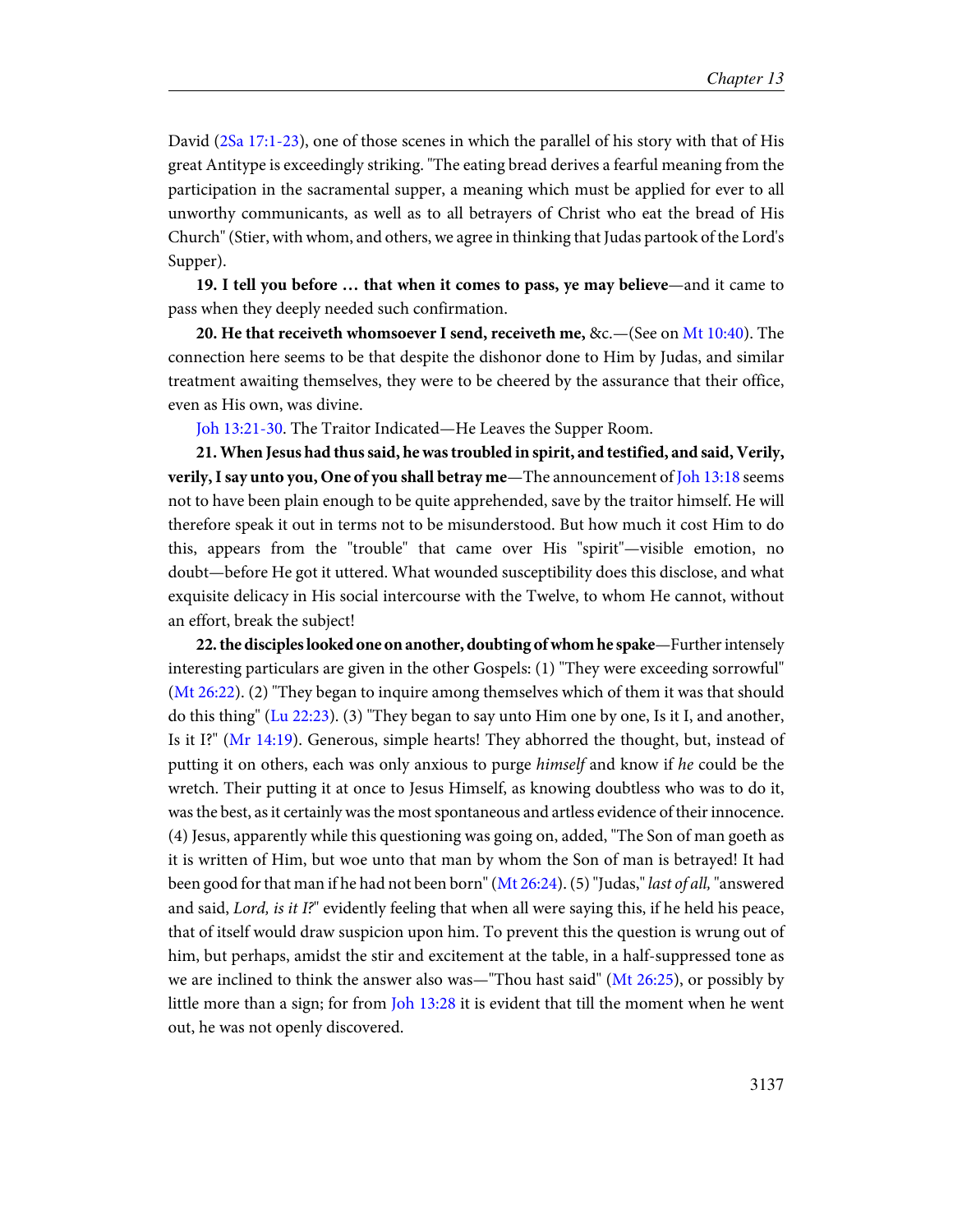**23-26. there was leaning on Jesus' bosom one of his disciples, whom Jesus loved**—Thus modestly does our Evangelist denote himself, as reclining next to Jesus at the table.

**Peter … beckoned to him to ask who it should be of whom he spake**—reclining probably at the corresponding place on the other side of Jesus.

**25. He then lying**—rather leaning over on Jesus' bosom.

**saith**—in a whisper, "Lord, who is it?"

**26. Jesus answered**—also inaudibly, the answer being communicated to Peter perhaps from behind.

**He … to whom I shall give a sop when I have dipped it**—a piece of the bread soaked in the wine or the sauce of the dish; one of the ancient ways of testifying peculiar regard; compare [Joh 13:18](http://www.ccel.org/study/Bible:John.13.18), "he that eateth bread with Me."

**And when he had dipped … he gave it to Judas,** &c.—Thus the sign of Judas' treachery was an affecting expression, and the last, of the Saviour's wounded love!

**27-30. after the sop Satan entered into him**—Very solemn are these brief hints of the successive steps by which Judas reached the climax of his guilt. "The devil had already put it into his heart to betray his Lord." Yet who can tell what struggles he went through ere he brought himself to carry that suggestion into effect? Even after this, however, his compunctions were not at an end. With the thirty pieces of silver already in his possession, he seems still to have quailed—and can we wonder? When Jesus stooped to wash his feet, it may be the last struggle was reaching its crisis. But that word of the Psalm, about "one that ate of his bread who would lift up his heel against Him" [\(Ps 41:9\)](http://www.ccel.org/study/Bible:Ps.41.9) probably all but turned the dread scale, and the still more explicit announcement, that one of those sitting with Him at the table should betray Him, would beget the thought, "I am detected; it is now too late to draw back." At that moment the sop is given; offer of friendship is once more made—and how affectingly! But already "Satan has entered into him," and though the Saviour's act might seem enough to recall him even yet, hell is now in his bosom, and he says within himself, "The die is cast; now let me go through with it"; fear, begone!" (See on [Mt 12:43](http://www.ccel.org/study/Bible:Matt.12.43)).

**Then said Jesus unto him, That thou doest, do quickly**—that is, Why linger here? Thy presence is a restraint, and thy work stands still; thou hast the wages of iniquity, go work for it!

**28, 29. no man … knew for what intent he spake this unto him … some thought … Jesus … said … But what we need … or, … give … to the poor**—a very important statement, as showing how carefully. Jesus had kept the secret, and Judas his hypocrisy, to the last.

**30. He then, having received the sop, went immediately out**—severing himself for ever from that holy society with which he never had any spiritual sympathy.

**and it was night**—but far blacker night in the soul of Judas than in the sky over his head.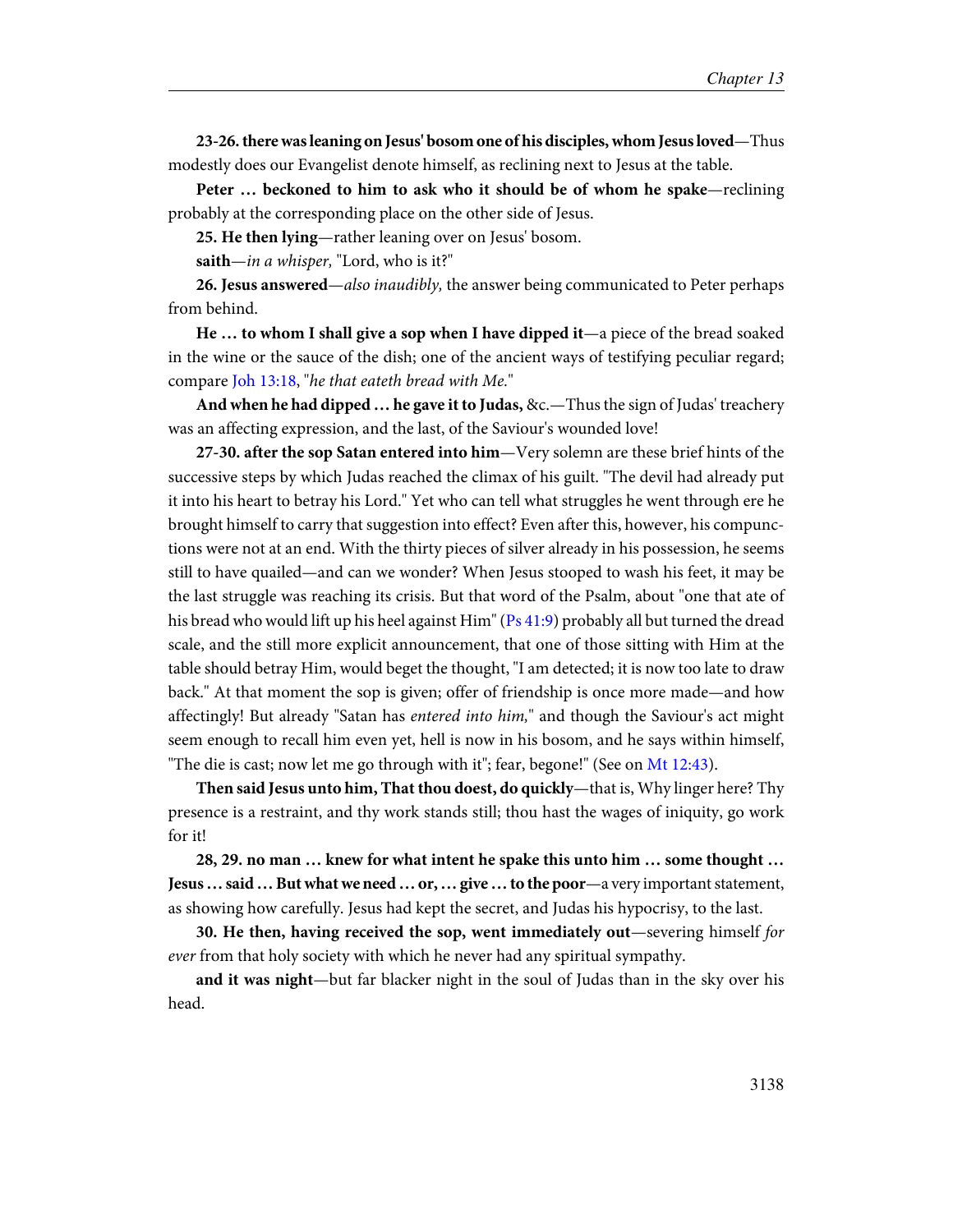[Joh 13:31-38.](http://www.ccel.org/study/Bible:John.13.31-John.13.38) Discourse after the Traitor's Departure—Peter's Self-Confidence—His Fall Predicted.

**31. when he was gone out, Jesus said, Now is the Son of man glorified**—These remarkable words plainly imply that up to this moment our Lord had spoken *under a painful re*straint, the presence of a traitor within the little circle of His holiest fellowship on earth preventing the free and full outpouring of His heart; as is evident, indeed, from those oftrecurring clauses, "Ye are not all clean," "I speak not of you all," &c. "Now" the restraint is removed, and the embankment which kept in the mighty volume of living waters having broken down, they burst forth in a torrent which only ceases on His leaving the supper room and entering on the next stage of His great work—the scene in the Garden. But with what words is the silence first broken on the departure of Judas? By no reflections on the traitor, and, what is still more wonderful, by no reference to the dread character of His own approaching sufferings. He does not even name them, save by announcing, as with a burst of triumph, that the hour of His glory has arrived! And what is very remarkable, in five brief clauses He repeats this word "glorify" five times, as if to His view a coruscation of glories played at that moment about the Cross. (See on [Joh 12:23\)](http://www.ccel.org/study/Bible:John.12.23).

**God is glorified in him**—the glory of Each reaching its zenith in the Death of the Cross!

**32. If God be glorified in him, God shall also**—in return and reward of this highest of all services ever rendered to Him, or capable of being rendered.

**glorify him in himself, and … straightway glorify him**—referring now to the Resurrection and Exaltation of Christ *after* this service was over, including all the honor and glory then put upon Him, and that will for ever encircle Him as Head of the new creation.

**33-35. Little children**—From the height of His own glory He now descends, with sweet pity, to His "little children," all now His own. This term of endearment, nowhere else used in the Gospels, and once only employed by Paul [\(Ga 4:19\)](http://www.ccel.org/study/Bible:Gal.4.19), is appropriated by the beloved disciple himself, who no fewer than seven times employs it in his first Epistle.

**Ye shall seek me**—feel the want of Me.

**as I said to the Jews**—([Joh 7:34;](http://www.ccel.org/study/Bible:John.7.34) [8:21\)](http://www.ccel.org/study/Bible:John.8.21). But oh in what a different sense!

**34. a new commandment I give unto you, That ye love one another; as I have loved you, that ye also love one another**—This was the new feature of it. Christ's love to His people in giving His life a ransom for them was altogether new, and consequently as a Model and Standard for theirs to one another. It is not, however, something transcending the great moral law, which is "the *old* commandment" ([1Jo 2:7](http://www.ccel.org/study/Bible:1John.2.7), and see on [Mr 12:28-33\)](http://www.ccel.org/study/Bible:Mark.12.28-Mark.12.33), but that law in a new and peculiar form. Hence it is said to be both new and old  $(1]$ o 2:7, [8\)](http://www.ccel.org/study/Bible:1John.2.8).

**35. By this shall all men know that ye are my disciples**—the disciples of Him who laid down His life for those He loved.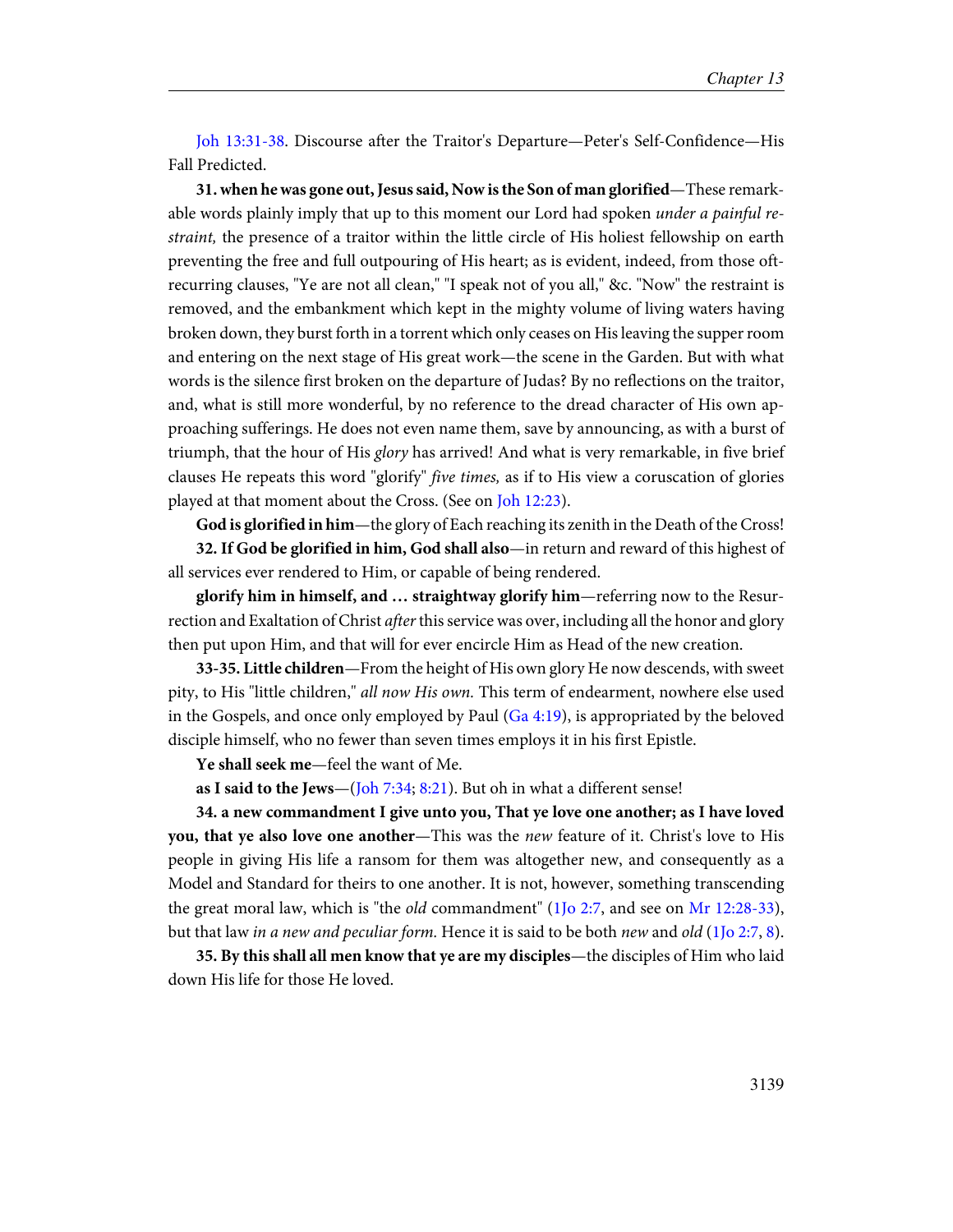**if ye have love one to another**—for My sake, and as one in Me; for to such love men outside the circle of believers know right well they are entire strangers. Alas, how little of it there is even within this circle!

**36-38. Peter said**—seeing plainly in these directions how to behave themselves, that He was indeed going from them.

**Lord, whither guest thou?**—having hardly a glimmer of the real truth.

**Jesus answered, … thou canst not follow me now, but thou shalt follow me afterwards**—How different from what He said to the Jews: "Whither I go ye cannot come" ([Joh](http://www.ccel.org/study/Bible:John.8.21) [8:21](http://www.ccel.org/study/Bible:John.8.21)).

**37. why not … now? I will lay down my life for thy sake**—He seems now to see that it was death Christ referred to as what would sever Him from them, but is not staggered at following Him thither. Jesus answered,

**38. Wilt thou lay down thy life for my sake?**—In this repetition of Peter's words there is deep though affectionate irony, and this Peter himself would feel for many a day after his recovery, as he retraced the painful particulars.

**Verily … The cock,** &c.—See on [Lu 22:31-34](http://www.ccel.org/study/Bible:Luke.22.31-Luke.22.34).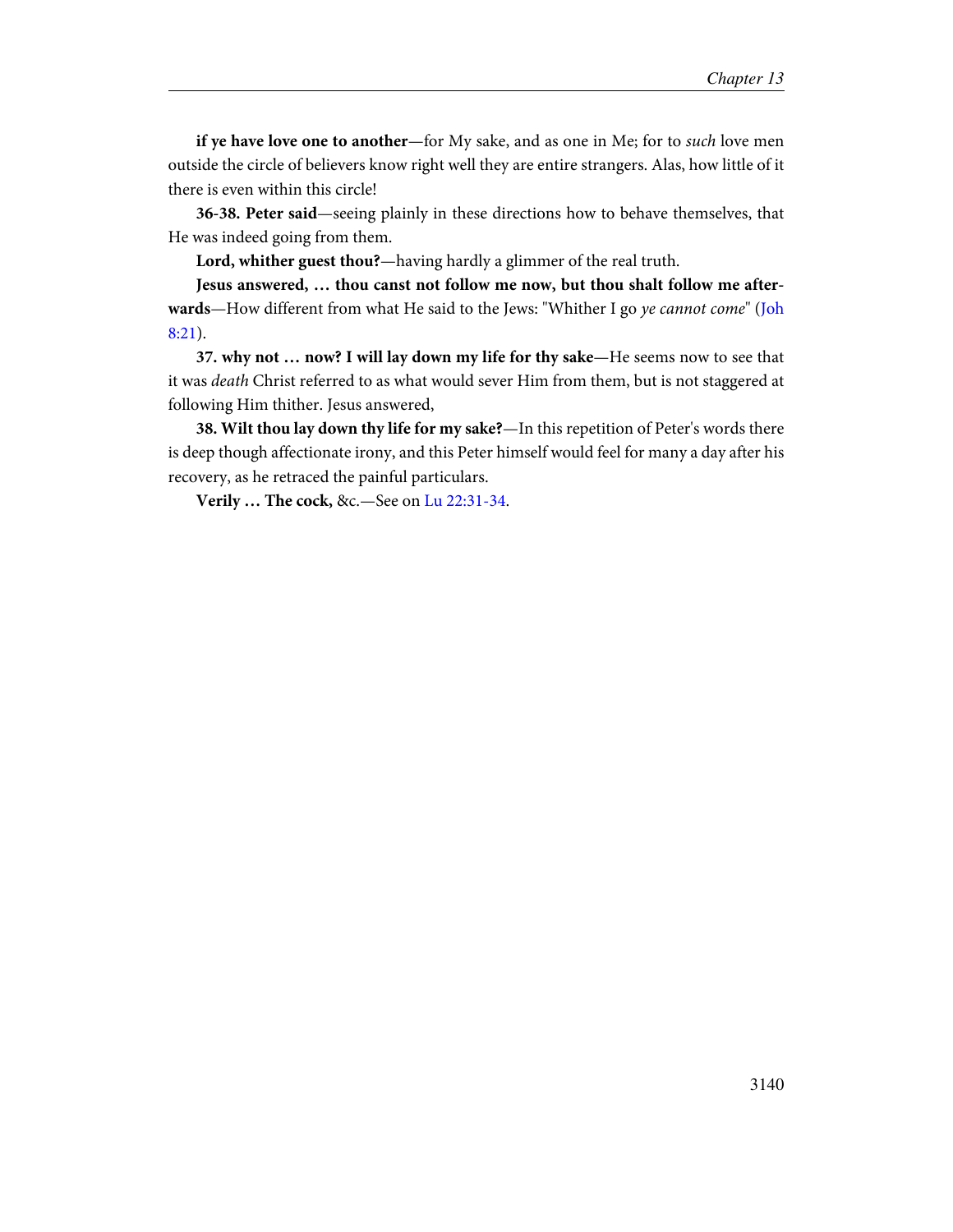## CHAPTER 14

[Joh 14:1-31](http://www.ccel.org/study/Bible:John.14.1-John.14.31). Discourse at the Table, after Supper.

We now come to that portion of the evangelical history which we may with propriety call its Holy of Holies. Our Evangelist, like a consecrated priest, alone opens up to us the view into this sanctuary. It is the record of the last moments spent by the Lord in the midst of His disciples before His passion, when words full of heavenly thought flowed from His sacred lips. All that His heart, glowing with love, had still to say to His friends, was compressed into this short season. At first (from [Joh 13:31](http://www.ccel.org/study/Bible:John.13.31)) the intercourse took the form of conversation; sitting at table, they talked familiarly together. But when ([Joh 14:31](http://www.ccel.org/study/Bible:John.14.31)) the repast was finished, the language of Christ assumed a loftier strain; the disciples, assembled around their Master, listened to the words of life, and seldom spoke a word (only [Joh 16:17,](http://www.ccel.org/study/Bible:John.16.17) [29\)](http://www.ccel.org/study/Bible:John.16.29). "At length, in the Redeemer's sublime intercessory prayer, His full soul was poured forth in express petitions to His heavenly Father on behalf of those who were His own. It is a peculiarity of these last chapters, that they treat almost exclusively of the most profound relations—as that of the Son to the Father, and of both to the Spirit, that of Christ to the Church, of the Church to the world, and so forth. Moreover, a considerable portion of these sublime communications surpassed the point of view to which the disciples had at that time attained; hence the Redeemer frequently repeats the same sentiments in order to impress them more deeply upon their minds, and, because of what they still did not understand, points them to the Holy Spirit, who would remind them of all His sayings, and lead them into all truth ([Joh 14:26](http://www.ccel.org/study/Bible:John.14.26))" [Olshausen].

**1. Let not your heart be troubled,** &c.—What myriads of souls have not these opening words cheered, in deepest gloom, since first they were uttered!

**ye believe in God**—absolutely.

**believe also in me**—that is, Have the same trust in Me. What less, and what else, can these words mean? And if so, what a demand to make by one sitting familiarly with them at the supper table! Compare the saying in [Joh 5:17](http://www.ccel.org/study/Bible:John.5.17), for which the Jews took up stones to stone Him, as "making himself equal with God" ([Joh 14:18\)](http://www.ccel.org/study/Bible:John.14.18). But it is no transfer of our trust from its proper Object; it is but the concentration of our trust in the Unseen and Impalpable One upon His Own Incarnate Son, by which that trust, instead of the distant, unsteady, and too often cold and scarce real thing it otherwise is, acquires a conscious reality, warmth, and power, which makes all things new. This is Christianity in brief.

**2. In my Father's house are many mansions**—and so room for all, and a place for each.

**if not, I would have told you**—that is, I would tell you so at once; I would not deceive you.

**I go to prepare a place for you**—to obtain for you a right to be there, and to possess your "place."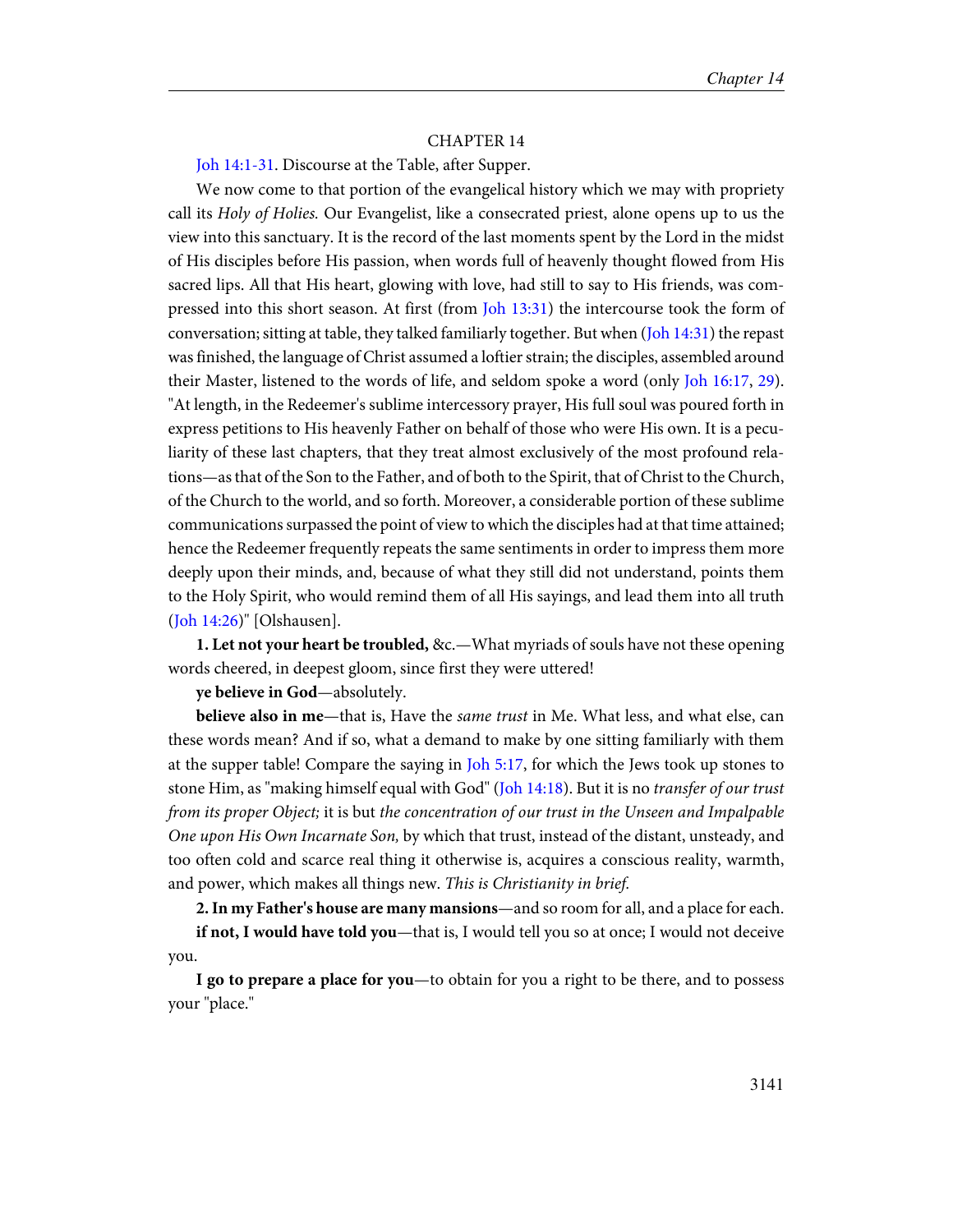**3. I will come again and receive you unto myself**—strictly, at His Personal appearing; but in a secondary and comforting sense, to each individually. Mark again the claim made:—to come again to receive His people to Himself, that where He is there they may be also. He thinks it ought to be enough to be assured that they shall be where He is and in His keeping.

**4-7. whither I go ye know … Thomas saith, Lord, we know not whither thou guest … Jesus saith, I am the way,** &c.—By saying this, He meant rather to draw out their inquiries and reply to them. Christ is "THE Way" to the Father—"no man cometh unto the Father but by Me"; He is "THE Truth" of all we find in the Father when we get to Him, "For in Him dwelleth all the fulness of the Godhead bodily" ([Col 2:9\)](http://www.ccel.org/study/Bible:Col.2.9), and He is all "THE Life" that shall ever flow to us and bless us from the Godhead thus approached and thus manifested in Him—"this is the true God and eternal life" [\(1Jo 5:20\)](http://www.ccel.org/study/Bible:1John.5.20).

**7. from henceforth**—now, or from this time, understand.

**8-12.** The substance of this passage is that the Son is the ordained and perfect manifestation of the Father, that His own word for this ought to His disciples to be enough; that if any doubts remained His works ought to remove them (see on Joh  $10:37$ ); but yet that these works of His were designed merely to aid weak faith, and would be repeated, nay exceeded, by His disciples, in virtue of the power He would confer on them after His departure. His miracles the apostles wrought, though wholly in His name and by His power, and the "greater" works—not in degree but in kind—were the conversion of thousands in a day, by His Spirit accompanying them.

**13, 14. whatsoever ye … ask in my name**—as Mediator.

**that will I do**—as Head and Lord of the kingdom of God. This comprehensive promise is emphatically repeated in [Joh 14:14.](http://www.ccel.org/study/Bible:John.14.14)

**15-17. If ye love me, keep my commandments. And I will pray the Father,** &c.—This connection seems designed to teach that the proper temple for the indwelling Spirit of Jesus is a heart filled with that love to Him which lives actively for Him, and so this was the fitting preparation for the promised gift.

**he shall give you another Comforter**—a word used only by John; in his Gospel with reference to the Holy Spirit, in his *First Epistle* [\(1Jo 2:1](http://www.ccel.org/study/Bible:1John.2.1)), with reference to Christ Himself. Its proper sense is an "advocate," "patron," "helper." In this sense it is plainly meant of Christ ([1Jo 2:1\)](http://www.ccel.org/study/Bible:1John.2.1), and in this sense it comprehends all the comfort as well as aid of the Spirit's work. The Spirit is here promised as One who would *supply Christ's own place* in His absence.

**that he may abide with you for ever**—never go away, as Jesus was going to do in the body.

**17. whom the world cannot receive,** &c.—(See [1Co 2:14\)](http://www.ccel.org/study/Bible:1Cor.2.14).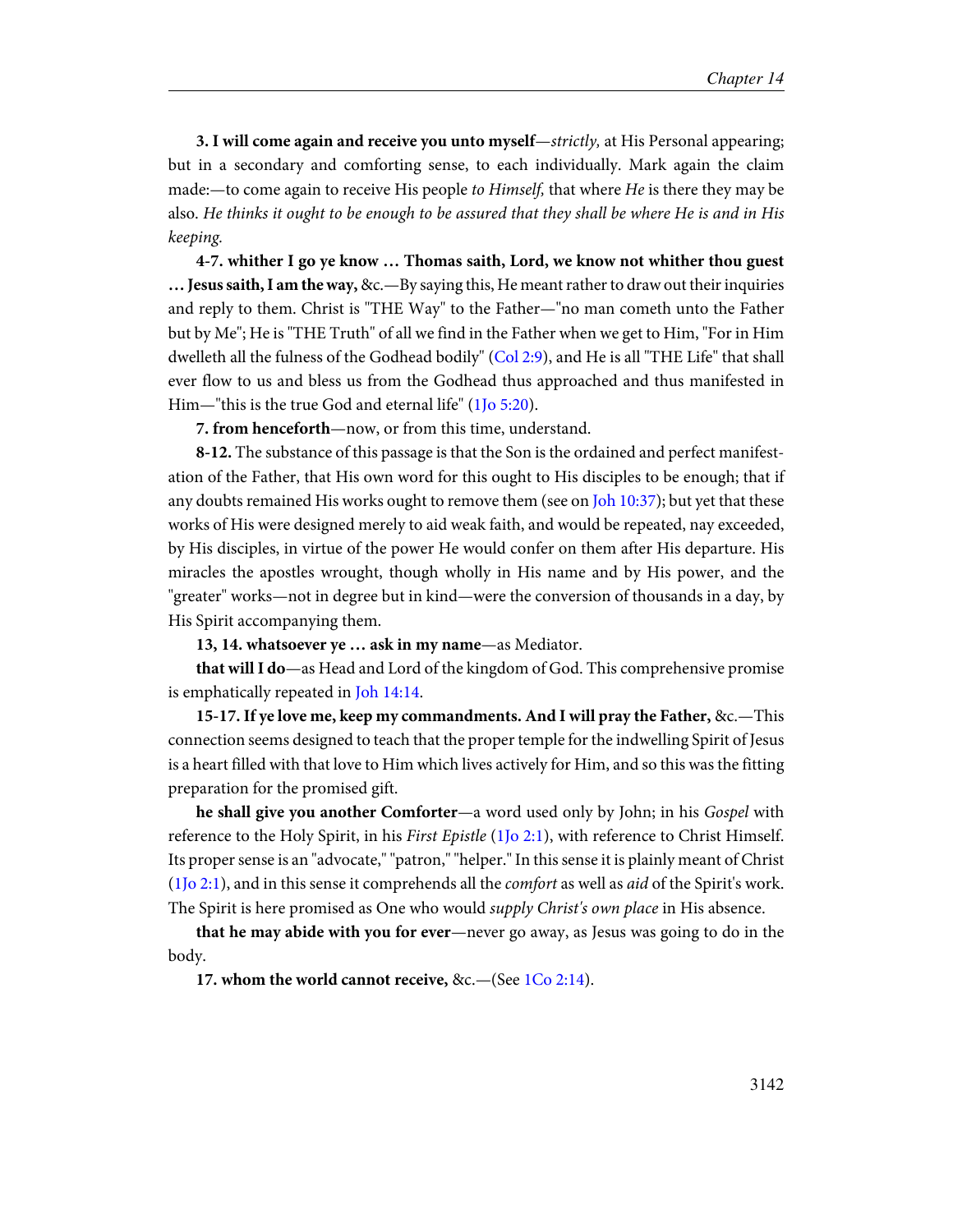**he dwelleth with you, and shall be in you**—Though the proper fulness of both these was yet future, our Lord, by using both the present and the future, seems plainly to say that they *already* had the germ of this great blessing.

**18-20. I will not leave you comfortless**—in a bereaved and desolate condition; or (as in Margin) "orphans."

**I will come to you**—"I come" or "am coming" to you; that is, plainly by the Spirit, since it was to make His departure to be no bereavement.

**19. world seeth**—beholdeth.

**me no more, but ye see**—behold.

**me**—His bodily presence, being all the sight of Him which "the world" ever had, or was capable of, it "beheld Him no more" after His departure to the Father; but by the coming of the Spirit, the presence of Christ was not only continued to His spiritually enlightened disciples, but rendered far more efficacious and blissful than His bodily presence had been before the Spirit's coming.

**because I live**—not "shall live," only when raised from the dead; for it is His unextinguishable, divine life of which He speaks, in view of which His death and resurrection were but as shadows passing over the sun's glorious disk. (Compare [Lu 24:5](http://www.ccel.org/study/Bible:Luke.24.5); [Re 1:18](http://www.ccel.org/study/Bible:Rev.1.18), "the Living One"). And this grand saying Jesus uttered *with death immediately in view*. What a brightness does this throw over the next clause, "ye shall live also!" "Knowest thou not," said Luther to the King of Terrors, "that thou didst devour the Lord Christ, but wert obliged to give Him back, and wert devoured of Him? So thou must leave me undevoured because I abide in Him, and live and suffer for His name's sake. Men may hunt me out of the world—that I care not for—but I shall not on that account abide in death. I shall live with my Lord Christ, since I know and believe that He liveth!" (quoted in Stier).

**20. At that day**—of the Spirit's coming.

**ye shall know that I am in my Father, ye in me, I in you**—(See on [Joh 17:22](http://www.ccel.org/study/Bible:John.17.22),[23](http://www.ccel.org/study/Bible:John.17.23)).

**21. He that hath my commandments and keepeth them,** &c.—(See on [Joh 14:15\)](http://www.ccel.org/study/Bible:John.14.15).

**my Father and I will love him**—Mark the sharp line of distinction here, not only between the Divine Persons but the actings of love in Each respectively, towards true disciples.

**22. Judas saith … not Iscariot**—Beautiful parenthesis this! The traitor being no longer present, we needed not to be told that this question came not from him. But it is as if the Evangelist had said, "A very different Judas from the traitor, and a very different question from any that he would have put. Indeed [as one in Stier says], we never read of Iscariot that he entered in any way into his Master's words, or ever put a question even of rash curiosity (though it may be he did, but that nothing from him was deemed fit for immortality in the Gospels but his name and treason)."

**how … manifest thyself to us, and not to the world**—a most natural and proper question, founded on [Joh 14:19,](http://www.ccel.org/study/Bible:John.14.19) though interpreters speak against it as *Jewish*.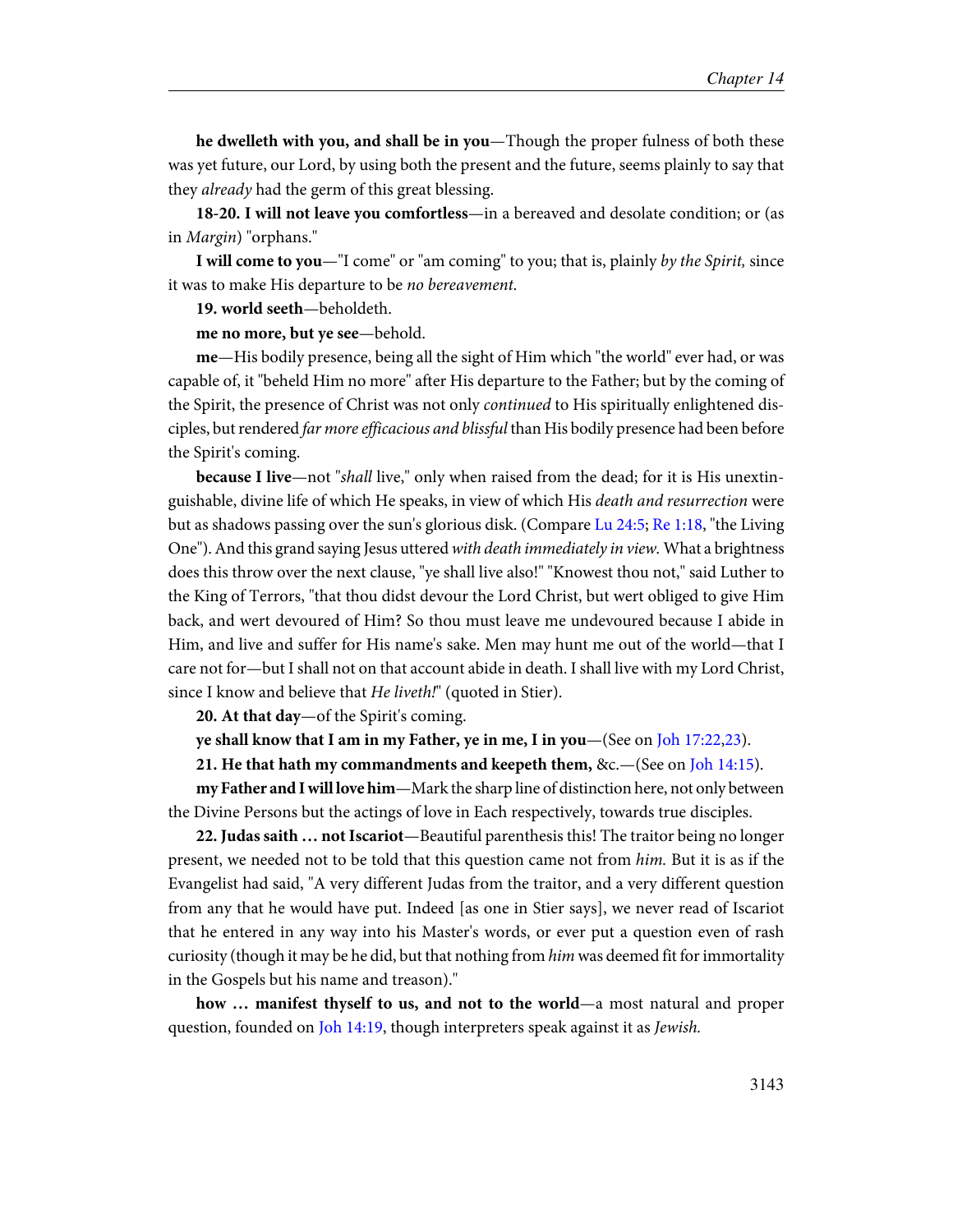**23. we will come and make our abode with him**—Astonishing statement! In the Father's "coming" He "refers to the revelation of Him as a Father to the soul, which does not take place till the Spirit comes into the heart, teaching it to cry, Abba, Father" [Olshausen]. The "abode" means a permanent, eternal stay! (Compare [Le 26:11](http://www.ccel.org/study/Bible:Lev.26.11), [12;](http://www.ccel.org/study/Bible:Lev.26.12) [Eze 37:26](http://www.ccel.org/study/Bible:Ezek.37.26), [27;](http://www.ccel.org/study/Bible:Ezek.37.27) [2Co 6:16;](http://www.ccel.org/study/Bible:2Cor.6.16) and contrast [Jer 14:8\)](http://www.ccel.org/study/Bible:Jer.14.8).

**25, 26. he shall teach you all things, and bring all to … remembrance, whatsoever I have said unto you**—(See on [Joh 14:15;](http://www.ccel.org/study/Bible:John.14.15) [Joh 14:17](http://www.ccel.org/study/Bible:John.14.17)). As the Son came in the Father's name, so the Father shall send the Spirit in My name, says Jesus, that is, with like divine power and authority to reproduce in their souls what Christ taught them, "bringing to living consciousness what lay like slumbering germs in their minds" [Olshausen]. On this rests the credibility and ultimate divine authority of THE Gospel history. The whole of what is here said of THE Spirit is decisive of His divine *personality*. "He who can regard all the *personal* expressions, applied to the Spirit in these three chapters ('teaching,' 'reminding,' 'testifying,' 'coming,' 'convincing,' 'guiding,' 'speaking,' 'hearing,' 'prophesying,' 'taking') as being no other than a long drawn-out figure, deserves not to be recognized even as an interpreter of intelligible words, much less an expositor of Holy Scripture" [Stier].

**27. Peace I leave with you, my peace I give unto you**—If [Joh 14:25](http://www.ccel.org/study/Bible:John.14.25), [26](http://www.ccel.org/study/Bible:John.14.26) sounded like a note of preparation for drawing the discourse to a close, this would sound like a farewell. But oh, how different from ordinary adieus! It is a parting word, but of richest import, the customary "peace" of a parting friend sublimed and transfigured. As "the Prince of Peace" ([Isa 9:6](http://www.ccel.org/study/Bible:Isa.9.6)) He brought it into flesh, carried it about in His Own Person ("My peace") died to make it ours, left it as the heritage of His disciples upon earth, implants and maintains it by His Spirit in their hearts. Many a legacy is "left" that is never "given" to the legatee, many a gift destined that never reaches its proper object. But Christ is the Executor of His own Testament; the peace He "leaves" He "gives"; Thus all is secure.

**not as the world giveth**—in contrast with the world, He gives sincerely, substantially, eternally.

**28. If ye loved me, ye would rejoice, because I said, I go unto the Father, for my Father is greater than I**—These words, which Arians and Socinians perpetually quote as triumphant evidence against the proper Divinity of Christ, really yield no intelligible sense on their principles. Were a holy man on his deathbed, beholding his friends in tears at the prospect of losing him, to say, "Ye ought rather to joy than weep for me, and would if ye really loved me, "the speech would be quite natural. But if they should ask him, why joy at his departure was more suitable than sorrow, would they not start back with astonishment, if not horror, were he to reply, "Because my Father is greater than I?" Does not this strange speech from Christ's lips, then, *presuppose such teaching* on His part as would make it extremely difficult for them to think He could gain anything by departing to the Father, and make it necessary for Him to say expressly that there was a sense in which He could do so?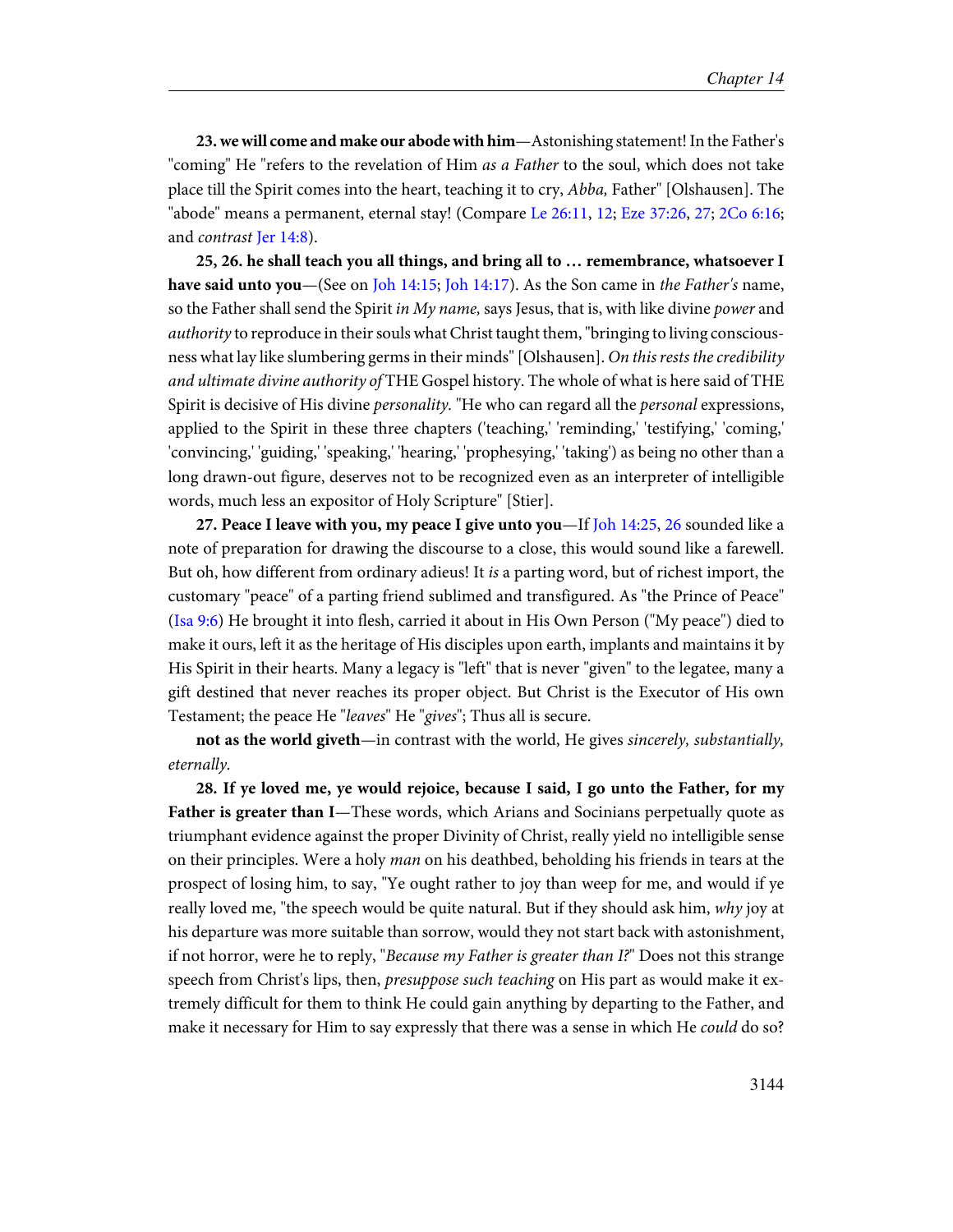Thus, this startling explanation seems plainly intended to correct such misapprehensions as might arise from the emphatic and reiterated teaching of His proper equality with the Father—as if so Exalted a Person were incapable of any accession by transition from this dismal scene to a cloudless heaven and the very bosom of the Father—and by assuring them that this was *not* the case, to make them forget their own sorrow in His approaching joy.

**30, 31. Hereafter I will not talk much with you**—"I have a little more to say, but My work hastens apace, and the approach of the adversary will cut it short."

**for the prince of this world**—(See on [Joh 12:31\)](http://www.ccel.org/study/Bible:John.12.31).

**cometh**—with hostile intent, for a last grand attack, having failed in His first formidable assault [\(Lu 4:1-13\)](http://www.ccel.org/study/Bible:Luke.4.1-Luke.4.13) from which he "departed [only] for a season" [\(Joh 14:13](http://www.ccel.org/study/Bible:John.14.13)).

**and hath nothing in me**—nothing of His own—nothing to fasten on. Glorious saying! The truth of it is, that which makes the Person and Work of Christ the life of the world [\(Heb](http://www.ccel.org/study/Bible:Heb.9.14) [9:14](http://www.ccel.org/study/Bible:Heb.9.14); [1Jo 3:5](http://www.ccel.org/study/Bible:1John.3.5); [2Co 5:21\)](http://www.ccel.org/study/Bible:2Cor.5.21).

**31. But that the world may know that I love the Father,** &c.—The sense must be completed thus: "But to the Prince of the world, though he has nothing in Me, I shall yield Myself up even unto death, that the world may know that I love and obey the Father, whose commandment it is that I give My life a ransom for many."

**Arise, let us go hence**—Did they then, at this stage of the discourse, leave the supper room, as some able interpreters conclude? If so, we think our Evangelist would have mentioned it: see [Joh 18:1,](http://www.ccel.org/study/Bible:John.18.1) which seems clearly to intimate that they then only left the upper room. But what do the words mean if not this? We think it was the dictate of that saying of earlier date, "I have a baptism to be baptized with, and how am I straitened till it be accomplished!"—a spontaneous and irrepressible expression of the deep eagerness of His spirit to get into the conflict, and that if, as is likely, it was responded to somewhat too literally by the guests who hung on His lips, in the way of a movement to depart, a wave of His hand, would be enough to show that He had yet more to say ere they broke up; and that disciple, whose pen was dipped in a love to his Master which made *their* movements of small consequence save when essential to the illustration of His words, would record this little outburst of the Lamb hastening to the slaughter, in the very midst of His lofty discourse; while the effect of it, if any, upon His hearers, as of no consequence, would naturally enough be passed over.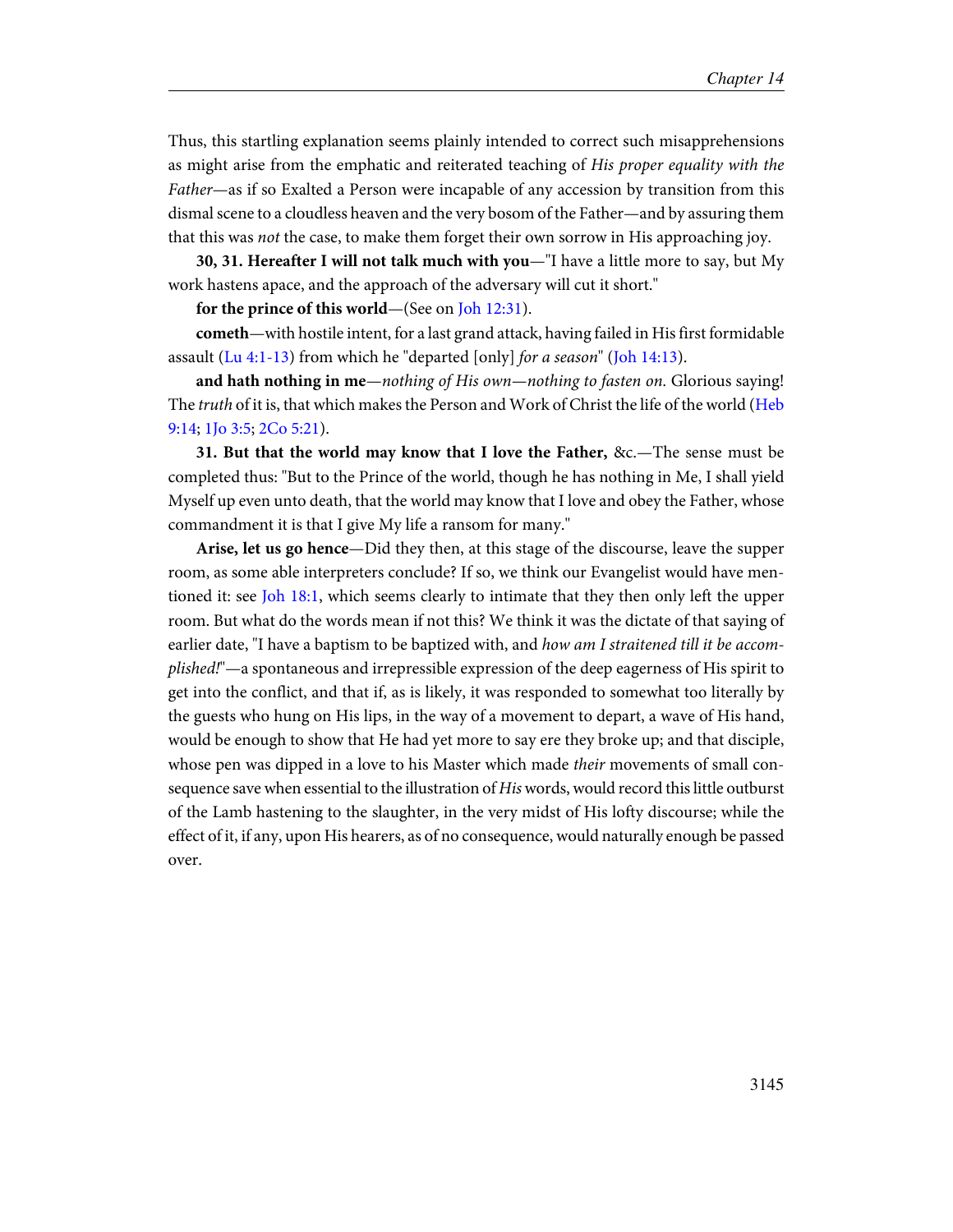## CHAPTER 15

[Joh 15:1-27](http://www.ccel.org/study/Bible:John.15.1-John.15.27). Discourse at the Supper Table Continued.

**1-8.** The spiritual oneness of Christ and His people, and His relation to them as the Source of all their spiritual life and fruitfulness, are here beautifully set forth by a figure familiar to Jewish ears [\(Isa 5:1](http://www.ccel.org/study/Bible:Isa.5.1), &c.).

**I am the true vine**—of whom the vine of nature is but a shadow.

**my Father is the husbandman**—the great Proprietor of the vineyard, the Lord of the spiritual kingdom. (It is surely unnecessary to point out the claim to supreme divinity involved in this).

**2. Every branch in me that beareth not fruit … every branch that beareth fruit**—As in a fruit tree, some branches may be *fruitful*, others quite *barren*, according as there is a vital connection between the branch and the stock, or no vital connection; so the disciples of Christ may be spiritually fruitful or the reverse, according as they are vitally and spiritually connected with Christ, or but externally and mechanically attached to Him. The fruitless He "taketh away" (see on [Joh 15:6](http://www.ccel.org/study/Bible:John.15.6)); the fruitful He "purgeth" (cleanseth, pruneth)—stripping it, as the husbandman does, of what is rank [\(Mr 4:19\)](http://www.ccel.org/study/Bible:Mark.4.19), "that it may bring forth more fruit"; a process often painful, but no less needful and beneficial than in the natural husbandry.

**3. Now**—rather, "Already."

**ye are clean through**—by reason of.

**the word I have spoken to you**—already in a purified, fruitful condition, in consequence of the long action upon them of that searching "word" which was "as a refiner's fire" ([Mal](http://www.ccel.org/study/Bible:Mal.3.2) [3:2](http://www.ccel.org/study/Bible:Mal.3.2), [3](http://www.ccel.org/study/Bible:Mal.3.3)).

**4. Abide in me, and I in you; as the branch cannot bear fruit of itself, except it abide in the vine,** &c.—As all spiritual fruitfulness had been ascribed to the mutual inhabitation, and living, active interpenetration (so to speak) of Christ and His disciples, so here the keeping up of this vital connection is made essential to continued fruitfulness.

**5. without me**—apart, or vitally disconnected from Me.

**ye can do nothing**—spiritually, acceptably.

**6. If a man abide not in me, he is cast forth as a branch … withered … cast into the fire** ... **burned**—The one proper use of the vine is to *bear fruit*; failing this, it is good for one other thing—fuel. (See [Eze 15:1-5\)](http://www.ccel.org/study/Bible:Ezek.15.1-Ezek.15.5). How awfully striking the figure, in this view of it!

**7. If ye abide in me, and my words … in you**—Mark the change from the inhabitation of Himself to that of His words, paving the way for the subsequent exhortations [\(Joh 15:9,](http://www.ccel.org/study/Bible:John.15.9) [10\)](http://www.ccel.org/study/Bible:John.15.10).

**ask what ye will, and it shall be done unto you**—because this indwelling of His words in them would secure the harmony of their askings with the divine will.

**8. glorified that ye bear much fruit**—not only from His delight in it for its own sake, but as from "the juices of the Living Vine."